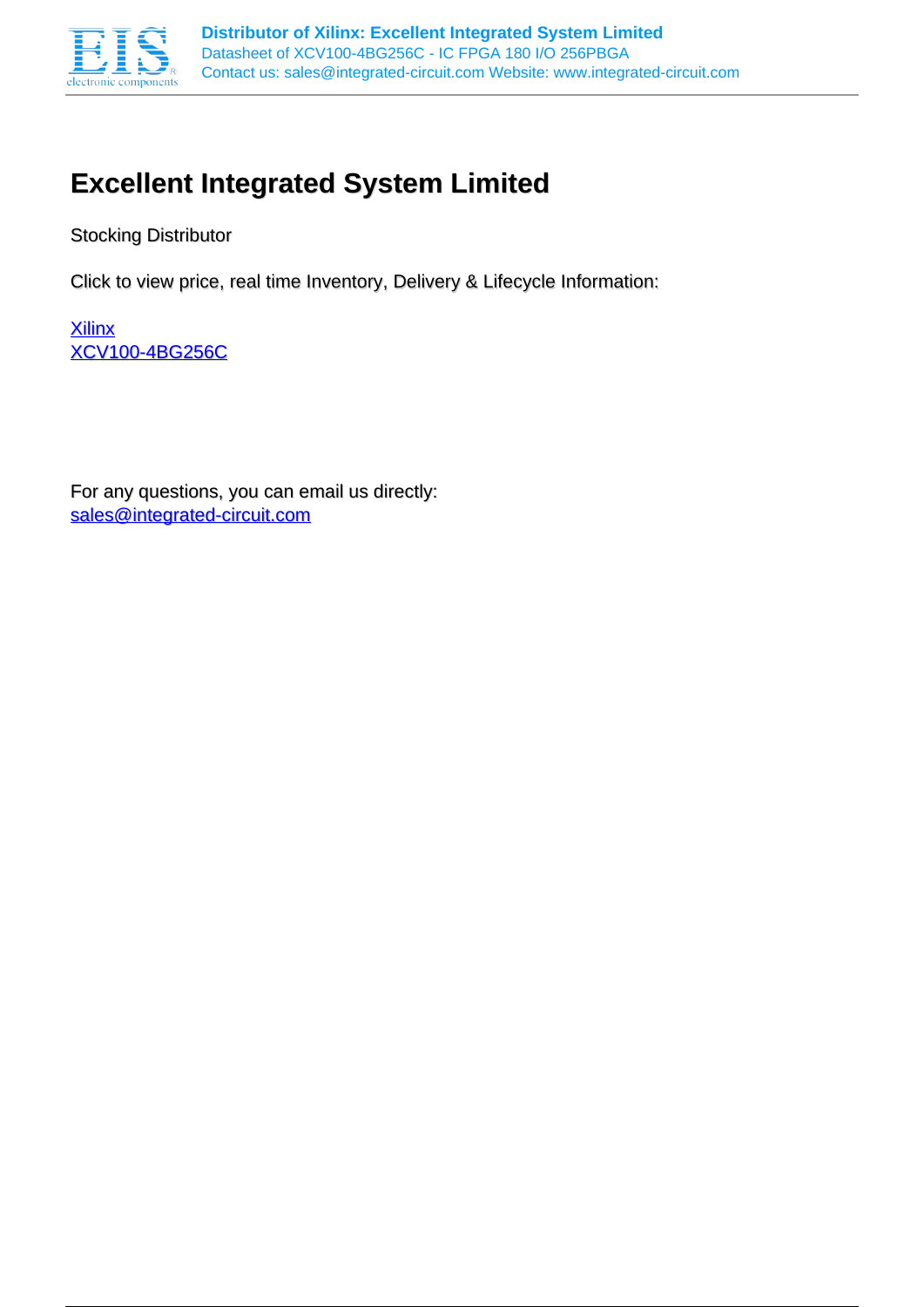



#### DS003-1 (v4.0) March 1, 2013 **0 0 Product Specification**

## **Features**

- Fast, high-density Field Programmable Gate Arrays
	- Densities from 50k to 1M system gates
	- System performance up to 200 MHz
	- 66-MHz PCI Compliant
	- Hot-swappable for Compact PCI
- Multi-standard SelectIO™ interfaces
	- 16 high-performance interface standards
	- Connects directly to ZBTRAM devices
- Built-in clock-management circuitry
	- Four dedicated delay-locked loops (DLLs) for advanced clock control
	- Four primary low-skew global clock distribution nets, plus 24 secondary local clock nets
- Hierarchical memory system
	- LUTs configurable as 16-bit RAM, 32-bit RAM, 16-bit dual-ported RAM, or 16-bit Shift Register
	- Configurable synchronous dual-ported 4k-bit RAMs
	- Fast interfaces to external high-performance RAMs
- Flexible architecture that balances speed and density
	- Dedicated carry logic for high-speed arithmetic
		- Dedicated multiplier support
	- Cascade chain for wide-input functions
	- Abundant registers/latches with clock enable, and dual synchronous/asynchronous set and reset
	- Internal 3-state bussing
	- IEEE 1149.1 boundary-scan logic
	- Die-temperature sensor diode
- Supported by FPGA Foundation™ and Alliance Development Systems
	- Complete support for Unified Libraries, Relationally Placed Macros, and Design Manager
	- Wide selection of PC and workstation platforms
	- SRAM-based in-system configuration
	- Unlimited re-programmability
	- Four programming modes
- 0.22 μm 5-layer metal process
- 100% factory tested

## **Description**

The Virtex FPGA family delivers high-performance, high-capacity programmable logic solutions. Dramatic increases in silicon efficiency result from optimizing the new architecture for place-and-route efficiency and exploiting an aggressive 5-layer-metal 0.22 μm CMOS process. These advances make Virtex FPGAs powerful and flexible alternatives to mask-programmed gate arrays. The Virtex family comprises the nine members shown in Table 1.

Building on experience gained from previous generations of FPGAs, the Virtex family represents a revolutionary step forward in programmable logic design. Combining a wide variety of programmable system features, a rich hierarchy of fast, flexible interconnect resources, and advanced process technology, the Virtex family delivers a high-speed and high-capacity programmable logic solution that enhances design flexibility while reducing time-to-market.

| <b>Device</b>     | <b>System Gates</b> | <b>CLB Array</b> | <b>Logic Cells</b> | <b>Maximum</b><br>Available I/O | <b>Block RAM</b><br><b>Bits</b> | <b>Maximum</b><br>SelectRAM+ <sup>™</sup> Bits |
|-------------------|---------------------|------------------|--------------------|---------------------------------|---------------------------------|------------------------------------------------|
| XCV <sub>50</sub> | 57,906              | 16x24            | 1,728              | 180                             | 32,768                          | 24.576                                         |
| <b>XCV100</b>     | 108.904             | 20x30            | 2.700              | 180                             | 40.960                          | 38.400                                         |
| <b>XCV150</b>     | 164.674             | 24x36            | 3,888              | 260                             | 49,152                          | 55,296                                         |
| <b>XCV200</b>     | 236,666             | 28x42            | 5,292              | 284                             | 57.344                          | 75.264                                         |
| <b>XCV300</b>     | 322,970             | 32x48            | 6.912              | 316                             | 65,536                          | 98.304                                         |
| <b>XCV400</b>     | 468,252             | 40x60            | 10.800             | 404                             | 81,920                          | 153.600                                        |
| <b>XCV600</b>     | 661.111             | 48x72            | 15,552             | 512                             | 98.304                          | 221.184                                        |
| <b>XCV800</b>     | 888,439             | 56x84            | 21,168             | 512                             | 114,688                         | 301,056                                        |
| XCV1000           | 1,124,022           | 64x96            | 27,648             | 512                             | 131,072                         | 393.216                                        |

*Table 1:* **Virtex Field Programmable Gate Array Family Members**

© 2001-2013 Xilinx, Inc. All rights reserved. All Xilinx trademarks, registered trademarks, patents, and disclaimers are as listed at **http://www.xilinx.com/legal.htm**. All other trademarks and registered trademarks are the property of their respective owners. All specifications are subject to change without notice.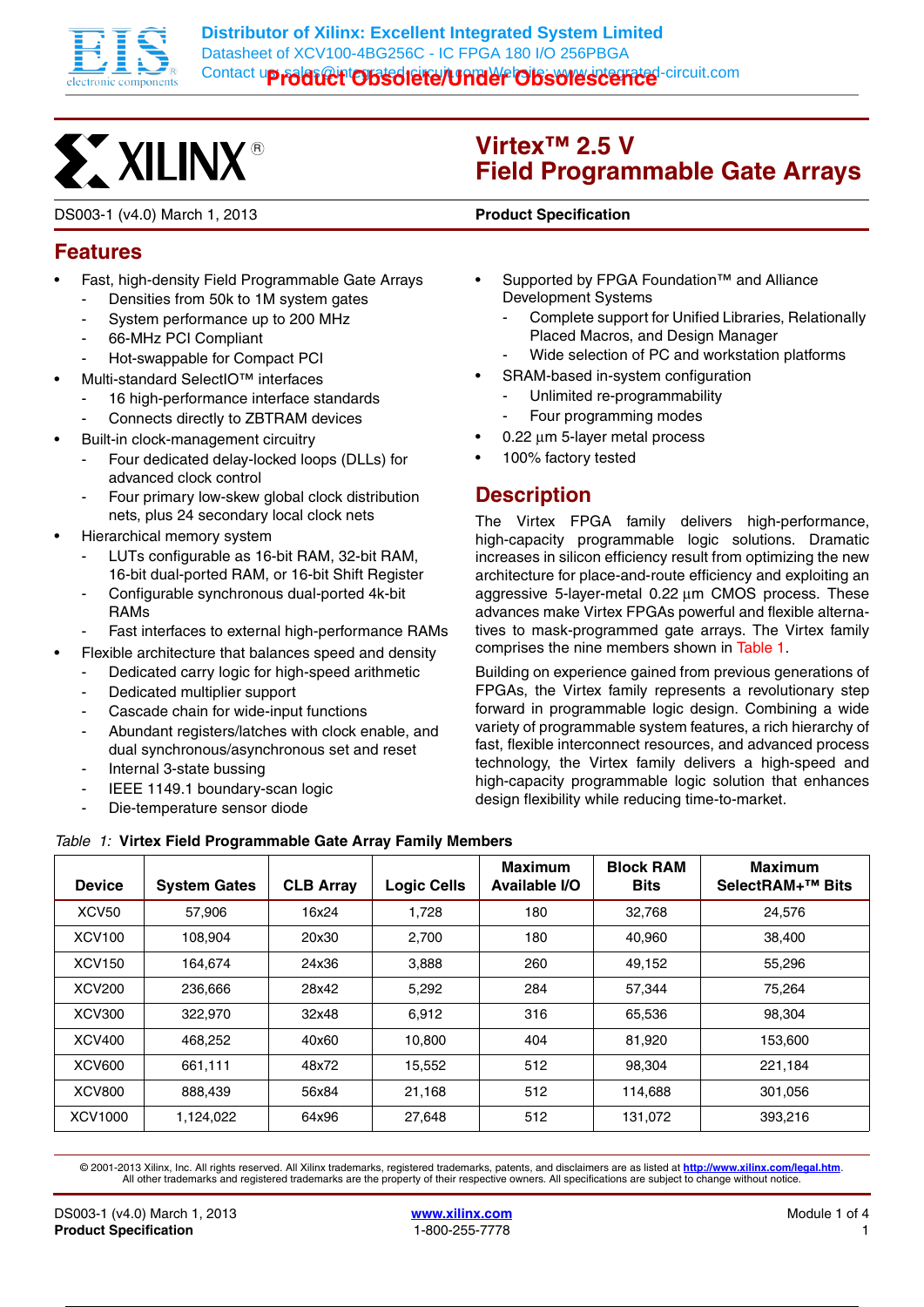

Virtex<sup>™</sup> 2.5 V Field Programmable Gate Arrays **Constructed Arrays** Research Construction Construction Construction Construction Construction Construction Construction Construction Construction Construction Construction C

## **Virtex Architecture**

Virtex devices feature a flexible, regular architecture that comprises an array of configurable logic blocks (CLBs) surrounded by programmable input/output blocks (IOBs), all interconnected by a rich hierarchy of fast, versatile routing resources. The abundance of routing resources permits the Virtex family to accommodate even the largest and most complex designs.

Virtex FPGAs are SRAM-based, and are customized by loading configuration data into internal memory cells. In some modes, the FPGA reads its own configuration data from an external PROM (master serial mode). Otherwise, the configuration data is written into the FPGA (Select-MAP™, slave serial, and JTAG modes).

The standard Xilinx Foundation™ and Alliance Series™ Development systems deliver complete design support for Virtex, covering every aspect from behavioral and schematic entry, through simulation, automatic design translation and implementation, to the creation, downloading, and readback of a configuration bit stream.

## **Higher Performance**

Virtex devices provide better performance than previous generations of FPGA. Designs can achieve synchronous system clock rates up to 200 MHz including I/O. Virtex inputs and outputs comply fully with PCI specifications, and interfaces can be implemented that operate at 33 MHz or 66 MHz. Additionally, Virtex supports the hot-swapping requirements of Compact PCI.

Xilinx thoroughly benchmarked the Virtex family. While performance is design-dependent, many designs operated internally at speeds in excess of 100 MHz and can achieve 200 MHz. Table 2 shows performance data for representative circuits, using worst-case timing parameters.

|  | <i>Table 2: Performance for Common Circuit Functions</i> |  |  |
|--|----------------------------------------------------------|--|--|
|--|----------------------------------------------------------|--|--|

| <b>Function</b>             | <b>Bits</b> | Virtex -6      |
|-----------------------------|-------------|----------------|
| Register-to-Register        |             |                |
| Adder                       | 16          | $5.0$ ns       |
|                             | 64          | $7.2$ ns       |
| <b>Pipelined Multiplier</b> | 8 x 8       | $5.1$ ns       |
|                             | 16 x 16     | $6.0$ ns       |
| Address Decoder             | 16          | 4.4 ns         |
|                             | 64          | $6.4$ ns       |
| 16:1 Multiplexer            |             | $5.4$ ns       |
| <b>Parity Tree</b>          | 9           | $4.1$ ns       |
|                             | 18          | $5.0$ ns       |
|                             | 36          | $6.9$ ns       |
| Chip-to-Chip                |             |                |
| <b>HSTL Class IV</b>        |             | 200 MHz        |
| LVTTL,16mA, fast slew       |             | <b>180 MHz</b> |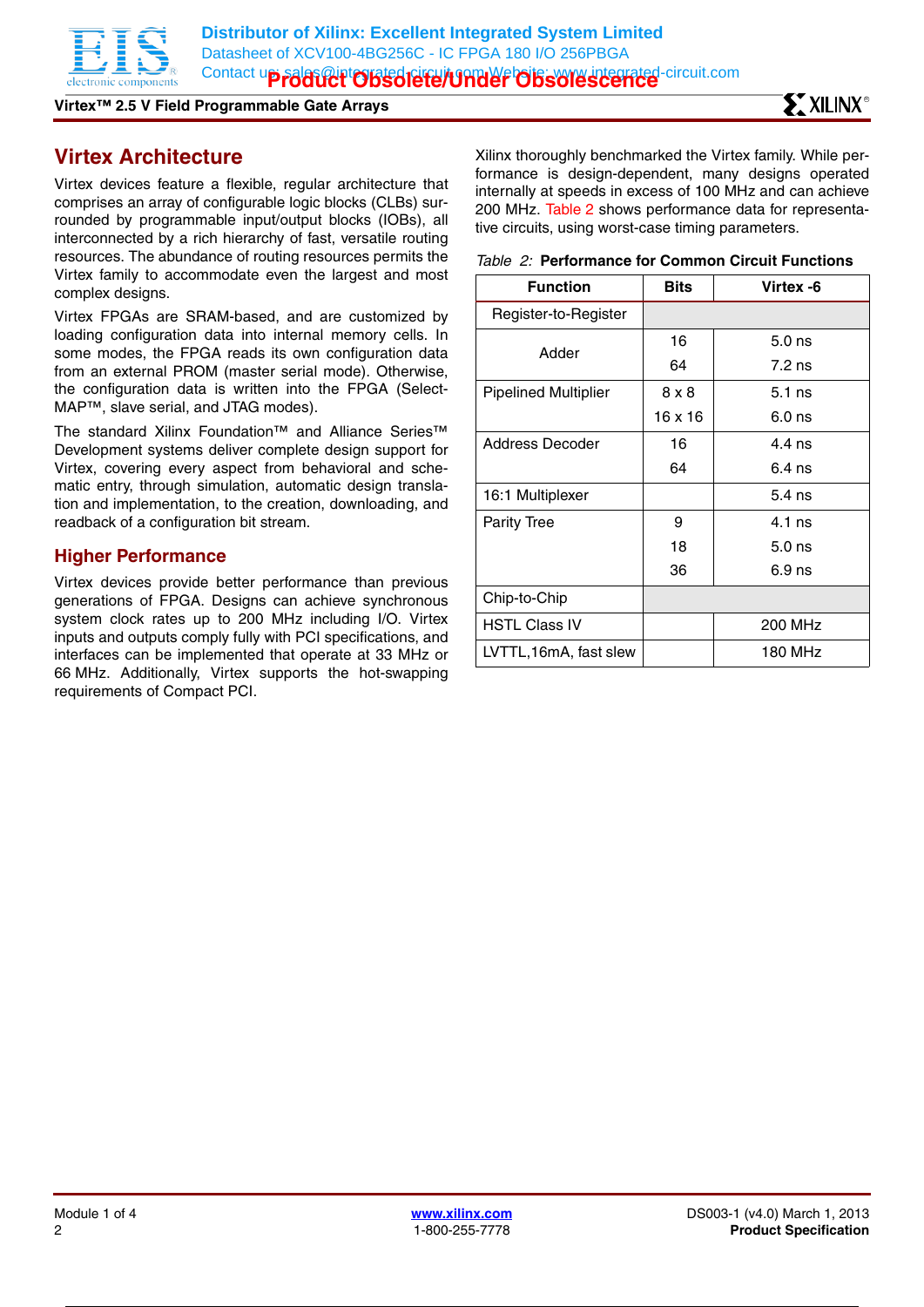

**EXAILINX<sup>®</sup> THE CONSTRUCTED AT A SEX CONSTRUCTED AT A SEX CONSTRUCTED AT A SEX CONSTRUCTED AT A SEX CONSTRUCTED AT A SEX CONSTRUCTED AT A SEX CONSTRUCTED AT A SEX CONSTRUCTED AT A SEX CONSTRUCTED AT A SEX CONSTRUCTED AT** 

# **Virtex Device/Package Combinations and Maximum I/O**

| Package      | <b>XCV50</b> | <b>XCV100</b> | <b>XCV150</b> | <b>XCV200</b> | <b>XCV300</b> | <b>XCV400</b> | <b>XCV600</b> | <b>XCV800</b> | <b>XCV1000</b> |
|--------------|--------------|---------------|---------------|---------------|---------------|---------------|---------------|---------------|----------------|
| <b>CS144</b> | 94           | 94            |               |               |               |               |               |               |                |
| <b>TQ144</b> | 98           | 98            |               |               |               |               |               |               |                |
| PQ240        | 166          | 166           | 166           | 166           | 166           |               |               |               |                |
| HQ240        |              |               |               |               |               | 166           | 166           | 166           |                |
| <b>BG256</b> | 180          | 180           | 180           | 180           |               |               |               |               |                |
| <b>BG352</b> |              |               | 260           | 260           | 260           |               |               |               |                |
| <b>BG432</b> |              |               |               |               | 316           | 316           | 316           | 316           |                |
| <b>BG560</b> |              |               |               |               |               | 404           | 404           | 404           | 404            |
| FG256        | 176          | 176           | 176           | 176           |               |               |               |               |                |
| FG456        |              |               | 260           | 284           | 312           |               |               |               |                |
| FG676        |              |               |               |               |               | 404           | 444           | 444           |                |
| FG680        |              |               |               |               |               |               | 512           | 512           | 512            |

#### *Table 3:* **Virtex Family Maximum User I/O by Device/Package (Excluding Dedicated Clock Pins)**

## **Virtex Ordering Information**



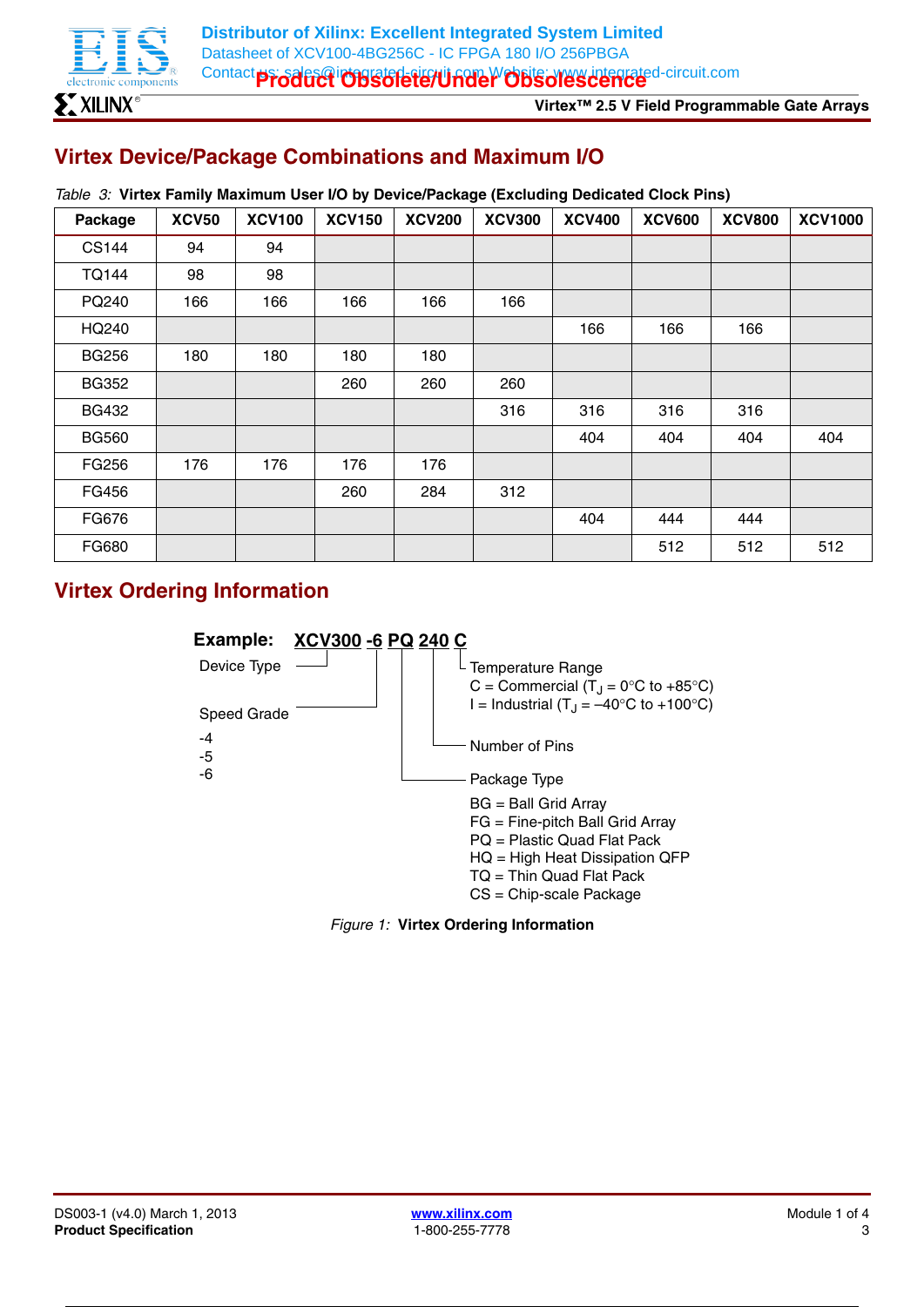

Virtex<sup>™</sup> 2.5 V Field Programmable Gate Arrays **Research Control of Arrays** XILINX<sup>®</sup>

# **Revision History**

| <b>Date</b> | <b>Version</b> | <b>Revision</b>                                                                                                                                                                                                                                                                                                                                                                                                                                                                                                                                                                                                                                                                             |
|-------------|----------------|---------------------------------------------------------------------------------------------------------------------------------------------------------------------------------------------------------------------------------------------------------------------------------------------------------------------------------------------------------------------------------------------------------------------------------------------------------------------------------------------------------------------------------------------------------------------------------------------------------------------------------------------------------------------------------------------|
| 11/98       | 1.0            | Initial Xilinx release.                                                                                                                                                                                                                                                                                                                                                                                                                                                                                                                                                                                                                                                                     |
| 01/99-02/99 | $1.2 - 1.3$    | Both versions updated package drawings and specs.                                                                                                                                                                                                                                                                                                                                                                                                                                                                                                                                                                                                                                           |
| 05/99       | 1.4            | Addition of package drawings and specifications.                                                                                                                                                                                                                                                                                                                                                                                                                                                                                                                                                                                                                                            |
| 05/99       | 1.5            | Replaced FG 676 & FG680 package drawings.                                                                                                                                                                                                                                                                                                                                                                                                                                                                                                                                                                                                                                                   |
| 07/99       | 1.6            | Changed Boundary Scan Information and changed Figure 11, Boundary Scan Bit<br>Sequence. Updated IOB Input & Output delays. Added Capacitance info for different I/O<br>Standards. Added 5 V tolerant information. Added DLL Parameters and waveforms and<br>new Pin-to-pin Input and Output Parameter tables for Global Clock Input to Output and<br>Setup and Hold. Changed Configuration Information including Figures 12, 14, 17 & 19.<br>Added device-dependent listings for quiescent currents ICCINTQ and ICCOQ. Updated<br>IOB Input and Output Delays based on default standard of LVTTL, 12 mA, Fast Slew Rate.<br>Added IOB Input Switching Characteristics Standard Adjustments. |
| 09/99       | 1.7            | Speed grade update to preliminary status, Power-on specification and Clock-to-Out<br>Minimums additions, "0" hold time listing explanation, quiescent current listing update, and<br>Figure 6 ADDRA input label correction. Added $T_{LJITCC}$ parameter, changed $T_{O, IIT}$ to<br>TOPHASE.                                                                                                                                                                                                                                                                                                                                                                                               |
| 01/00       | 1.8            | Update to speed.txt file 1.96. Corrections for CRs 111036,111137, 112697, 115479,<br>117153, 117154, and 117612. Modified notes for Recommended Operating Conditions<br>(voltage and temperature). Changed Bank information for $V_{CCO}$ in CS144 package on p.43.                                                                                                                                                                                                                                                                                                                                                                                                                         |
| 01/00       | 1.9            | Updated DLL Jitter Parameter table and waveforms, added Delay Measurement<br>Methodology table for different I/O standards, changed buffered Hex line info and<br>Input/Output Timing measurement notes.                                                                                                                                                                                                                                                                                                                                                                                                                                                                                    |
| 03/00       | 2.0            | New TBCKO values; corrected FG680 package connection drawing; new note about status<br>of CCLK pin after configuration.                                                                                                                                                                                                                                                                                                                                                                                                                                                                                                                                                                     |
| 05/00       | 2.1            | Modified "Pins not listed" statement. Speed grade update to Final status.                                                                                                                                                                                                                                                                                                                                                                                                                                                                                                                                                                                                                   |
| 05/00       | 2.2            | Modified Table 18.                                                                                                                                                                                                                                                                                                                                                                                                                                                                                                                                                                                                                                                                          |
| 09/00       | 2.3            | Added XCV400 values to table under Minimum Clock-to-Out for Virtex Devices.<br>Corrected Units column in table under IOB Input Switching Characteristics.<br>$\bullet$<br>Added values to table under CLB SelectRAM Switching Characteristics.                                                                                                                                                                                                                                                                                                                                                                                                                                              |
| 10/00       | 2.4            | Corrected Pinout information for devices in the BG256, BG432, and BG560 packages in<br>$\bullet$<br>Table 18.<br>Corrected BG256 Pin Function Diagram.<br>$\bullet$                                                                                                                                                                                                                                                                                                                                                                                                                                                                                                                         |
| 04/01       | 2.5            | Revised minimums for Global Clock Set-Up and Hold for LVTTL Standard, with DLL.<br>$\bullet$<br>Converted file to modularized format. See Virtex Data Sheet section.<br>$\bullet$                                                                                                                                                                                                                                                                                                                                                                                                                                                                                                           |
| 03/13       | 4.0            | The products listed in this data sheet are obsolete. See <b>XCN10016</b> for further information.                                                                                                                                                                                                                                                                                                                                                                                                                                                                                                                                                                                           |

# **Virtex Data Sheet**

The Virtex Data Sheet contains the following modules:

- DS003-1, Virtex 2.5V FPGAs: Introduction and Ordering Information (Module 1)
- DS003-2, Virtex 2.5V FPGAs: Functional Description (Module 2)
- DS003-3, Virtex 2.5V FPGAs: DC and Switching Characteristics (Module 3)
- DS003-4, Virtex 2.5V FPGAs: Pinout Tables (Module 4)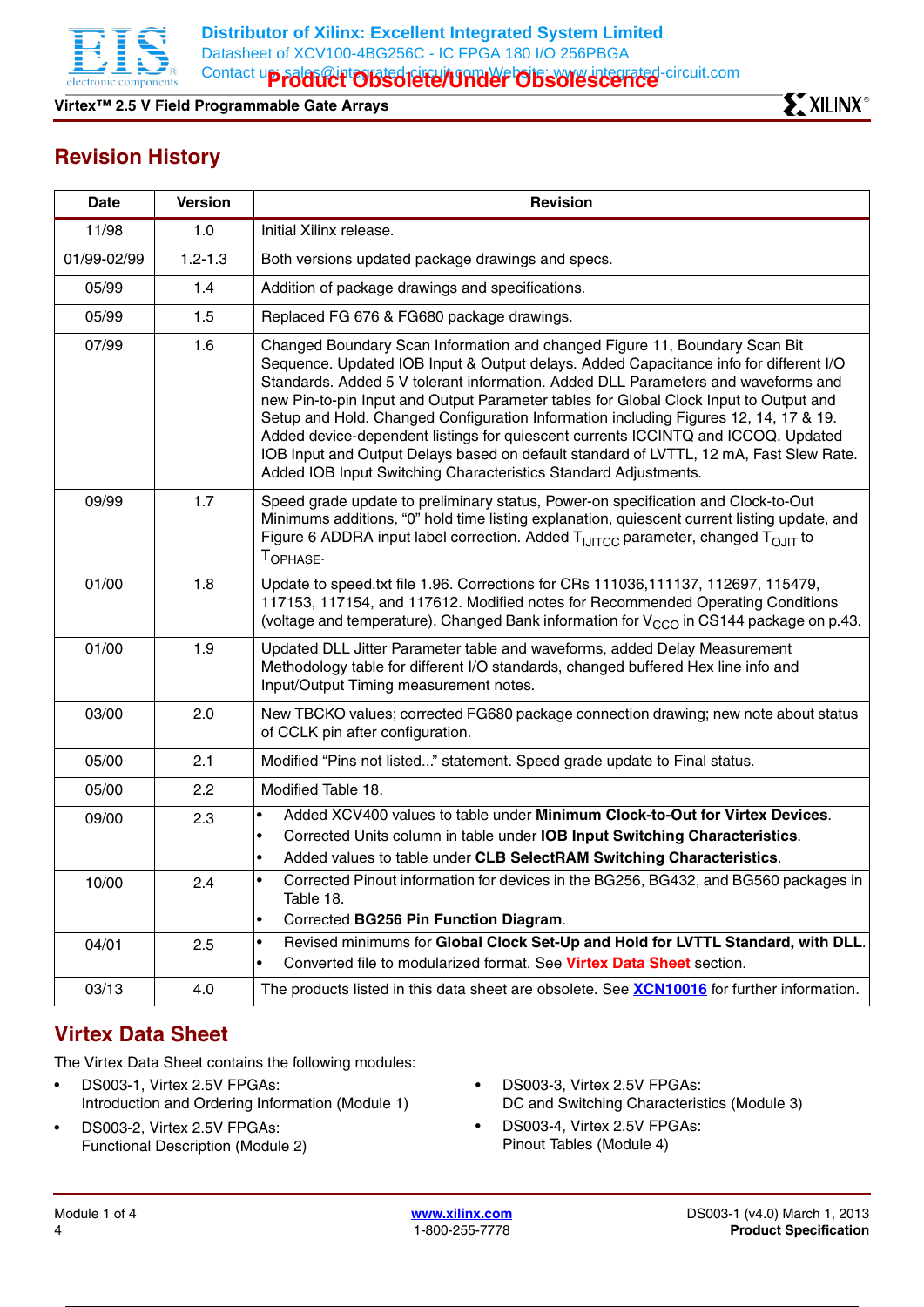



DS003-2 (v4.0) March 1, 2013 **0 0 Product Specification**

# **Architectural Description**

## **Virtex Array**

The Virtex user-programmable gate array, shown in Figure 1, comprises two major configurable elements: configurable logic blocks (CLBs) and input/output blocks (IOBs).

- CLBs provide the functional elements for constructing logic
- IOBs provide the interface between the package pins and the CLBs

CLBs interconnect through a general routing matrix (GRM). The GRM comprises an array of routing switches located at the intersections of horizontal and vertical routing channels. Each CLB nests into a VersaBlock™ that also provides local routing resources to connect the CLB to the GRM.

The VersaRing™ I/O interface provides additional routing resources around the periphery of the device. This routing improves I/O routability and facilitates pin locking.

The Virtex architecture also includes the following circuits that connect to the GRM.

- Dedicated block memories of 4096 bits each
- Clock DLLs for clock-distribution delay compensation and clock domain control
- 3-State buffers (BUFTs) associated with each CLB that drive dedicated segmentable horizontal routing resources

Values stored in static memory cells control the configurable logic elements and interconnect resources. These values load into the memory cells on power-up, and can reload if necessary to change the function of the device.

## **Input/Output Block**

The Virtex IOB, Figure 2, features SelectIO™ inputs and outputs that support a wide variety of I/O signalling standards, see Table 1.

The three IOB storage elements function either as edge-triggered D-type flip-flops or as level sensitive latches. Each IOB has a clock signal (CLK) shared by the three flip-flops and independent clock enable signals for each flip-flop.

In addition to the CLK and CE control signals, the three flip-flops share a Set/Reset (SR). For each flip-flop, this signal can be independently configured as a synchronous Set, a synchronous Reset, an asynchronous Preset, or an asynchronous Clear.

The output buffer and all of the IOB control signals have independent polarity controls.



**vao\_b.eps**

*Figure 1:* **Virtex Architecture Overview**

All pads are protected against damage from electrostatic discharge (ESD) and from over-voltage transients. Two forms of over-voltage protection are provided, one that permits 5 V compliance, and one that does not. For 5 V compliance, a Zener-like structure connected to ground turns on when the output rises to approximately 6.5 V. When PCI 3.3 V compliance is required, a conventional clamp diode is connected to the output supply voltage,  $V_{CCO}$ .

Optional pull-up and pull-down resistors and an optional weak-keeper circuit are attached to each pad. Prior to configuration, all pins not involved in configuration are forced into their high-impedance state. The pull-down resistors and the weak-keeper circuits are inactive, but inputs can optionally be pulled up.

The activation of pull-up resistors prior to configuration is controlled on a global basis by the configuration mode pins. If the pull-up resistors are not activated, all the pins will float. Consequently, external pull-up or pull-down resistors must be provided on pins required to be at a well-defined logic level prior to configuration.

All Virtex IOBs support IEEE 1149.1-compatible boundary scan testing.

© 1999-2013 Xilinx, Inc. All rights reserved. All Xilinx trademarks, registered trademarks, patents, and disclaimers are as listed at **http://www.xilinx.com/legal.htm**. All other trademarks and registered trademarks are the property of their respective owners. All specifications are subject to change without notice.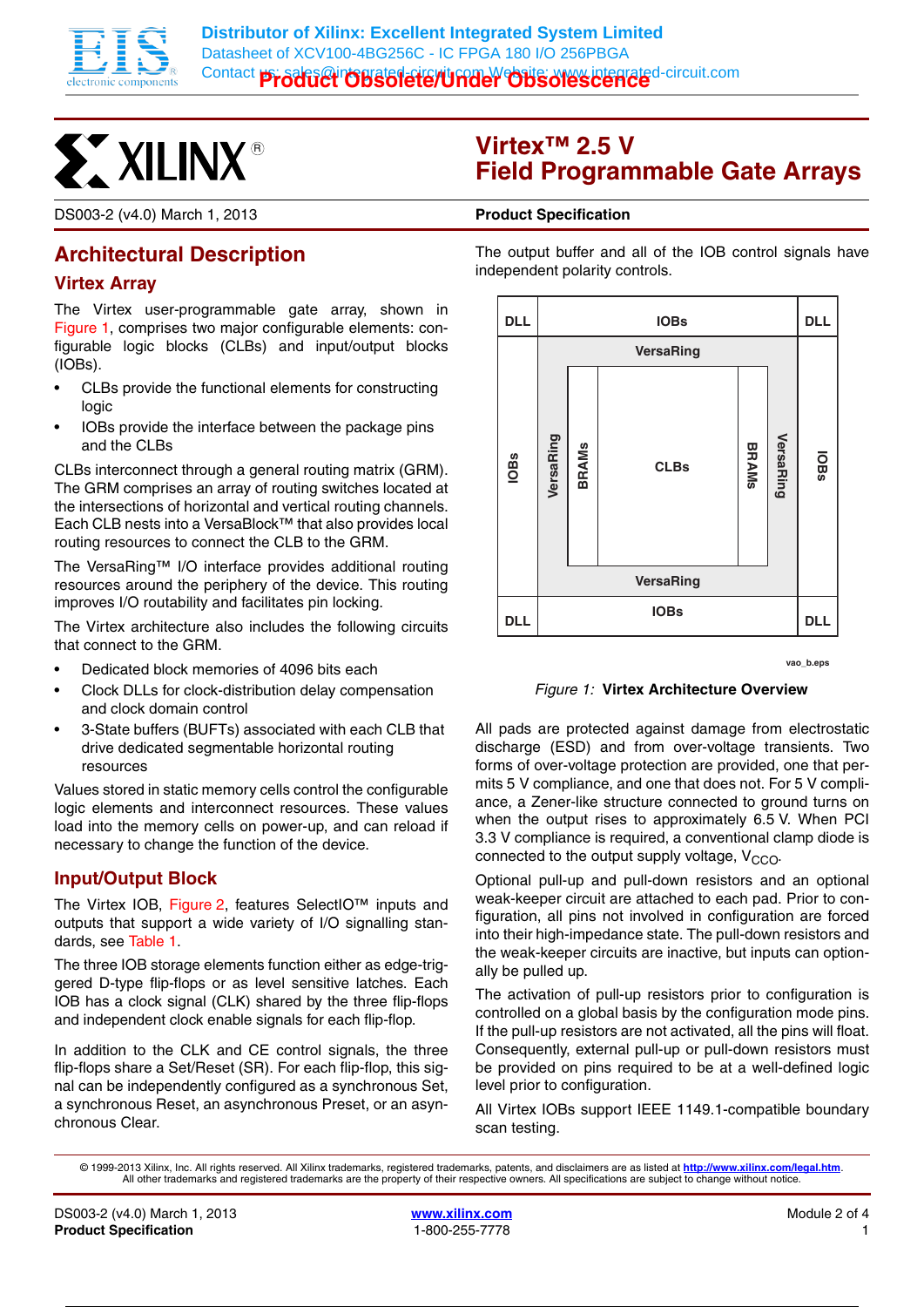

Virtex<sup>™</sup> 2.5 V Field Programmable Gate Arrays **Research Control of Arrays** Research Control Control of Arrays Research Research Research Research Research Research Research Research Research Research Research Research Re





| I/O Standard          | <b>Input Reference</b><br>Voltage (V <sub>REF</sub> ) | <b>Output Source</b><br>Voltage (V <sub>CCO</sub> ) | <b>Board Termination</b><br>Voltage $(V_{TT})$ | 5 V Tolerant |
|-----------------------|-------------------------------------------------------|-----------------------------------------------------|------------------------------------------------|--------------|
| LVTTL $2 - 24$ mA     | N/A                                                   | 3.3                                                 | N/A                                            | Yes          |
| LVCMOS2               | N/A                                                   | 2.5                                                 | N/A                                            | Yes          |
| PCI, 5 V              | N/A                                                   | 3.3                                                 | N/A                                            | Yes          |
| PCI, 3.3 V            | N/A                                                   | 3.3                                                 | N/A                                            | No           |
| <b>GTL</b>            | 0.8                                                   | N/A                                                 | 1.2                                            | No           |
| $GTL+$                | 1.0                                                   | N/A                                                 | 1.5                                            | No           |
| <b>HSTL Class I</b>   | 0.75                                                  | 1.5                                                 | 0.75                                           | No           |
| <b>HSTL Class III</b> | 0.9                                                   | 1.5                                                 | 1.5                                            | No           |
| <b>HSTL Class IV</b>  | 0.9                                                   | 1.5                                                 | 1.5                                            | No           |
| SSTL3 Class   &II     | 1.5                                                   | 3.3                                                 | 1.5                                            | No           |
| SSTL2 Class   & II    | 1.25                                                  | 2.5                                                 | 1.25                                           | No           |
| <b>CTT</b>            | 1.5                                                   | 3.3                                                 | 1.5                                            | No           |
| <b>AGP</b>            | 1.32                                                  | 3.3                                                 | N/A                                            | No           |

|  |  |  | Table 1: Supported Select I/O Standards |  |  |
|--|--|--|-----------------------------------------|--|--|
|--|--|--|-----------------------------------------|--|--|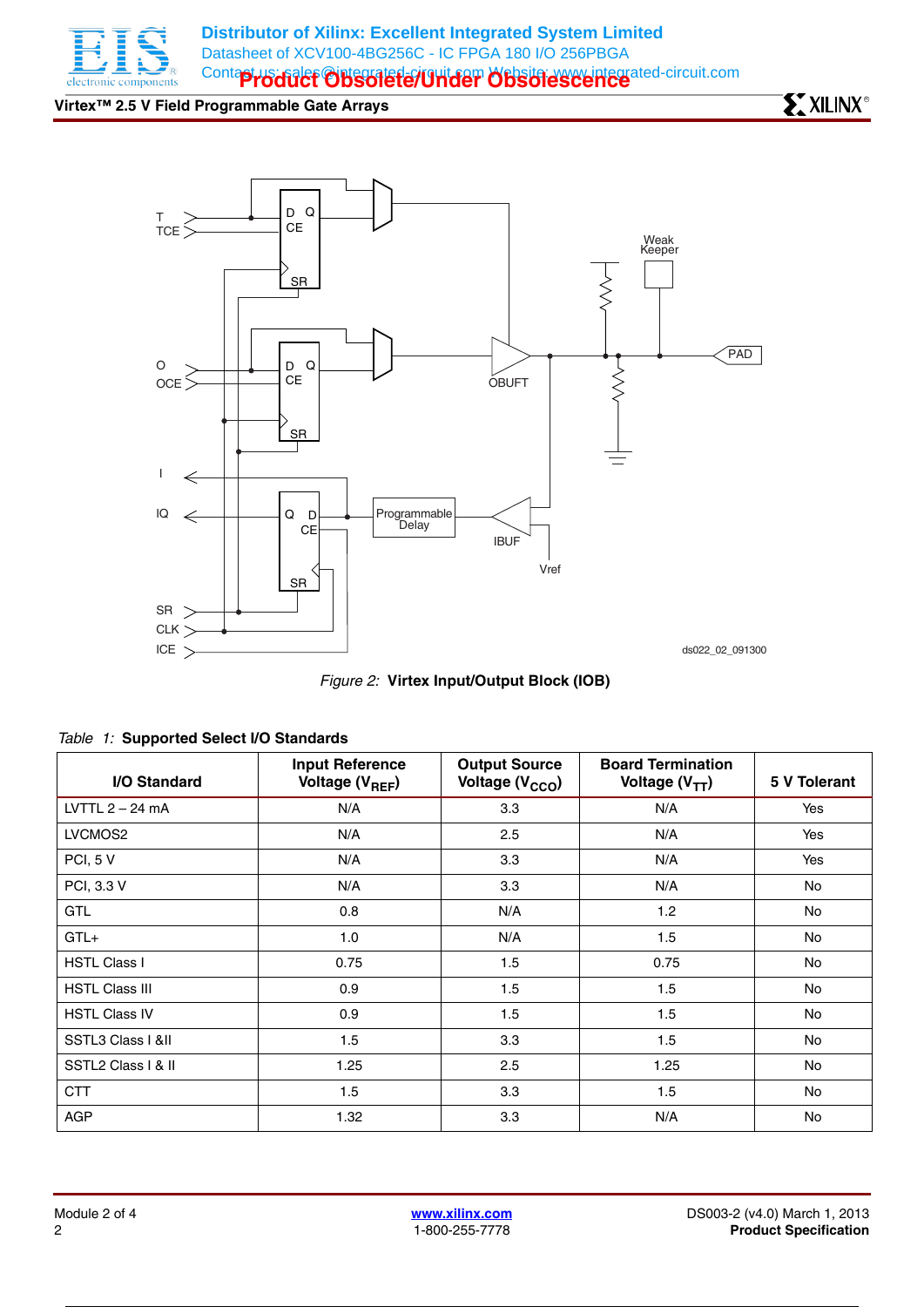

#### *Input Path*

A buffer In the Virtex IOB input path routes the input signal either directly to internal logic or through an optional input flip-flop.

An optional delay element at the D-input of this flip-flop eliminates pad-to-pad hold time. The delay is matched to the internal clock-distribution delay of the FPGA, and when used, assures that the pad-to-pad hold time is zero.

Each input buffer can be configured to conform to any of the low-voltage signalling standards supported. In some of these standards the input buffer utilizes a user-supplied threshold voltage,  $V_{REF}$  The need to supply  $V_{REF}$  imposes constraints on which standards can used in close proximity to each other. See **I/O Banking**, page 3.

There are optional pull-up and pull-down resistors at each user I/O input for use after configuration. Their value is in the range 50 kΩ – 100 kΩ.

#### *Output Path*

The output path includes a 3-state output buffer that drives the output signal onto the pad. The output signal can be routed to the buffer directly from the internal logic or through an optional IOB output flip-flop.

The 3-state control of the output can also be routed directly from the internal logic or through a flip-flip that provides synchronous enable and disable.

Each output driver can be individually programmed for a wide range of low-voltage signalling standards. Each output buffer can source up to 24 mA and sink up to 48mA. Drive strength and slew rate controls minimize bus transients.

In most signalling standards, the output High voltage depends on an externally supplied  $V_{CCO}$  voltage. The need to supply  $V_{CCO}$  imposes constraints on which standards can be used in close proximity to each other. See **I/O Banking**, page 3.

An optional weak-keeper circuit is connected to each output. When selected, the circuit monitors the voltage on the pad and weakly drives the pin High or Low to match the input signal. If the pin is connected to a multiple-source signal, the weak keeper holds the signal in its last state if all drivers are disabled. Maintaining a valid logic level in this way eliminates bus chatter.

Because the weak-keeper circuit uses the IOB input buffer to monitor the input level, an appropriate  $V_{\text{RFF}}$  voltage must be provided if the signalling standard requires one. The provision of this voltage must comply with the I/O banking rules.

#### *I/O Banking*

Some of the I/O standards described above require  $V_{CCO}$ and/or  $V_{\text{RFF}}$  voltages. These voltages externally and connected to device pins that serve groups of IOBs, called banks. Consequently, restrictions exist about which I/O standards can be combined within a given bank.

Eight I/O banks result from separating each edge of the FPGA into two banks, as shown in Figure 3. Each bank has multiple  $V_{CCO}$  pins, all of which must be connected to the same voltage. This voltage is determined by the output standards in use.



**X8778\_b**

*Figure 3:* **Virtex I/O Banks**

Within a bank, output standards can be mixed only if they use the same  $V_{CCO}$ . Compatible standards are shown in Table 2. GTL and GTL+ appear under all voltages because their open-drain outputs do not depend on V<sub>CCO</sub>.

*Table 2:* **Compatible Output Standards**

| $v_{\rm cco}$ | <b>Compatible Standards</b>                             |
|---------------|---------------------------------------------------------|
| 3.3V          | PCI, LVTTL, SSTL3 I, SSTL3 II, CTT, AGP, GTL,<br>$GTL+$ |
| 2.5V          | SSTL2 I, SSTL2 II, LVCMOS2, GTL, GTL+                   |
| 1.5V          | HSTL I, HSTL III, HSTL IV, GTL, GTL+                    |

Some input standards require a user-supplied threshold voltage,  $V_{REF}$  In this case, certain user-I/O pins are automatically configured as inputs for the  $V_{BFF}$  voltage. Approximately one in six of the I/O pins in the bank assume this role.

The  $V_{REF}$  pins within a bank are interconnected internally and consequently only one  $V_{REF}$  voltage can be used within each bank. All  $V_{\text{RFF}}$  pins in the bank, however, must be connected to the external voltage source for correct operation.

Within a bank, inputs that require  $V_{\text{RFF}}$  can be mixed with those that do not. However, only one  $V_{\text{RFF}}$  voltage can be used within a bank. Input buffers that use  $V_{BFF}$  are not 5 V tolerant. LVTTL, LVCMOS2, and PCI 33 MHz 5 V, are 5 V tolerant.

The  $V_{CCO}$  and  $V_{BFE}$  pins for each bank appear in the device Pinout tables and diagrams. The diagrams also show the bank affiliation of each I/O.

Within a given package, the number of  $V_{REF}$  and  $V_{CCO}$  pins can vary depending on the size of device. In larger devices,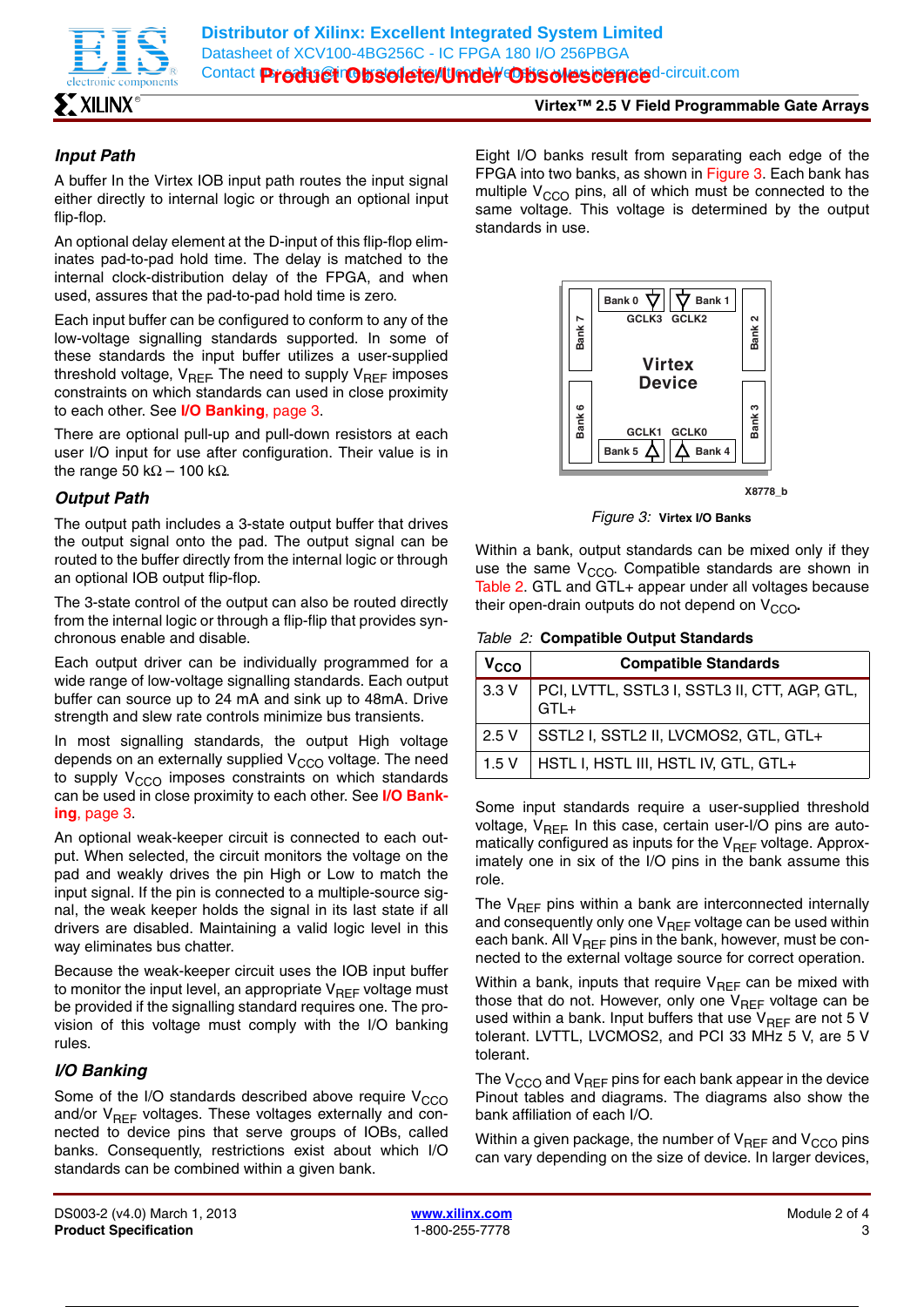

## Virtex<sup>™</sup> 2.5 V Field Programmable Gate Arrays **Research Control Control Control Control Control Control Control Control Control Control Control Control Control Control Control Control Control Control Control Control Cont**

more I/O pins convert to  $V_{REF}$  pins. Since these are always a superset of the  $V_{REF}$  pins used for smaller devices, it is possible to design a PCB that permits migration to a larger device if necessary. All the  $V_{REF}$  pins for the largest device anticipated must be connected to the  $V_{\text{RFF}}$  voltage, and not used for I/O.

In smaller devices, some  $V_{CCO}$  pins used in larger devices do not connect within the package. These unconnected pins can be left unconnected externally, or can be connected to the  $V<sub>CCO</sub>$  voltage to permit migration to a larger device if necessary.

In TQ144 and PQ/HQ240 packages, all  $V_{CCO}$  pins are bonded together internally, and consequently the same  $V<sub>CCO</sub>$  voltage must be connected to all of them. In the CS144 package, bank pairs that share a side are interconnected internally, permitting four choices for  $V_{CCO}$ . In both cases, the  $V_{REF}$  pins remain internally connected as eight banks, and can be used as described previously.

## **Configurable Logic Block**

The basic building block of the Virtex CLB is the logic cell (LC). An LC includes a 4-input function generator, carry logic, and a storage element. The output from the function generator in each LC drives both the CLB output and the D input of the flip-flop. Each Virtex CLB contains four LCs, organized in two similar slices, as shown in Figure 4.

#### Figure 5 shows a more detailed view of a single slice.

In addition to the four basic LCs, the Virtex CLB contains logic that combines function generators to provide functions of five or six inputs. Consequently, when estimating the number of system gates provided by a given device, each CLB counts as 4.5 LCs.

#### *Look-Up Tables*

Virtex function generators are implemented as 4-input look-up tables (LUTs). In addition to operating as a function generator, each LUT can provide a 16 x 1-bit synchronous RAM. Furthermore, the two LUTs within a slice can be combined to create a 16 x 2-bit or 32 x 1-bit synchronous RAM, or a 16x1-bit dual-port synchronous RAM.

The Virtex LUT can also provide a 16-bit shift register that is ideal for capturing high-speed or burst-mode data. This mode can also be used to store data in applications such as Digital Signal Processing.

#### *Storage Elements*

The storage elements in the Virtex slice can be configured either as edge-triggered D-type flip-flops or as level-sensitive latches. The D inputs can be driven either by the function generators within the slice or directly from slice inputs, bypassing the function generators.

In addition to Clock and Clock Enable signals, each Slice has synchronous set and reset signals (SR and BY). SR forces a storage element into the initialization state specified for it in the configuration. BY forces it into the opposite state. Alternatively, these signals can be configured to operate asynchronously. All of the control signals are independently invertible, and are shared by the two flip-flops within the slice.



*Figure 4:* **2-Slice Virtex CLB**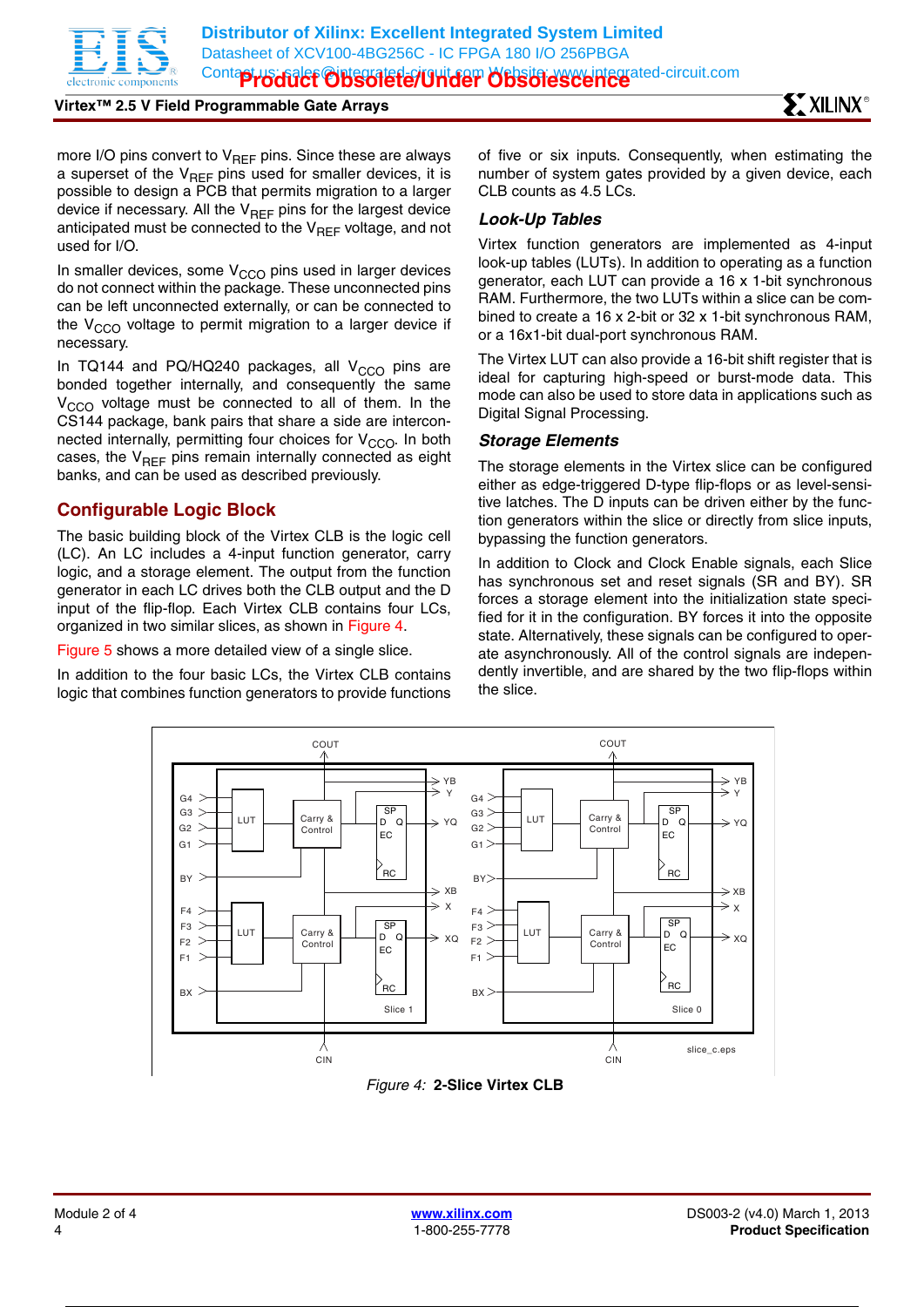



*Figure 5:* **Detailed View of Virtex Slice**

## *Additional Logic*

The F5 multiplexer in each slice combines the function generator outputs. This combination provides either a function generator that can implement any 5-input function, a 4:1 multiplexer, or selected functions of up to nine inputs.

Similarly, the F6 multiplexer combines the outputs of all four function generators in the CLB by selecting one of the F5-multiplexer outputs. This permits the implementation of any 6-input function, an 8:1 multiplexer, or selected functions of up to 19 inputs.

Each CLB has four direct feedthrough paths, one per LC. These paths provide extra data input lines or additional local routing that does not consume logic resources.

#### *Arithmetic Logic*

Dedicated carry logic provides fast arithmetic carry capability for high-speed arithmetic functions. The Virtex CLB supports two separate carry chains, one per Slice. The height of the carry chains is two bits per CLB.

The arithmetic logic includes an XOR gate that allows a 1-bit full adder to be implemented within an LC. In addition, a dedicated AND gate improves the efficiency of multiplier implementation.

The dedicated carry path can also be used to cascade function generators for implementing wide logic functions.

#### *BUFTs*

Each Virtex CLB contains two 3-state drivers (BUFTs) that can drive on-chip busses. See **Dedicated Routing**, page 7. Each Virtex BUFT has an independent 3-state control pin and an independent input pin.

## *Block SelectRAM*

Virtex FPGAs incorporate several large block SelectRAM memories. These complement the distributed LUT SelectRAMs that provide shallow RAM structures implemented in CLBs.

Block SelectRAM memory blocks are organized in columns. All Virtex devices contain two such columns, one along each vertical edge. These columns extend the full height of the chip. Each memory block is four CLBs high, and consequently, a Virtex device 64 CLBs high contains 16 memory blocks per column, and a total of 32 blocks.

Table 3 shows the amount of block SelectRAM memory that is available in each Virtex device.

| <b>Device</b> | # of Blocks | <b>Total Block SelectRAM Bits</b> |
|---------------|-------------|-----------------------------------|
| <b>XCV50</b>  | 8           | 32,768                            |
| <b>XCV100</b> | 10          | 40,960                            |
| <b>XCV150</b> | 12          | 49,152                            |
| XCV200        | 14          | 57,344                            |
| <b>XCV300</b> | 16          | 65,536                            |
| <b>XCV400</b> | 20          | 81,920                            |
| <b>XCV600</b> | 24          | 98,304                            |
| <b>XCV800</b> | 28          | 114,688                           |
| XCV1000       | 32          | 131,072                           |

#### *Table 3:* **Virtex Block SelectRAM Amounts**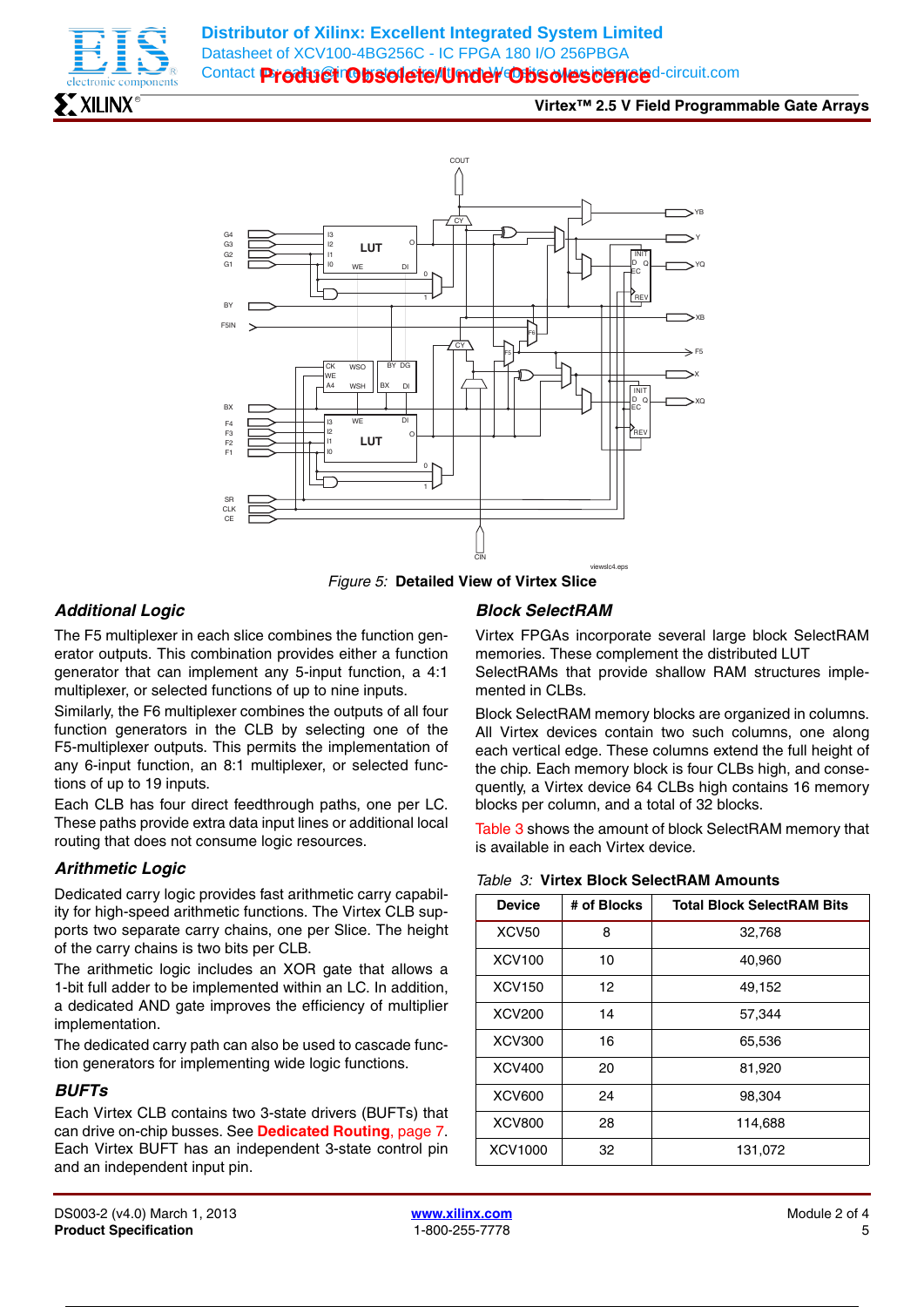

## Virtex<sup>™</sup> 2.5 V Field Programmable Gate Arrays **And Access 2009** XILINX<sup>®</sup>

Each block SelectRAM cell, as illustrated in Figure 6, is a fully synchronous dual-ported 4096-bit RAM with independent control signals for each port. The data widths of the two ports can be configured independently, providing built-in bus-width conversion.



*Figure 6:* **Dual-Port Block SelectRAM**

Table 4 shows the depth and width aspect ratios for the block SelectRAM.

| Width | <b>Depth</b> | <b>ADDR Bus</b> | <b>Data Bus</b>  |  |  |  |
|-------|--------------|-----------------|------------------|--|--|--|
|       | 4096         | ADDR<11:0>      | DATA<0>          |  |  |  |
| 2     | 2048         | ADDR<10:0>      | DATA < 1:0 >     |  |  |  |
|       | 1024         | ADDR < 9:0>     | DATA $<$ 3:0 $>$ |  |  |  |
| 8     | 512          | ADDR < 8:0>     | DATA < 7:0 >     |  |  |  |
| 16    | 256          | ADDR < 7:0>     | DATA<15:0>       |  |  |  |

#### *Table 4:* **Block SelectRAM Port Aspect Ratios**

The Virtex block SelectRAM also includes dedicated routing to provide an efficient interface with both CLBs and other block SelectRAMs. Refer to XAPP130 for block SelectRAM timing waveforms.

#### **Programmable Routing Matrix**

It is the longest delay path that limits the speed of any worst-case design. Consequently, the Virtex routing architecture and its place-and-route software were defined in a single optimization process. This joint optimization minimizes long-path delays, and consequently, yields the best system performance.

The joint optimization also reduces design compilation times because the architecture is software-friendly. Design cycles are correspondingly reduced due to shorter design iteration times.



#### *Figure 7:* **Virtex Local Routing**

#### *Local Routing*

The VersaBlock provides local routing resources, as shown in Figure 7, providing the following three types of connections.

- Interconnections among the LUTs, flip-flops, and GRM
- Internal CLB feedback paths that provide high-speed connections to LUTs within the same CLB, chaining them together with minimal routing delay
- Direct paths that provide high-speed connections between horizontally adjacent CLBs, eliminating the delay of the GRM.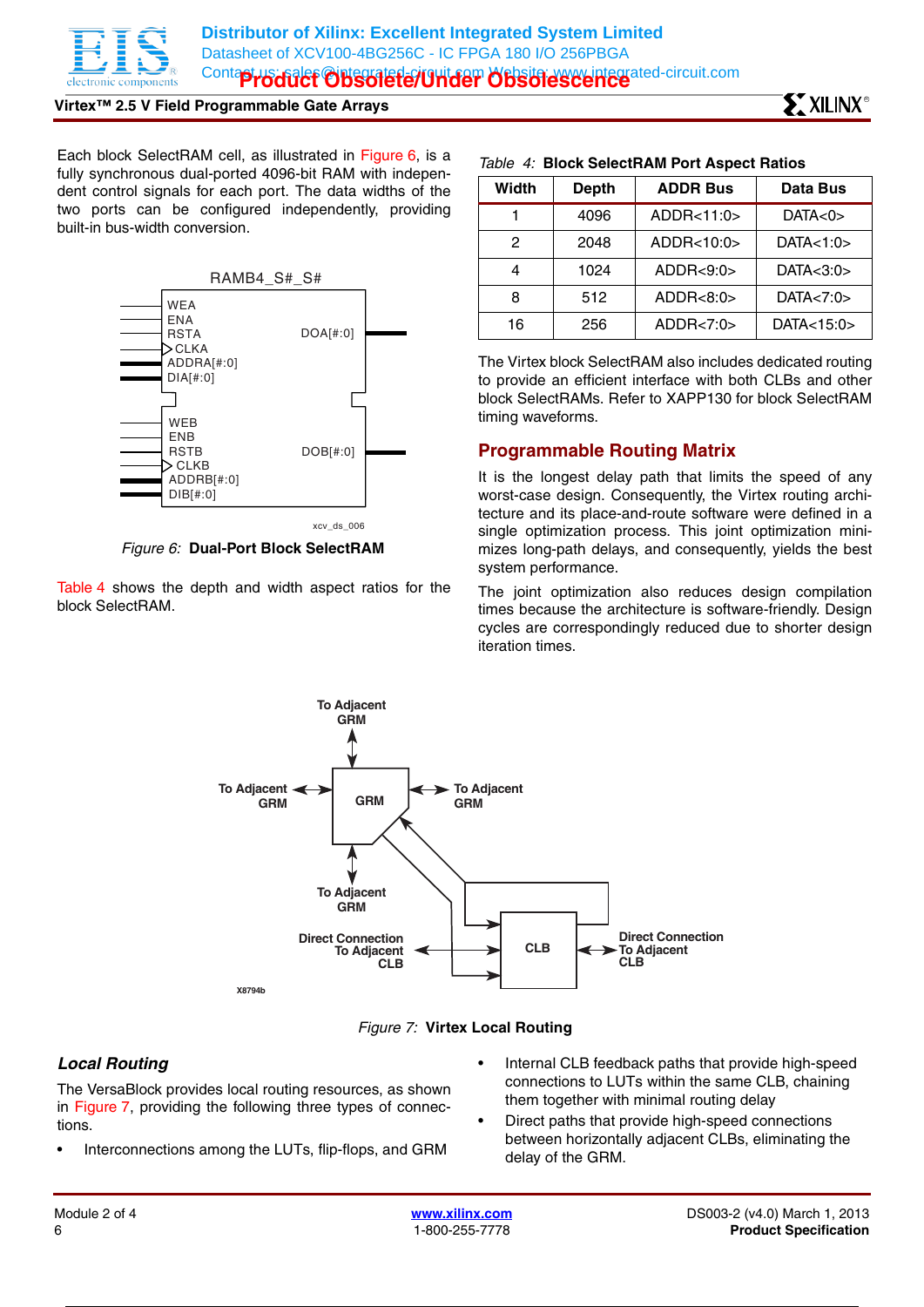

#### **EXALINX<sup>®</sup> THE CONSTRUCTED AT A SEX CONSTRUCTED AT A SEX CONSTRUCTED AT A SEX CONSTRUCTED AT A SEX CONSTRUCTED AT A SEX CONSTRUCTED AT A SEX CONSTRUCTED AT A SEX CONSTRUCTED AT A SEX CONSTRUCTED AT A SEX CONSTRUCTED AT A**

## *General Purpose Routing*

Most Virtex signals are routed on the general purpose routing, and consequently, the majority of interconnect resources are associated with this level of the routing hierarchy. The general routing resources are located in horizontal and vertical routing channels associated with the rows and columns CLBs. The general-purpose routing resources are listed below.

- Adjacent to each CLB is a General Routing Matrix (GRM). The GRM is the switch matrix through which horizontal and vertical routing resources connect, and is also the means by which the CLB gains access to the general purpose routing.
- 24 single-length lines route GRM signals to adjacent GRMs in each of the four directions.
- 12 buffered Hex lines route GRM signals to another GRMs six-blocks away in each one of the four directions. Organized in a staggered pattern, Hex lines can be driven only at their endpoints. Hex-line signals can be accessed either at the endpoints or at the midpoint (three blocks from the source). One third of the Hex lines are bidirectional, while the remaining ones are uni-directional.

12 Longlines are buffered, bidirectional wires that distribute signals across the device quickly and efficiently. Vertical Longlines span the full height of the device, and horizontal ones span the full width of the device.

## *I/O Routing*

Virtex devices have additional routing resources around their periphery that form an interface between the CLB array and the IOBs. This additional routing, called the VersaRing, facilitates pin-swapping and pin-locking, such that logic redesigns can adapt to existing PCB layouts. Time-to-market is reduced, since PCBs and other system components can be manufactured while the logic design is still in progress.

#### *Dedicated Routing*

Some classes of signal require dedicated routing resources to maximize performance. In the Virtex architecture, dedicated routing resources are provided for two classes of signal.

- Horizontal routing resources are provided for on-chip 3-state busses. Four partitionable bus lines are provided per CLB row, permitting multiple busses within a row, as shown in Figure 8.
- Two dedicated nets per CLB propagate carry signals vertically to the adjacent CLB.



*Figure 8:* **BUFT Connections to Dedicated Horizontal Bus Lines**

## *Global Routing*

Global Routing resources distribute clocks and other signals with very high fanout throughout the device. Virtex devices include two tiers of global routing resources referred to as primary global and secondary local clock routing resources.

- The primary global routing resources are four dedicated global nets with dedicated input pins that are designed to distribute high-fanout clock signals with minimal skew. Each global clock net can drive all CLB, IOB, and block RAM clock pins. The primary global nets can only be driven by global buffers. There are four global buffers, one for each global net.
- The secondary local clock routing resources consist of 24 backbone lines, 12 across the top of the chip and 12 across bottom. From these lines, up to 12 unique signals per column can be distributed via the 12 longlines in the column. These secondary resources are more flexible than the primary resources since they are not restricted to routing only to clock pins.

#### *Clock Distribution*

Virtex provides high-speed, low-skew clock distribution through the primary global routing resources described above. A typical clock distribution net is shown in Figure 9.

Four global buffers are provided, two at the top center of the device and two at the bottom center. These drive the four primary global nets that in turn drive any clock pin.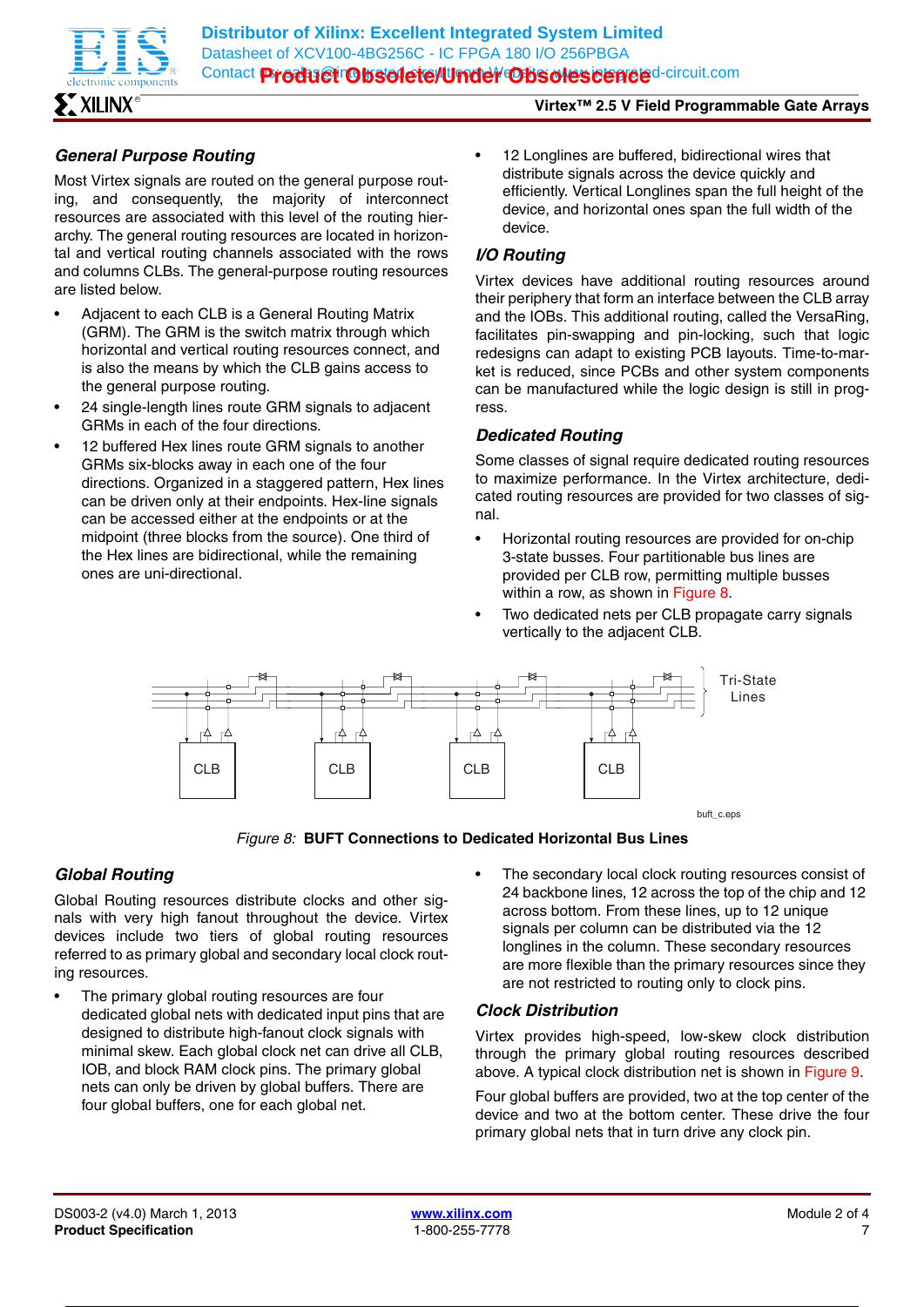

Four dedicated clock pads are provided, one adjacent to each of the global buffers. The input to the global buffer is selected either from these pads or from signals in the general purpose routing.



*Figure 9:* **Global Clock Distribution Network**

## *Delay-Locked Loop (DLL)*

Associated with each global clock input buffer is a fully digital Delay-Locked Loop (DLL) that can eliminate skew between the clock input pad and internal clock-input pins throughout the device. Each DLL can drive two global clock networks.The DLL monitors the input clock and the distributed clock, and automatically adjusts a clock delay element. Clock edges reach internal flip-flops one to four clock periods after they arrive at the input. This closed-loop system effectively eliminates clock-distribution delay by ensuring that clock edges arrive at internal flip-flops in synchronism with clock edges arriving at the input.

In addition to eliminating clock-distribution delay, the DLL provides advanced control of multiple clock domains. The DLL provides four quadrature phases of the source clock, can double the clock, or divide the clock by 1.5, 2, 2.5, 3, 4, 5, 8, or 16.

The DLL also operates as a clock mirror. By driving the output from a DLL off-chip and then back on again, the DLL can be used to de-skew a board level clock among multiple Virtex devices.

In order to guarantee that the system clock is operating correctly prior to the FPGA starting up after configuration, the DLL can delay the completion of the configuration process until after it has achieved lock.

See **DLL Timing Parameters**, page 21 of Module 3, for frequency range information.

## **Boundary Scan**

Virtex devices support all the mandatory boundary-scan instructions specified in the IEEE standard 1149.1. A Test Access Port (TAP) and registers are provided that implement the EXTEST, INTEST, SAMPLE/PRELOAD, BYPASS, IDCODE, USERCODE, and HIGHZ instructions. The TAP also supports two internal scan chains and configuration/readback of the device.The TAP uses dedicated package pins that always operate using LVTTL. For TDO to operate using LVTTL, the  $V_{CCO}$  for Bank 2 should be 3.3 V. Otherwise, TDO switches rail-to-rail between ground and  $V<sub>CCO</sub>$ .

Boundary-scan operation is independent of individual IOB configurations, and unaffected by package type. All IOBs, including un-bonded ones, are treated as independent 3-state bidirectional pins in a single scan chain. Retention of the bidirectional test capability after configuration facilitates the testing of external interconnections, provided the user design or application is turned off.

Table 5 lists the boundary-scan instructions supported in Virtex FPGAs. Internal signals can be captured during EXTEST by connecting them to un-bonded or unused IOBs. They can also be connected to the unused outputs of IOBs defined as unidirectional input pins.

Before the device is configured, all instructions except USER1 and USER2 are available. After configuration, all instructions are available. During configuration, it is recommended that those operations using the boundary-scan register (SAMPLE/PRELOAD, INTEST, EXTEST) not be performed.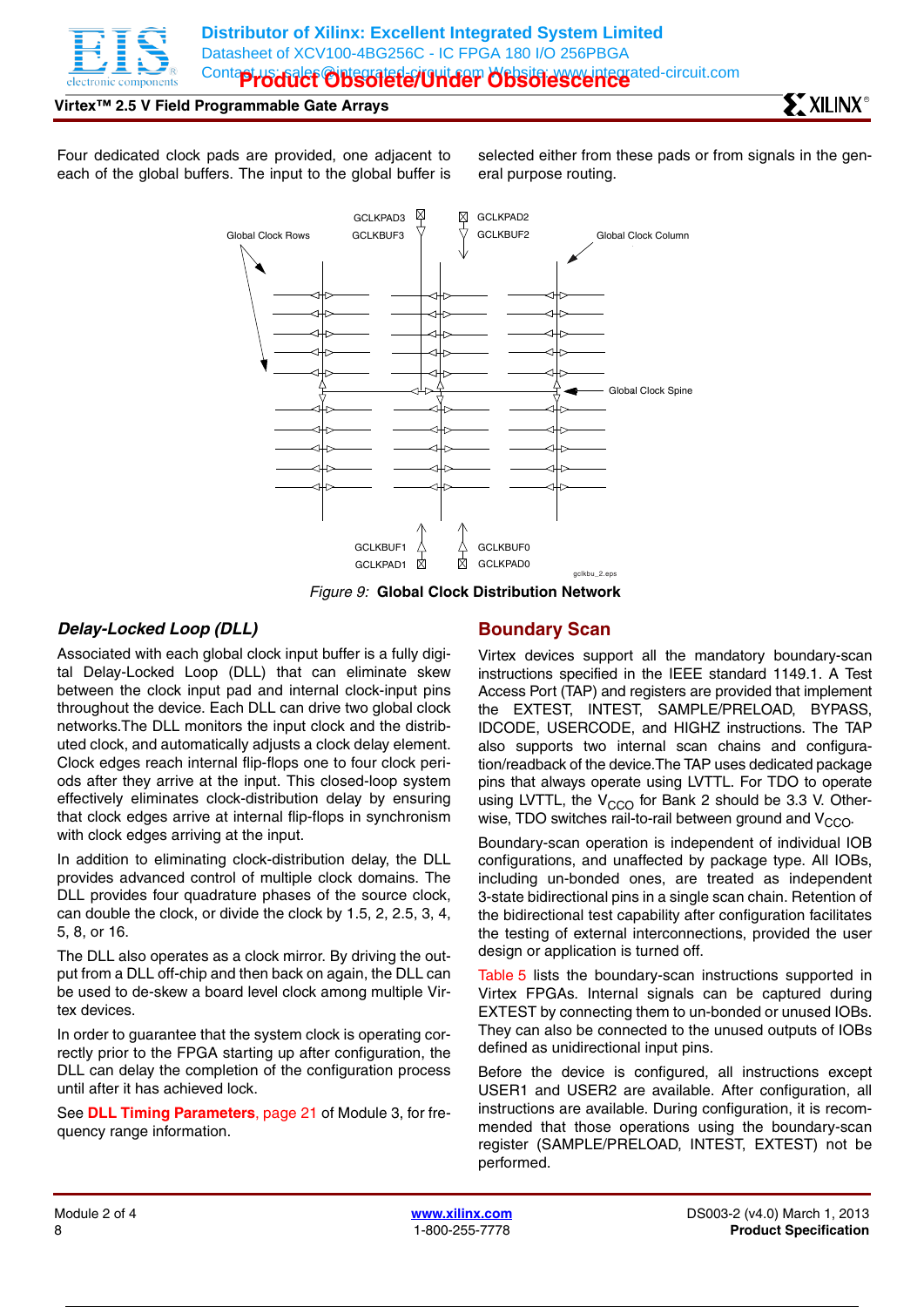

In addition to the test instructions outlined above, the boundary-scan circuitry can be used to configure the FPGA, and also to read back the configuration data.

Figure 10 is a diagram of the Virtex Series boundary scan logic. It includes three bits of Data Register per IOB, the IEEE 1149.1 Test Access Port controller, and the Instruction Register with decodes.

#### *Instruction Set*

The Virtex Series boundary scan instruction set also includes instructions to configure the device and read back configuration data (CFG\_IN, CFG\_OUT, and JSTART). The complete instruction set is coded as shown in Table 5.

#### *Data Registers*

The primary data register is the boundary scan register. For each IOB pin in the FPGA, bonded or not, it includes three bits for In, Out, and 3-State Control. Non-IOB pins have appropriate partial bit population if input-only or output-only. Each EXTEST CAPTURED-OR state captures all In, Out, and 3-state pins.

The other standard data register is the single flip-flop BYPASS register. It synchronizes data being passed through the FPGA to the next downstream boundary scan device.

The FPGA supports up to two additional internal scan chains that can be specified using the BSCAN macro. The macro provides two user pins (SEL1 and SEL2) which are decodes of the USER1 and USER2 instructions respectively. For these instructions, two corresponding pins (TDO1 and TDO2) allow user scan data to be shifted out of TDO.

Likewise, there are individual clock pins (DRCK1 and DRCK2) for each user register. There is a common input pin (TDI) and shared output pins that represent the state of the TAP controller (RESET, SHIFT, and UPDATE).

#### *Bit Sequence*

The order within each IOB is: In, Out, 3-State. The input-only pins contribute only the In bit to the boundary scan I/O data register, while the output-only pins contributes all three bits.

From a cavity-up view of the chip (as shown in EPIC), starting in the upper right chip corner, the boundary scan data-register bits are ordered as shown in Figure 11.

BSDL (Boundary Scan Description Language) files for Virtex Series devices are available on the Xilinx web site in the File Download area.



*Figure 10:* **Virtex Series Boundary Scan Logic**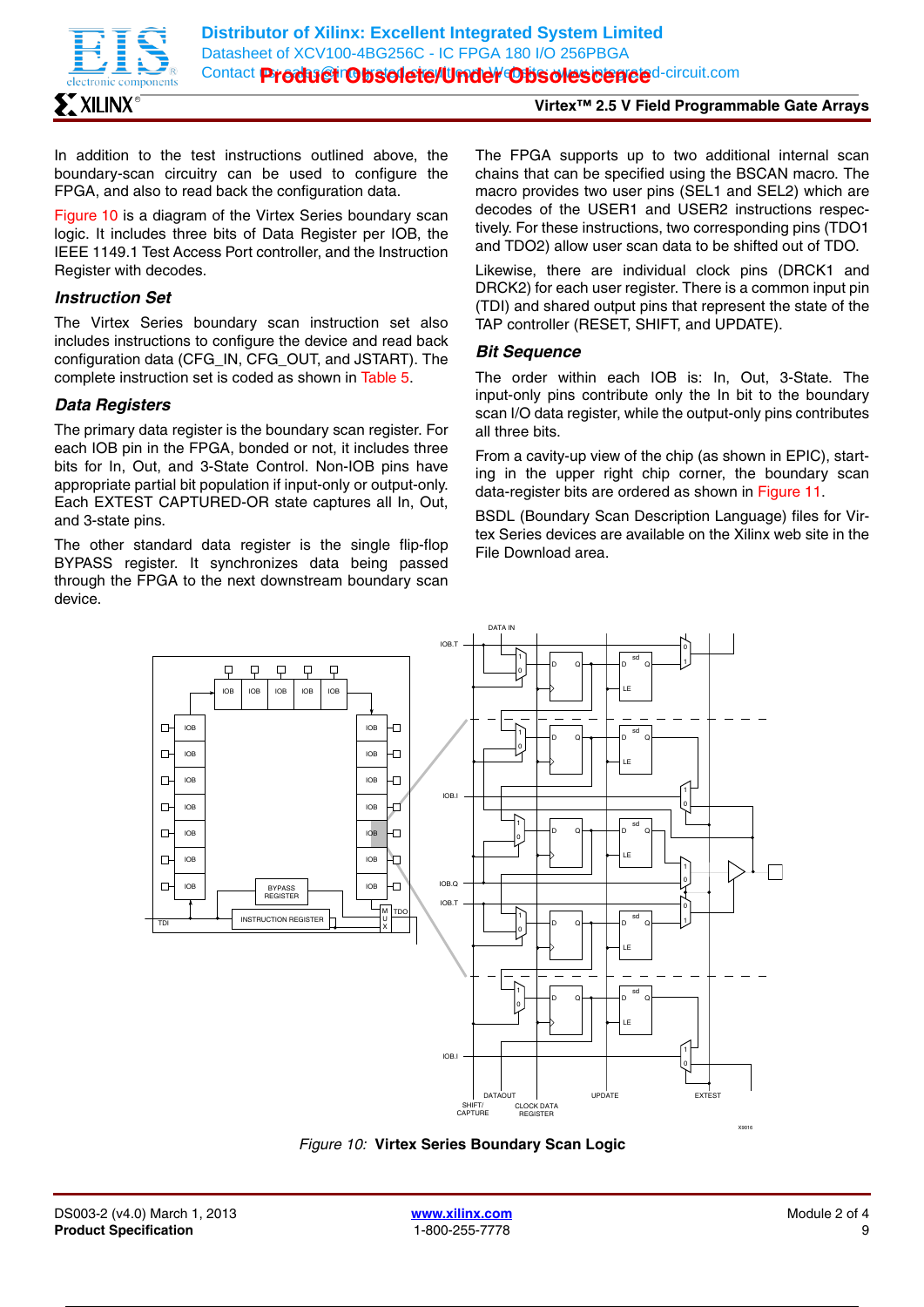

| Bit 0 (TDO end)<br>Bit 1<br>Bit 2 | Right half of Top-edge IOBs (Right-to-Left)<br>GCLK <sub>2</sub> |
|-----------------------------------|------------------------------------------------------------------|
|                                   | GCLK3                                                            |
|                                   | Left half of Top-edge IOBs (Right-to-Left)                       |
|                                   | Left-edge IOBs (Top-to-Bottom)                                   |
|                                   | M <sub>1</sub>                                                   |
|                                   | M <sub>0</sub><br>M <sub>2</sub>                                 |
|                                   | Left half of Bottom-edge IOBs (Left-to-Right)                    |
|                                   | GCLK1<br><b>GCLK0</b>                                            |
|                                   | Right half of Bottom-edge IOBs (Left-to-Right)                   |
|                                   | <b>DONE</b><br><b>PROG</b>                                       |
|                                   | Right-edge IOBs (Bottom -to-Top)                                 |
| (TDI end)                         | <b>CCLK</b>                                                      |



990602001

#### *Table 5:* **Boundary Scan Instructions**

| <b>Boundary-Scan</b><br>Command | <b>Binary</b><br>Code(4:0) | <b>Description</b>                                            |
|---------------------------------|----------------------------|---------------------------------------------------------------|
| <b>EXTEST</b>                   | 00000                      | Enables boundary-scan<br><b>EXTEST</b> operation              |
| SAMPLE/PRELOAD                  | 00001                      | Enables boundary-scan<br>SAMPLE/PRELOAD<br>operation          |
| USER <sub>1</sub>               | 00010                      | Access user-defined<br>register 1                             |
| USER <sub>2</sub>               | 00011                      | Access user-defined<br>register 2                             |
| CFG_OUT                         | 00100                      | Access the configuration<br>bus for read operations.          |
| CFG_IN                          | 00101                      | Access the configuration<br>bus for write operations.         |
| <b>INTEST</b>                   | 00111                      | Enables boundary-scan<br><b>INTEST</b> operation              |
| <b>USERCODE</b>                 | 01000                      | Enables shifting out<br><b>USER</b> code                      |
| <b>IDCODE</b>                   | 01001                      | Enables shifting out of ID<br>Code                            |
| <b>HIGHZ</b>                    | 01010                      | 3-states output pins while<br>enabling the Bypass<br>Register |
| <b>JSTART</b>                   | 01100                      | Clock the start-up<br>sequence when<br>StartupClk is TCK      |
| <b>BYPASS</b>                   | 11111                      | Enables BYPASS                                                |
| <b>RESERVED</b>                 | All other<br>codes         | Xilinx reserved<br>instructions                               |

#### *Identification Registers*

The IDCODE register is supported. By using the IDCODE, the device connected to the JTAG port can be determined.

The IDCODE register has the following binary format:

vvvv:ffff:fffa:aaaa:aaaa:cccc:cccc:ccc1

where

 $v =$  the die version number

 $f =$  the family code (03h for Virtex family)

a = the number of CLB rows (ranges from 010h for XCV50 to 040h for XCV1000)

 $c =$  the company code (49h for Xilinx)

The USERCODE register is supported. By using the USER-CODE, a user-programmable identification code can be loaded and shifted out for examination. The identification code is embedded in the bitstream during bitstream generation and is valid only after configuration.

| <b>FPGA</b>        | <b>IDCODE</b> |
|--------------------|---------------|
| <b>XCV50</b>       | v0610093h     |
| <b>XCV100</b>      | v0614093h     |
| XCV <sub>150</sub> | v0618093h     |
| <b>XCV200</b>      | v061C093h     |
| <b>XCV300</b>      | v0620093h     |
| <b>XCV400</b>      | v0628093h     |
| <b>XCV600</b>      | v0630093h     |
| <b>XCV800</b>      | v0638093h     |
| XCV1000            | v0640093h     |

#### *Table 6:* **IDCODEs Assigned to Virtex FPGAs**

## *Including Boundary Scan in a Design*

Since the boundary scan pins are dedicated, no special element needs to be added to the design unless an internal data register (USER1 or USER2) is desired.

If an internal data register is used, insert the boundary scan symbol and connect the necessary pins as appropriate.

## **Development System**

Virtex FPGAs are supported by the Xilinx Foundation and Alliance CAE tools. The basic methodology for Virtex design consists of three interrelated steps: design entry, implementation, and verification. Industry-standard tools are used for design entry and simulation (for example, Synopsys FPGA Express), while Xilinx provides proprietary architecture-specific tools for implementation.

The Xilinx development system is integrated under the Xilinx Design Manager (XDM™) software, providing design-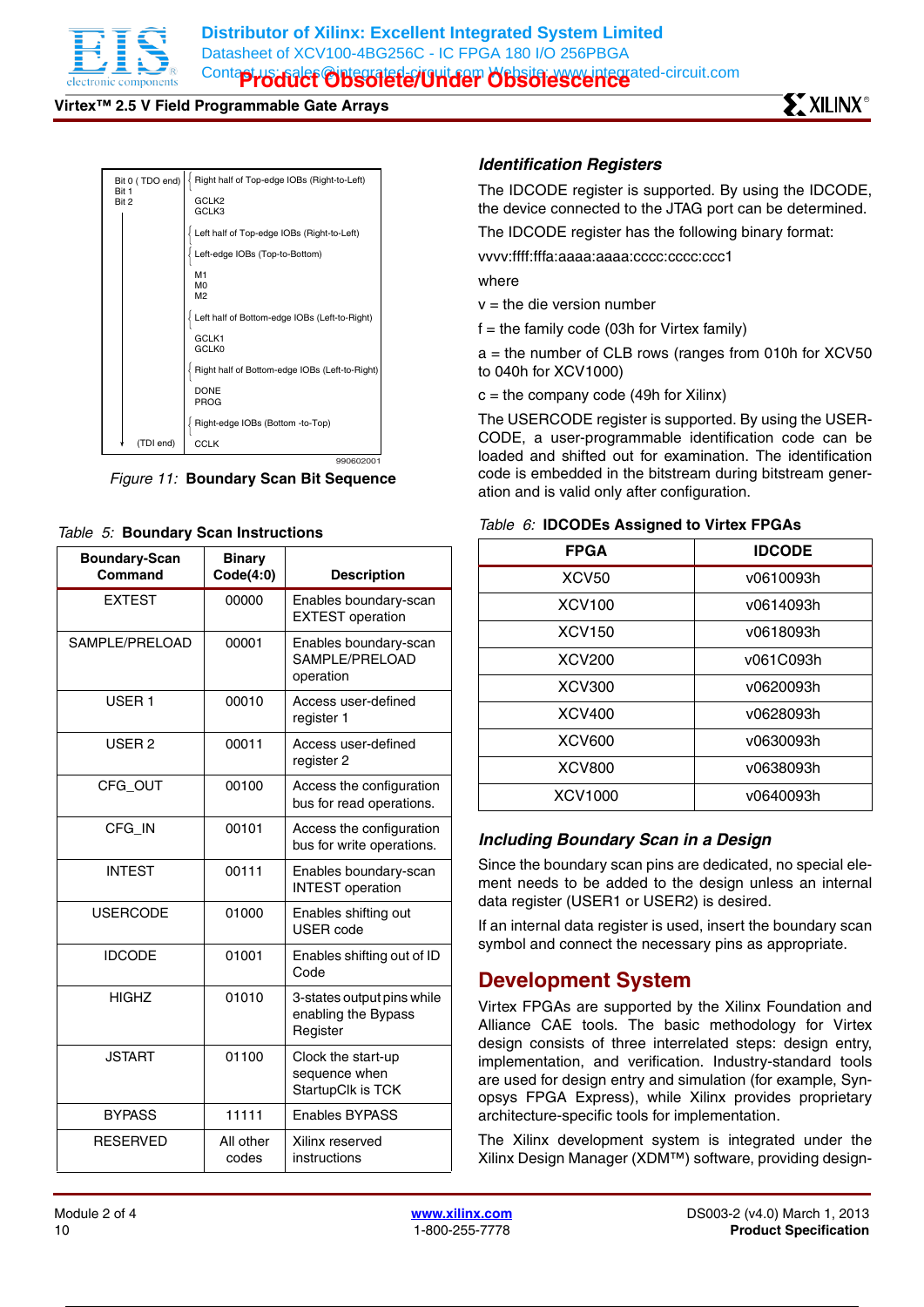

ers with a common user interface regardless of their choice of entry and verification tools. The XDM software simplifies the selection of implementation options with pull-down menus and on-line help.

Application programs ranging from schematic capture to Placement and Routing (PAR) can be accessed through the XDM software. The program command sequence is generated prior to execution, and stored for documentation.

Several advanced software features facilitate Virtex design. RPMs, for example, are schematic-based macros with relative location constraints to guide their placement. They help ensure optimal implementation of common functions.

For HDL design entry, the Xilinx FPGA Foundation development system provides interfaces to the following synthesis design environments.

- Synopsys (FPGA Compiler, FPGA Express)
- Exemplar (Spectrum)
- Synplicity (Synplify)

For schematic design entry, the Xilinx FPGA Foundation and alliance development system provides interfaces to the following schematic-capture design environments.

- Mentor Graphics V8 (Design Architect, QuickSim II)
- Viewlogic Systems (Viewdraw)

Third-party vendors support many other environments.

A standard interface-file specification, Electronic Design Interchange Format (EDIF), simplifies file transfers into and out of the development system.

Virtex FPGAs supported by a unified library of standard functions. This library contains over 400 primitives and macros, ranging from 2-input AND gates to 16-bit accumulators, and includes arithmetic functions, comparators, counters, data registers, decoders, encoders, I/O functions, latches, Boolean functions, multiplexers, shift registers, and barrel shifters.

The "soft macro" portion of the library contains detailed descriptions of common logic functions, but does not contain any partitioning or placement information. The performance of these macros depends, therefore, on the partitioning and placement obtained during implementation.

RPMs, on the other hand, do contain predetermined partitioning and placement information that permits optimal implementation of these functions. Users can create their own library of soft macros or RPMs based on the macros and primitives in the standard library.

The design environment supports hierarchical design entry, with high-level schematics that comprise major functional blocks, while lower-level schematics define the logic in these blocks. These hierarchical design elements are automatically combined by the implementation tools. Different design entry tools can be combined within a hierarchical

design, thus allowing the most convenient entry method to be used for each portion of the design.

#### **Design Implementation**

The place-and-route tools (PAR) automatically provide the implementation flow described in this section. The partitioner takes the EDIF net list for the design and maps the logic into the architectural resources of the FPGA (CLBs and IOBs, for example). The placer then determines the best locations for these blocks based on their interconnections and the desired performance. Finally, the router interconnects the blocks.

The PAR algorithms support fully automatic implementation of most designs. For demanding applications, however, the user can exercise various degrees of control over the process. User partitioning, placement, and routing information is optionally specified during the design-entry process. The implementation of highly structured designs can benefit greatly from basic floor planning.

The implementation software incorporates Timing Wizard® timing-driven placement and routing. Designers specify timing requirements along entire paths during design entry. The timing path analysis routines in PAR then recognize these user-specified requirements and accommodate them.

Timing requirements are entered on a schematic in a form directly relating to the system requirements, such as the targeted clock frequency, or the maximum allowable delay between two registers. In this way, the overall performance of the system along entire signal paths is automatically tailored to user-generated specifications. Specific timing information for individual nets is unnecessary.

#### **Design Verification**

In addition to conventional software simulation, FPGA users can use in-circuit debugging techniques. Because Xilinx devices are infinitely reprogrammable, designs can be verified in real time without the need for extensive sets of software simulation vectors.

The development system supports both software simulation and in-circuit debugging techniques. For simulation, the system extracts the post-layout timing information from the design database, and back-annotates this information into the net list for use by the simulator. Alternatively, the user can verify timing-critical portions of the design using the TRACE® static timing analyzer.

For in-circuit debugging, the development system includes a download and readback cable. This cable connects the FPGA in the target system to a PC or workstation. After downloading the design into the FPGA, the designer can single-step the logic, readback the contents of the flip-flops, and so observe the internal logic state. Simple modifications can be downloaded into the system in a matter of minutes.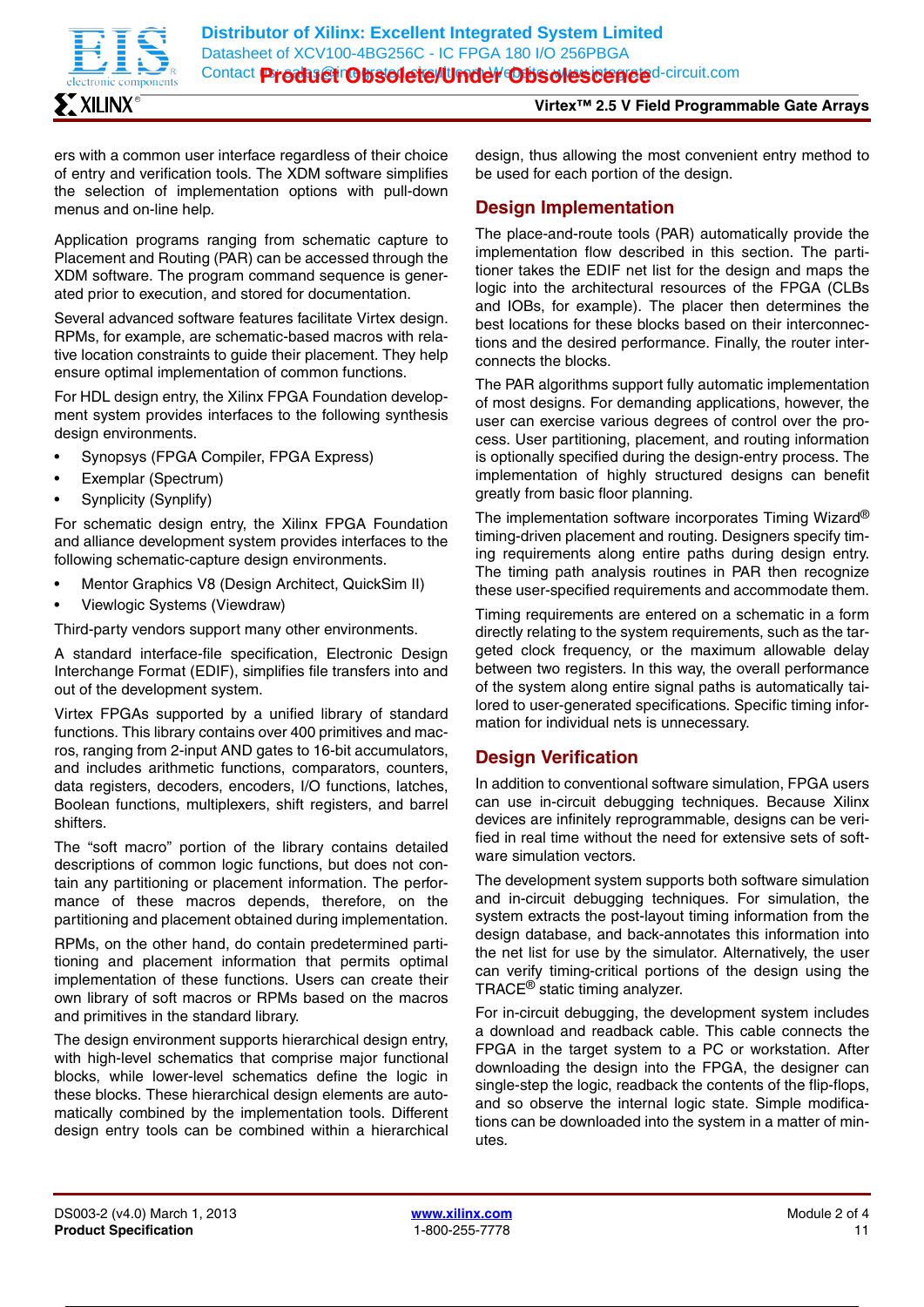

# **Configuration**

Virtex devices are configured by loading configuration data into the internal configuration memory. Some of the pins used for this are dedicated configuration pins, while others can be re-used as general purpose inputs and outputs once configuration is complete.

The following are dedicated pins:

- Mode pins (M2, M1, M0)
- Configuration clock pin (CCLK)
- PROGRAM pin
- DONE pin
- Boundary-scan pins (TDI, TDO, TMS, TCK)

Depending on the configuration mode chosen, CCLK can be an output generated by the FPGA, or it can be generated externally and provided to the FPGA as an input. The PROGRAM pin must be pulled High prior to reconfiguration.

Note that some configuration pins can act as outputs. For correct operation, these pins can require a  $V_{CCO}$  of 3.3 V to permit LVTTL operation. All the pins affected are in banks 2 or 3. The configuration pins needed for SelectMap (CS, Write) are located in bank 1.

After Virtex devices are configured, unused IOBs function as 3-state OBUFTs with weak pull downs. For a more detailed description than that given below, see the XAPP138, Virtex Configuration and Readback.

## **Configuration Modes**

Virtex supports the following four configuration modes.

- Slave-serial mode
- Master-serial mode
- SelectMAP mode
- Boundary-scan mode

The Configuration mode pins (M2, M1, M0) select among these configuration modes with the option in each case of having the IOB pins either pulled up or left floating prior to configuration. The selection codes are listed in Table 7.

Configuration through the boundary-scan port is always available, independent of the mode selection. Selecting the boundary-scan mode simply turns off the other modes. The three mode pins have internal pull-up resistors, and default to a logic High if left unconnected. However, it is recommended to drive the configuration mode pins externally.

| <b>Configuration Mode</b> | M <sub>2</sub> | M1 | M0       | <b>CCLK Direction</b> | Data Width | Serial D <sub>out</sub> | <b>Configuration Pull-ups</b> |
|---------------------------|----------------|----|----------|-----------------------|------------|-------------------------|-------------------------------|
| Master-serial mode        | 0              | 0  | $\Omega$ | Out                   |            | Yes                     | No                            |
| Boundary-scan mode        |                | 0  |          | N/A                   |            | No.                     | No                            |
| SelectMAP mode            |                |    | 0        | In.                   | 8          | No.                     | No.                           |
| Slave-serial mode         |                |    |          | In                    |            | Yes                     | No                            |
| Master-serial mode        |                | 0  | $\Omega$ | Out                   |            | Yes                     | Yes                           |
| Boundary-scan mode        | $\Omega$       | 0  |          | N/A                   |            | No.                     | Yes                           |
| SelectMAP mode            | 0              |    | 0        | In                    | 8          | No.                     | Yes                           |
| Slave-serial mode         | 0              |    |          | In.                   |            | Yes                     | Yes                           |

*Table 7:* **Configuration Codes**

## *Slave-Serial Mode*

In slave-serial mode, the FPGA receives configuration data in bit-serial form from a serial PROM or other source of serial configuration data. The serial bitstream must be setup at the DIN input pin a short time before each rising edge of an externally generated CCLK.

For more information on serial PROMs, see the PROM data sheet at:

http://www.xilinx.com/bvdocs/publications/ds026.pdf.

Multiple FPGAs can be daisy-chained for configuration from a single source. After a particular FPGA has been configured, the data for the next device is routed to the DOUT pin. The data on the DOUT pin changes on the rising edge of CCLK.

The change of DOUT on the rising edge of CCLK differs from previous families, but does not cause a problem for mixed configuration chains. This change was made to improve serial configuration rates for Virtex-only chains.

Figure 12 shows a full master/slave system. A Virtex device in slave-serial mode should be connected as shown in the third device from the left.

Slave-serial mode is selected by applying <111> or <011> to the mode pins (M2, M1, M0). A weak pull-up on the mode pins makes slave-serial the default mode if the pins are left unconnected. However, it is recommended to drive the configuration mode pins externally. Figure 13 shows slave-serial mode programming switching characteristics.

Table 8 provides more detail about the characteristics shown in Figure 13. Configuration must be delayed until the INIT pins of all daisy-chained FPGAs are High.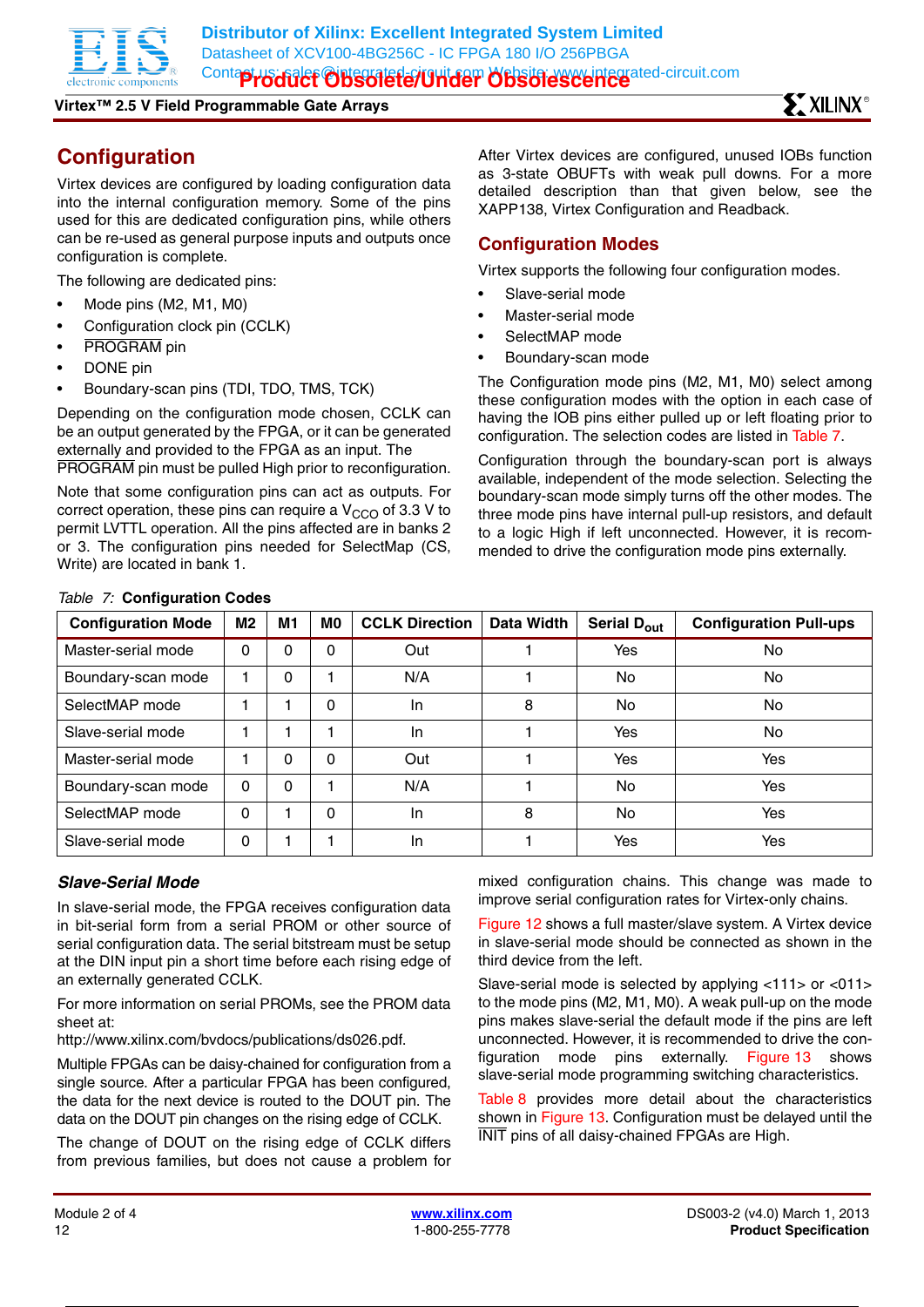

#### *Table 8:* **Master/Slave Serial Mode Programming Switching**

|             | <b>Description</b>                    | <b>Figure</b><br><b>References</b> | Symbol                               | <b>Values</b> | <b>Units</b> |
|-------------|---------------------------------------|------------------------------------|--------------------------------------|---------------|--------------|
| <b>CCLK</b> | DIN setup/hold, slave mode            | 1/2                                | $T_{\text{DCC}}$ $T_{\text{CCD}}$    | 5.0/0         | ns, min      |
|             | DIN setup/hold, master mode           | 1/2                                | T <sub>DSCK</sub> /T <sub>CKDS</sub> | 5.0/0         | ns, min      |
|             | <b>DOUT</b>                           | 3                                  | $\mathsf{T}_{\text{CCO}}$            | 12.0          | ns, max      |
|             | High time                             | 4                                  | Т $_{\rm CCH}$                       | 5.0           | ns, min      |
|             | Low time                              | 5                                  | $\mathsf{T}_{\textsf{CCL}}$          | 5.0           | ns, min      |
|             | Maximum Frequency                     |                                    | <b>F<sub>cc</sub></b>                | 66            | MHz, max     |
|             | Frequency Tolerance, master mode with |                                    |                                      | $+45%$        |              |
|             | respect to nominal                    |                                    |                                      | $-30%$        |              |



xcv\_12\_050103 **Note 1**: If none of the Virtex FPGAs have been selected to drive DONE, an external pull-up resistor of 330  $Ω$  should be added to the common DONE line. (For Spartan-XL devices, add a 4.7K  $Ω$  pull-up resistor.) This pull-up is not needed if the DriveDONE attribute is set. If used, DriveDONE should be selected only for the last device in the configuration chain.





*Figure 13:* **Slave-Serial Mode Programming Switching Characteristics**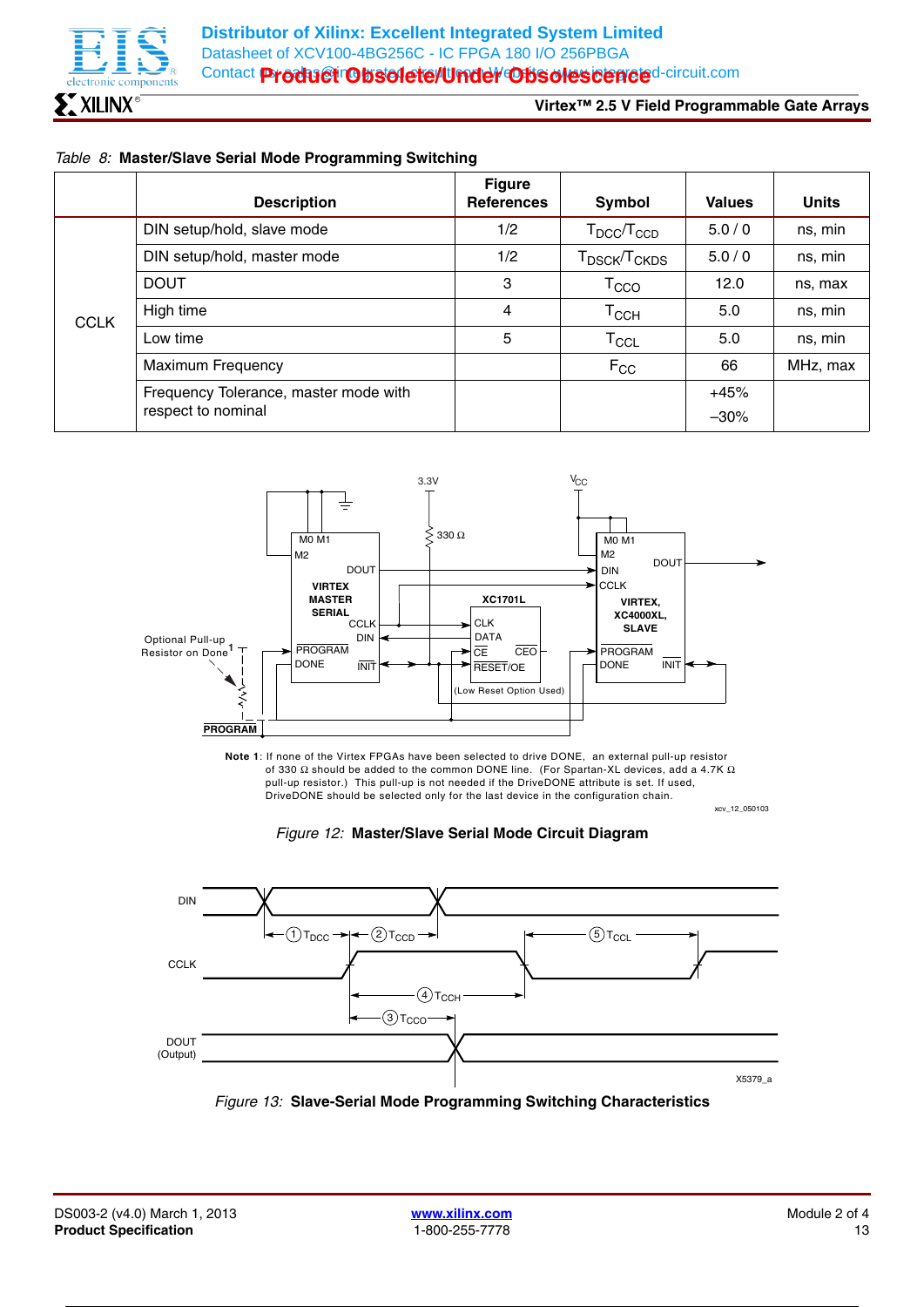

#### *Master-Serial Mode*

In master-serial mode, the CCLK output of the FPGA drives a Xilinx Serial PROM that feeds bit-serial data to the DIN input. The FPGA accepts this data on each rising CCLK edge. After the FPGA has been loaded, the data for the next device in a daisy-chain is presented on the DOUT pin after the rising CCLK edge.

The interface is identical to slave-serial except that an internal oscillator is used to generate the configuration clock (CCLK). A wide range of frequencies can be selected for CCLK which always starts at a slow default frequency. Configuration bits then switch CCLK to a higher frequency for the remainder of the configuration. Switching to a lower frequency is prohibited.

The CCLK frequency is set using the ConfigRate option in the bitstream generation software. The maximum CCLK frequency that can be selected is 60 MHz. When selecting a CCLK frequency, ensure that the serial PROM and any

daisy-chained FPGAs are fast enough to support the clock rate.

On power-up, the CCLK frequency is 2.5 MHz. This frequency is used until the ConfigRate bits have been loaded when the frequency changes to the selected ConfigRate. Unless a different frequency is specified in the design, the default ConfigRate is 4 MHz.

Figure 12 shows a full master/slave system. In this system, the left-most device operates in master-serial mode. The remaining devices operate in slave-serial mode. The SPROM RESET pin is driven by INIT, and the CE input is driven by DONE. There is the potential for contention on the DONE pin, depending on the start-up sequence options chosen.

Figure 14 shows the timing of master-serial configuration. Master-serial mode is selected by a <000> or <100> on the mode pins (M2, M1, M0). Table 8 shows the timing information for Figure 14.



*Figure 14:* **Master-Serial Mode Programming Switching Characteristics**

At power-up,  $V_{CC}$  must rise from 1.0 V to  $V_{CC}$  min in less than 50 ms, otherwise delay configuration by pulling PROGRAM Low until  $V_{CC}$  is valid.

The sequence of operations necessary to configure a Virtex FPGA serially appears in Figure 15.

#### *SelectMAP Mode*

The SelectMAP mode is the fastest configuration option. Byte-wide data is written into the FPGA with a BUSY flag controlling the flow of data.

An external data source provides a byte stream, CCLK, a Chip Select  $(\overline{CS})$  signal and a Write signal  $(\overline{WRITE})$ . If BUSY is asserted (High) by the FPGA, the data must be held until BUSY goes Low.

Data can also be read using the SelectMAP mode. If WRITE is not asserted, configuration data is read out of the FPGA as part of a readback operation.

In the SelectMAP mode, multiple Virtex devices can be chained in parallel. DATA pins (D7:D0), CCLK, WRITE, BUSY, PROGRAM, DONE, and INIT can be connected in parallel between all the FPGAs. Note that the data is organized with the MSB of each byte on pin DO and the LSB of each byte on D7. The  $\overline{CS}$  pins are kept separate, insuring that each FPGA can be selected individually. WRITE should be Low before loading the first bitstream and returned High after the last device has been programmed. Use  $\overline{\text{CS}}$  to select the appropriate FPGA for loading the bitstream and sending the configuration data. at the end of the bitstream, deselect the loaded device and select the next target FPGA by setting its CS pin High. A free-running oscillator or other externally generated signal can be used for CCLK. The BUSY signal can be ignored for frequencies below 50 MHz. For details about frequencies above 50 MHz, see XAPP138, Virtex Configuration and Readback. Once all the devices have been programmed, the DONE pin goes High.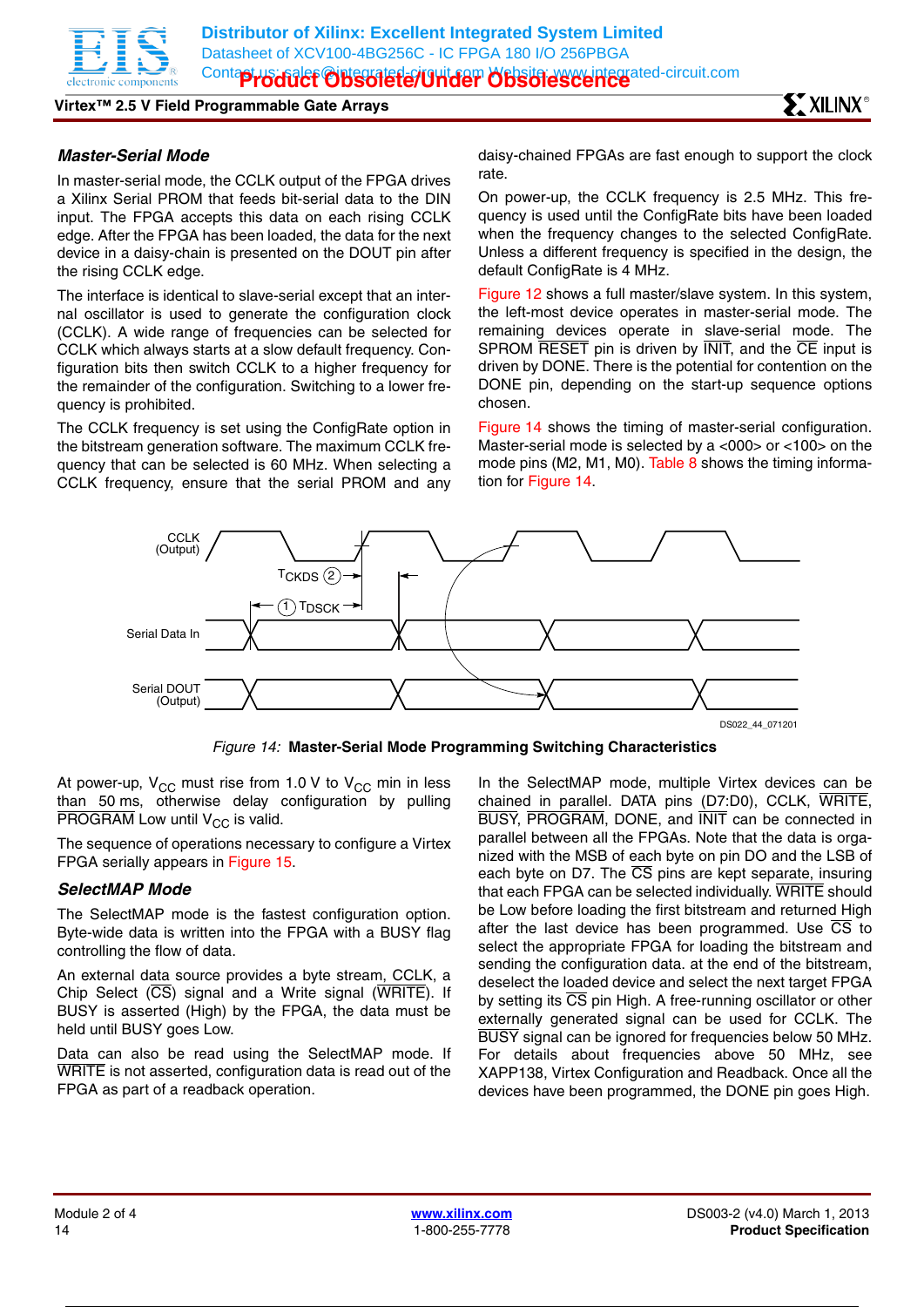



**ds003\_154\_111799**

*Figure 15:* **Serial Configuration Flowchart**

After configuration, the pins of the SelectMAP port can be used as additional user I/O. Alternatively, the port can be retained to permit high-speed 8-bit readback.

Retention of the SelectMAP port is selectable on a design-by-design basis when the bitstream is generated. If retention is selected, PROHIBIT constraints are required to prevent the SelectMAP-port pins from being used as user I/O.

Multiple Virtex FPGAs can be configured using the Select-MAP mode, and be made to start-up simultaneously. To configure multiple devices in this way, wire the individual CCLK, Data, WRITE, and BUSY pins of all the devices in parallel. The individual devices are loaded separately by asserting the  $\overline{CS}$  pin of each device in turn and writing the appropriate data. See Table 9 for SelectMAP Write Timing Characteristics.

|  |  |  |  |  | Table 9: SelectMAP Write Timing Characteristics |
|--|--|--|--|--|-------------------------------------------------|
|--|--|--|--|--|-------------------------------------------------|

|             | <b>Description</b>                  |     | Symbol                                                                    |           | <b>Units</b> |
|-------------|-------------------------------------|-----|---------------------------------------------------------------------------|-----------|--------------|
| <b>CCLK</b> | $D_{0-7}$ Setup/Hold                | 1/2 | $T_{\rm SMDCC}/T_{\rm SMCCD}$                                             | 5.0/1.7   | ns, min      |
|             | $\overline{\text{CS}}$ Setup/Hold   | 3/4 | $\mathsf{\Gamma}_{\mathsf{SMCSCC}}$ / $\mathsf{\Gamma}_{\mathsf{SMCCCS}}$ | 7.0/1.7   | ns, min      |
|             | <b>WRITE</b> Setup/Hold             | 5/6 | ${\sf T}_{\mathsf{SMCCW}}$ / ${\sf T}_{\mathsf{SMWCC}}$                   | 7.0 / 1.7 | ns, min      |
|             | <b>BUSY Propagation Delay</b>       |     | <b>T</b> SMCKBY                                                           | 12.0      | ns, max      |
|             | <b>Maximum Frequency</b>            |     | F <sub>cc</sub>                                                           | 66        | MHz, max     |
|             | Maximum Frequency with no handshake |     | $F_{CCNH}$                                                                | 50        | MHz, max     |

#### *Write*

Write operations send packets of configuration data into the FPGA. The sequence of operations for a multi-cycle write operation is shown below. Note that a configuration packet can be split into many such sequences. The packet does not have to complete within one assertion of  $\overline{CS}$ , illustrated in Figure 16.

- 1. Assert  $\overline{\text{WRITE}}$  and  $\overline{\text{CS}}$  Low. Note that when  $\overline{\text{CS}}$  is asserted on successive CCLKs, WRITE must remain either asserted or de-asserted. Otherwise an abort will be initiated, as described below.
- 2. Drive data onto D[7:0]. Note that to avoid contention, the data source should not be enabled while  $\overline{\text{CS}}$  is Low and WRITE is High. Similarly, while WRITE is High, no more that one  $\overline{CS}$  should be asserted.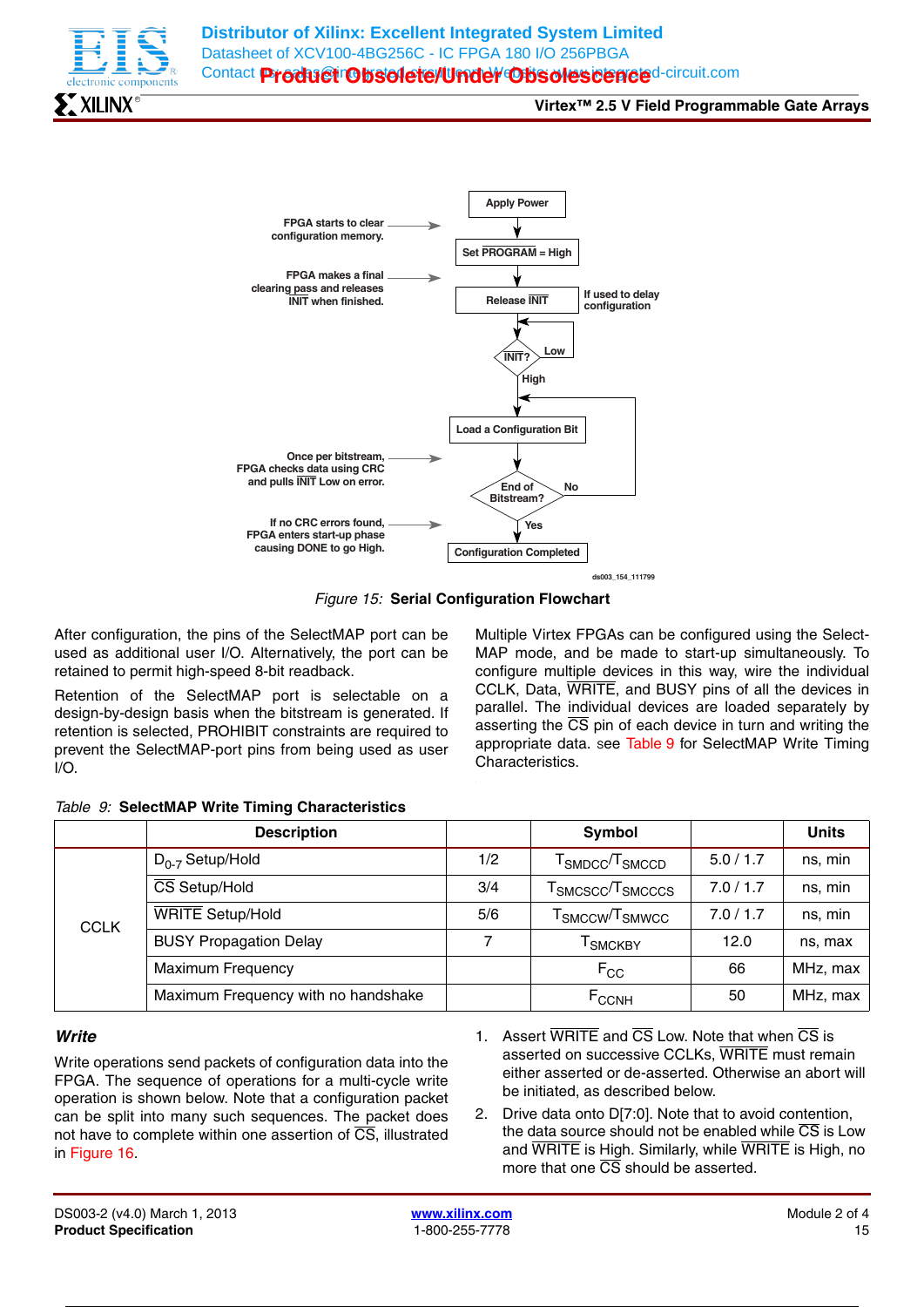

3. At the rising edge of CCLK: If BUSY is Low, the data is accepted on this clock. If BUSY is High (from a previous write), the data is not accepted. Acceptance will instead occur on the first clock after BUSY goes Low, and the data must be held until this has happened.

4. Repeat steps 2 and 3 until all the data has been sent.

5. De-assert CS and WRITE.

A flowchart for the write operation appears in Figure 17. Note that if CCLK is slower than  $f_{\text{CCNH}}$ , the FPGA never asserts BUSY. In this case, the above handshake is unnecessary, and data can simply be entered into the FPGA every CCLK cycle.

**CCLK CS 3 4 WRITE 5 6**  $\leftarrow$  **2 DATA[0:7] 7 BUSY**  $\mathbb{Z}/\mathbb{Z}$ *MMMMM* **Write Write No Write Write** ds003\_16\_071902

*Figure 16:* **Write Operations**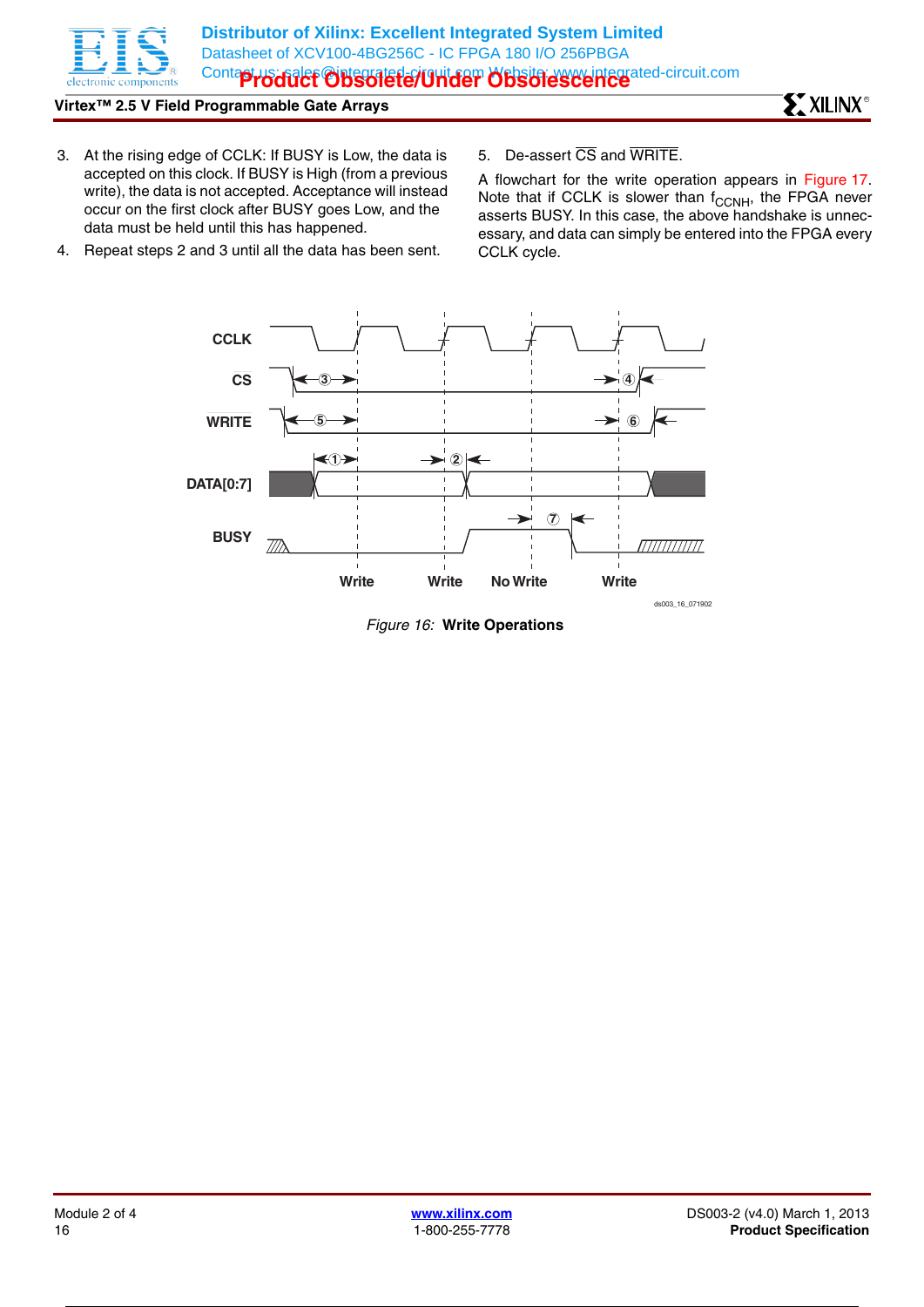



*Figure 17:* **SelectMAP Flowchart for Write Operation**

## *Abort*

During a given assertion of  $\overline{CS}$ , the user cannot switch from a write to a read, or vice-versa. This action causes the current packet command to be aborted. The device will remain BUSY until the aborted operation has completed. Following an abort, data is assumed to be unaligned to word boundaries, and the FPGA requires a new synchronization word prior to accepting any new packets.

To initiate an abort during a write operation, de-assert WRITE. At the rising edge of CCLK, an abort is initiated, as shown in Figure 18.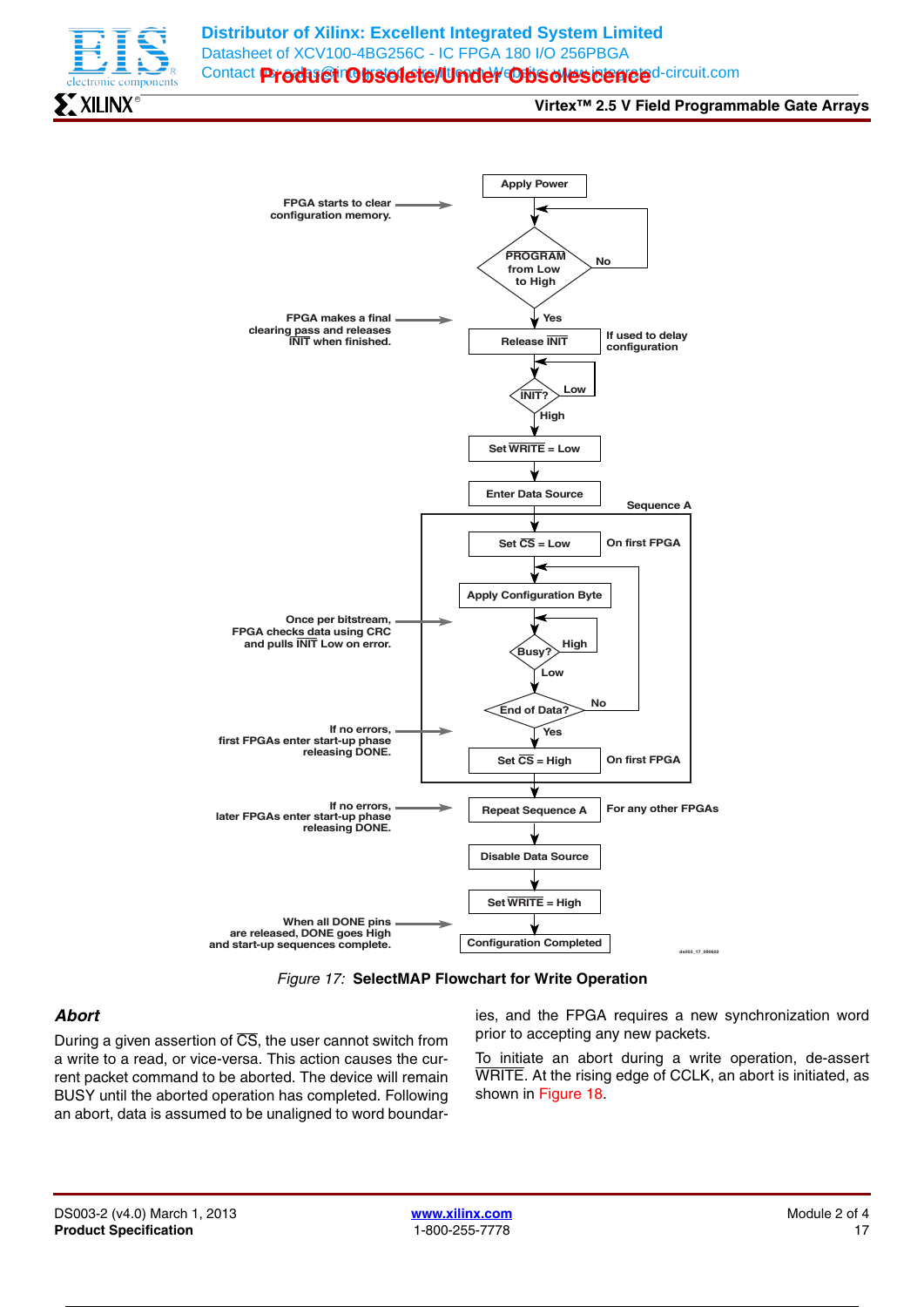

Virtex<sup>™</sup> 2.5 V Field Programmable Gate Arrays **All Access Programmable Gate Arrays** Research Array Research Array Research Array Research Array Research Array Research Array Research Array Research Array Research Array R



*Figure 18:* **SelectMAP Write Abort Waveforms**

#### *Boundary-Scan Mode*

In the boundary-scan mode, configuration is done through the IEEE 1149.1 Test Access Port. Note that the

PROGRAM pin must be pulled High prior to reconfiguration. A Low on the PROGRAM pin resets the TAP controller and no JTAG operations can be performed.

Configuration through the TAP uses the CFG\_IN instruction. This instruction allows data input on TDI to be converted into data packets for the internal configuration bus.

The following steps are required to configure the FPGA through the boundary-scan port (when using TCK as a start-up clock).

- 1. Load the CFG\_IN instruction into the boundary-scan instruction register (IR)
- 2. Enter the Shift-DR (SDR) state
- 3. Shift a configuration bitstream into TDI
- 4. Return to Run-Test-Idle (RTI)
- 5. Load the JSTART instruction into IR
- 6. Enter the SDR state
- 7. Clock TCK through the startup sequence
- 8. Return to RTI

Configuration and readback via the TAP is always available. The boundary-scan mode is selected by a <101> or 001> on the mode pins (M2, M1, M0). For details on TAP characteristics, refer to XAPP139.

## **Configuration Sequence**

The configuration of Virtex devices is a three-phase process. First, the configuration memory is cleared. Next, configuration data is loaded into the memory, and finally, the logic is activated by a start-up process.

Configuration is automatically initiated on power-up unless it is delayed by the user, as described below. The configuration process can also be initiated by asserting PROGRAM. The end of the memory-clearing phase is signalled by **INIT** going High, and the completion of the entire process is signalled by DONE going High.

The power-up timing of configuration signals is shown in Figure 19. The corresponding timing characteristics are listed in Table 10.



*Figure 19:* **Power-Up Timing Configuration Signals**

#### *Table 10:* **Power-up Timing Characteristics**

| <b>Description</b>         | Symbol                      | Value | <b>Units</b> |
|----------------------------|-----------------------------|-------|--------------|
| Power-on Reset             | $\mathsf{T}_{\mathsf{POR}}$ | 2.0   | ms, max      |
| Program Latency            | T <sub>PI</sub>             | 100.0 | us, max      |
| <b>CCLK (output) Delay</b> | T <sub>ICCK</sub>           | 0.5   | $\mu$ s, min |
|                            |                             | 4.0   | us, max      |
| Program Pulse Width        | <b>I</b> PROGRAM            | 300   | ns, min      |

## *Delaying Configuration*

INIT can be held Low using an open-drain driver. An open-drain is required since INIT is a bidirectional open-drain pin that is held Low by the FPGA while the configuration memory is being cleared. Extending the time that the pin is Low causes the configuration sequencer to wait. Thus, configuration is delayed by preventing entry into the phase where data is loaded.

#### *Start-Up Sequence*

The default Start-up sequence is that one CCLK cycle after DONE goes High, the global 3-state signal (GTS) is released. This permits device outputs to turn on as necessary.

One CCLK cycle later, the Global Set/Reset (GSR) and Global Write Enable (GWE) signals are released. This permits the internal storage elements to begin changing state in response to the logic and the user clock.

The relative timing of these events can be changed. In addition, the GTS, GSR, and GWE events can be made dependent on the DONE pins of multiple devices all going High, forcing the devices to start in synchronism. The sequence can also be paused at any stage until lock has been achieved on any or all DLLs.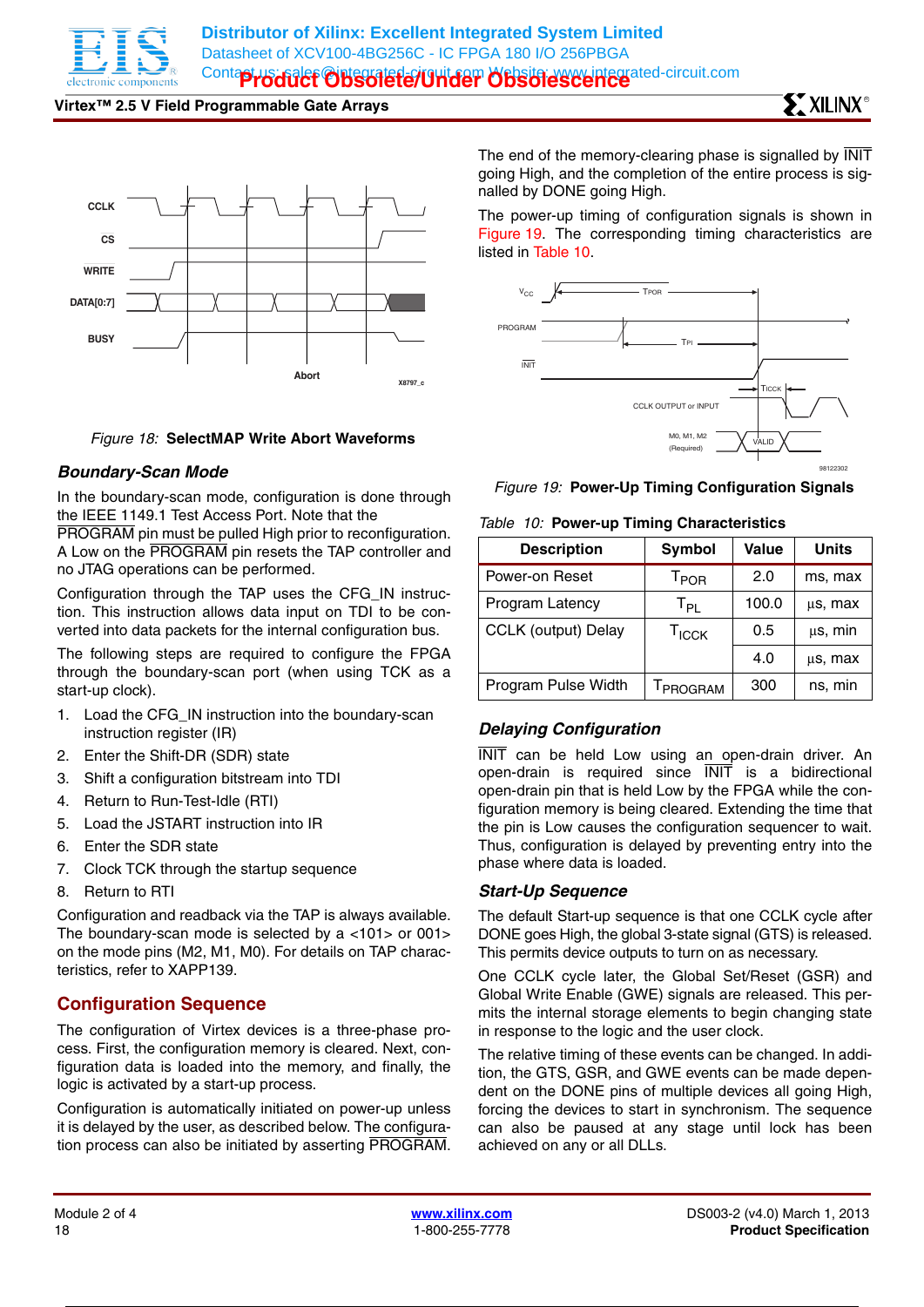

## **Data Stream Format**

Virtex devices are configured by sequentially loading frames of data. Table 11 lists the total number of bits required to configure each device. For more detailed information, see application note XAPP151 "Virtex Configuration Architecture Advanced Users Guide".

|  |  |  | Table 11: Virtex Bit-Stream Lengths |  |
|--|--|--|-------------------------------------|--|
|--|--|--|-------------------------------------|--|

| <b>Device</b>     | # of Configuration Bits |
|-------------------|-------------------------|
| XCV <sub>50</sub> | 559,200                 |
| <b>XCV100</b>     | 781,216                 |
| <b>XCV150</b>     | 1,040,096               |
| XCV200            | 1,335,840               |
| <b>XCV300</b>     | 1,751,808               |
| <b>XCV400</b>     | 2,546,048               |
| <b>XCV600</b>     | 3,607,968               |
| <b>XCV800</b>     | 4,715,616               |
| XCV1000           | 6,127,744               |

## **Readback**

The configuration data stored in the Virtex configuration memory can be readback for verification. Along with the configuration data it is possible to readback the contents all flip-flops/latches, LUTRAMs, and block RAMs. This capability is used for real-time debugging.

For more detailed information, see Application Note XAPP138**:** *Virtex FPGA Series Configuration and Readback*, available online at **www.xilinx.com**.

## **Revision History**

| <b>Date</b> | <b>Version</b>   | <b>Revision</b>                                                                                                                                                                                                                                                                                                                                                                                                                                                                                                                                                                                                                                                                             |
|-------------|------------------|---------------------------------------------------------------------------------------------------------------------------------------------------------------------------------------------------------------------------------------------------------------------------------------------------------------------------------------------------------------------------------------------------------------------------------------------------------------------------------------------------------------------------------------------------------------------------------------------------------------------------------------------------------------------------------------------|
| 11/98       | 1.0              | Initial Xilinx release.                                                                                                                                                                                                                                                                                                                                                                                                                                                                                                                                                                                                                                                                     |
| 01/99       | 1.2 <sub>2</sub> | Updated package drawings and specs.                                                                                                                                                                                                                                                                                                                                                                                                                                                                                                                                                                                                                                                         |
| 02/99       | 1.3              | Update of package drawings, updated specifications.                                                                                                                                                                                                                                                                                                                                                                                                                                                                                                                                                                                                                                         |
| 05/99       | 1.4              | Addition of package drawings and specifications.                                                                                                                                                                                                                                                                                                                                                                                                                                                                                                                                                                                                                                            |
| 05/99       | 1.5              | Replaced FG 676 & FG680 package drawings.                                                                                                                                                                                                                                                                                                                                                                                                                                                                                                                                                                                                                                                   |
| 07/99       | 1.6              | Changed Boundary Scan Information and changed Figure 11, Boundary Scan Bit<br>Sequence. Updated IOB Input & Output delays. Added Capacitance info for different I/O<br>Standards. Added 5 V tolerant information. Added DLL Parameters and waveforms and<br>new Pin-to-pin Input and Output Parameter tables for Global Clock Input to Output and<br>Setup and Hold. Changed Configuration Information including Figures 12, 14, 17 & 19.<br>Added device-dependent listings for quiescent currents ICCINTQ and ICCOQ. Updated<br>IOB Input and Output Delays based on default standard of LVTTL, 12 mA, Fast Slew Rate.<br>Added IOB Input Switching Characteristics Standard Adjustments. |
| 09/99       | 1.7              | Speed grade update to preliminary status, Power-on specification and Clock-to-Out<br>Minimums additions, "0" hold time listing explanation, quiescent current listing update, and<br>Figure 6 ADDRA input label correction. Added T <sub>IJITCC</sub> parameter, changed T <sub>OJIT</sub> to T <sub>OPHASE</sub> .                                                                                                                                                                                                                                                                                                                                                                         |
| 01/00       | 1.8              | Update to speed.txt file 1.96. Corrections for CRs 111036,111137, 112697, 115479,<br>117153, 117154, and 117612. Modified notes for Recommended Operating Conditions<br>(voltage and temperature). Changed Bank information for $V_{CCO}$ in CS144 package on p.43.                                                                                                                                                                                                                                                                                                                                                                                                                         |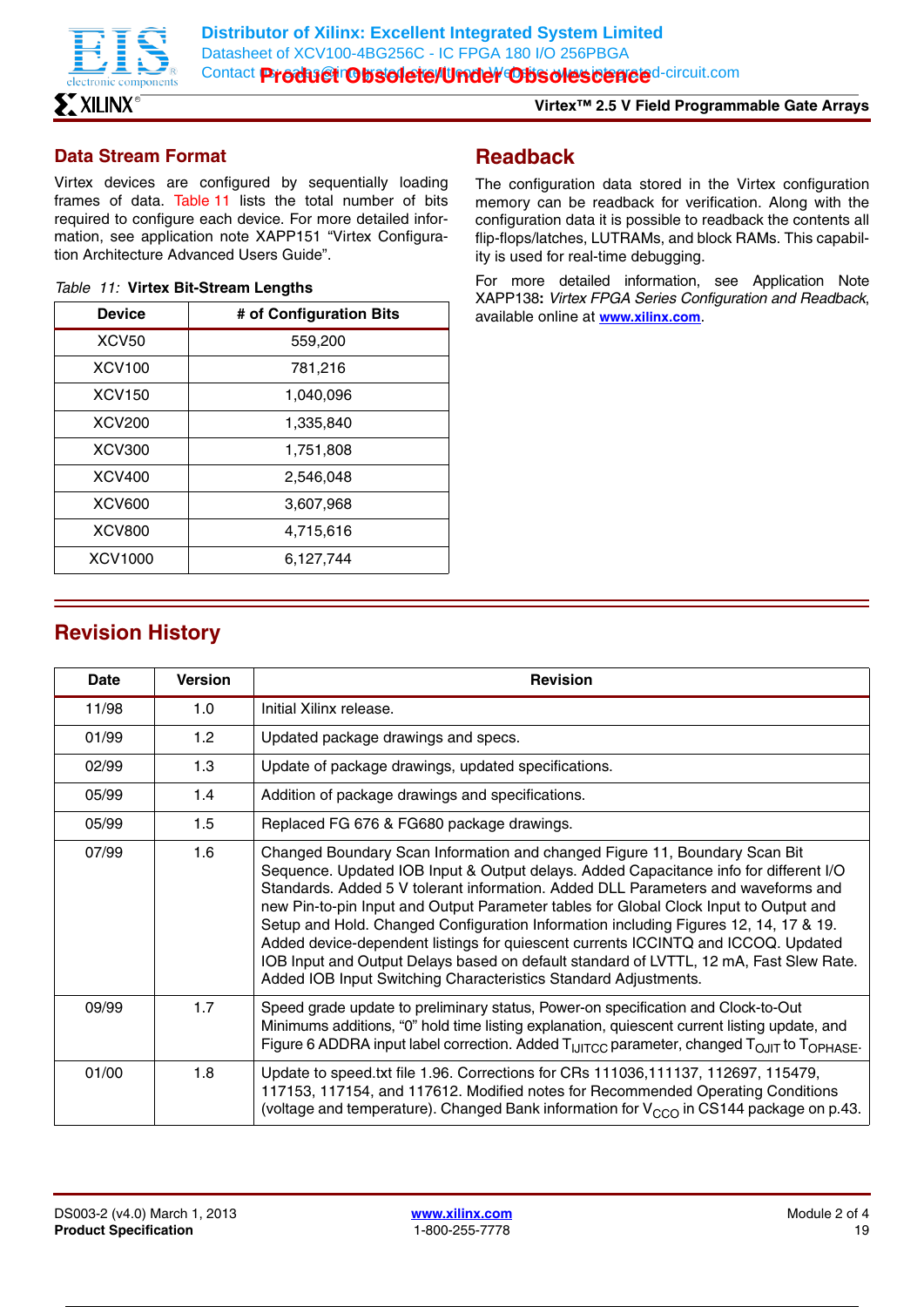

## Virtex<sup>™</sup> 2.5 V Field Programmable Gate Arrays **Research Control of Arrays** XILINX<sup>®</sup>

| <b>Date</b> | <b>Version</b> | <b>Revision</b>                                                                                                                                                                                                                                                          |
|-------------|----------------|--------------------------------------------------------------------------------------------------------------------------------------------------------------------------------------------------------------------------------------------------------------------------|
| 01/00       | 1.9            | Updated DLL Jitter Parameter table and waveforms, added Delay Measurement<br>Methodology table for different I/O standards, changed buffered Hex line info and<br>Input/Output Timing measurement notes.                                                                 |
| 03/00       | 2.0            | New TBCKO values; corrected FG680 package connection drawing; new note about status<br>of CCLK pin after configuration.                                                                                                                                                  |
| 05/00       | 2.1            | Modified "Pins not listed" statement. Speed grade update to Final status.                                                                                                                                                                                                |
| 05/00       | 2.2            | Modified Table 18.                                                                                                                                                                                                                                                       |
| 09/00       | 2.3            | Added XCV400 values to table under Minimum Clock-to-Out for Virtex Devices.<br>$\bullet$<br>Corrected Units column in table under IOB Input Switching Characteristics.<br>$\bullet$<br>Added values to table under CLB SelectRAM Switching Characteristics.<br>$\bullet$ |
| 10/00       | 2.4            | Corrected Pinout information for devices in the BG256, BG432, and BG560 packages in<br>$\bullet$<br>Table 18.<br>Corrected BG256 Pin Function Diagram.<br>$\bullet$                                                                                                      |
| 04/01       | 2.5            | Revised minimums for Global Clock Set-Up and Hold for LVTTL Standard, with DLL.<br>$\bullet$<br>Updated SelectMAP Write Timing Characteristics values in Table 9.<br>$\bullet$<br>Converted file to modularized format. See the Virtex Data Sheet section.<br>$\bullet$  |
| 07/19/01    | 2.6            | Made minor edits to text under <b>Configuration</b> .<br>$\bullet$                                                                                                                                                                                                       |
| 07/19/02    | 2.7            | Made minor edit to Figure 16 and Figure 18.<br>$\bullet$                                                                                                                                                                                                                 |
| 09/10/02    | 2.8            | Added clarifications in the Configuration, Boundary-Scan Mode, and Block<br>$\bullet$<br><b>SelectRAM</b> sections. Revised Figure 17.                                                                                                                                   |
| 12/09/02    | 2.8.1          | Added clarification in the <b>Boundary Scan</b> section.<br>$\bullet$<br>Corrected number of buffered Hex lines listed in General Purpose Routing section.<br>$\bullet$                                                                                                  |
| 03/01/13    | 4.0            | The products listed in this data sheet are obsolete. See <b>XCN10016</b> for further information.                                                                                                                                                                        |

# **Virtex Data Sheet**

The Virtex Data Sheet contains the following modules:

- DS003-1, Virtex 2.5V FPGAs: Introduction and Ordering Information (Module 1)
- DS003-2, Virtex 2.5V FPGAs: Functional Description (Module 2)
- DS003-3, Virtex 2.5V FPGAs: DC and Switching Characteristics (Module 3)
- DS003-4, Virtex 2.5V FPGAs: Pinout Tables (Module 4)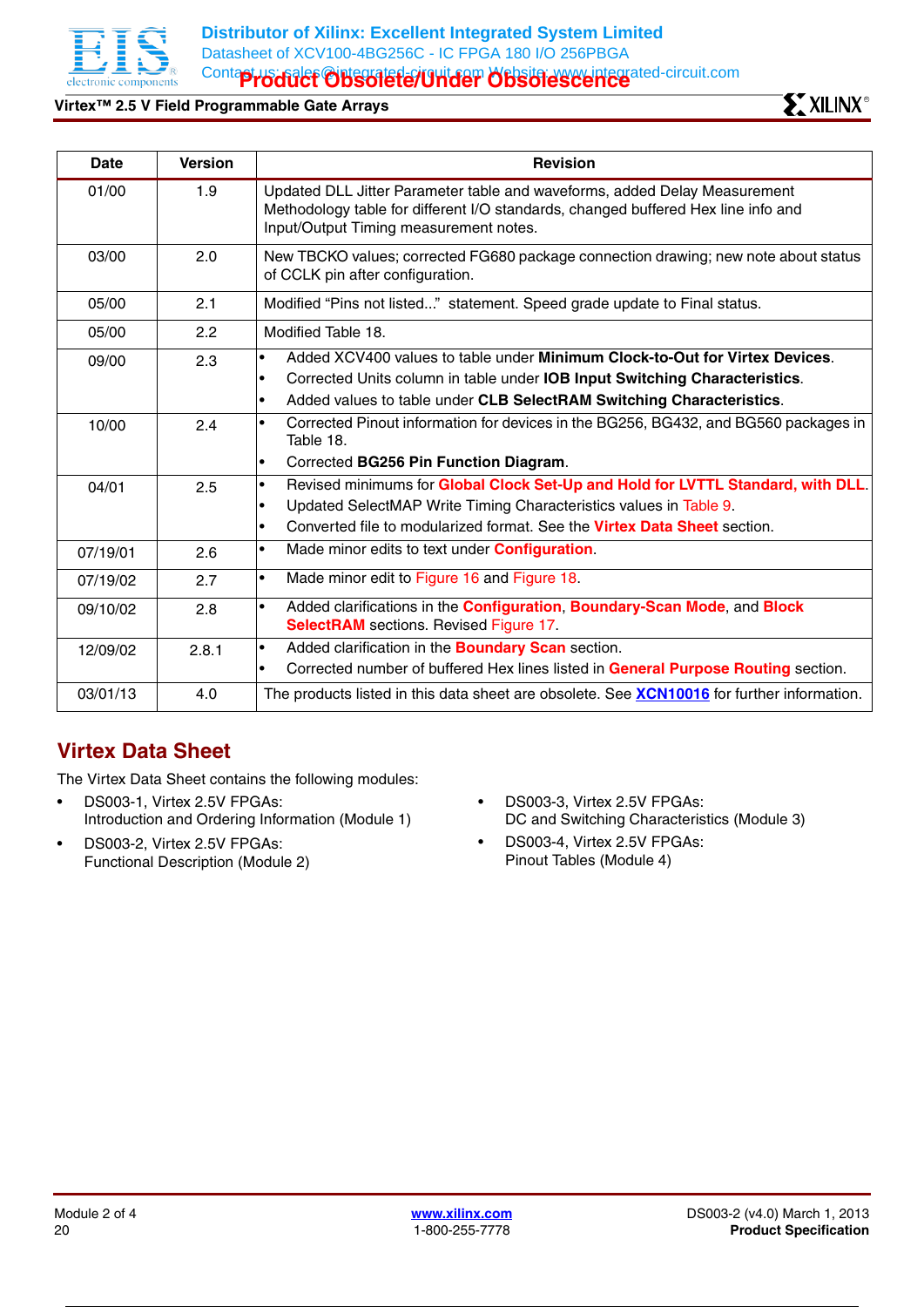



DS003-3 (v4.0) March 1, 2013 **0 0 Production Product Specification**

# **Virtex Electrical Characteristics**

## **Definition of Terms**

Electrical and switching characteristics are specified on a per-speed-grade basis and can be designated as Advance, Preliminary, or Production. Each designation is defined as follows:

**Advance**: These speed files are based on simulations only and are typically available soon after device design specifications are frozen. Although speed grades with this designation are considered relatively stable and conservative, some under-reporting might still occur.

**Preliminary**: These speed files are based on complete ES (engineering sample) silicon characterization. Devices and speed grades with this designation are intended to give a better indication of the expected performance of production silicon. The probability of under-reporting delays is greatly reduced as compared to Advance data.

**Production**: These speed files are released once enough production silicon of a particular device family member has been characterized to provide full correlation between speed files and devices over numerous production lots. There is no under-reporting of delays, and customers receive formal notification of any subsequent changes. Typically, the slowest speed grades transition to Production before faster speed grades.

All specifications are representative of worst-case supply voltage and junction temperature conditions. The parameters included are common to popular designs and typical applications. Contact the factory for design considerations requiring more detailed information.

Table 1 correlates the current status of each Virtex device with a corresponding speed file designation.

|  |  | Table 1: Virtex Device Speed Grade Designations |  |  |
|--|--|-------------------------------------------------|--|--|
|--|--|-------------------------------------------------|--|--|

|                   | <b>Speed Grade Designations</b> |             |                   |  |  |  |
|-------------------|---------------------------------|-------------|-------------------|--|--|--|
| <b>Device</b>     | <b>Advance</b>                  | Preliminary | <b>Production</b> |  |  |  |
| XCV <sub>50</sub> |                                 |             | $-6, -5, -4$      |  |  |  |
| <b>XCV100</b>     |                                 |             | $-6, -5, -4$      |  |  |  |
| <b>XCV150</b>     |                                 |             | $-6, -5, -4$      |  |  |  |
| XCV200            |                                 |             | $-6, -5, -4$      |  |  |  |
| <b>XCV300</b>     |                                 |             | $-6, -5, -4$      |  |  |  |
| XCV400            |                                 |             | $-6, -5, -4$      |  |  |  |
| <b>XCV600</b>     |                                 |             | $-6, -5, -4$      |  |  |  |
| <b>XCV800</b>     |                                 |             | $-6, -5, -4$      |  |  |  |
| XCV1000           |                                 |             | $-6, -5, -4$      |  |  |  |

All specifications are subject to change without notice.

© 1999-2013 Xilinx, Inc. All rights reserved. All Xilinx trademarks, registered trademarks, patents, and disclaimers are as listed at **http://www.xilinx.com/legal.htm**. All other trademarks and registered trademarks are the property of their respective owners. All specifications are subject to change without notice.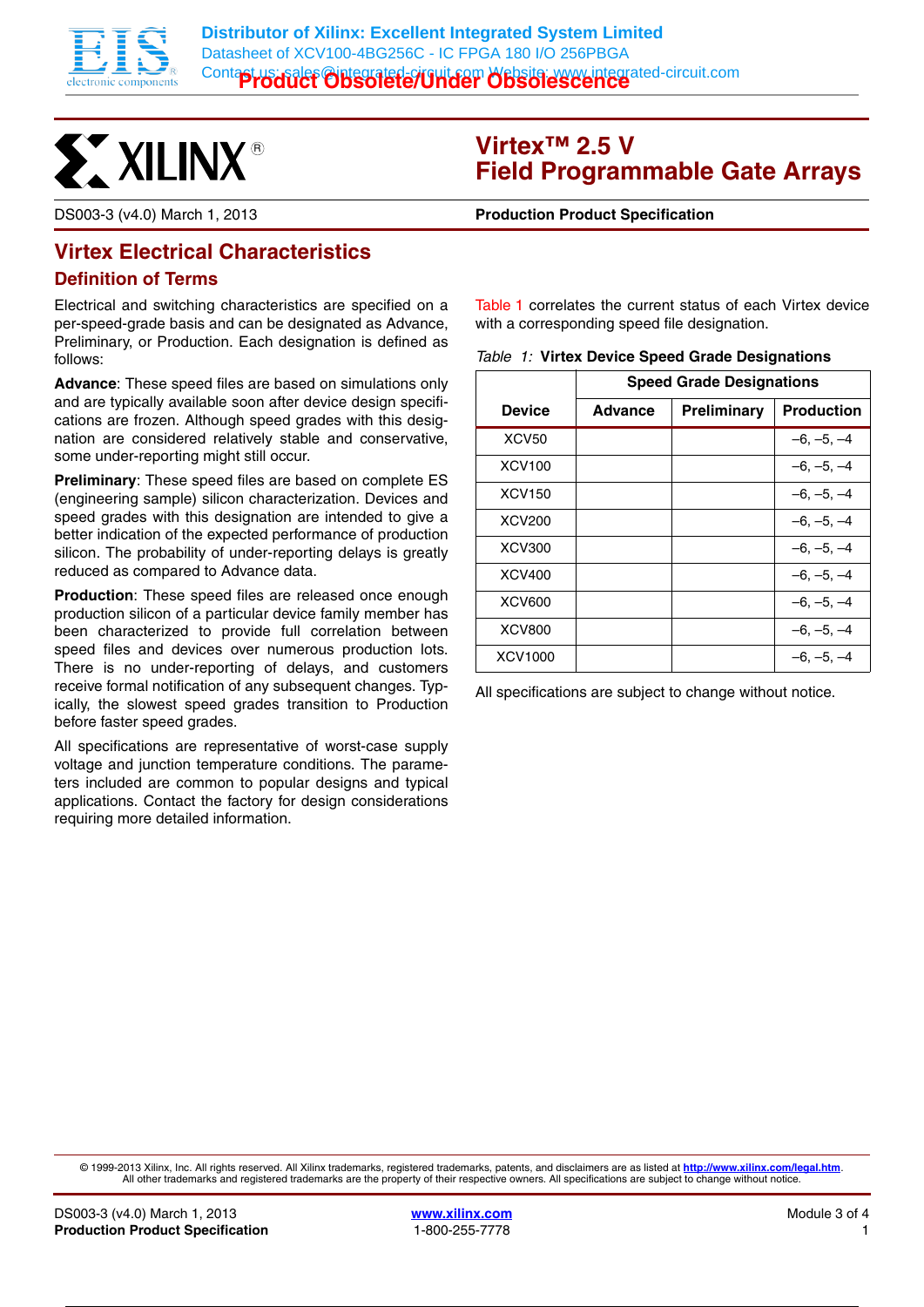

# **Virtex DC Characteristics**

## **Absolute Maximum Ratings**

| Symbol                   | Description <sup>(1)</sup>                      |                         |               | <b>Units</b> |
|--------------------------|-------------------------------------------------|-------------------------|---------------|--------------|
| <b>V<sub>CCINT</sub></b> | Supply voltage relative to GND <sup>(2)</sup>   |                         | $-0.5$ to 3.0 | V            |
| V <sub>CCO</sub>         | Supply voltage relative to GND <sup>(2)</sup>   |                         | $-0.5$ to 4.0 | V            |
| $V_{REF}$                | Input Reference Voltage                         | $-0.5$ to 3.6           | V             |              |
|                          | Input voltage relative to GND(3)                | Using $V_{REF}$         | $-0.5$ to 3.6 | v            |
| $V_{IN}$                 |                                                 | Internal threshold      | $-0.5$ to 5.5 | v            |
| V <sub>TS</sub>          | Voltage applied to 3-state output               |                         | $-0.5$ to 5.5 | V            |
| $V_{\rm CC}$             | Longest Supply Voltage Rise Time from 1V-2.375V |                         | 50            | ms           |
| $T_{\mathrm{STG}}$       | Storage temperature (ambient)                   | $-65$ to $+150$         | $^{\circ}$ C  |              |
| TJ                       | Junction temperature <sup>(4)</sup>             | <b>Plastic Packages</b> | $+125$        | $^{\circ}$ C |

**Notes:** 

1. Stresses beyond those listed under Absolute Maximum Ratings can cause permanent damage to the device. These are stress ratings only, and functional operation of the device at these or any other conditions beyond those listed under Operating Conditions is not implied. Exposure to Absolute Maximum Ratings conditions for extended periods of time can affect device reliability.

2. Power supplies can turn on in any order.

3. For protracted periods (e.g., longer than a day),  $V_{\text{IN}}$  should not exceed  $V_{\text{CCO}}$  by more than 3.6 V.<br>4. For soldering quidelines and thermal considerations, see the "Device Packaging" information on t

4. For soldering guidelines and thermal considerations, see the "Device Packaging" information on **www.xilinx.com**.

# Symbol **produce the Construction Construction** of the Min Max Units V<sub>CCINT</sub><sup>(1)</sup> Input Supply voltage relative to GND,  $T_J = 0$  °C to +85°C Commercial 2.5 – 5% 2.5 + 5% V<br>Input Supply voltage relative to GND,  $T_J = -40$ °C to +100°C Industrial 2.5 – 5% 2.5 + 5% V Input Supply voltage relative to GND,  $T_J = -40^\circ \text{C}$  to +100°C  $V_{\text{CCO}}^{(4)}$  Supply voltage relative to GND,  $T_J = 0$  °C to +85°C Commercial 1.4 3.6 V<br>Supply voltage relative to GND,  $T_J = -40$ °C to +100°C Industrial 1.4 3.6 V Supply voltage relative to GND,  $T_{\rm J} = -40^{\circ}$ C to +100°C  ${\sf T}_{\sf IN}$  Input signal transition time the contract of the contract of the contract of the contract of the contract of the contract of the contract of the contract of the contract of the contract of the contract of the c

**Recommended Operating Conditions** 

**Notes:** 

1. Correct operation is guaranteed with a minimum  $V_{CClNT}$  of 2.375 V (Nominal V<sub>CCINT</sub> –5%). Below the minimum value, all delay parameters increase by 3% for each 50-mV reduction in V $_{\rm CCINT}$  below the specified range.

2. At junction temperatures above those listed as Operating Conditions, delay parameters do increase. Please refer to the TRCE report.

3. Input and output measurement threshold is  $~50\%$  of V<sub>CC</sub>.<br>4. Min and Max values for V<sub>CCO</sub> are I/O Standard dependant

Min and Max values for  $V_{CCO}$  are I/O Standard dependant.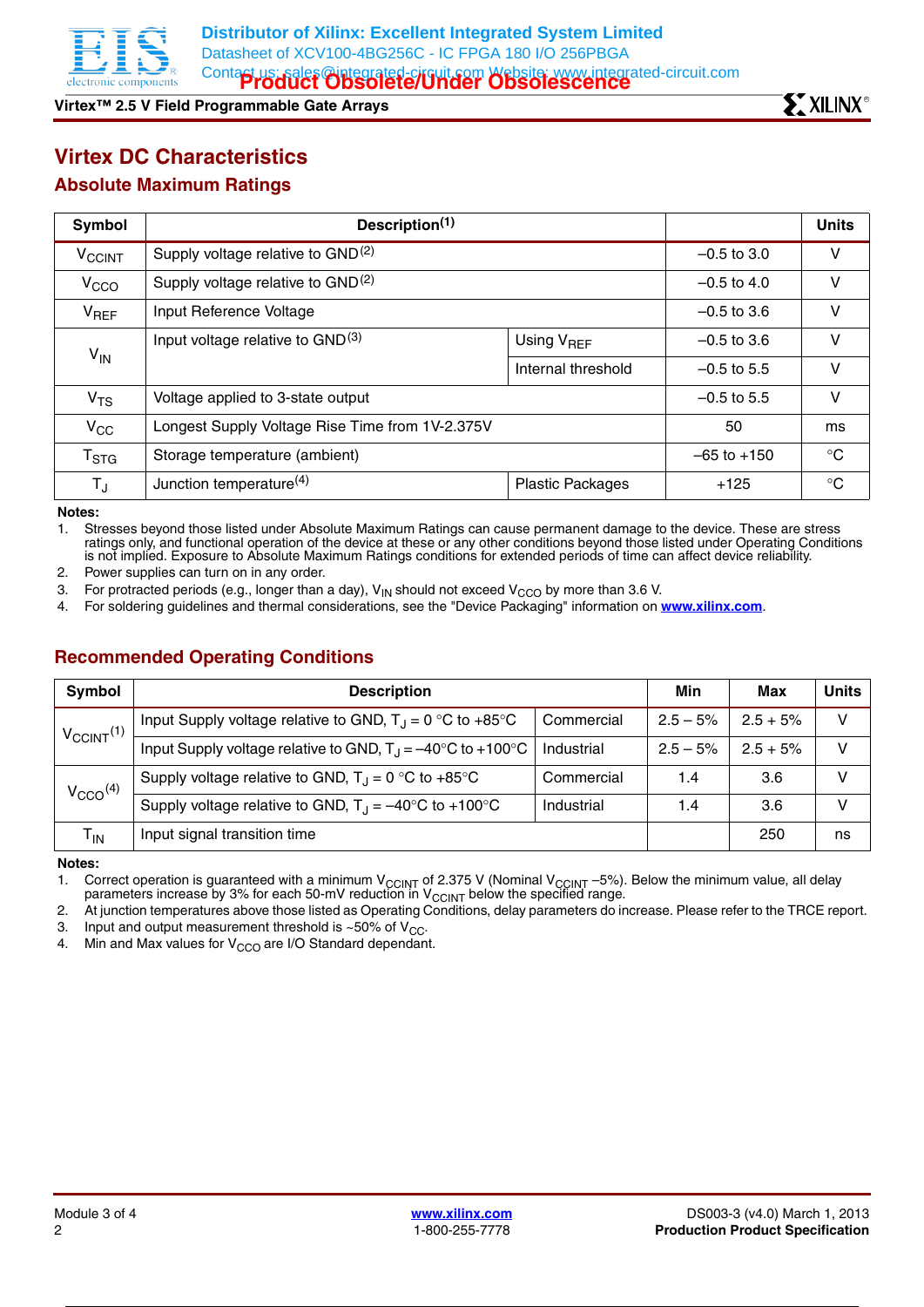

## **DC Characteristics Over Recommended Operating Conditions**

| <b>Symbol</b>            |                                                                                           | <b>Description</b>    |                | Min   | <b>Max</b>     | <b>Units</b> |
|--------------------------|-------------------------------------------------------------------------------------------|-----------------------|----------------|-------|----------------|--------------|
| <b>V<sub>DRINT</sub></b> | Data Retention V <sub>CCINT</sub> Voltage<br>(below which configuration data can be lost) |                       | All            | 2.0   |                | $\vee$       |
| V <sub>DRIO</sub>        | Data Retention V <sub>CCO</sub> Voltage<br>(below which configuration data can be lost)   |                       | All            | 1.2   |                | $\mathsf{V}$ |
| <b>I</b> CCINTQ          | Quiescent V <sub>CCINT</sub> supply current <sup>(1,3)</sup>                              | <b>XCV50</b>          |                | 50    | mA             |              |
|                          |                                                                                           |                       | <b>XCV100</b>  |       | 50             | mA           |
|                          |                                                                                           |                       | <b>XCV150</b>  |       | 50             | mA           |
|                          |                                                                                           | <b>XCV200</b>         |                | 75    | mA             |              |
|                          |                                                                                           |                       | <b>XCV300</b>  |       | 75             | mA           |
|                          |                                                                                           |                       | <b>XCV400</b>  |       | 75             | mA           |
|                          |                                                                                           | <b>XCV600</b>         |                | 100   | mA             |              |
|                          |                                                                                           | <b>XCV800</b>         |                | 100   | mA             |              |
|                          |                                                                                           |                       | <b>XCV1000</b> |       | 100            | mA           |
| Iccoo                    | Quiescent $V_{CCO}$ supply current <sup>(1)</sup>                                         |                       | <b>XCV50</b>   |       | $\overline{c}$ | mA           |
|                          |                                                                                           |                       | <b>XCV100</b>  |       | $\overline{c}$ | mA           |
|                          |                                                                                           |                       | <b>XCV150</b>  |       | $\overline{2}$ | mA           |
|                          |                                                                                           |                       | <b>XCV200</b>  |       | $\overline{c}$ | mA           |
|                          |                                                                                           |                       | <b>XCV300</b>  |       | $\overline{c}$ | mA           |
|                          |                                                                                           |                       | <b>XCV400</b>  |       | $\overline{c}$ | mA           |
|                          |                                                                                           |                       | <b>XCV600</b>  |       | $\sqrt{2}$     | mA           |
|                          |                                                                                           |                       | <b>XCV800</b>  |       | $\overline{c}$ | mA           |
|                          |                                                                                           |                       |                |       | $\overline{c}$ | mA           |
| $I_{REF}$                | V <sub>REF</sub> current per V <sub>REF</sub> pin                                         | All                   |                | 20    | $\mu$ A        |              |
| I <sub>L</sub>           | Input or output leakage current                                                           |                       | All            | $-10$ | $+10$          | μA           |
| $C_{IN}$                 | Input capacitance (sample tested)                                                         | BGA, PQ, HQ, packages | All            |       | 8              | pF           |
| <b>I</b> RPU             | Pad pull-up (when selected) @ $V_{in} = 0$ V, $V_{CCO} = 3.3$ V (sample<br>tested)        | All                   | Note $(2)$     | 0.25  | mA             |              |
| <b>I</b> RPD             | Pad pull-down (when selected) @ $V_{in}$ = 3.6 V (sample tested)                          |                       | Note $(2)$     | 0.15  | mA             |              |

#### **Notes:**

1. With no output current loads, no active input pull-up resistors, all I/O pins 3-stated and floating.

2. Internal pull-up and pull-down resistors guarantee valid logic levels at unconnected input pins. These pull-up and pull-down resistors do not guarantee valid logic levels when input pins are connected to other circuits.

3. Multiply  $I_{\text{CCINTQ}}$  limit by two for industrial grade.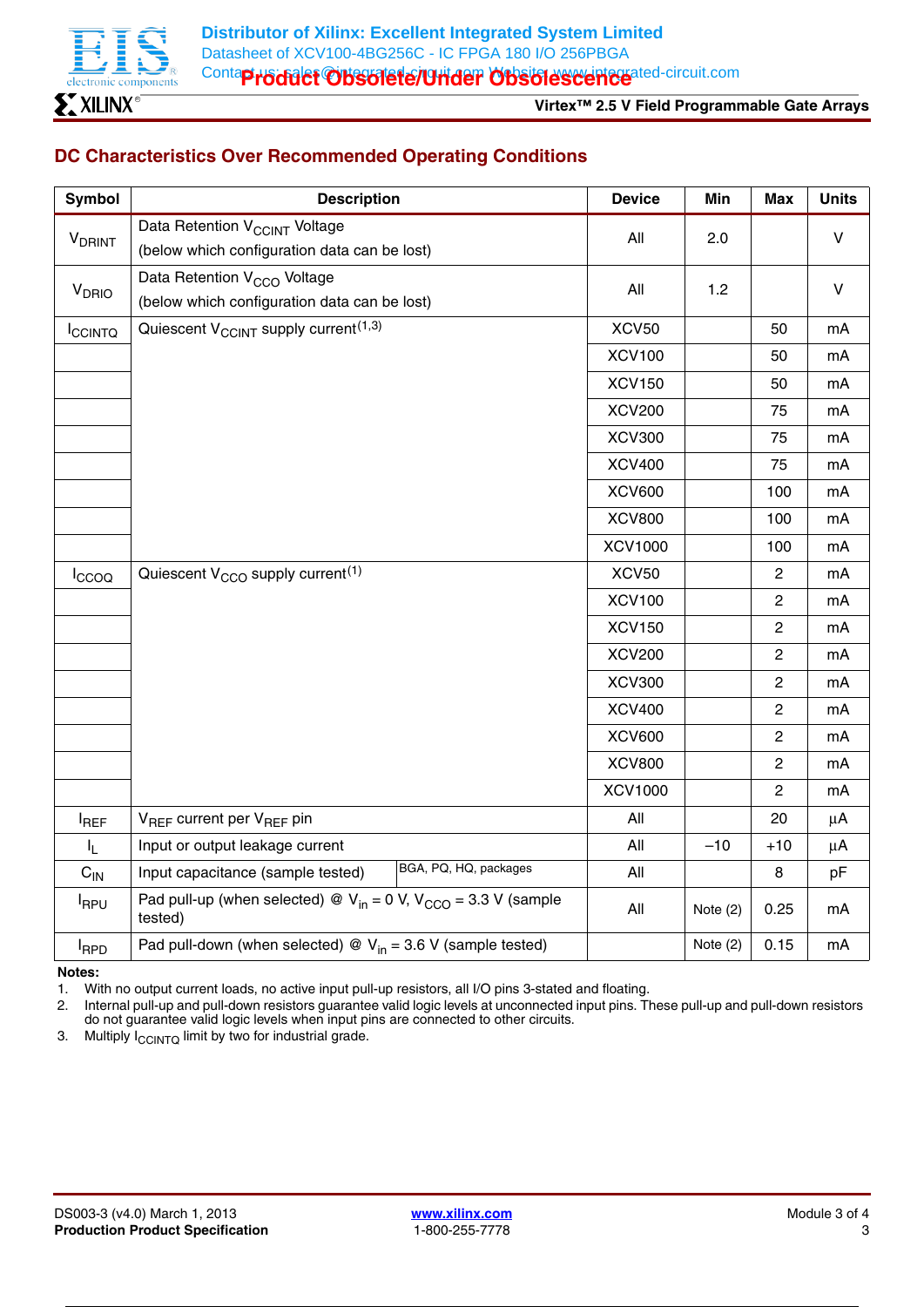

## **Power-On Power Supply Requirements**

Xilinx FPGAs require a certain amount of supply current during power-on to insure proper device operation. The actual current consumed depends on the power-on ramp rate of the power supply. This is the time required to reach the nominal power supply voltage of the device<sup>(1)</sup> from 0 V. The current is highest at the fastest suggested ramp rate (0 V to nominal voltage in 2 ms) and is lowest at the slowest allowed ramp rate (0 V to nominal voltage in 50 ms). For more details on power supply requirements, see Application Note XAPP158 on **www.xilinx.com**.

| <b>Product</b>                  | Description <sup>(2)</sup>      | <b>Current Requirement</b> <sup>(1,3)</sup> |
|---------------------------------|---------------------------------|---------------------------------------------|
| Virtex Family, Commercial Grade | Minimum required current supply | 500 mA                                      |
| Virtex Family, Industrial Grade | Minimum required current supply | 2 A                                         |

**Notes:** 

- 1. Ramp rate used for this specification is from 0 2.7 VDC. Peak current occurs on or near the internal power-on reset threshold of 1.0V and lasts for less than 3 ms.
- 2. Devices are guaranteed to initialize properly with the minimum current available from the power supply as noted above.
- 3. Larger currents can result if ramp rates are forced to be faster.

## **DC Input and Output Levels**

Values for  $V_{IL}$  and  $V_{IH}$  are recommended input voltages. Values for  $I_{OL}$  and  $I_{OH}$  are guaranteed output currents over the recommended operating conditions at the  $V_{OL}$  and  $V_{OH}$  test points. Only selected standards are tested. These are chosen to ensure that all standards meet their specifications. The selected standards are tested at minimum  $V_{CCO}$  for each standard with the respective  $V_{\text{OL}}$  and  $V_{\text{OH}}$  voltage levels shown. Other standards are sample tested.

| Input/Output         |        | $V_{IL}$               | V <sub>IH</sub>            |                        | $V_{OL}$             | $V_{OH}$               | $I_{OL}$ | I <sub>OH</sub> |
|----------------------|--------|------------------------|----------------------------|------------------------|----------------------|------------------------|----------|-----------------|
| <b>Standard</b>      | V, min | V, max                 | V, min                     | V, max                 | V, Max               | V, Min                 | mA       | mA              |
| LVTTL <sup>(1)</sup> | $-0.5$ | 0.8                    | 2.0                        | 5.5                    | 0.4                  | 2.4                    | 24       | $-24$           |
| LVCMOS2              | $-0.5$ | $.7\phantom{0}$        | 1.7                        | 5.5                    | 0.4                  | 1.9                    | 12       | $-12$           |
| PCI, 3.3 V           | $-0.5$ | 44% V <sub>CCINT</sub> | $60\%$ $\rm V_{\rm CCINT}$ | $V_{\text{CCO}} + 0.5$ | 10% V <sub>CCO</sub> | 90% V <sub>CCO</sub>   | Note 2   | Note 2          |
| PCI, 5.0 V           | $-0.5$ | 0.8                    | 2.0                        | 5.5                    | 0.55                 | 2.4                    | Note 2   | Note 2          |
| <b>GTL</b>           | $-0.5$ | $V_{REF}$ – 0.05       | $V_{REF}$ + 0.05           | 3.6                    | 0.4                  | n/a                    | 40       | n/a             |
| $GTL+$               | $-0.5$ | $V_{REF}$ – 0.1        | $V_{REF}$ + 0.1            | 3.6                    | 0.6                  | n/a                    | 36       | n/a             |
| HSTL $I^{(3)}$       | $-0.5$ | $V_{REF}$ – 0.1        | $V_{REF}$ + 0.1            | 3.6                    | 0.4                  | $V_{\text{CCO}}$ – 0.4 | 8        | $-8$            |
| <b>HSTL III</b>      | $-0.5$ | $V_{REF}$ – 0.1        | $V_{REF}$ + 0.1            | 3.6                    | 0.4                  | $V_{\text{CCO}}$ – 0.4 | 24       | $-8$            |
| <b>HSTLIV</b>        | $-0.5$ | $V_{REF}$ – 0.1        | $V_{REF}$ + 0.1            | 3.6                    | 0.4                  | $V_{\text{CCO}} - 0.4$ | 48       | $-8$            |
| SSTL31               | $-0.5$ | $V_{REF}$ – 0.2        | $V_{REF}$ + 0.2            | 3.6                    | $V_{REF}$ – 0.6      | $V_{REF}$ + 0.6        | 8        | $-8$            |
| <b>SSTL3 II</b>      | $-0.5$ | $V_{REF}$ – 0.2        | $V_{REF}$ + 0.2            | 3.6                    | $V_{REF}$ – 0.8      | $V_{REF}$ + 0.8        | 16       | $-16$           |
| SSTL <sub>2</sub> I  | $-0.5$ | $V_{REF}$ – 0.2        | $V_{REF}$ + 0.2            | 3.6                    | $V_{REF}$ – 0.61     | $V_{REF}$ + 0.61       | 7.6      | $-7.6$          |
| SSTL2 II             | $-0.5$ | $V_{REF}$ – 0.2        | $V_{REF}$ + 0.2            | 3.6                    | $V_{REF}$ – 0.80     | $V_{REF}$ + 0.80       | 15.2     | $-15.2$         |
| <b>CTT</b>           | $-0.5$ | $V_{REF}$ – 0.2        | $V_{REF}$ + 0.2            | 3.6                    | $V_{REF}$ – 0.4      | $V_{REF}$ + 0.4        | 8        | $-8$            |
| <b>AGP</b>           | $-0.5$ | $V_{REF}$ – 0.2        | $V_{REF}$ + 0.2            | 3.6                    | 10% $V_{\rm{CCO}}$   | 90% V <sub>CCO</sub>   | Note 2   | Note 2          |

#### **Notes:**

1.  $V_{OL}$  and  $V_{OH}$  for lower drive currents are sample tested.<br>2. Tested according to the relevant specifications

Tested according to the relevant specifications.

3. DC input and output levels for HSTL18 (HSTL I/O standard with  $V_{CCO}$  of 1.8 V) are provided in an HSTL white paper on **www.xilinx.com**.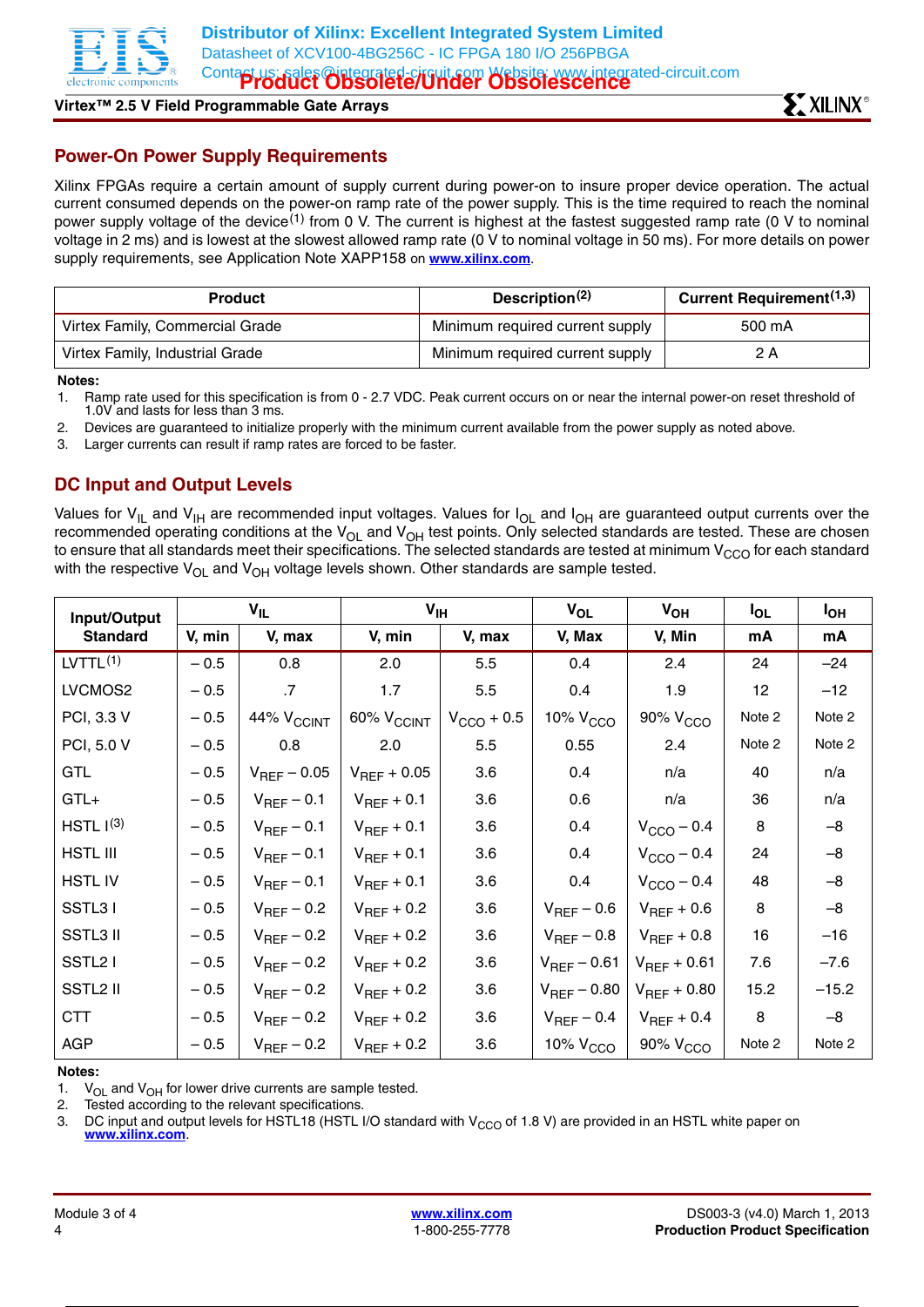

## **Virtex Switching Characteristics**

All devices are 100% functionally tested. Internal timing parameters are derived from measuring internal test patterns. Listed below are representative values. For more specific, more precise, and worst-case guaranteed data, use the values reported by the static timing analyzer (TRCE in the Xilinx Development System) and back-annotated to the simulation net list. All timing parameters assume worst-case operating conditions (supply voltage and junction temperature). Values apply to all Virtex devices unless otherwise noted.

## **IOB Input Switching Characteristics**

Input delays associated with the pad are specified for LVTTL levels. For other standards, adjust the delays with the values shown in , page 6.

|                                                     |                |               |      |     | <b>Speed Grade</b> |      |              |
|-----------------------------------------------------|----------------|---------------|------|-----|--------------------|------|--------------|
| <b>Description</b>                                  | <b>Device</b>  | <b>Symbol</b> | Min  | -6  | $-5$               | $-4$ | <b>Units</b> |
| <b>Propagation Delays</b>                           |                |               |      |     |                    |      |              |
| Pad to I output, no delay                           | All            | TIOPI         | 0.39 | 0.8 | 0.9                | 1.0  | ns, max      |
| Pad to I output, with delay                         | <b>XCV50</b>   | <b>TIOPID</b> | 0.8  | 1.5 | 1.7                | 1.9  | ns, max      |
|                                                     | <b>XCV100</b>  |               | 0.8  | 1.5 | 1.7                | 1.9  | ns, max      |
|                                                     | <b>XCV150</b>  |               | 0.8  | 1.5 | 1.7                | 1.9  | ns, max      |
|                                                     | <b>XCV200</b>  |               | 0.8  | 1.5 | 1.7                | 1.9  | ns, max      |
|                                                     | <b>XCV300</b>  |               | 0.8  | 1.5 | 1.7                | 1.9  | ns, max      |
|                                                     | <b>XCV400</b>  |               | 0.9  | 1.8 | 2.0                | 2.3  | ns, max      |
|                                                     | <b>XCV600</b>  |               | 0.9  | 1.8 | 2.0                | 2.3  | ns, max      |
|                                                     | <b>XCV800</b>  |               | 1.1  | 2.1 | 2.4                | 2.7  | ns, max      |
|                                                     | <b>XCV1000</b> |               | 1.1  | 2.1 | 2.4                | 2.7  | ns, max      |
| Pad to output IQ via transparent<br>latch, no delay | All            | TIOPLI        | 0.8  | 1.6 | 1.8                | 2.0  | ns, max      |
| Pad to output IQ via transparent                    | <b>XCV50</b>   | TIOPLID       | 1.9  | 3.7 | 4.2                | 4.8  | ns, max      |
| latch, with delay                                   | <b>XCV100</b>  |               | 1.9  | 3.7 | 4.2                | 4.8  | ns, max      |
|                                                     | <b>XCV150</b>  |               | 2.0  | 3.9 | 4.3                | 4.9  | ns, max      |
|                                                     | <b>XCV200</b>  |               | 2.0  | 4.0 | 4.4                | 5.1  | ns, max      |
|                                                     | <b>XCV300</b>  |               | 2.0  | 4.0 | 4.4                | 5.1  | ns, max      |
|                                                     | <b>XCV400</b>  |               | 2.1  | 4.1 | 4.6                | 5.3  | ns, max      |
|                                                     | <b>XCV600</b>  |               | 2.1  | 4.2 | 4.7                | 5.4  | ns, max      |
|                                                     | <b>XCV800</b>  |               | 2.2  | 4.4 | 4.9                | 5.6  | ns, max      |
|                                                     | <b>XCV1000</b> |               | 2.3  | 4.5 | 5.1                | 5.8  | ns, max      |
| <b>Sequential Delays</b>                            |                |               |      |     |                    |      |              |
| Clock CLK                                           | All            |               |      |     |                    |      |              |
| Minimum Pulse Width, High                           |                | $T_{CH}$      | 0.8  | 1.5 | 1.7                | 2.0  | ns, min      |
| Minimum Pulse Width, Low                            |                | $T_{CL}$      | 0.8  | 1.5 | 1.7                | 2.0  | ns, min      |
| Clock CLK to output IQ                              |                | TIOCKIQ       | 0.2  | 0.7 | 0.7                | 0.8  | ns, max      |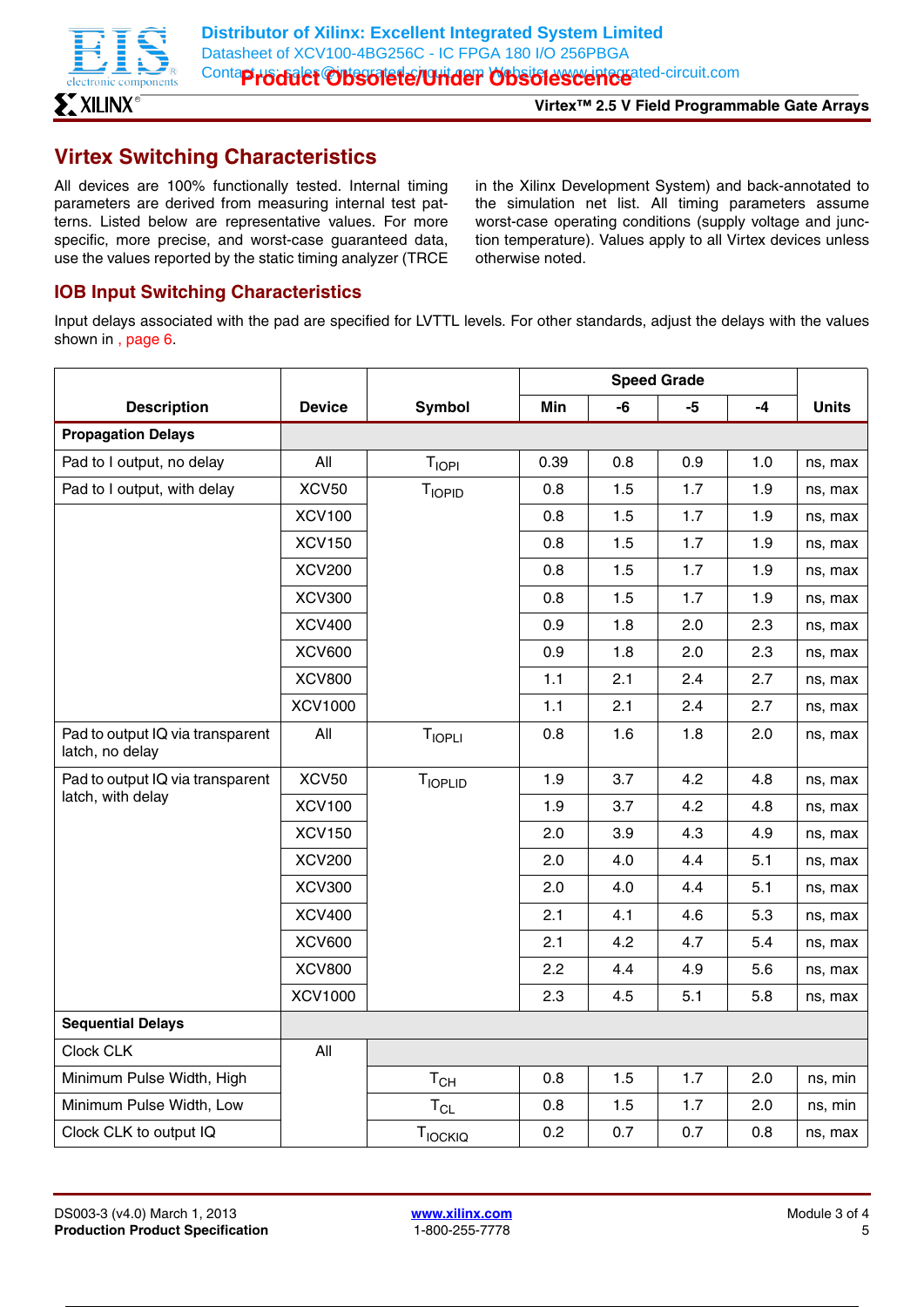

## Virtex<sup>™</sup> 2.5 V Field Programmable Gate Arrays **Research Control of Arrays** XILINX<sup>®</sup>

|                                                                               |                   |                                            |        |         | <b>Speed Grade</b>            |       |              |
|-------------------------------------------------------------------------------|-------------------|--------------------------------------------|--------|---------|-------------------------------|-------|--------------|
| <b>Description</b>                                                            | <b>Device</b>     | Symbol                                     | Min    | -6      | -5                            | -4    | <b>Units</b> |
| Setup and Hold Times with respect to Clock CLK at IOB input<br>register $(1)$ |                   |                                            |        |         | <b>Setup Time / Hold Time</b> |       |              |
| Pad, no delay                                                                 | All               | TIOPICK TIOICKP                            | 0.8/0  | 1.6/0   | 1.8/0                         | 2.0/0 | ns, min      |
| Pad, with delay                                                               | XCV <sub>50</sub> | TIOPICKD <sup>T</sup> IOICKPD              | 1.9/0  | 3.7/0   | 4.1/0                         | 4.7/0 | ns, min      |
|                                                                               | <b>XCV100</b>     |                                            | 1.9/0  | 3.7/0   | 4.1/0                         | 4.7/0 | ns, min      |
|                                                                               | <b>XCV150</b>     |                                            | 1.9/0  | 3.8/0   | 4.3/0                         | 4.9/0 | ns, min      |
|                                                                               | <b>XCV200</b>     |                                            | 2.0/0  | 3.9/0   | 4.4/0                         | 5.0/0 | ns, min      |
|                                                                               | <b>XCV300</b>     |                                            | 2.0/0  | 3.9/0   | 4.4/0                         | 5.0/0 | ns, min      |
|                                                                               | <b>XCV400</b>     |                                            | 2.1/0  | 4.1 / 0 | 4.6/0                         | 5.3/0 | ns, min      |
|                                                                               | <b>XCV600</b>     |                                            | 2.1/0  | 4.2/0   | 4.7/0                         | 5.4/0 | ns, min      |
|                                                                               | <b>XCV800</b>     |                                            | 2.2/0  | 4.4/0   | 4.9/0                         | 5.6/0 | ns, min      |
|                                                                               | XCV1000           |                                            | 2.3/0  | 4.5/0   | 5.0/0                         | 5.8/0 | ns, min      |
| ICE input                                                                     | All               | T <sub>IOICECK</sub> /T <sub>IOCKICE</sub> | 0.37/0 | 0.8/0   | 0.9/0                         | 1.0/0 | ns, max      |
| <b>Set/Reset Delays</b>                                                       |                   |                                            |        |         |                               |       |              |
| SR input (IFF, synchronous)                                                   | All               | T <sub>IOSRCKI</sub>                       | 0.49   | 1.0     | 1.1                           | 1.3   | ns, max      |
| SR input to IQ (asynchronous)                                                 | All               | <b>TIOSRIQ</b>                             | 0.70   | 1.4     | 1.6                           | 1.8   | ns, max      |
| GSR to output IQ                                                              | All               | T <sub>GSRQ</sub>                          | 4.9    | 9.7     | 10.9                          | 12.5  | ns, max      |

#### **Notes:**

1. A Zero "0" Hold Time listing indicates no hold time or a negative hold time. Negative values cannot be guaranteed "best-case", but if a "0" is listed, there is no positive hold time.

2. Input timing for LVTTL is measured at 1.4 V. For other I/O standards, see Table 3.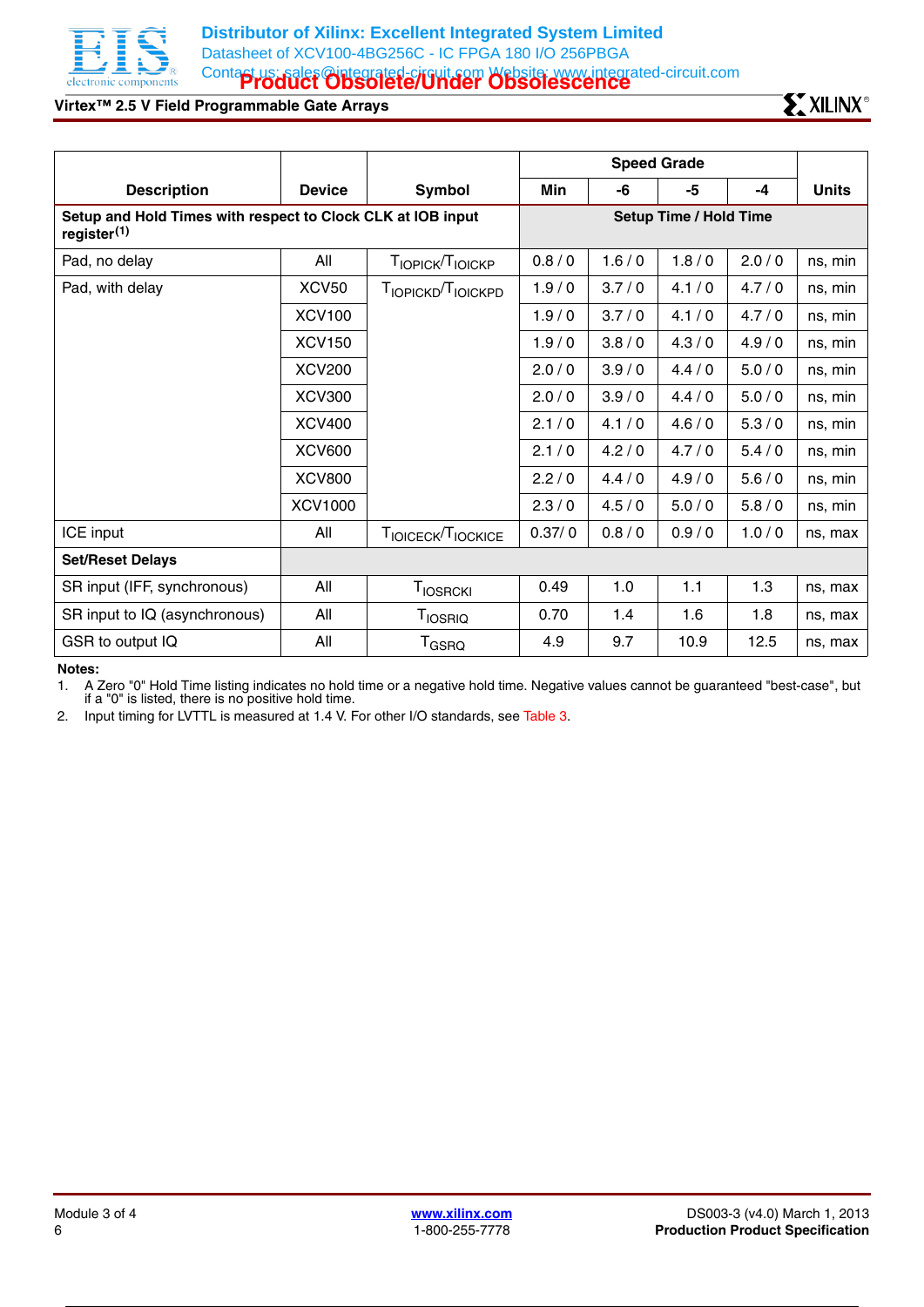

## **IOB Input Switching Characteristics Standard Adjustments**

|                                     |                        |                         |         |              | <b>Speed Grade</b> |             |              |
|-------------------------------------|------------------------|-------------------------|---------|--------------|--------------------|-------------|--------------|
| <b>Description</b>                  | Symbol                 | Standard <sup>(1)</sup> | Min     | -6           | -5                 | $-4$        | <b>Units</b> |
| <b>Data Input Delay Adjustments</b> |                        |                         |         |              |                    |             |              |
| Standard-specific data input delay  | <b>TILVTTL</b>         | <b>LVTTL</b>            | 0       | $\mathbf{0}$ | $\mathbf{0}$       | $\mathbf 0$ | ns           |
| adjustments                         | T <sub>ILVCMOS2</sub>  | LVCMOS2                 | $-0.02$ | $-0.04$      | $-0.04$            | $-0.05$     | ns           |
|                                     | $TIPCI33_3$            | PCI, 33 MHz, 3.3 V      | $-0.05$ | $-0.11$      | $-0.12$            | $-0.14$     | ns           |
|                                     | $T_{\text{IPCI33}\_5}$ | PCI, 33 MHz, 5.0 V      | 0.13    | 0.25         | 0.28               | 0.33        | ns           |
|                                     | $TIPCl66_3$            | PCI, 66 MHz, 3.3 V      | $-0.05$ | $-0.11$      | $-0.12$            | $-0.14$     | ns           |
|                                     | $T_{IGTL}$             | GTL                     | 0.10    | 0.20         | 0.23               | 0.26        | ns           |
|                                     | $T_{\sf IGTLP}$        | $GTL+$                  | 0.06    | 0.11         | 0.12               | 0.14        | ns           |
|                                     | $T_{\sf IHSTL}$        | <b>HSTL</b>             | 0.02    | 0.03         | 0.03               | 0.04        | ns           |
|                                     | $T_{\text{ISSTL2}}$    | SSTL <sub>2</sub>       | $-0.04$ | $-0.08$      | $-0.09$            | $-0.10$     | ns           |
|                                     | $T_{\textsf{ISSTL3}}$  | SSTL <sub>3</sub>       | $-0.02$ | $-0.04$      | $-0.05$            | $-0.06$     | ns           |
|                                     | $T_{\text{ICTT}}$      | <b>CTT</b>              | 0.01    | 0.02         | 0.02               | 0.02        | ns           |
|                                     | $T_{\sf IAGP}$         | <b>AGP</b>              | $-0.03$ | $-0.06$      | $-0.07$            | $-0.08$     | ns           |

**Notes:** 

1. Input timing for LVTTL is measured at 1.4 V. For other I/O standards, see Table 3.

## **IOB Output Switching Characteristics**

Output delays terminating at a pad are specified for LVTTL with 12 mA drive and fast slew rate. For other standards, adjust the delays with the values shown in **IOB Output Switching Characteristics Standard Adjustments**, page 9.

|                                                              |                            |     |     | <b>Speed Grade</b> |      |              |
|--------------------------------------------------------------|----------------------------|-----|-----|--------------------|------|--------------|
| <b>Description</b>                                           | Symbol                     | Min | -6  | -5                 | $-4$ | <b>Units</b> |
| <b>Propagation Delays</b>                                    |                            |     |     |                    |      |              |
| O input to Pad                                               | T <sub>IOOP</sub>          | 1.2 | 2.9 | 3.2                | 3.5  | ns, max      |
| O input to Pad via transparent latch                         | T <sub>IOOLP</sub>         | 1.4 | 3.4 | 3.7                | 4.0  | ns, max      |
| <b>3-State Delays</b>                                        |                            |     |     |                    |      |              |
| T input to Pad high-impedance <sup>(1)</sup>                 | T <sub>IOTHZ</sub>         | 1.0 | 2.0 | $2.2\phantom{0}$   | 2.4  | ns, max      |
| T input to valid data on Pad                                 | <b>T</b> IOTON             | 1.4 | 3.1 | 3.3                | 3.7  | ns, max      |
| T input to Pad high-impedance via<br>transparent latch $(1)$ | T <sub>IOTLPHZ</sub>       | 1.2 | 2.4 | 2.6                | 3.0  | ns, max      |
| T input to valid data on Pad via<br>transparent latch        | <b>TIOTLPON</b>            | 1.6 | 3.5 | 3.8                | 4.2  | ns, max      |
| GTS to Pad high impedance $(1)$                              | T <sub>GTS</sub>           | 2.5 | 4.9 | 5.5                | 6.3  | ns, max      |
| <b>Sequential Delays</b>                                     |                            |     |     |                    |      |              |
| Clock CLK                                                    |                            |     |     |                    |      |              |
| Minimum Pulse Width, High                                    | $T_{CH}$                   | 0.8 | 1.5 | 1.7                | 2.0  | ns, min      |
| Minimum Pulse Width, Low                                     | $\mathsf{T}_{\mathsf{CL}}$ | 0.8 | 1.5 | 1.7                | 2.0  | ns, min      |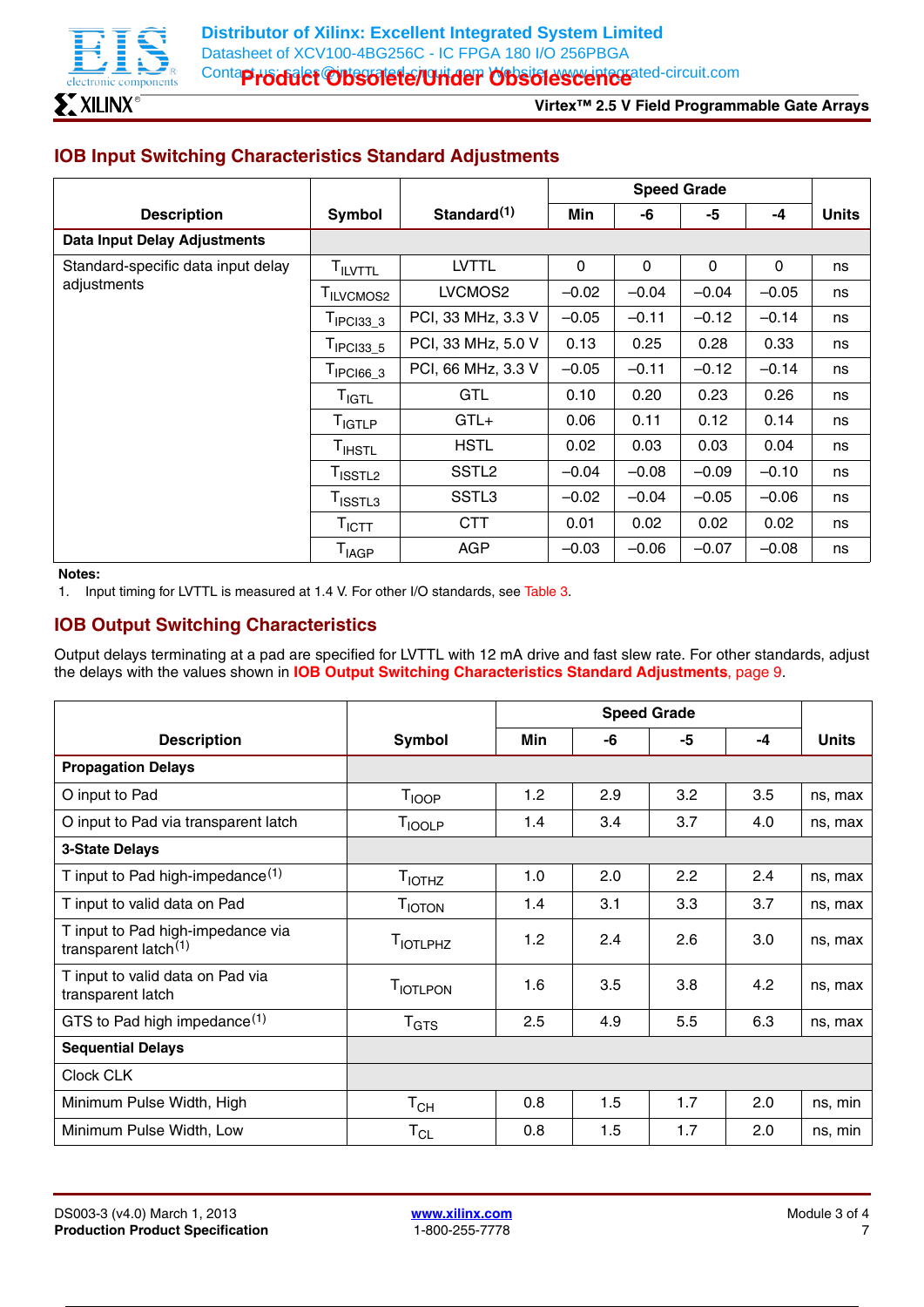

## Virtex<sup>™</sup> 2.5 V Field Programmable Gate Arrays **Research Control of Arrays** XILINX<sup>®</sup>

|                                                                      |                                       |        |       | <b>Speed Grade</b>            |       |              |
|----------------------------------------------------------------------|---------------------------------------|--------|-------|-------------------------------|-------|--------------|
| <b>Description</b>                                                   | <b>Symbol</b>                         | Min    | -6    | $-5$                          | $-4$  | <b>Units</b> |
| Clock CLK to Pad delay with OBUFT<br>enabled (non-3-state)           | T <sub>IOCKP</sub>                    | 1.0    | 2.9   | 3.2                           | 3.5   | ns, max      |
| Clock CLK to Pad high-impedance<br>$(s$ ynchronous $(1)$             | TIOCKHZ                               | 1.1    | 2.3   | 2.5                           | 2.9   | ns, max      |
| Clock CLK to valid data on Pad delay, plus<br>enable delay for OBUFT | TIOCKON                               | 1.5    | 3.4   | 3.7                           | 4.1   | ns, max      |
| Setup and Hold Times before/after Clock CLK <sup>(2)</sup>           |                                       |        |       | <b>Setup Time / Hold Time</b> |       |              |
| O input                                                              | T <sub>IOOCK</sub> T <sub>IOCKO</sub> | 0.51/0 | 1.1/0 | 1.2/0                         | 1.3/0 | ns, min      |
| OCE input                                                            | TIOOCECK <sup>T</sup> IOCKOCE         | 0.37/0 | 0.8/0 | 0.9/0                         | 1.0/0 | ns, min      |
| SR input (OFF)                                                       | TIOSRCKO <sup>T</sup> IOCKOSR         | 0.52/0 | 1.1/0 | 1.2/0                         | 1.4/0 | ns, min      |
| 3-State Setup Times, T input                                         | TIOTCK <sup>T</sup> IOCKT             | 0.34/0 | 0.7/0 | 0.8/0                         | 0.9/0 | ns, min      |
| 3-State Setup Times, TCE input                                       | TIOTCECK <sup>T</sup> IOCKTCE         | 0.41/0 | 0.9/0 | 0.9/0                         | 1.1/0 | ns, min      |
| 3-State Setup Times, SR input (TFF)                                  | TIOSRCKT <sup>/T</sup> IOCKTSR        | 0.49/0 | 1.0/0 | 1.1/0                         | 1.3/0 | ns, min      |
| <b>Set/Reset Delays</b>                                              |                                       |        |       |                               |       |              |
| SR input to Pad (asynchronous)                                       | T <sub>IOSRP</sub>                    | 1.6    | 3.8   | 4.1                           | 4.6   | ns, max      |
| SR input to Pad high-impedance<br>$(asynchronous)^{(1)}$             | T <sub>IOSRHZ</sub>                   | 1.6    | 3.1   | 3.4                           | 3.9   | ns, max      |
| SR input to valid data on Pad<br>(asynchronous)                      | T <sub>IOSRON</sub>                   | 2.0    | 4.2   | 4.6                           | 5.1   | ns, max      |
| GSR to Pad                                                           | T <sub>IOGSRQ</sub>                   | 4.9    | 9.7   | 10.9                          | 12.5  | ns, max      |

**Notes:** 

1. 3-state turn-off delays should not be adjusted.

2. A Zero "0" Hold Time listing indicates no hold time or a negative hold time. Negative values can not be guaranteed "best-case", but if a "0" is listed, there is no positive hold time.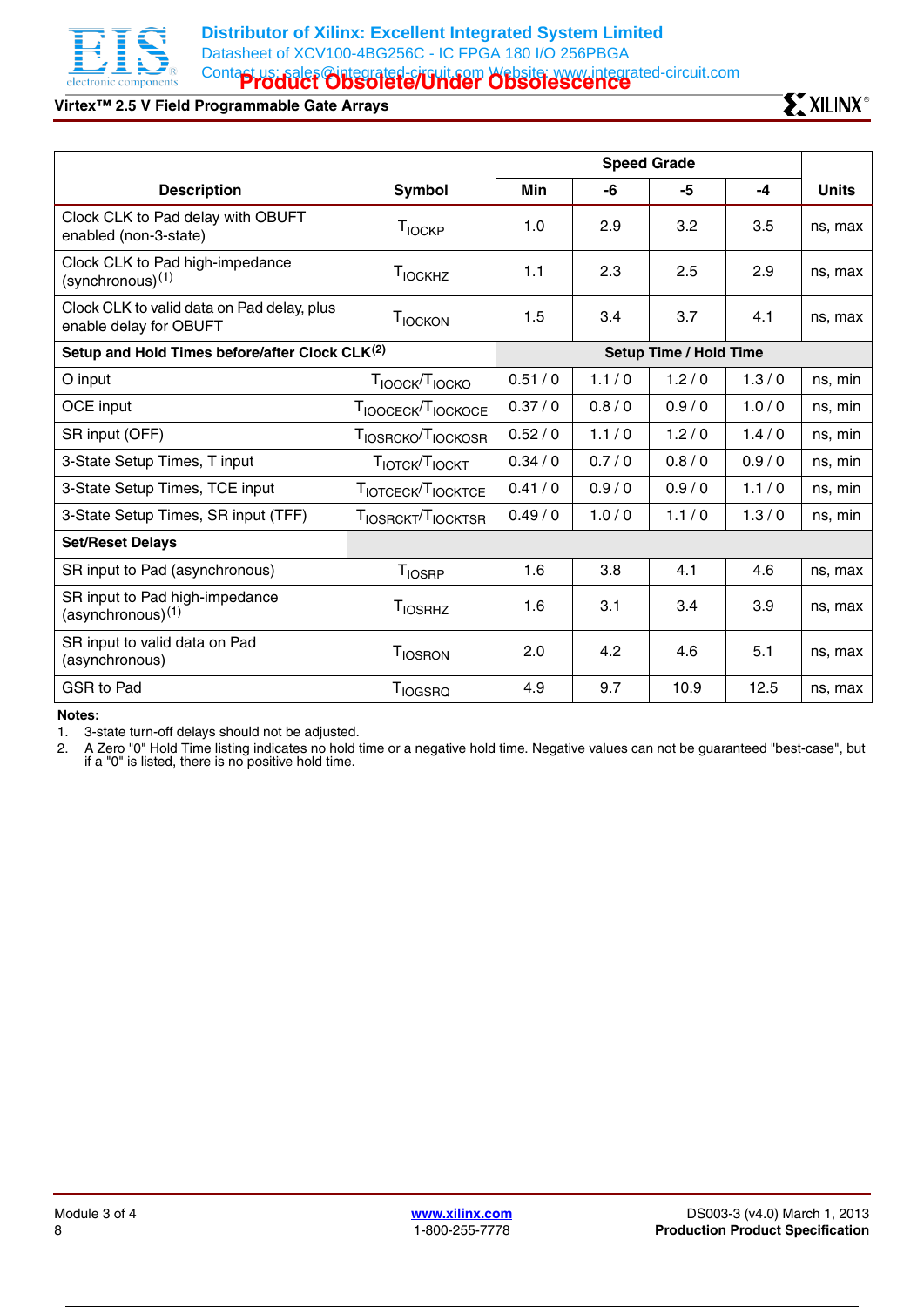

## **IOB Output Switching Characteristics Standard Adjustments**

Output delays terminating at a pad are specified for LVTTL with 12 mA drive and fast slew rate. For other standards, adjust the delays by the values shown.

|                                                                          |                                     |                     | <b>Speed Grade</b> |         | Unit        |             |    |
|--------------------------------------------------------------------------|-------------------------------------|---------------------|--------------------|---------|-------------|-------------|----|
| <b>Description</b>                                                       | Symbol                              | Standard $(1)$      | Min                | -6      | $-5$        | $-4$        | s  |
| <b>Output Delay Adjustments</b>                                          |                                     |                     |                    |         |             |             |    |
| Standard-specific adjustments for                                        | TOLVTTL_S2                          | LVTTL, Slow, 2 mA   | 4.2                | 14.7    | 15.8        | 17.0        | ns |
| output delays terminating at pads<br>(based on standard capacitive load, | TOLVTTL_S4                          | 4 mA                | 2.5                | 7.5     | 8.0         | 8.6         | ns |
| CsI)                                                                     | TOLVTTL_S6                          | 6 mA                | 1.8                | 4.8     | 5.1         | 5.6         | ns |
|                                                                          | $\mathsf{T}_{\mathsf{OLVTTL}\_}$ S8 | 8 mA                | 1.2                | 3.0     | 3.3         | 3.5         | ns |
|                                                                          | TOLVTTL_S12                         | 12 mA               | 1.0                | 1.9     | 2.1         | 2.2         | ns |
|                                                                          | TOLVTTL_S16                         | 16 mA               | 0.9                | 1.7     | 1.9         | 2.0         | ns |
|                                                                          | TOLVTTL_S24                         | 24 mA               | 0.8                | 1.3     | 1.4         | 1.6         | ns |
|                                                                          | T <sub>OLVTTL_F2</sub>              | LVTTL, Fast, 2mA    | 1.9                | 13.1    | 14.0        | 15.1        | ns |
|                                                                          | T <sub>OLVTTL_F4</sub>              | 4 mA                | 0.7                | 5.3     | 5.7         | 6.1         | ns |
|                                                                          | $\mathsf{T}_{\mathsf{OLVTTL\_F6}}$  | 6 mA                | 0.2                | 3.1     | 3.3         | 3.6         | ns |
|                                                                          | T <sub>OLVTTL_F8</sub>              | 8 mA                | 0.1                | 1.0     | 1.1         | 1.2         | ns |
|                                                                          | TOLVTTL_F12                         | 12 mA               | $\mathbf 0$        | 0       | $\mathbf 0$ | $\mathbf 0$ | ns |
|                                                                          | TOLVTTL_F16                         | 16 mA               | $-0.10$            | $-0.05$ | $-0.05$     | $-0.05$     | ns |
|                                                                          | TOLVTTL_F24                         | 24 mA               | $-0.10$            | $-0.20$ | $-0.21$     | $-0.23$     | ns |
|                                                                          | T <sub>OLVCMOS2</sub>               | LVCMOS2             | 0.10               | 0.10    | 0.11        | 0.12        | ns |
|                                                                          | $T_{OPCI33\_3}$                     | PCI, 33 MHz, 3.3 V  | 0.50               | 2.3     | 2.5         | 2.7         | ns |
|                                                                          | $T_{OPCI33_5}$                      | PCI, 33 MHz, 5.0 V  | 0.40               | 2.8     | 3.0         | 3.3         | ns |
|                                                                          | $T_{OPCl66\_3}$                     | PCI, 66 MHz, 3.3 V  | 0.10               | $-0.40$ | $-0.42$     | $-0.46$     | ns |
|                                                                          | <b>TOGTL</b>                        | <b>GTL</b>          | 0.6                | 0.50    | 0.54        | 0.6         | ns |
|                                                                          | <b>TOGTLP</b>                       | $GTL+$              | 0.7                | 0.8     | 0.9         | 1.0         | ns |
|                                                                          | TOHSTL_I                            | <b>HSTLI</b>        | 0.10               | $-0.50$ | $-0.53$     | $-0.5$      | ns |
|                                                                          | TOHSTL_III                          | <b>HSTL III</b>     | $-0.10$            | $-0.9$  | $-0.9$      | $-1.0$      | ns |
|                                                                          | TOHSTL_IV                           | <b>HSTLIV</b>       | $-0.20$            | $-1.0$  | $-1.0$      | $-1.1$      | ns |
|                                                                          | $T_{OSSTL2\_I}$                     | SSTL <sub>2</sub> I | $-0.10$            | $-0.50$ | $-0.53$     | $-0.5$      | ns |
|                                                                          | T <sub>OSSLT2_II</sub>              | SSTL2 II            | $-0.20$            | $-0.9$  | $-0.9$      | $-1.0$      | ns |
|                                                                          | $T_{\text{OSSIL3}\_I}$              | SSTL31              | $-0.20$            | $-0.50$ | $-0.53$     | $-0.5$      | ns |
|                                                                          | $T_{\rm OSSTL3\_II}$                | <b>SSTL3 II</b>     | $-0.30$            | $-1.0$  | $-1.0$      | $-1.1$      | ns |
|                                                                          | $T_{\text{OCTT}}$                   | <b>CTT</b>          | $\pmb{0}$          | $-0.6$  | $-0.6$      | $-0.6$      | ns |
|                                                                          | <b>T<sub>OAGP</sub></b>             | <b>AGP</b>          | $\pmb{0}$          | $-0.9$  | $-0.9$      | $-1.0$      | ns |

**Notes:** 

1. Output timing is measured at 1.4 V with 35 pF external capacitive load for LVTTL. For other I/O standards and different loads, see Table 2 and Table 3.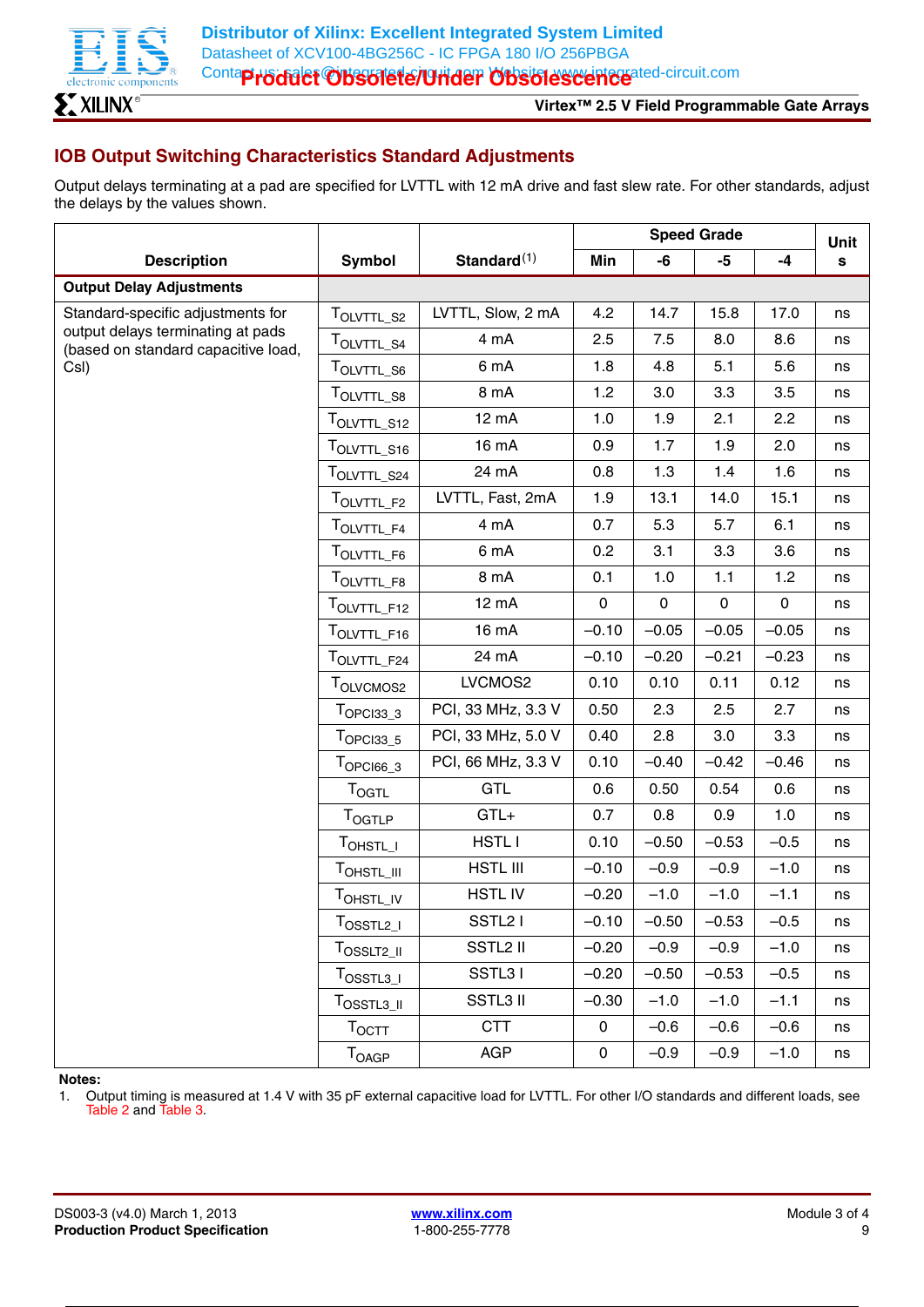

## **Calculation of T<sub>ioop</sub> as a Function of Capacitance**

T<sub>ioop</sub> is the propagation delay from the O Input of the IOB to the pad. The values for  $T_{\text{loop}}$  were based on the standard capacitive load (Csl) for each I/O standard as listed in Table 2.

## Table 2: **Constants for Calculating T** is the capacitive load for the design.

| Standard                         | Csl<br>(pF) | fl<br>(ns/pF) |
|----------------------------------|-------------|---------------|
| LVTTL Fast Slew Rate, 2mA drive  | 35          | 0.41          |
| LVTTL Fast Slew Rate, 4mA drive  | 35          | 0.20          |
| LVTTL Fast Slew Rate, 6mA drive  | 35          | 0.13          |
| LVTTL Fast Slew Rate, 8mA drive  | 35          | 0.079         |
| LVTTL Fast Slew Rate, 12mA drive | 35          | 0.044         |
| LVTTL Fast Slew Rate, 16mA drive | 35          | 0.043         |
| LVTTL Fast Slew Rate, 24mA drive | 35          | 0.033         |
| LVTTL Slow Slew Rate, 2mA drive  | 35          | 0.41          |
| LVTTL Slow Slew Rate, 4mA drive  | 35          | 0.20          |
| LVTTL Slow Slew Rate, 6mA drive  | 35          | 0.100         |
| LVTTL Slow Slew Rate, 8mA drive  | 35          | 0.086         |
| LVTTL Slow Slew Rate, 12mA drive | 35          | 0.058         |
| LVTTL Slow Slew Rate, 16mA drive | 35          | 0.050         |
| LVTTL Slow Slew Rate, 24mA drive | 35          | 0.048         |
| LVCMOS2                          | 35          | 0.041         |
| PCI 33MHz 5V                     | 50          | 0.050         |
| PCI 33MHZ 3.3 V                  | 10          | 0.050         |
| PCI 66 MHz 3.3 V                 | 10          | 0.033         |
| <b>GTL</b>                       | 0           | 0.014         |
| $GTL+$                           | 0           | 0.017         |
| <b>HSTL Class I</b>              | 20          | 0.022         |
| <b>HSTL Class III</b>            | 20          | 0.016         |
| <b>HSTL Class IV</b>             | 20          | 0.014         |
| SSTL2 Class I                    | 30          | 0.028         |
| <b>SSTL2 Class II</b>            | 30          | 0.016         |
| SSTL3 Class I                    | 30          | 0.029         |
| <b>SSTL3 Class II</b>            | 30          | 0.016         |
| CTT                              | 20          | 0.035         |
| <b>AGP</b>                       | 10          | 0.037         |

**Notes:** 

1. I/O parameter measurements are made with the capacitance values shown above. See Application Note XAPP133 on **www.xilinx.com** for appropriate terminations.

2. I/O standard measurements are reflected in the IBIS model information except where the IBIS format precludes it.

For other capacitive loads, use the formulas below to calculate the corresponding  $T_{\text{ioop}}$ .

$$
T_{\text{ioop}} = T_{\text{ioop}} + T_{\text{opadjust}} + (C_{\text{load}} - C_{\text{sl}}) * fl
$$

Where:

T<sub>opadjust</sub> is reported above in the Output Delay Adjustment section.

|  |  |  | Table 3: Delay Measurement Methodology |  |
|--|--|--|----------------------------------------|--|
|--|--|--|----------------------------------------|--|

| <b>Standard</b>       | $V_1(1)$                               | $V_H(1)$                               | Meas.<br>Point   | $V_{REF}$<br>Typ $^{(2)}$ |
|-----------------------|----------------------------------------|----------------------------------------|------------------|---------------------------|
| <b>LVTTL</b>          | 0                                      | 3                                      | 1.4              |                           |
| LVCMOS2               | 0                                      | 2.5                                    | 1.125            |                           |
| PCI33_5               | Per PCI Spec                           | ٠                                      |                  |                           |
| PCI33 3               | Per PCI Spec                           |                                        |                  |                           |
| PCI66_3               | Per PCI Spec                           |                                        |                  |                           |
| <b>GTL</b>            | $V_{REF}$ -0.2                         | $\rm V_{REF}$ +0.2                     | V <sub>REF</sub> | 0.80                      |
| $GTI +$               | $V_{REF}$ -0.2                         | $V_{REF}$ +0.2                         | $V_{REF}$        | 1.0                       |
| <b>HSTL Class I</b>   | $V_{REF}$ -0.5                         | $V_{REF}$ +0.5                         | $V_{BFF}$        | 0.75                      |
| <b>HSTL Class III</b> | $V_{REF}$ -0.5                         | $V_{REF}$ +0.5                         | $V_{REF}$        | 0.90                      |
| <b>HSTL Class IV</b>  | $V_{REF}$ -0.5                         | $\rm V_{REF}$ +0.5                     | $V_{REF}$        | 0.90                      |
| SSTL3   & II          | $V_{\text{REF}}$ –1.0                  | $V_{REF}$ +1.0                         | $V_{REF}$        | 1.5                       |
| SSTL2 I & II          | $V_{REF}$ -0.75                        | $V_{\text{RFF}}$ +0.75                 | $V_{REF}$        | 1.25                      |
| <b>CTT</b>            | $V_{REF}-0.2$                          | $V_{REF}$ +0.2                         | $V_{\text{RFF}}$ | 1.5                       |
| AGP                   | $V_{REF}$ –<br>(0.2xV <sub>CCO</sub> ) | $V_{REF}$ +<br>(0.2xV <sub>CCO</sub> ) | $V_{REF}$        | Per<br>AGP<br>Spec        |

#### **Notes:**

3. I/O parameter measurements are made with the capacitance values shown in Table 2. See Application Note XAPP133 on **www.xilinx.com** for appropriate terminations.

4. I/O standard measurements are reflected in the IBIS model information except where the IBIS format precludes it.

<sup>1.</sup> Input waveform switches between  $V<sub>L</sub>$  and  $V<sub>H</sub>$ .<br>2. Measurements are made at VREF (Typ), Max Measurements are made at VREF (Typ), Maximum, and Minimum. Worst-case values are reported.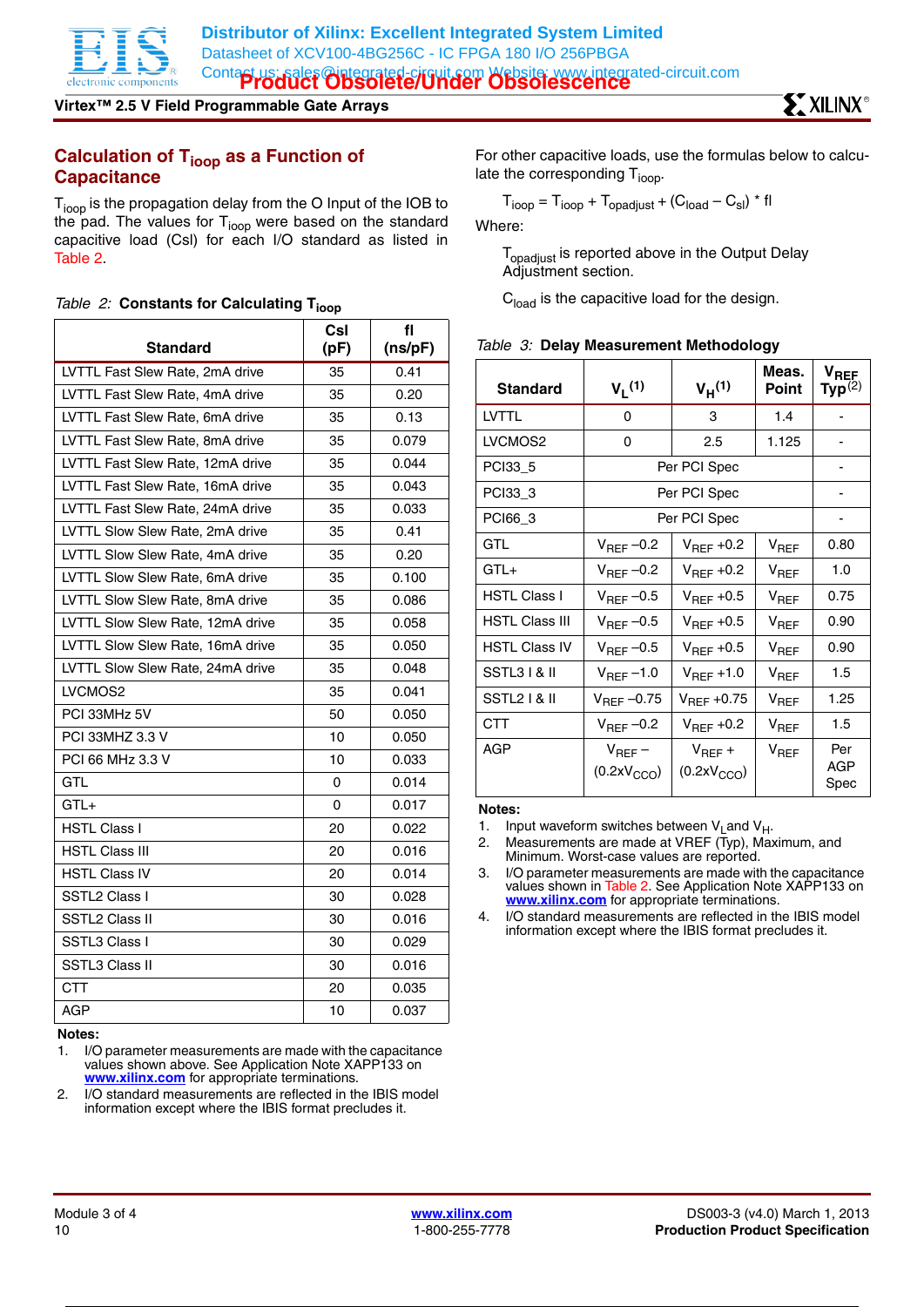

## **Clock Distribution Guidelines**

|                                          |               |                   | <b>Speed Grade</b> |      |      |              |
|------------------------------------------|---------------|-------------------|--------------------|------|------|--------------|
| <b>Description</b>                       | <b>Device</b> | <b>Symbol</b>     | -6                 | -5   | $-4$ | <b>Units</b> |
| Global Clock Skew <sup>(1)</sup>         |               |                   |                    |      |      |              |
| Global Clock Skew between IOB Flip-flops | XCV50         | <b>T</b> GSKEWIOB | 0.10               | 0.12 | 0.14 | ns, max      |
|                                          | <b>XCV100</b> |                   | 0.12               | 0.13 | 0.15 | ns, max      |
|                                          | <b>XCV150</b> |                   | 0.12               | 0.13 | 0.15 | ns, max      |
|                                          | <b>XCV200</b> |                   | 0.13               | 0.14 | 0.16 | ns, max      |
|                                          | <b>XCV300</b> |                   | 0.14               | 0.16 | 0.18 | ns, max      |
|                                          | <b>XCV400</b> |                   | 0.13               | 0.13 | 0.14 | ns, max      |
|                                          | <b>XCV600</b> |                   | 0.14               | 0.15 | 0.17 | ns, max      |
|                                          | <b>XCV800</b> |                   | 0.16               | 0.17 | 0.20 | ns, max      |
|                                          | XCV1000       |                   | 0.20               | 0.23 | 0.25 | ns, max      |

#### **Notes:**

1. These clock-skew delays are provided for guidance only. They reflect the delays encountered in a typical design under worst-case conditions. Precise values for a particular design are provided by the timing analyzer.

## **Clock Distribution Switching Characteristics**

|                                         |                             | <b>Speed Grade</b> |     |     |     |              |
|-----------------------------------------|-----------------------------|--------------------|-----|-----|-----|--------------|
| <b>Description</b>                      | Symbol                      | Min                | -6  | -5  | -4  | <b>Units</b> |
| <b>GCLK IOB and Buffer</b>              |                             |                    |     |     |     |              |
| Global Clock PAD to output.             | l GPIO                      | 0.33               | 0.7 | 0.8 | 0.9 | ns, max      |
| Global Clock Buffer I input to O output | $\mathsf{T}_{\mathsf{GIO}}$ | 0.34               | 0.7 | 0.8 | 0.9 | ns, max      |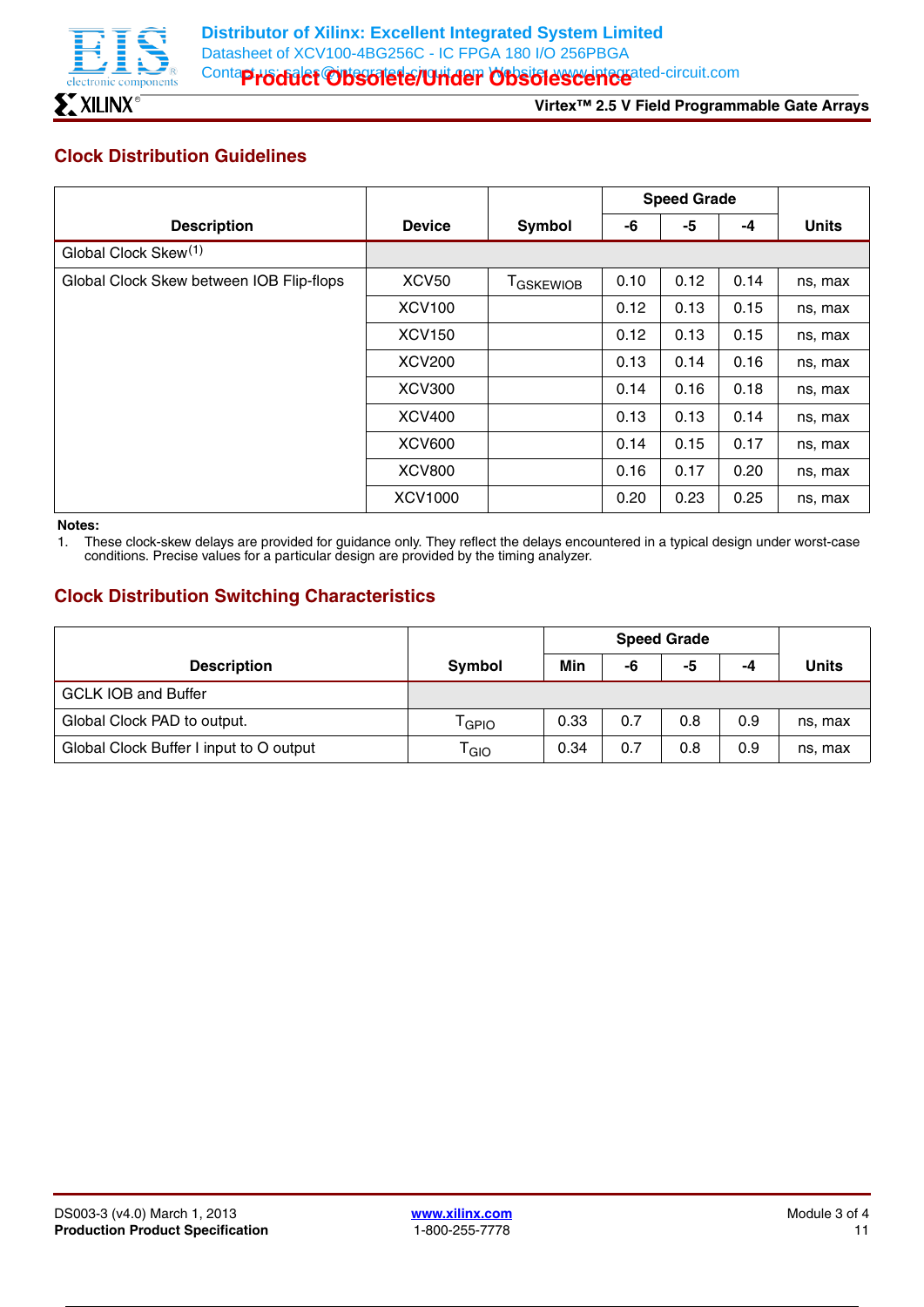

Virtex<sup>™</sup> 2.5 V Field Programmable Gate Arrays **Research Control of Arrays** Research Control Control of Arrays Research Research Research Research Research Research Research Research Research Research Research Research Re

# **I/O Standard Global Clock Input Adjustments**

|                                                           |                                     |                       |             |             | <b>Speed Grade</b> |             |              |
|-----------------------------------------------------------|-------------------------------------|-----------------------|-------------|-------------|--------------------|-------------|--------------|
| <b>Description</b>                                        | Symbol                              | Standard $(1)$        | Min         | -6          | $-5$               | $-4$        | <b>Units</b> |
| Data Input Delay Adjustments                              |                                     |                       |             |             |                    |             |              |
| Standard-specific global clock input<br>delay adjustments | <b>TGPLVTTL</b>                     | <b>LVTTL</b>          | $\mathbf 0$ | $\mathbf 0$ | $\mathbf 0$        | $\mathbf 0$ | ns,<br>max   |
|                                                           | <b>T</b> GPLVCMOS<br>$\overline{2}$ | LVCMOS2               | $-0.02$     | $-0.04$     | $-0.04$            | $-0.05$     | ns,<br>max   |
|                                                           | $T_{\text{GPPCl33\_3}}$             | PCI, 33 MHz, 3.3<br>V | $-0.05$     | $-0.11$     | $-0.12$            | $-0.14$     | ns,<br>max   |
|                                                           | $TGPPC133_5$                        | PCI, 33 MHz, 5.0<br>V | 0.13        | 0.25        | 0.28               | 0.33        | ns,<br>max   |
|                                                           | $TGPPCI66_3$                        | PCI, 66 MHz, 3.3<br>V | $-0.05$     | $-0.11$     | $-0.12$            | $-0.14$     | ns,<br>max   |
|                                                           | $T_{\text{GPGL}}$                   | <b>GTL</b>            | 0.7         | 0.8         | 0.9                | 0.9         | ns,<br>max   |
|                                                           | TGPGTLP                             | $GTL+$                | 0.7         | 0.8         | 0.8                | 0.8         | ns,<br>max   |
|                                                           | $T_{\text{GPHSTL}}$                 | <b>HSTL</b>           | 0.7         | 0.7         | 0.7                | 0.7         | ns,<br>max   |
|                                                           | T <sub>GPSSTL2</sub>                | SSTL <sub>2</sub>     | 0.6         | 0.52        | 0.51               | 0.50        | ns,<br>max   |
|                                                           | T <sub>GPSSTL3</sub>                | SSTL3                 | 0.6         | 0.6         | 0.55               | 0.54        | ns,<br>max   |
|                                                           | $T_{\text{GPCTT}}$                  | <b>CTT</b>            | 0.7         | 0.7         | 0.7                | 0.7         | ns,<br>max   |
|                                                           | <b>T</b> GPAGP                      | <b>AGP</b>            | 0.6         | 0.54        | 0.53               | 0.52        | ns,<br>max   |

**Notes:** 

1. Input timing for GPLVTTL is measured at 1.4 V. For other I/O standards, see Table 3.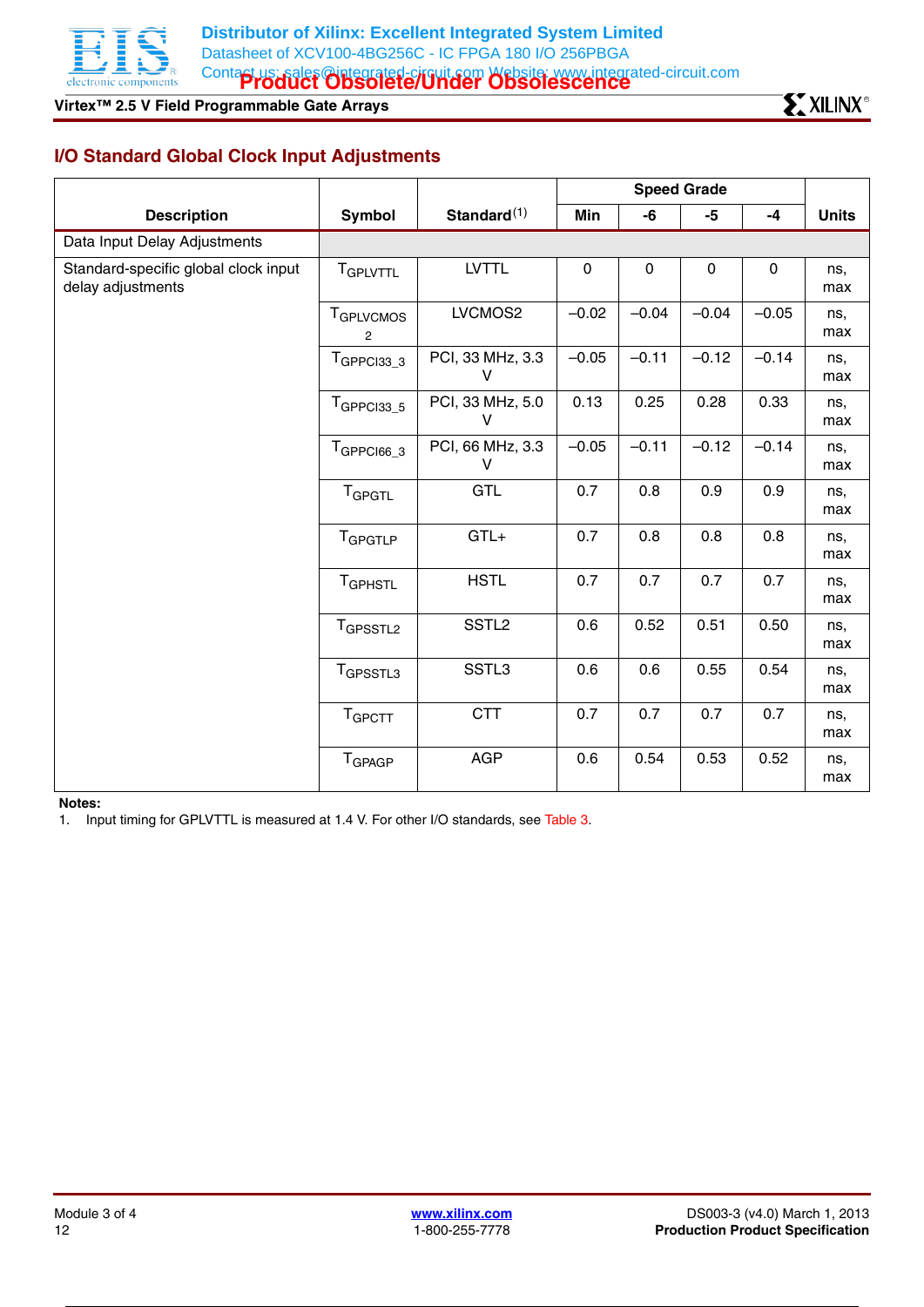

**Virtex™ 2.5 V Field Programmable Gate Arrays** <sup>R</sup>

# **CLB Switching Characteristics**

Delays originating at F/G inputs vary slightly according to the input used. The values listed below are worst-case. Precise values are provided by the timing analyzer.

|                                                                         |                                          |          | <b>Speed Grade</b> |       |       |              |
|-------------------------------------------------------------------------|------------------------------------------|----------|--------------------|-------|-------|--------------|
| <b>Description</b>                                                      | Symbol                                   | Min      | -6                 | -5    | $-4$  | <b>Units</b> |
| <b>Combinatorial Delays</b>                                             |                                          |          |                    |       |       |              |
| 4-input function: F/G inputs to X/Y outputs                             | $T_{ILO}$                                | 0.29     | 0.6                | 0.7   | 0.8   | ns, max      |
| 5-input function: F/G inputs to F5 output                               | $T_{IF5}$                                | 0.32     | 0.7                | 0.8   | 0.9   | ns, max      |
| 5-input function: F/G inputs to X output                                | $T_{IF5X}$                               | 0.36     | 0.8                | 0.8   | 1.0   | ns, max      |
| 6-input function: F/G inputs to Y output via F6 MUX                     | $T_{IF6Y}$                               | 0.44     | 0.9                | 1.0   | 1.2   | ns, max      |
| 6-input function: F5IN input to Y output                                | T <sub>F5INY</sub>                       | 0.17     | 0.32               | 0.36  | 0.42  | ns, max      |
| Incremental delay routing through transparent latch<br>to XQ/YQ outputs | TIFNCTL                                  | 0.31     | 0.7                | 0.7   | 0.8   | ns, max      |
| BY input to YB output                                                   | T <sub>BYYB</sub>                        | 0.27     | 0.53               | 0.6   | 0.7   | ns, max      |
| <b>Sequential Delays</b>                                                |                                          |          |                    |       |       |              |
| FF Clock CLK to XQ/YQ outputs                                           | T <sub>CKO</sub>                         | 0.54     | 1.1                | 1.2   | 1.4   | ns, max      |
| Latch Clock CLK to XQ/YQ outputs                                        | <b>T<sub>CKLO</sub></b>                  | 0.6      | 1.2                | 1.4   | 1.6   | ns, max      |
| Setup and Hold Times before/after Clock CLK(1)                          |                                          |          |                    |       |       |              |
| 4-input function: F/G Inputs                                            | $T_{\text{ICK}}/T_{\text{CKI}}$          | 0.6/0    | 1.2/0              | 1.4/0 | 1.5/0 | ns, min      |
| 5-input function: F/G inputs                                            | T <sub>IF5CK</sub> /T <sub>CKIF5</sub>   | 0.7/0    | 1.3/0              | 1.5/0 | 1.7/0 | ns, min      |
| 6-input function: F5IN input                                            | T <sub>F5INCK</sub> /T <sub>CKF5IN</sub> | 0.46/0   | 1.0/0              | 1.1/0 | 1.2/0 | ns, min      |
| 6-input function: F/G inputs via F6 MUX                                 | T <sub>IF6CK</sub> /T <sub>CKIF6</sub>   | 0.8 / 0  | 1.5/0              | 1.7/0 | 1.9/0 | ns, min      |
| BX/BY inputs                                                            | T <sub>DICK</sub> /T <sub>CKDI</sub>     | 0.30 / 0 | 0.6/0              | 0.7/0 | 0.8/0 | ns, min      |
| CE input                                                                | T <sub>CECK</sub> /T <sub>CKCE</sub>     | 0.37/0   | 0.8/0              | 0.9/0 | 1.0/0 | ns, min      |
| SR/BY inputs (synchronous)                                              | T <sub>RCK</sub> T <sub>CKR</sub>        | 0.33/0   | 0.7/0              | 0.8/0 | 0.9/0 | ns, min      |
| Clock CLK                                                               |                                          |          |                    |       |       |              |
| Minimum Pulse Width, High                                               | $T_{CH}$                                 | 0.8      | 1.5                | 1.7   | 2.0   | ns, min      |
| Minimum Pulse Width, Low                                                | $T_{CL}$                                 | 0.8      | 1.5                | 1.7   | 2.0   | ns, min      |
| Set/Reset                                                               |                                          |          |                    |       |       |              |
| Minimum Pulse Width, SR/BY inputs                                       | <b>T</b> <sub>RPW</sub>                  | 1.3      | 2.5                | 2.8   | 3.3   | ns, min      |
| Delay from SR/BY inputs to XQ/YQ outputs<br>(asynchronous)              | $T_{\sf RQ}$                             | 0.54     | 1.1                | 1.3   | 1.4   | ns, max      |
| Delay from GSR to XQ/YQ outputs                                         | T <sub>IOGSRQ</sub>                      | 4.9      | 9.7                | 10.9  | 12.5  | ns, max      |
| Toggle Frequency (MHz) (for export control)                             | $FTOG$ (MHz)                             | 625      | 333                | 294   | 250   | <b>MHz</b>   |

**Notes:** 

1. A Zero "0" Hold Time listing indicates no hold time or a negative hold time. Negative values cannot be guaranteed "best-case", but if a "0" is listed, there is no positive hold time.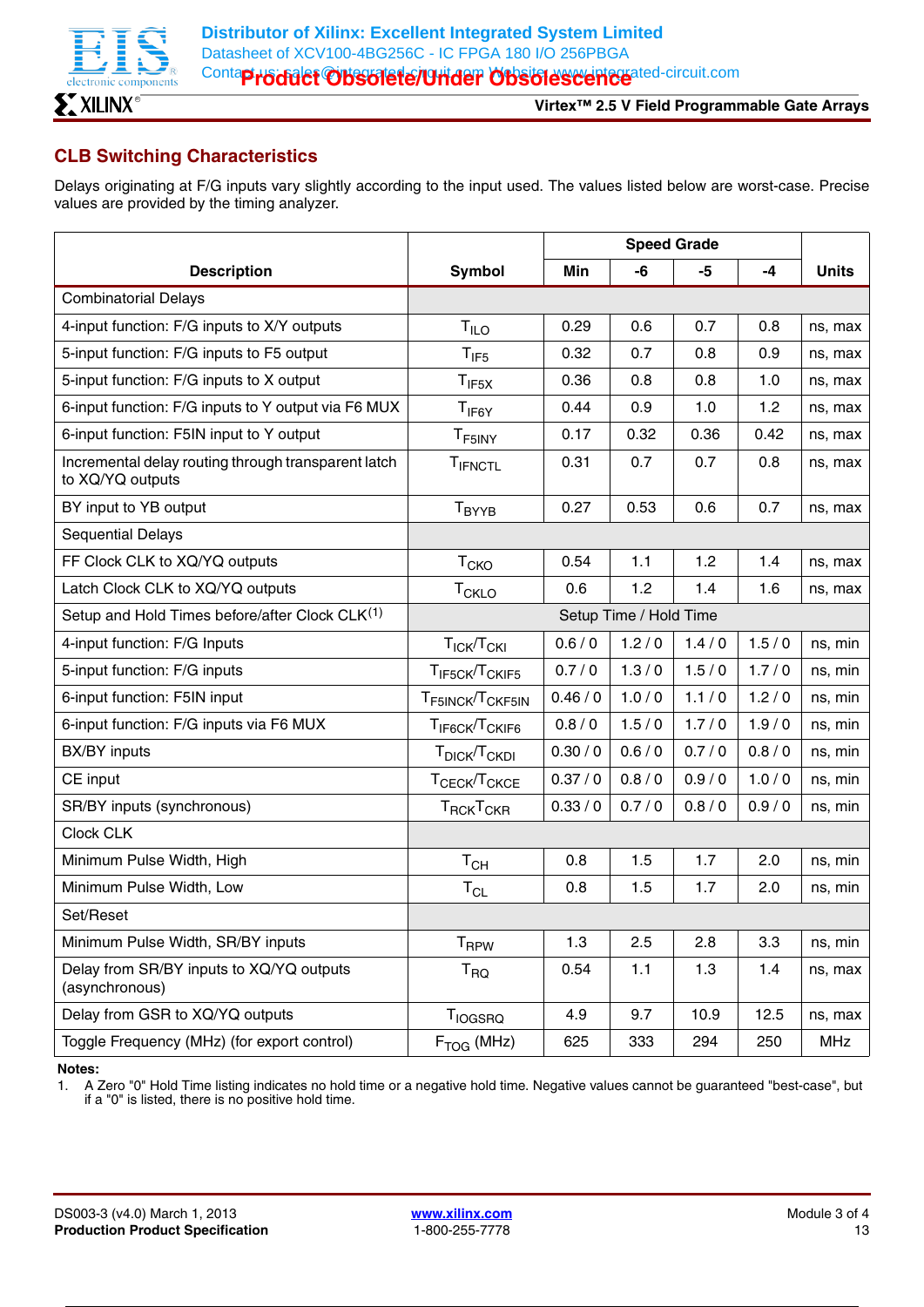

# **CLB Arithmetic Switching Characteristics**

Setup times not listed explicitly can be approximated by decreasing the combinatorial delays by the setup time adjustment listed. Precise values are provided by the timing analyzer.

|                                                            |                                      |        |       | <b>Speed Grade</b> |       |              |
|------------------------------------------------------------|--------------------------------------|--------|-------|--------------------|-------|--------------|
| <b>Description</b>                                         | Symbol                               | Min    | -6    | -5                 | -4    | <b>Units</b> |
| <b>Combinatorial Delays</b>                                |                                      |        |       |                    |       |              |
| F operand inputs to X via XOR                              | $T_{OPX}$                            | 0.37   | 0.8   | 0.9                | 1.0   | ns, max      |
| F operand input to XB output                               | <b>TOPXB</b>                         | 0.54   | 1.1   | 1.3                | 1.4   | ns, max      |
| F operand input to Y via XOR                               | <b>TOPY</b>                          | 0.8    | 1.5   | 1.7                | 2.0   | ns, max      |
| F operand input to YB output                               | <b>TOPYB</b>                         | 0.8    | 1.5   | 1.7                | 2.0   | ns, max      |
| F operand input to COUT output                             | T <sub>OPCYF</sub>                   | 0.6    | 1.2   | 1.3                | 1.5   | ns, max      |
| G operand inputs to Y via XOR                              | TOPGY                                | 0.46   | 1.0   | 1.1                | 1.2   | ns, max      |
| G operand input to YB output                               | <b>TOPGYB</b>                        | 0.8    | 1.6   | 1.8                | 2.1   | ns, max      |
| G operand input to COUT output                             | T <sub>OPCYG</sub>                   | 0.7    | 1.3   | 1.4                | 1.6   | ns, max      |
| BX initialization input to COUT                            | <b>T</b> <sub>BXCY</sub>             | 0.41   | 0.9   | 1.0                | 1.1   | ns, max      |
| CIN input to X output via XOR                              | $T_{CINX}$                           | 0.21   | 0.41  | 0.46               | 0.53  | ns, max      |
| CIN input to XB                                            | <b>TCINXB</b>                        | 0.02   | 0.04  | 0.05               | 0.06  | ns, max      |
| CIN input to Y via XOR                                     | T <sub>CINY</sub>                    | 0.23   | 0.46  | 0.52               | 0.6   | ns, max      |
| CIN input to YB                                            | T <sub>CINYB</sub>                   | 0.23   | 0.45  | 0.51               | 0.6   | ns, max      |
| CIN input to COUT output                                   | $T_{BYP}$                            | 0.05   | 0.09  | 0.10               | 0.11  | ns, max      |
| <b>Multiplier Operation</b>                                |                                      |        |       |                    |       |              |
| F1/2 operand inputs to XB output via AND                   | <b>TFANDXB</b>                       | 0.18   | 0.36  | 0.40               | 0.46  | ns, max      |
| F1/2 operand inputs to YB output via AND                   | T <sub>FANDYB</sub>                  | 0.40   | 0.8   | 0.9                | 1.1   | ns, max      |
| F1/2 operand inputs to COUT output via AND                 | T <sub>FANDCY</sub>                  | 0.22   | 0.43  | 0.48               | 0.6   | ns, max      |
| G1/2 operand inputs to YB output via AND                   | T <sub>GANDYB</sub>                  | 0.25   | 0.50  | 0.6                | 0.7   | ns, max      |
| G1/2 operand inputs to COUT output via AND                 | T <sub>GANDCY</sub>                  | 0.07   | 0.13  | 0.15               | 0.17  | ns, max      |
| Setup and Hold Times before/after Clock CLK <sup>(1)</sup> | Setup Time / Hold Time               |        |       |                    |       |              |
| CIN input to FFX                                           | T <sub>CCKX</sub> /T <sub>CKCX</sub> | 0.50/0 | 1.0/0 | 1.2/0              | 1.3/0 | ns, min      |
| CIN input to FFY                                           | T <sub>CCKY</sub> /T <sub>CKCY</sub> | 0.53/0 | 1.1/0 | 1.2/0              | 1.4/0 | ns, min      |

**Notes:** 

1. A Zero "0" Hold Time listing indicates no hold time or a negative hold time. Negative values can not be guaranteed "best-case", but if a "0" is listed, there is no positive hold time.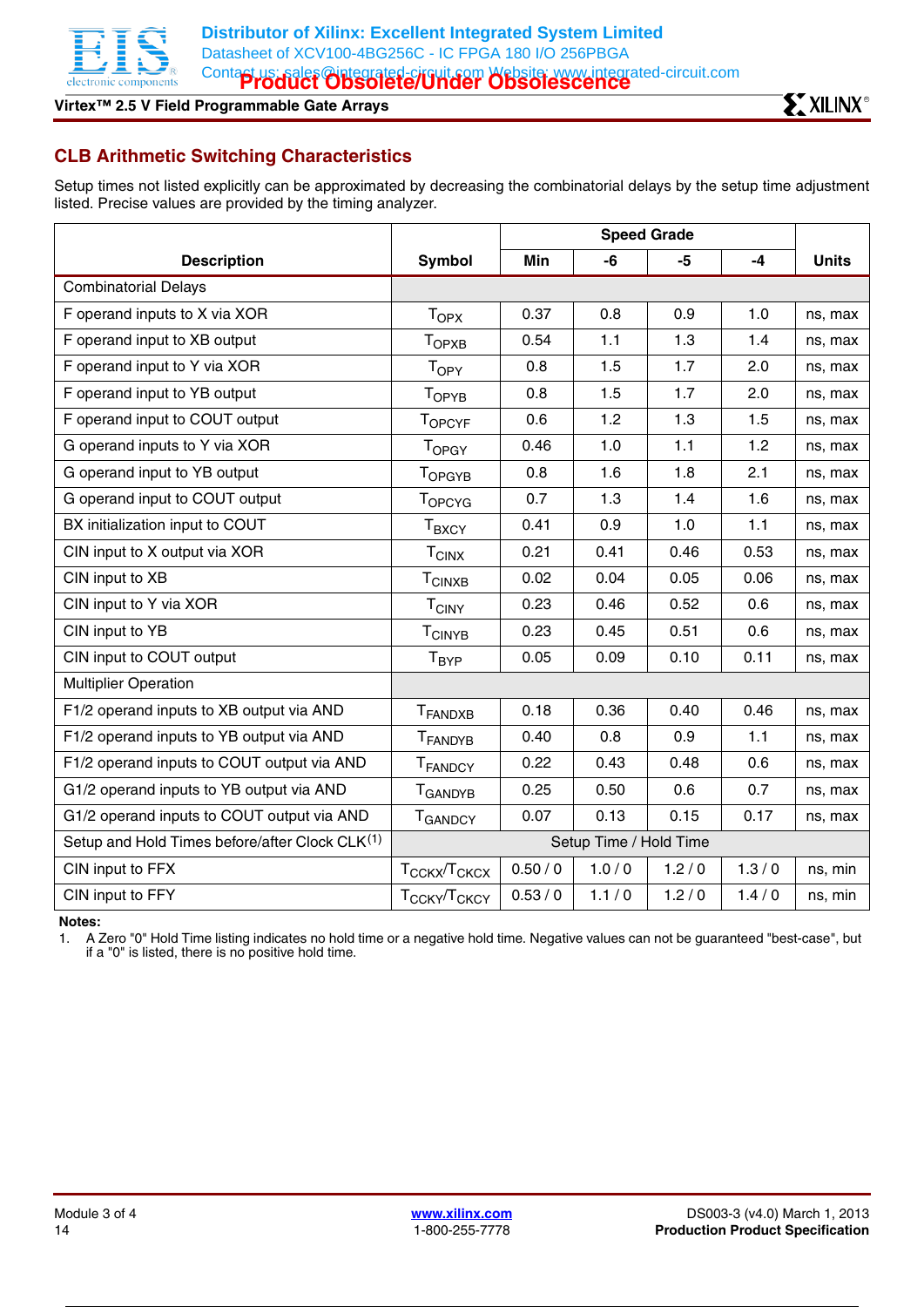

**Virtex™ 2.5 V Field Programmable Gate Arrays** <sup>R</sup>

# **CLB SelectRAM Switching Characteristics**

|                                                            |                                |          |       | <b>Speed Grade</b>     |       |              |
|------------------------------------------------------------|--------------------------------|----------|-------|------------------------|-------|--------------|
| <b>Description</b>                                         | Symbol                         | Min      | -6    | -5                     | $-4$  | <b>Units</b> |
| <b>Sequential Delays</b>                                   |                                |          |       |                        |       |              |
| Clock CLK to X/Y outputs (WE active) 16 x 1 mode           | T <sub>SHCKO16</sub>           | 1.2      | 2.3   | 2.6                    | 3.0   | ns, max      |
| Clock CLK to X/Y outputs (WE active) 32 x 1 mode           | T <sub>SHCKO32</sub>           | 1.2      | 2.7   | 3.1                    | 3.5   | ns, max      |
| Shift-Register Mode                                        |                                |          |       |                        |       |              |
| Clock CLK to X/Y outputs                                   | $T_{\text{REG}}$               | 1.2      | 3.7   | 4.1                    | 4.7   | ns, max      |
| Setup and Hold Times before/after Clock CLK <sup>(1)</sup> |                                |          |       | Setup Time / Hold Time |       |              |
| F/G address inputs                                         | $T_{AS}/T_{AH}$                | 0.25/0   | 0.5/0 | 0.6/0                  | 0.7/0 | ns, min      |
| BX/BY data inputs (DIN)                                    | $T_{DS}/T_{DH}$                | 0.34/0   | 0.7/0 | 0.8/0                  | 0.9/0 | ns, min      |
| CE input (WE)                                              | $T_{WS}/T_{WH}$                | 0.38 / 0 | 0.8/0 | 0.9/0                  | 1.0/0 | ns, min      |
| Shift-Register Mode                                        |                                |          |       |                        |       |              |
| BX/BY data inputs (DIN)                                    | T <sub>SHDICK</sub>            | 0.34     | 0.7   | 0.8                    | 0.9   | ns, min      |
| CE input (WS)                                              | $\mathsf{T}_{\mathsf{SHCECK}}$ | 0.38     | 0.8   | 0.9                    | 1.0   | ns, min      |
| Clock CLK                                                  |                                |          |       |                        |       |              |
| Minimum Pulse Width, High                                  | $T_{WPH}$                      | 1.2      | 2.4   | 2.7                    | 3.1   | ns, min      |
| Minimum Pulse Width, Low                                   | <b>T</b> <sub>WPL</sub>        | 1.2      | 2.4   | 2.7                    | 3.1   | ns, min      |
| Minimum clock period to meet address write cycle<br>time   | $\mathsf{T}_{\mathsf{WC}}$     | 2.4      | 4.8   | 5.4                    | 6.2   | ns, min      |
| Shift-Register Mode                                        |                                |          |       |                        |       |              |
| Minimum Pulse Width, High                                  | T <sub>SRPH</sub>              | 1.2      | 2.4   | 2.7                    | 3.1   | ns, min      |
| Minimum Pulse Width, Low                                   | $T_{SRPL}$                     | 1.2      | 2.4   | 2.7                    | 3.1   | ns, min      |

#### **Notes:**

1. A Zero "0" Hold Time listing indicates no hold time or a negative hold time. Negative values can not be guaranteed "best-case", but if a "0" is listed, there is no positive hold time.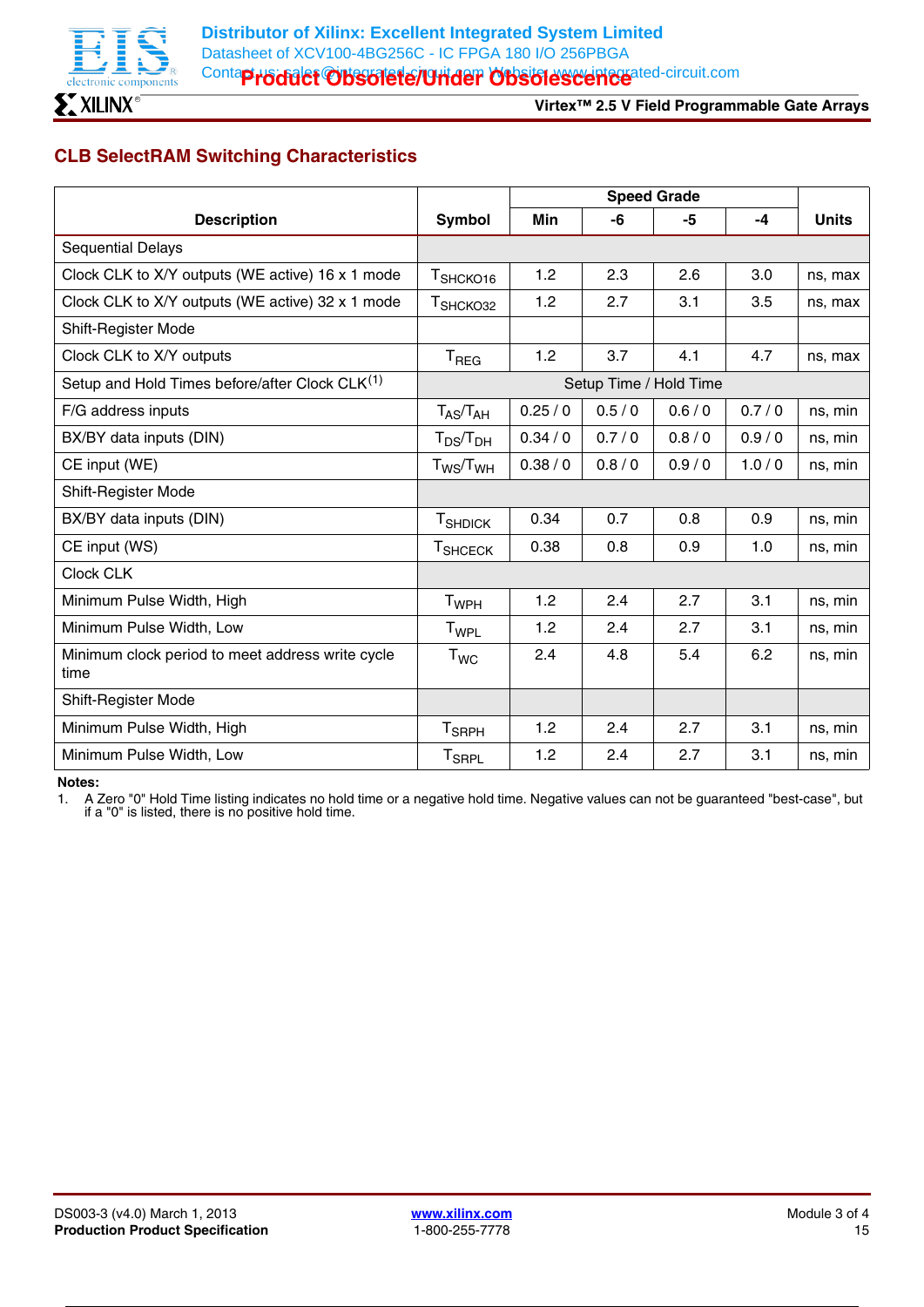

# **Block RAM Switching Characteristics**

|                                                            |                                      |       |       | <b>Speed Grade</b> |       |              |  |
|------------------------------------------------------------|--------------------------------------|-------|-------|--------------------|-------|--------------|--|
| <b>Description</b>                                         | Symbol                               | Min   | -6    | -5                 | -4    | <b>Units</b> |  |
| <b>Sequential Delays</b>                                   |                                      |       |       |                    |       |              |  |
| Clock CLK to DOUT output                                   | T <sub>BCKO</sub>                    | 1.7   | 3.4   | 3.8                | 4.3   | ns, max      |  |
| Setup and Hold Times before/after Clock CLK <sup>(1)</sup> | Setup Time / Hold Time               |       |       |                    |       |              |  |
| <b>ADDR</b> inputs                                         | T <sub>BACK</sub> /T <sub>BCKA</sub> | 0.6/0 | 1.2/0 | 1.3/0              | 1.5/0 | ns, min      |  |
| DIN inputs                                                 | T <sub>BDCK</sub> /T <sub>BCKD</sub> | 0.6/0 | 1.2/0 | 1.3/0              | 1.5/0 | ns, min      |  |
| EN input                                                   | T <sub>BECK</sub> /T <sub>BCKE</sub> | 1.3/0 | 2.6/0 | 3.0/0              | 3.4/0 | ns, min      |  |
| <b>RST input</b>                                           | T <sub>BRCK</sub> /T <sub>BCKR</sub> | 1.3/0 | 2.5/0 | 2.7/0              | 3.2/0 | ns, min      |  |
| <b>WEN</b> input                                           | T <sub>BWCK</sub> /T <sub>BCKW</sub> | 1.2/0 | 2.3/0 | 2.6/0              | 3.0/0 | ns, min      |  |
| Clock CLK                                                  |                                      |       |       |                    |       |              |  |
| Minimum Pulse Width, High                                  | <b>T</b> <sub>BPWH</sub>             | 0.8   | 1.5   | 1.7                | 2.0   | ns, min      |  |
| Minimum Pulse Width, Low                                   | <b>T</b> BPWL                        | 0.8   | 1.5   | 1.7                | 2.0   | ns, min      |  |
| CLKA -> CLKB setup time for different ports                | $T_{\rm BCCS}$                       |       | 3.0   | 3.5                | 4.0   | ns, min      |  |

**Notes:** 

1. A Zero "0" Hold Time listing indicates no hold time or a negative hold time. Negative values can not be guaranteed "best-case", but if a "0" is listed, there is no positive hold time.

# **TBUF Switching Characteristics**

|                                        |                   | <b>Speed Grade</b> |      |      |      |              |
|----------------------------------------|-------------------|--------------------|------|------|------|--------------|
| <b>Description</b>                     | Symbol            | Min                | -6   | -5   | -4   | <b>Units</b> |
| <b>Combinatorial Delays</b>            |                   |                    |      |      |      |              |
| IN input to OUT output                 | Τ <sub>IΟ</sub>   | 0                  | 0    | 0    | 0    | ns, max      |
| TRI input to OUT output high-impedance | $T_{\text{OFF}}$  | 0.05               | 0.09 | 0.10 | 0.11 | ns, max      |
| TRI input to valid data on OUT output  | $T_{\mathsf{ON}}$ | 0.05               | 0.09 | 0.10 | 0.11 | ns, max      |

# **JTAG Test Access Port Switching Characteristics**

|                                           |                     | <b>Speed Grade</b> |      |      |              |
|-------------------------------------------|---------------------|--------------------|------|------|--------------|
| <b>Description</b>                        | Symbol              | -6                 | -5   | -4   | <b>Units</b> |
| TMS and TDI Setup times before TCK        | <sup>I</sup> TAPTCK | 4.0                | 4.0  | 4.0  | ns, min      |
| TMS and TDI Hold times after TCK          | <b>I TCKTAP</b>     | 2.0                | 2.0  | 2.0  | ns, min      |
| Output delay from clock TCK to output TDO | <sup>I</sup> TCKTDO | 11.0               | 11.0 | 11.0 | ns, max      |
| Maximum TCK clock frequency               | F <sub>TCK</sub>    | 33                 | 33   | 33   | MHz, max     |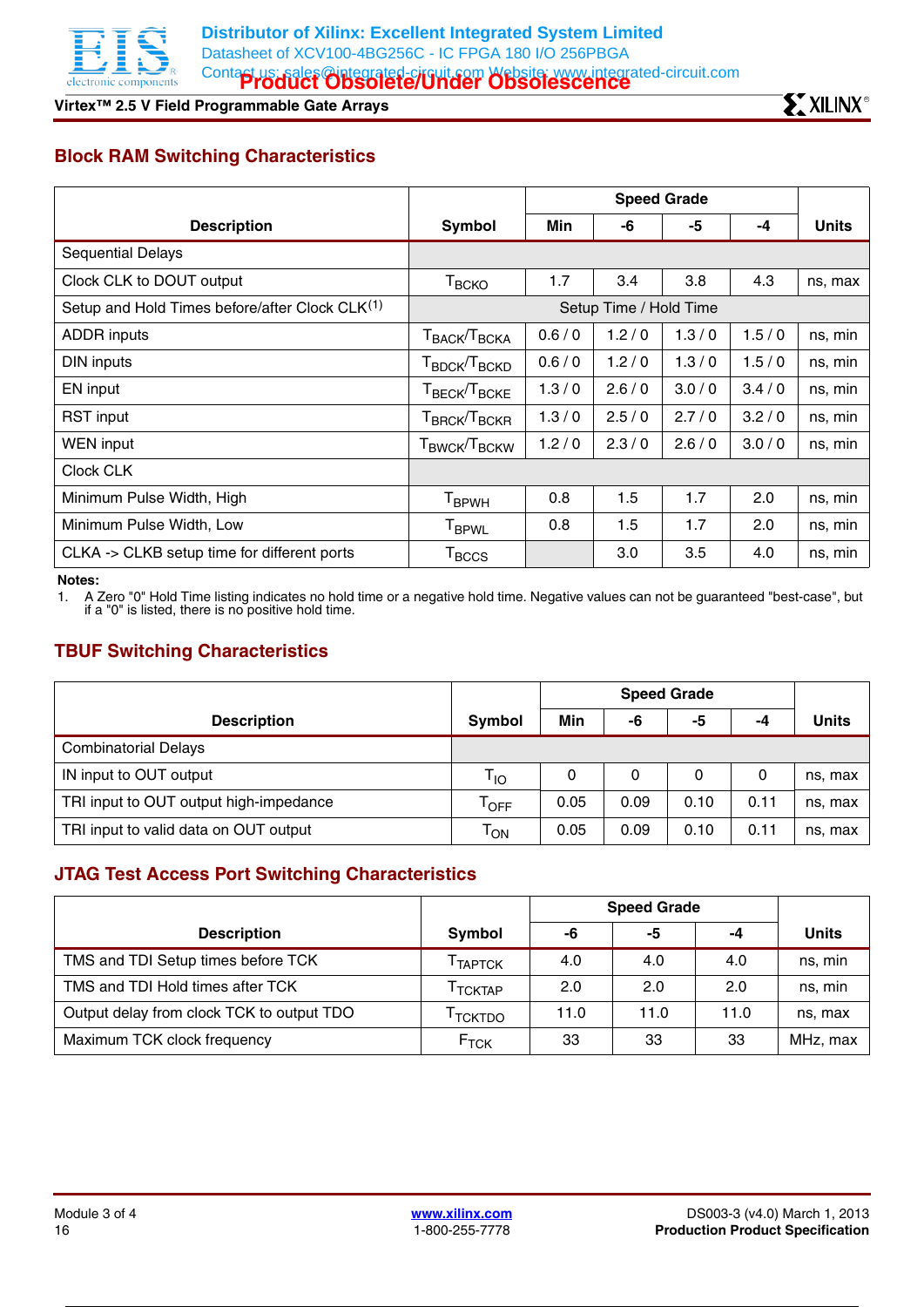

**EXAILINX<sup>®</sup> THE CONSTRUCTED AT A SEX CONSTRUCTED AT A SEX CONSTRUCTED AT A SEX CONSTRUCTED AT A SEX CONSTRUCTED AT A SEX CONSTRUCTED AT A SEX CONSTRUCTED AT A SEX CONSTRUCTED AT A SEX CONSTRUCTED AT A SEX CONSTRUCTED AT** 

# **Virtex Pin-to-Pin Output Parameter Guidelines**

All devices are 100% functionally tested. Listed below are representative values for typical pin locations and normal clock loading. Values are expressed in nanoseconds unless otherwise noted.

# **Global Clock Input to Output Delay for LVTTL, 12 mA, Fast Slew Rate,** *with* **DLL**

|                                                                                                                                                                                                                 |                  |               | <b>Speed Grade</b> |     |      |      |              |
|-----------------------------------------------------------------------------------------------------------------------------------------------------------------------------------------------------------------|------------------|---------------|--------------------|-----|------|------|--------------|
| <b>Description</b>                                                                                                                                                                                              | Symbol           | <b>Device</b> | Min                | -6  | $-5$ | $-4$ | <b>Units</b> |
| LVTTL Global Clock Input to Output Delay using<br>Output Flip-flop, 12 mA, Fast Slew Rate, with DLL.<br>For data <i>output</i> with different standards, adjust<br>delays with the values shown in Output Delay | <b>TICKOFDLL</b> | <b>XCV50</b>  | 1.0                | 3.1 | 3.3  | 3.6  | ns, max      |
|                                                                                                                                                                                                                 |                  | <b>XCV100</b> | 1.0                | 3.1 | 3.3  | 3.6  | ns, max      |
|                                                                                                                                                                                                                 |                  | <b>XCV150</b> | 1.0                | 3.1 | 3.3  | 3.6  | ns, max      |
| Adjustments.                                                                                                                                                                                                    |                  | <b>XCV200</b> | 1.0                | 3.1 | 3.3  | 3.6  | ns, max      |
|                                                                                                                                                                                                                 |                  | <b>XCV300</b> | 1.0                | 3.1 | 3.3  | 3.6  | ns, max      |
|                                                                                                                                                                                                                 |                  | <b>XCV400</b> | 1.0                | 3.1 | 3.3  | 3.6  | ns, max      |
|                                                                                                                                                                                                                 |                  | <b>XCV600</b> | 1.0                | 3.1 | 3.3  | 3.6  | ns, max      |
|                                                                                                                                                                                                                 |                  | <b>XCV800</b> | 1.0                | 3.1 | 3.3  | 3.6  | ns, max      |
|                                                                                                                                                                                                                 |                  | XCV1000       | 1.0                | 3.1 | 3.3  | 3.6  | ns, max      |

**Notes:** 

1. Listed above are representative values where one global clock input drives one vertical clock line in each accessible column, and where all accessible IOB and CLB flip-flops are clocked by the global clock net.

- 2. Output timing is measured at 1.4 V with 35 pF external capacitive load for LVTTL. The 35 pF load does not apply to the Min values. For other I/O standards and different loads, see Table 2 and Table 3.
- 3. DLL output jitter is already included in the timing calculation.

# **Global Clock Input-to-Output Delay for LVTTL, 12 mA, Fast Slew Rate,** *without* **DLL**

|                                                                                                                                                                                                                                                                                                             |               |                   | <b>Speed Grade</b> |     |     |      |              |
|-------------------------------------------------------------------------------------------------------------------------------------------------------------------------------------------------------------------------------------------------------------------------------------------------------------|---------------|-------------------|--------------------|-----|-----|------|--------------|
| <b>Description</b>                                                                                                                                                                                                                                                                                          | Symbol        | <b>Device</b>     | Min                | -6  | -5  | $-4$ | <b>Units</b> |
| LVTTL Global Clock Input to Output Delay using<br>Output Flip-flop, 12 mA, Fast Slew Rate, without DLL.<br>For data <i>output</i> with different standards, adjust<br>delays with the values shown in Input and Output<br>Delay Adjustments.<br>For I/O standards requiring V <sub>REF</sub> , such as GTL, | <b>TICKOF</b> | XCV <sub>50</sub> | 1.5                | 4.6 | 5.1 | 5.7  | ns, max      |
|                                                                                                                                                                                                                                                                                                             |               | <b>XCV100</b>     | 1.5                | 4.6 | 5.1 | 5.7  | ns, max      |
|                                                                                                                                                                                                                                                                                                             |               | <b>XCV150</b>     | 1.5                | 4.7 | 5.2 | 5.8  | ns, max      |
|                                                                                                                                                                                                                                                                                                             |               | <b>XCV200</b>     | 1.5                | 4.7 | 5.2 | 5.8  | ns, max      |
| GTL+, SSTL, HSTL, CTT, and AGO, an additional                                                                                                                                                                                                                                                               |               | <b>XCV300</b>     | 1.5                | 4.7 | 5.2 | 5.9  | ns, max      |
| 600 ps must be added.                                                                                                                                                                                                                                                                                       |               | <b>XCV400</b>     | 1.5                | 4.8 | 5.3 | 6.0  | ns, max      |
|                                                                                                                                                                                                                                                                                                             |               | <b>XCV600</b>     | 1.6                | 4.9 | 5.4 | 6.0  | ns, max      |
|                                                                                                                                                                                                                                                                                                             |               | <b>XCV800</b>     | 1.6                | 4.9 | 5.5 | 6.2  | ns, max      |
|                                                                                                                                                                                                                                                                                                             |               | XCV1000           | 1.7                | 5.0 | 5.6 | 6.3  | ns, max      |

**Notes:** 

2. Output timing is measured at 1.4 V with 35 pF external capacitive load for LVTTL. The 35 pF load does not apply to the Min values. For other I/O standards and different loads, see Table 2 and Table 3.

<sup>1.</sup> Listed above are representative values where one global clock input drives one vertical clock line in each accessible column, and where all accessible IOB and CLB flip-flops are clocked by the global clock net.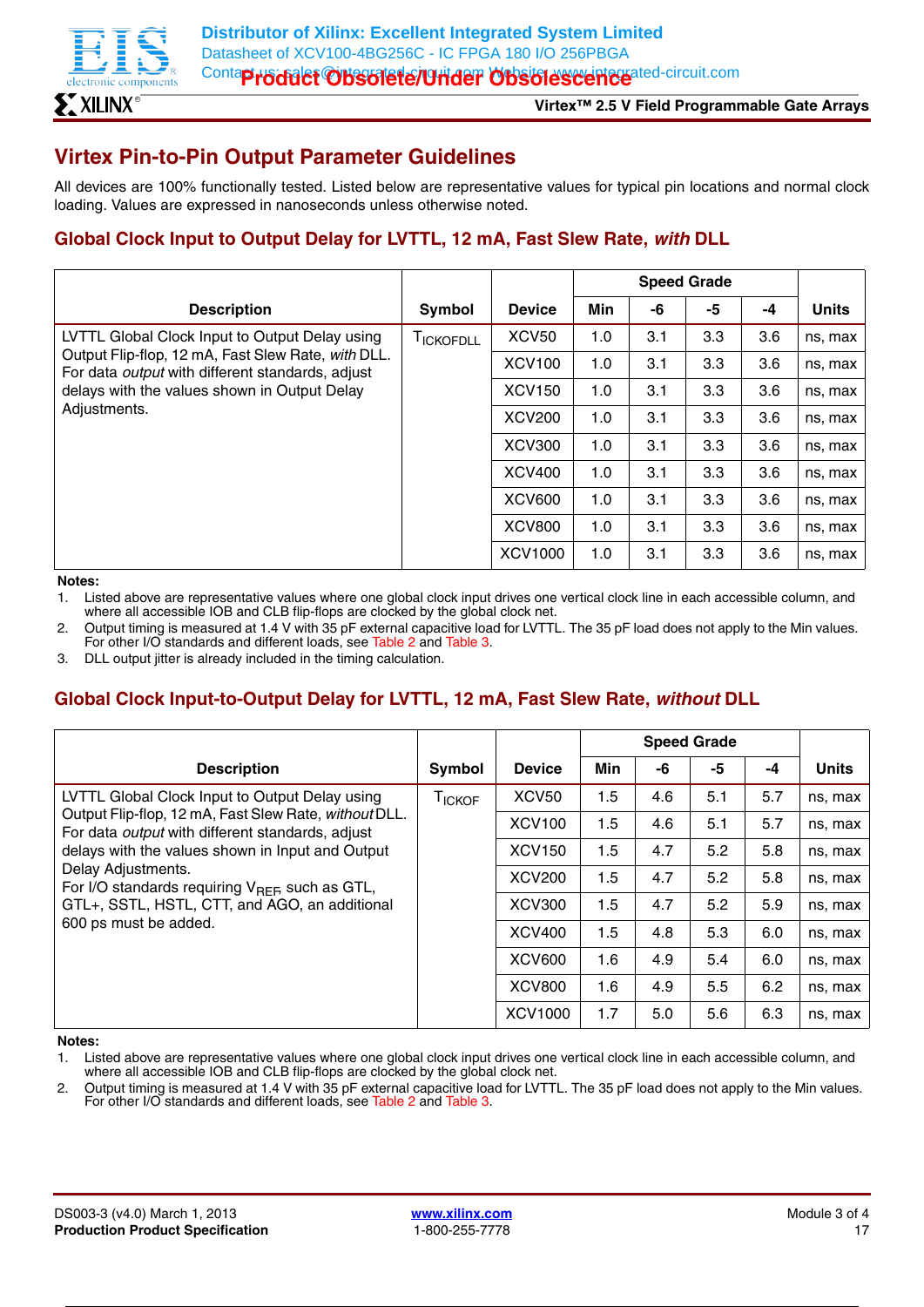

Virtex<sup>™</sup> 2.5 V Field Programmable Gate Arrays **Research Control Control Control Control Control Control Control Control Control Control Control Control Control Control Control Control Control Control Control Control Cont** 

# **Minimum Clock-to-Out for Virtex Devices**

|                      | <b>With DLL</b>    |            | <b>Without DLL</b> |             |             |             |      |             |             |       |              |
|----------------------|--------------------|------------|--------------------|-------------|-------------|-------------|------|-------------|-------------|-------|--------------|
| I/O Standard         | <b>All Devices</b> | <b>V50</b> | V100               | <b>V150</b> | <b>V200</b> | <b>V300</b> | V400 | <b>V600</b> | <b>V800</b> | V1000 | <b>Units</b> |
| *LVTTL_S2            | 5.2                | 6.0        | 6.0                | 6.0         | 6.0         | 6.1         | 6.1  | 6.1         | 6.1         | 6.1   | ns           |
| *LVTTL_S4            | 3.5                | 4.3        | 4.3                | 4.3         | 4.3         | 4.4         | 4.4  | 4.4         | 4.4         | 4.4   | ns           |
| *LVTTL_S6            | 2.8                | 3.6        | 3.6                | 3.6         | 3.6         | 3.7         | 3.7  | 3.7         | 3.7         | 3.7   | ns           |
| *LVTTL_S8            | 2.2                | 3.1        | 3.1                | 3.1         | 3.1         | 3.1         | 3.1  | 3.2         | 3.2         | 3.2   | ns           |
| *LVTTL_S12           | 2.0                | 2.9        | 2.9                | 2.9         | 2.9         | 2.9         | 2.9  | 3.0         | 3.0         | 3.0   | ns           |
| *LVTTL_S16           | 1.9                | 2.8        | 2.8                | 2.8         | 2.8         | 2.8         | 2.8  | 2.9         | 2.9         | 2.9   | ns           |
| *LVTTL_S24           | 1.8                | 2.6        | 2.6                | 2.7         | 2.7         | 2.7         | 2.7  | 2.7         | 2.7         | 2.8   | ns           |
| *LVTTL_F2            | 2.9                | 3.8        | 3.8                | 3.8         | 3.8         | 3.8         | 3.8  | 3.9         | 3.9         | 3.9   | ns           |
| *LVTTL_F4            | 1.7                | 2.6        | 2.6                | 2.6         | 2.6         | 2.6         | 2.6  | 2.7         | 2.7         | 2.7   | ns           |
| *LVTTL_F6            | 1.2                | 2.0        | 2.0                | 2.0         | 2.1         | 2.1         | 2.1  | 2.1         | 2.1         | 2.2   | ns           |
| *LVTTL_F8            | 1.1                | 1.9        | 1.9                | 1.9         | 1.9         | 2.0         | 2.0  | 2.0         | 2.0         | 2.0   | ns           |
| *LVTTL_F12           | 1.0                | 1.8        | 1.8                | 1.8         | 1.8         | 1.9         | 1.9  | 1.9         | 1.9         | 1.9   | ns           |
| *LVTTL_F16           | 0.9                | 1.7        | 1.8                | 1.8         | 1.8         | 1.8         | 1.8  | 1.8         | 1.9         | 1.9   | ns           |
| *LVTTL_F24           | 0.9                | 1.7        | 1.7                | 1.7         | 1.8         | 1.8         | 1.8  | 1.8         | 1.8         | 1.9   | ns           |
| LVCMOS2              | 1.1                | 1.9        | 1.9                | 1.9         | 2.0         | 2.0         | 2.0  | 2.0         | 2.0         | 2.1   | ns           |
| PCI33_3              | 1.5                | 2.4        | 2.4                | 2.4         | 2.4         | 2.4         | 2.4  | 2.5         | 2.5         | 2.5   | ns           |
| PCI33_5              | 1.4                | 2.2        | 2.2                | 2.3         | 2.3         | 2.3         | 2.3  | 2.3         | 2.3         | 2.4   | ns           |
| PCI66_3              | $1.1$              | 1.9        | 1.9                | 2.0         | 2.0         | 2.0         | 2.0  | 2.0         | 2.1         | 2.1   | ns           |
| <b>GTL</b>           | 1.6                | 2.5        | 2.5                | 2.5         | 2.5         | 2.5         | 2.5  | 2.6         | 2.6         | 2.6   | ns           |
| $GTL+$               | 1.7                | 2.5        | 2.5                | 2.6         | 2.6         | 2.6         | 2.6  | 2.6         | 2.6         | 2.7   | ns           |
| HSTL I               | 1.1                | 1.9        | 1.9                | 1.9         | 1.9         | 2.0         | 2.0  | 2.0         | 2.0         | 2.0   | ns           |
| <b>HSTL III</b>      | 0.9                | 1.7        | 1.7                | 1.8         | 1.8         | 1.8         | 1.8  | 1.8         | $1.8$       | 1.9   | ns           |
| <b>HSTLIV</b>        | 0.8                | 1.6        | 1.6                | 1.6         | 1.7         | 1.7         | 1.7  | 1.7         | 1.7         | 1.8   | ns           |
| SSTL <sub>2</sub> I  | 0.9                | 1.7        | 1.7                | 1.7         | 1.7         | 1.8         | 1.8  | 1.8         | 1.8         | 1.8   | ns           |
| SSTL <sub>2</sub> II | 0.8                | 1.6        | 1.6                | 1.6         | 1.6         | 1.7         | 1.7  | 1.7         | 1.7         | 1.7   | ns           |
| SSTL31               | 0.8                | 1.6        | 1.7                | 1.7         | 1.7         | 1.7         | 1.7  | 1.7         | 1.8         | 1.8   | ns           |
| <b>SSTL3 II</b>      | 0.7                | 1.5        | 1.5                | 1.6         | 1.6         | 1.6         | 1.6  | 1.6         | 1.6         | 1.7   | ns           |
| <b>CTT</b>           | 1.0                | 1.8        | 1.8                | 1.8         | 1.9         | 1.9         | 1.9  | 1.9         | 1.9         | 2.0   | ns           |
| <b>AGP</b>           | 1.0                | 1.8        | 1.8                | 1.9         | 1.9         | 1.9         | 1.9  | 1.9         | 1.9         | 2.0   | ns           |

 $*S =$  Slow Slew Rate,  $F =$  Fast Slew Rate

#### **Notes:**

1. Listed above are representative values where one global clock input drives one vertical clock line in each accessible column, and where all accessible IOB and CLB flip-flops are clocked by the global clock net.

2. Input and output timing is measured at 1.4 V for LVTTL. For other I/O standards, see Table 3. In all cases, an 8 pF external capacitive load is used.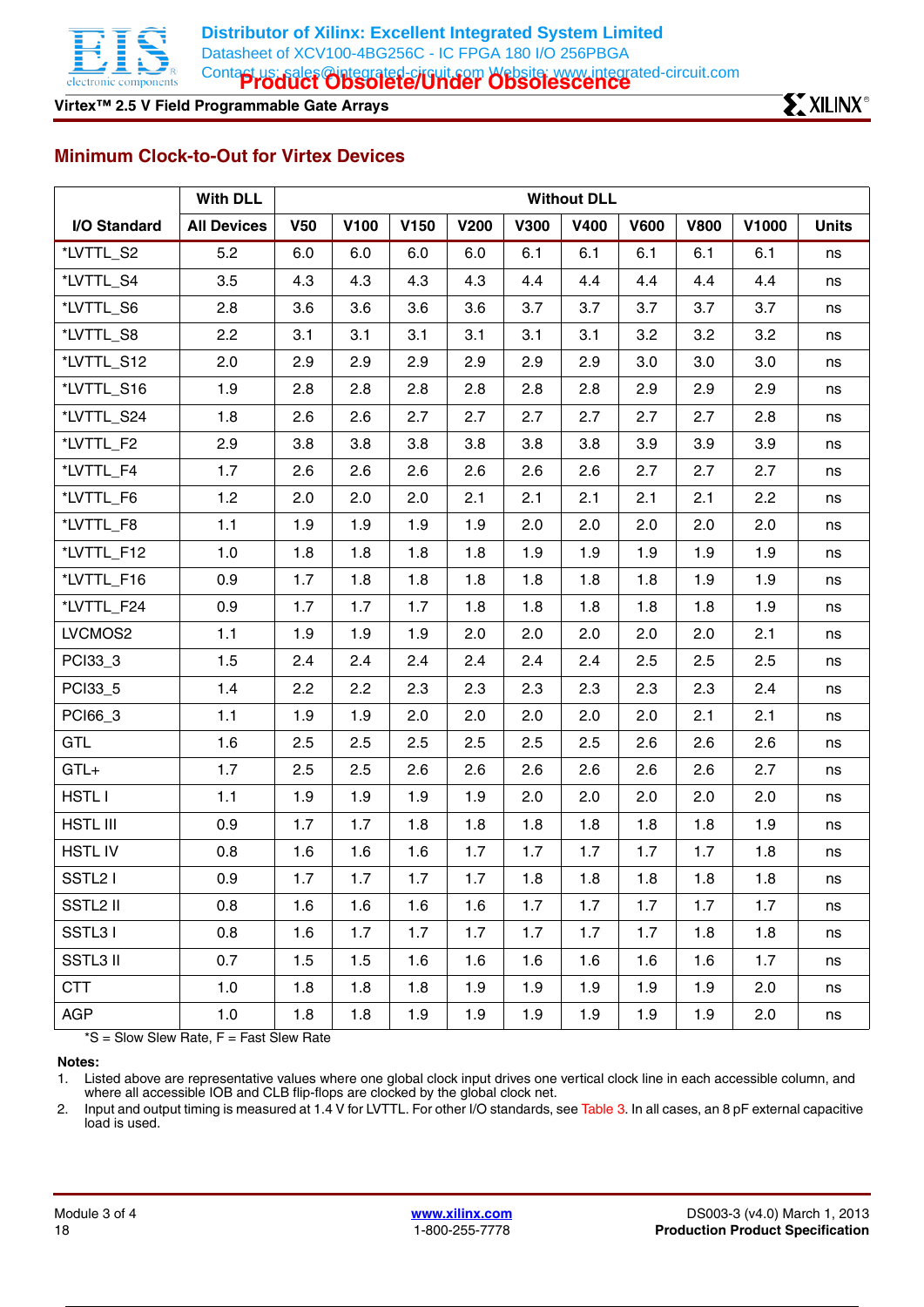

**EXAILINX<sup>®</sup> THE CONSTRUCTED AT A RESERVE THE CONSTRUCTED AT A Virtex™ 2.5 V Field Programmable Gate Arrays** 

# **Virtex Pin-to-Pin Input Parameter Guidelines**

All devices are 100% functionally tested. Listed below are representative values for typical pin locations and normal clock loading. Values are expressed in nanoseconds unless otherwise noted

## **Global Clock Set-Up and Hold for LVTTL Standard,** *with* **DLL**

| <b>Description</b>                                                                                                                                                                                          | Symbol                                 | <b>Device</b>  | Min         | -6         | -5          | $-4$         | <b>Units</b> |  |  |
|-------------------------------------------------------------------------------------------------------------------------------------------------------------------------------------------------------------|----------------------------------------|----------------|-------------|------------|-------------|--------------|--------------|--|--|
| Input Setup and Hold Time Relative to Global Clock Input Signal for LVTTL Standard. For data input with different<br>standards, adjust the setup time delay by the values shown in Input Delay Adjustments. |                                        |                |             |            |             |              |              |  |  |
| No Delay<br>Global Clock and IFF, with DLL                                                                                                                                                                  | T <sub>PSDLL</sub> /T <sub>PHDLL</sub> | <b>XCV50</b>   | $0.40/-0.4$ | $1.7/-0.4$ | $1.8/-0.4$  | $2.1 / -0.4$ | ns,<br>min   |  |  |
|                                                                                                                                                                                                             |                                        | <b>XCV100</b>  | $0.40/-0.4$ | $1.7/-0.4$ | $1.9/-0.4$  | $2.1 / -0.4$ | ns,<br>min   |  |  |
|                                                                                                                                                                                                             |                                        | <b>XCV150</b>  | $0.40/-0.4$ | $1.7/-0.4$ | $1.9/-0.4$  | $2.1 / -0.4$ | ns,<br>min   |  |  |
|                                                                                                                                                                                                             |                                        | <b>XCV200</b>  | $0.40/-0.4$ | $1.7/-0.4$ | $1.9/-0.4$  | $2.1 / -0.4$ | ns,<br>min   |  |  |
|                                                                                                                                                                                                             |                                        | <b>XCV300</b>  | $0.40/-0.4$ | $1.7/-0.4$ | $1.9 - 0.4$ | $2.1 / -0.4$ | ns,<br>min   |  |  |
|                                                                                                                                                                                                             |                                        | <b>XCV400</b>  | $0.40/-0.4$ | $1.7/-0.4$ | $1.9/-0.4$  | $2.1 / -0.4$ | ns,<br>min   |  |  |
|                                                                                                                                                                                                             |                                        | <b>XCV600</b>  | $0.40/-0.4$ | $1.7/-0.4$ | $1.9/-0.4$  | $2.1 / -0.4$ | ns,<br>min   |  |  |
|                                                                                                                                                                                                             |                                        | <b>XCV800</b>  | $0.40/-0.4$ | $1.7/-0.4$ | $1.9/-0.4$  | $2.1 / -0.4$ | ns,<br>min   |  |  |
|                                                                                                                                                                                                             |                                        | <b>XCV1000</b> | $0.40/-0.4$ | $1.7/-0.4$ | $1.9/-0.4$  | $2.1 / -0.4$ | ns,<br>min   |  |  |

IFF = Input Flip-Flop or Latch

**Notes:** 

1. Set-up time is measured relative to the Global Clock input signal with the fastest route and the lightest load. Hold time is measured relative to the Global Clock input signal with the slowest route and heaviest load.

2. DLL output jitter is already included in the timing calculation.

3. A Zero "0" Hold Time listing indicates no hold time or a negative hold time. Negative values can not be guaranteed "best-case", but if a "0" is listed, there is no positive hold time.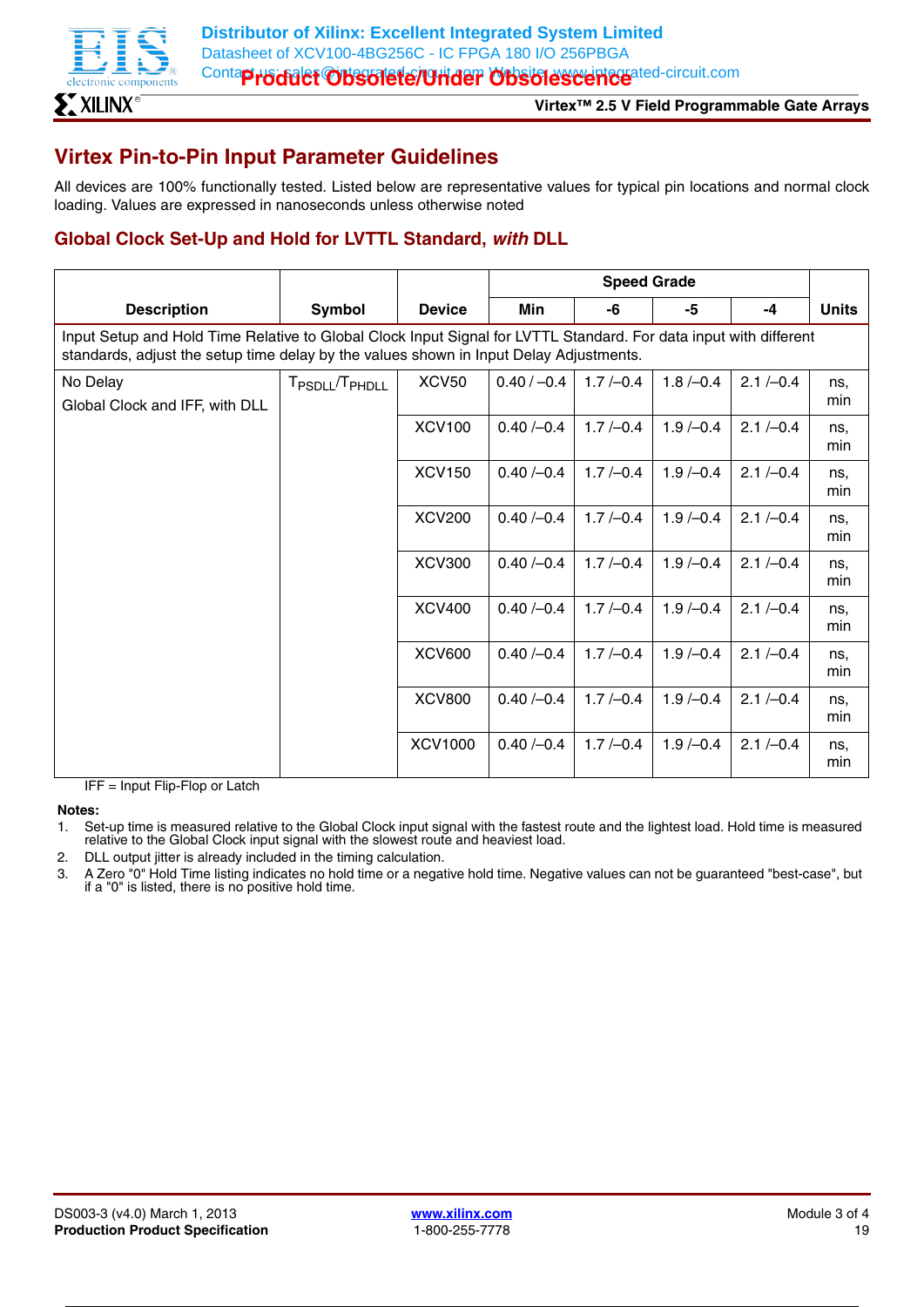

# **Global Clock Set-Up and Hold for LVTTL Standard,** *without* **DLL**

| <b>Description</b>                                                                                                                                                                                                         | Symbol                               | <b>Device</b>  | Min   | -6    | -5    | $-4$  | <b>Units</b> |  |  |  |
|----------------------------------------------------------------------------------------------------------------------------------------------------------------------------------------------------------------------------|--------------------------------------|----------------|-------|-------|-------|-------|--------------|--|--|--|
| Input Setup and Hold Time Relative to Global Clock Input Signal for LVTTL Standard. <sup>(2)</sup> For data input with different<br>standards, adjust the setup time delay by the values shown in Input Delay Adjustments. |                                      |                |       |       |       |       |              |  |  |  |
| <b>Full Delay</b><br>Global Clock and IFF, without<br><b>DLL</b>                                                                                                                                                           | T <sub>PSFD</sub> /T <sub>PHFD</sub> | <b>XCV50</b>   | 0.6/0 | 2.3/0 | 2.6/0 | 2.9/0 | ns,<br>min   |  |  |  |
|                                                                                                                                                                                                                            |                                      | <b>XCV100</b>  | 0.6/0 | 2.3/0 | 2.6/0 | 3.0/0 | ns,<br>min   |  |  |  |
|                                                                                                                                                                                                                            |                                      | <b>XCV150</b>  | 0.6/0 | 2.4/0 | 2.7/0 | 3.1/0 | ns.<br>min   |  |  |  |
|                                                                                                                                                                                                                            |                                      | <b>XCV200</b>  | 0.7/0 | 2.5/0 | 2.8/0 | 3.2/0 | ns.<br>min   |  |  |  |
|                                                                                                                                                                                                                            |                                      | <b>XCV300</b>  | 0.7/0 | 2.5/0 | 2.8/0 | 3.2/0 | ns,<br>min   |  |  |  |
|                                                                                                                                                                                                                            |                                      | <b>XCV400</b>  | 0.7/0 | 2.6/0 | 2.9/0 | 3.3/0 | ns.<br>min   |  |  |  |
|                                                                                                                                                                                                                            |                                      | <b>XCV600</b>  | 0.7/0 | 2.6/0 | 2.9/0 | 3.3/0 | ns,<br>min   |  |  |  |
|                                                                                                                                                                                                                            |                                      | <b>XCV800</b>  | 0.7/0 | 2.7/0 | 3.1/0 | 3.5/0 | ns.<br>min   |  |  |  |
|                                                                                                                                                                                                                            |                                      | <b>XCV1000</b> | 0.7/0 | 2.8/0 | 3.1/0 | 3.6/0 | ns,<br>min   |  |  |  |

IFF = Input Flip-Flop or Latch

#### **Notes: Notes:**

1. Set-up time is measured relative to the Global Clock input signal with the fastest route and the lightest load. Hold time is measured relative to the Global Clock input signal with the slowest route and heaviest load.

2. A Zero "0" Hold Time listing indicates no hold time or a negative hold time. Negative values can not be guaranteed "best-case", but if a "0" is listed, there is no positive hold time.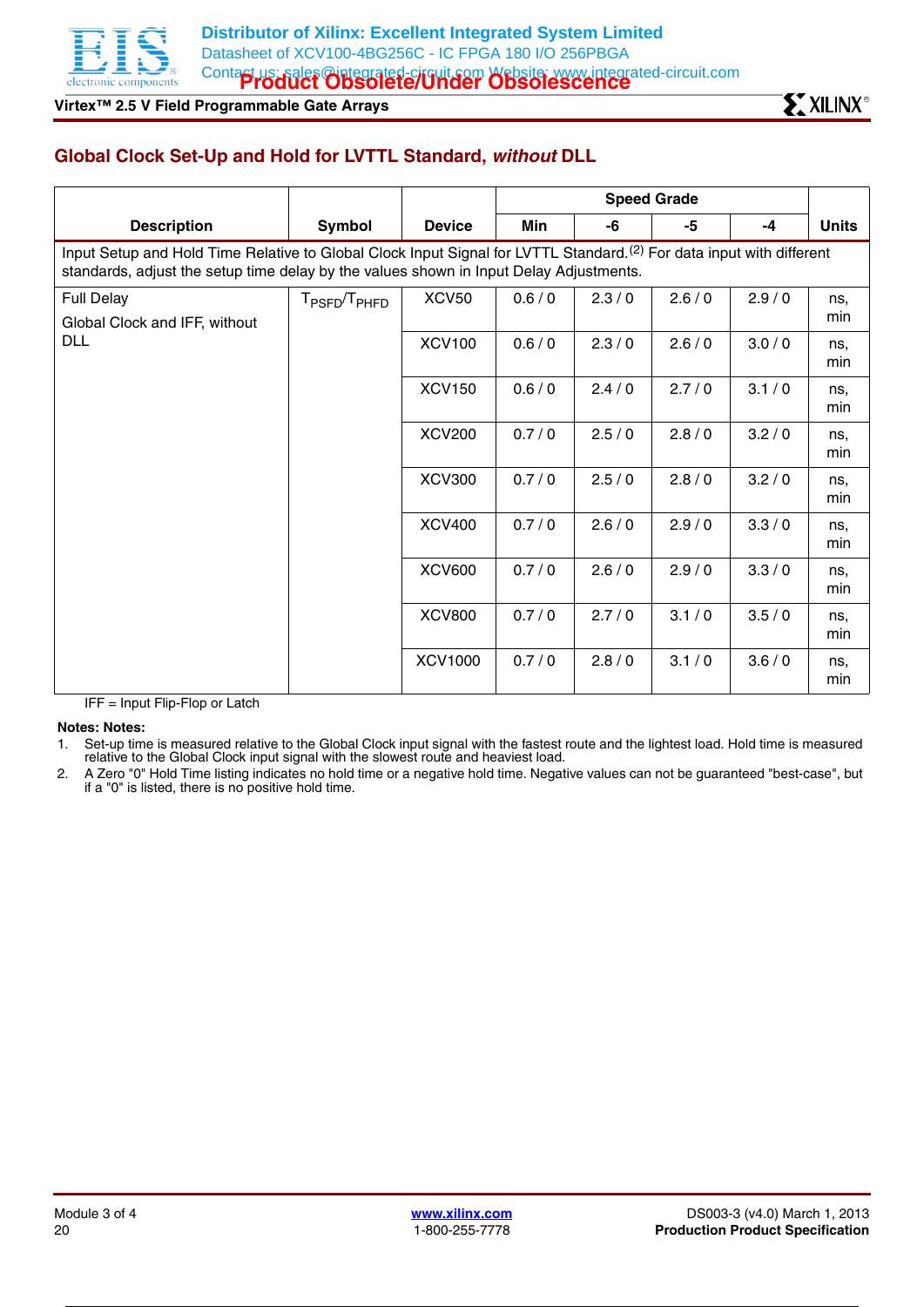

**Virtex™ 2.5 V Field Programmable Gate Arrays** <sup>R</sup>

# **DLL Timing Parameters**

All devices are 100 percent functionally tested. Because of the difficulty in directly measuring many internal timing parameters, those parameters are derived from benchmark timing patterns. The following guidelines reflect worst-case values across the recommended operating conditions.

|                                    |                      | <b>Speed Grade</b> |                          |     |            |     |                          |              |
|------------------------------------|----------------------|--------------------|--------------------------|-----|------------|-----|--------------------------|--------------|
|                                    |                      | -6                 |                          | -5  |            |     | -4                       |              |
| <b>Description</b>                 | Symbol               | Min                | <b>Max</b>               | Min | <b>Max</b> | Min | <b>Max</b>               | <b>Units</b> |
| Input Clock Frequency (CLKDLLHF)   | <b>FCLKINHF</b>      | 60                 | 200                      | 60  | 180        | 60  | 180                      | <b>MHz</b>   |
| Input Clock Frequency (CLKDLL)     | <b>FCLKINLF</b>      | 25                 | 100                      | 25  | 90         | 25  | 90                       | <b>MHz</b>   |
| Input Clock Pulse Width (CLKDLLHF) | <b>I</b> DLLPWHF     | 2.0                | -                        | 2.4 |            | 2.4 |                          | ns           |
| Input Clock Pulse Width (CLKDLL)   | <sup>I</sup> DLLPWLF | 2.5                | $\overline{\phantom{0}}$ | 3.0 |            | 3.0 | $\overline{\phantom{0}}$ | ns           |

#### **Notes:**

1. All specifications correspond to Commercial Operating Temperatures (0°C to + 85°C).

# **DLL Clock Tolerance, Jitter, and Phase Information**

All DLL output jitter and phase specifications determined through statistical measurement at the package pins using a clock mirror configuration and matched drivers.

|                                                                        |                              |             | <b>CLKDLLHF</b>          |                | <b>CLKDLL</b>            |       |              |
|------------------------------------------------------------------------|------------------------------|-------------|--------------------------|----------------|--------------------------|-------|--------------|
| <b>Description</b>                                                     | Symbol                       | $F_{CLKIN}$ | Min                      | Max            | Min                      | Max   | <b>Units</b> |
| Input Clock Period Tolerance                                           | TIPTOL                       |             | $\overline{a}$           | 1.0            |                          | 1.0   | ns           |
| Input Clock Jitter Tolerance (Cycle to Cycle)                          | T <sub>IJITCC</sub>          |             | $\overline{a}$           | ± 150          | $\overline{\phantom{a}}$ | ± 300 | ps           |
| Time Required for DLL to Acquire Lock                                  | $\mathsf{T}_{\mathsf{LOCK}}$ | $>60$ MHz   | $\overline{\phantom{0}}$ | 20             | $\overline{\phantom{a}}$ | 20    | μs           |
|                                                                        |                              | 50 - 60 MHz | $\overline{\phantom{0}}$ | -              |                          | 25    | μs           |
|                                                                        |                              | 40 - 50 MHz | $\overline{\phantom{0}}$ | -              | $\overline{\phantom{a}}$ | 50    | μs           |
|                                                                        |                              | 30 - 40 MHz | $\overline{a}$           | $\blacksquare$ | $\overline{\phantom{a}}$ | 90    | μs           |
|                                                                        |                              | 25 - 30 MHz | $\overline{\phantom{0}}$ |                |                          | 120   | μs           |
| Output Jitter (cycle-to-cycle) for any DLL Clock Output <sup>(1)</sup> | TOJITCC                      |             |                          | ± 60           |                          | ± 60  | ps           |
| Phase Offset between CLKIN and CLKO <sup>(2)</sup>                     | T <sub>PHIO</sub>            |             |                          | ±100           |                          | ±100  | ps           |
| Phase Offset between Clock Outputs on the DLL <sup>(3)</sup>           | T <sub>PHOO</sub>            |             |                          | ± 140          |                          | ± 140 | ps           |
| Maximum Phase Difference between CLKIN and<br>CLKO <sup>(4)</sup>      | T <sub>PHIOM</sub>           |             |                          | ±160           |                          | ±160  | ps           |
| Maximum Phase Difference between Clock Outputs on<br>the $DLL(5)$      | T <sub>PHOOM</sub>           |             |                          | ±200           |                          | ±200  | ps           |

#### **Notes:**

1. **Output Jitter** is cycle-to-cycle jitter measured on the DLL output clock, *excluding* input clock jitter.

- 2. **Phase Offset between CLKIN and CLKO** is the worst-case fixed time difference between rising edges of CLKIN and CLKO, *excluding* Output Jitter and input clock jitter.
- 3. **Phase Offset between Clock Outputs on the DLL** is the worst-case fixed time difference between rising edges of any two DLL outputs, *excluding* Output Jitter and input clock jitter.
- 4. **Maximum Phase Difference between CLKIN an CLKO** is the sum of Output Jitter and Phase Offset between CLKIN and CLKO, or the greatest difference between CLKIN and CLKO rising edges due to DLL alone (*excluding* input clock jitter).
- 5. **Maximum Phase DIfference between Clock Outputs on the DLL** is the sum of Output JItter and Phase Offset between any DLL clock outputs, or the greatest difference between any two DLL output rising edges sue to DLL alone (*excluding* input clock jitter).
- 6. All specifications correspond to Commercial Operating Temperatures (0°C to +85°C).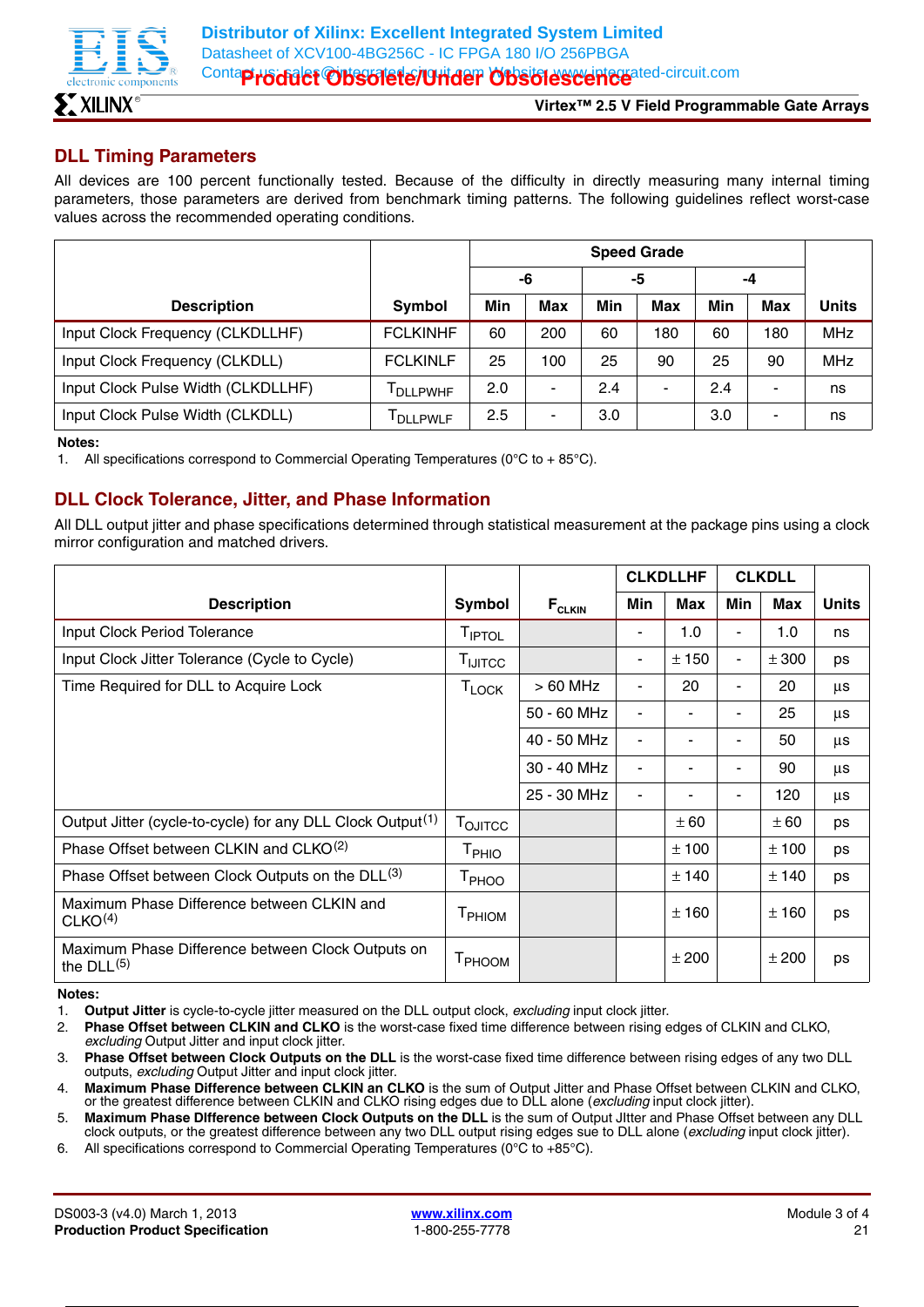

**Period Tolerance:** the allowed input clock period change in nanoseconds.





reference clock edge and the actual design.



*Output Jitter:* the difference between an ideal *Phase Offset and Maximum Phase Difference*



*Figure 1:* **Frequency Tolerance and Clock Jitter**

| <b>Date</b> | <b>Version</b>   | <b>Revision</b>                                                                                                                                                                                                                                                                                                                                                                                                                                                                                                                                                                                                                                                                             |
|-------------|------------------|---------------------------------------------------------------------------------------------------------------------------------------------------------------------------------------------------------------------------------------------------------------------------------------------------------------------------------------------------------------------------------------------------------------------------------------------------------------------------------------------------------------------------------------------------------------------------------------------------------------------------------------------------------------------------------------------|
| 11/98       | 1.0              | Initial Xilinx release.                                                                                                                                                                                                                                                                                                                                                                                                                                                                                                                                                                                                                                                                     |
| 01/99       | 1.2 <sub>2</sub> | Updated package drawings and specs.                                                                                                                                                                                                                                                                                                                                                                                                                                                                                                                                                                                                                                                         |
| 02/99       | 1.3              | Update of package drawings, updated specifications.                                                                                                                                                                                                                                                                                                                                                                                                                                                                                                                                                                                                                                         |
| 05/99       | 1.4              | Addition of package drawings and specifications.                                                                                                                                                                                                                                                                                                                                                                                                                                                                                                                                                                                                                                            |
| 05/99       | 1.5              | Replaced FG 676 & FG680 package drawings.                                                                                                                                                                                                                                                                                                                                                                                                                                                                                                                                                                                                                                                   |
| 07/99       | 1.6              | Changed Boundary Scan Information and changed Figure 11, Boundary Scan Bit<br>Sequence. Updated IOB Input & Output delays. Added Capacitance info for different I/O<br>Standards. Added 5 V tolerant information. Added DLL Parameters and waveforms and<br>new Pin-to-pin Input and Output Parameter tables for Global Clock Input to Output and<br>Setup and Hold. Changed Configuration Information including Figures 12, 14, 17 & 19.<br>Added device-dependent listings for quiescent currents ICCINTQ and ICCOQ. Updated<br>IOB Input and Output Delays based on default standard of LVTTL, 12 mA, Fast Slew Rate.<br>Added IOB Input Switching Characteristics Standard Adjustments. |
| 09/99       | 1.7              | Speed grade update to preliminary status, Power-on specification and Clock-to-Out<br>Minimums additions, "0" hold time listing explanation, quiescent current listing update, and<br>Figure 6 ADDRA input label correction. Added $T_{\text{LITCC}}$ parameter, changed $T_{\text{O,III}}$ to $T_{\text{OPHASE}}$ .                                                                                                                                                                                                                                                                                                                                                                         |
| 01/00       | 1.8              | Update to speed.txt file 1.96. Corrections for CRs 111036,111137, 112697, 115479,<br>117153, 117154, and 117612. Modified notes for Recommended Operating Conditions<br>(voltage and temperature). Changed Bank information for $V_{CCO}$ in CS144 package on p.43.                                                                                                                                                                                                                                                                                                                                                                                                                         |

# **Revision History**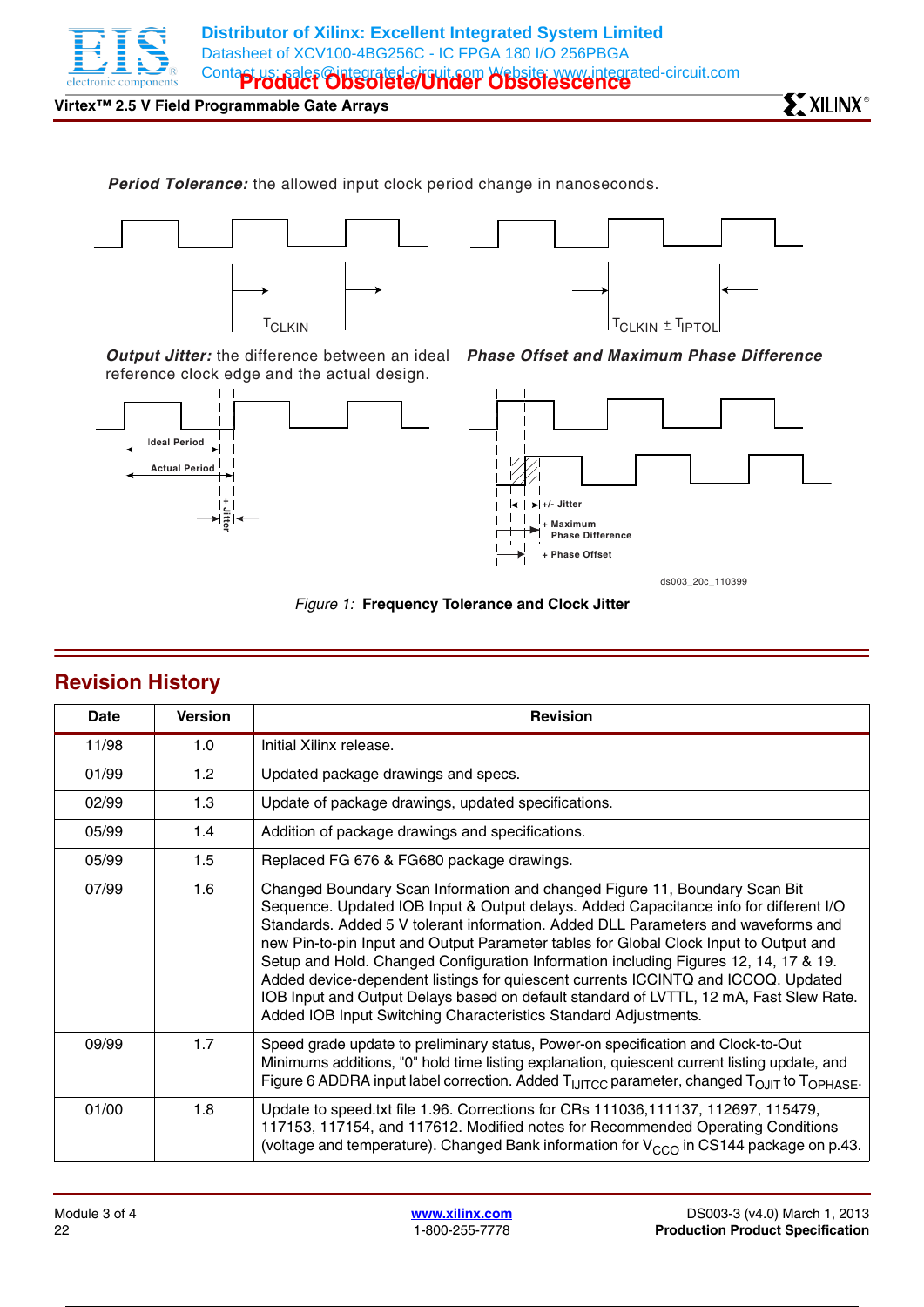

# **Virtex™ 2.5 V Field Programmable Gate Arrays** <sup>R</sup>

| <b>Date</b> | <b>Version</b> | <b>Revision</b>                                                                                                                                                                                                                                             |
|-------------|----------------|-------------------------------------------------------------------------------------------------------------------------------------------------------------------------------------------------------------------------------------------------------------|
| 01/00       | 1.9            | Updated DLL Jitter Parameter table and waveforms, added Delay Measurement<br>Methodology table for different I/O standards, changed buffered Hex line info and<br>Input/Output Timing measurement notes.                                                    |
| 03/00       | 2.0            | New TBCKO values; corrected FG680 package connection drawing; new note about status<br>of CCLK pin after configuration.                                                                                                                                     |
| 05/00       | 2.1            | Modified "Pins not listed" statement. Speed grade update to Final status.                                                                                                                                                                                   |
| 05/00       | 2.2            | Modified Table 18.                                                                                                                                                                                                                                          |
| 09/00       | 2.3            | Added XCV400 values to table under Minimum Clock-to-Out for Virtex Devices.<br>$\bullet$<br>Corrected Units column in table under IOB Input Switching Characteristics.<br>Added values to table under CLB SelectRAM Switching Characteristics.<br>$\bullet$ |
| 10/00       | 2.4            | Corrected Pinout information for devices in the BG256, BG432, and BG560 packages in<br>$\bullet$<br>Table 18.<br>Corrected BG256 Pin Function Diagram.<br>$\bullet$                                                                                         |
| 04/02/01    | 2.5            | Revised minimums for Global Clock Set-Up and Hold for LVTTL Standard, with DLL.<br>$\bullet$<br>Converted file to modularized format. See the Virtex Data Sheet section.<br>$\bullet$                                                                       |
| 04/19/01    | 2.6            | Clarified TIOCKP and TIOCKON IOB Output Switching Characteristics descriptors.<br>$\bullet$                                                                                                                                                                 |
| 07/19/01    | 2.7            | Under Absolute Maximum Ratings, changed $(TSOI)$ to 220 °C.<br>$\bullet$                                                                                                                                                                                    |
| 07/26/01    | 2.8            | Removed T <sub>SOI</sub> parameter and added footnote to <b>Absolute Maximum Ratings</b> table.<br>$\bullet$                                                                                                                                                |
| 10/29/01    | 2.9            | Updated the speed grade designations used in data sheets, and added Table 1, which<br>$\bullet$<br>shows the current speed grade designation for each device.                                                                                               |
| 02/01/02    | 3.0            | Added footnote to DC Input and Output Levels table.<br>$\bullet$                                                                                                                                                                                            |
| 07/19/02    | 3.1            | Removed mention of MIL-M-38510/605 specification.<br>$\bullet$<br>Added link to xapp158 from the Power-On Power Supply Requirements section.<br>$\bullet$                                                                                                   |
| 09/10/02    | 3.2            | Added Clock CLK to <b>IOB Input Switching Characteristics</b> and <b>IOB Output Switching</b><br>$\bullet$<br><b>Characteristics.</b>                                                                                                                       |
| 03/01/13    | 4.0            | The products listed in this data sheet are obsolete. See <b>XCN10016</b> for further information.                                                                                                                                                           |

# **Virtex Data Sheet**

The Virtex Data Sheet contains the following modules:

- DS003-1, Virtex 2.5V FPGAs: Introduction and Ordering Information (Module 1)
- DS003-2, Virtex 2.5V FPGAs: Functional Description (Module 2)
- DS003-3, Virtex 2.5V FPGAs: DC and Switching Characteristics (Module 3)
- DS003-4, Virtex 2.5V FPGAs: Pinout Tables (Module 4)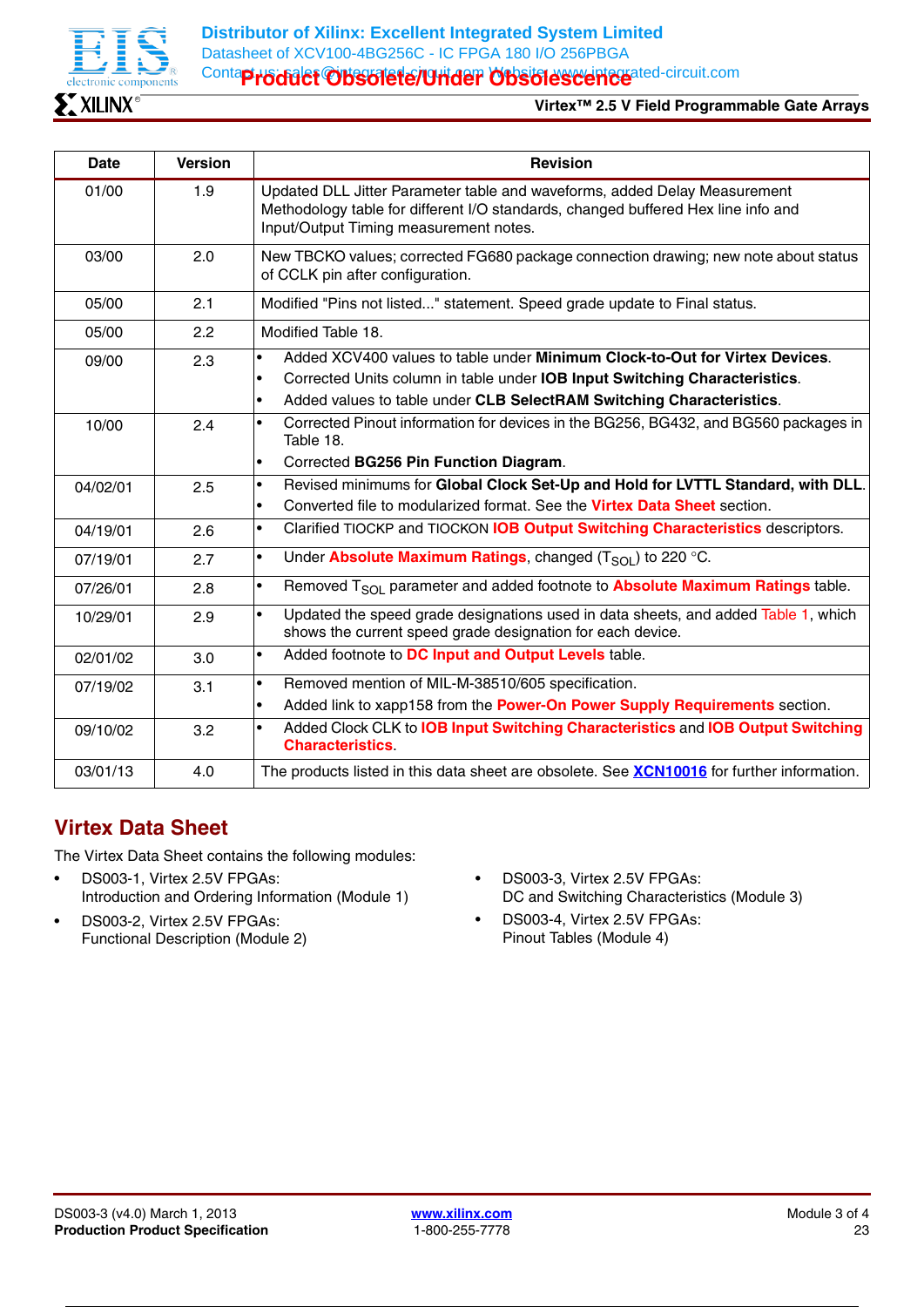

Virtex™ 2.5 V Field Programmable Gate Arrays **CONSTRANT CONSTRANT CONSTRANT CONSTRANT** XILINX<sup>®</sup>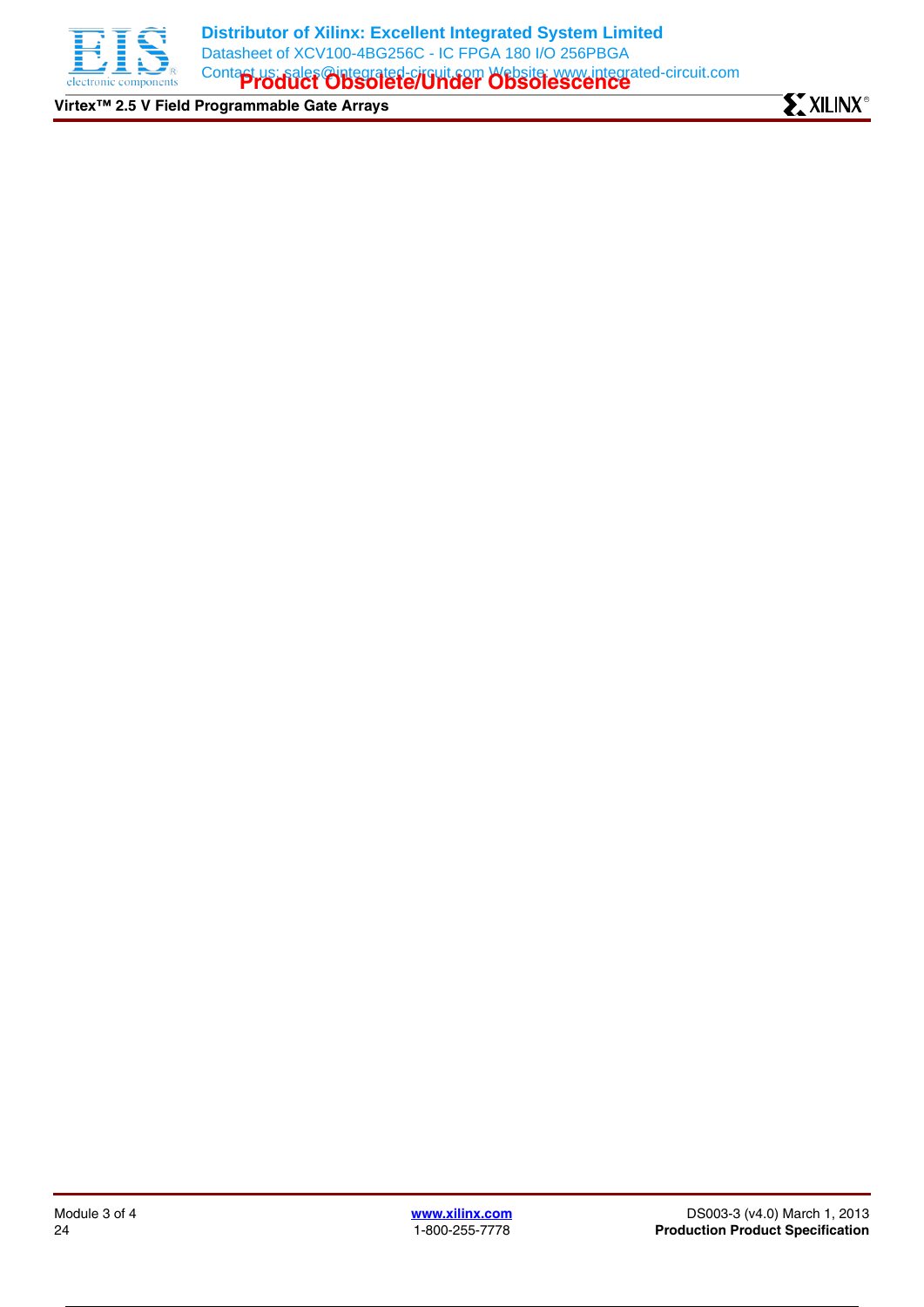



# **Virtex™ 2.5 V Field Programmable Gate Arrays**

DS003-4 (v4.0) March 1, 2013 **0 000 1000 1000 1000 Production Product Specification** 

# **Virtex Pin Definitions**

#### *Table 1:* **Special Purpose Pins**

| <b>Pin Name</b>               | <b>Dedicated</b><br>Pin | <b>Direction</b>              | <b>Description</b>                                                                                                                                                                             |
|-------------------------------|-------------------------|-------------------------------|------------------------------------------------------------------------------------------------------------------------------------------------------------------------------------------------|
| GCK0, GCK1,<br>GCK2, GCK3     | Yes                     | Input                         | Clock input pins that connect to Global Clock Buffers. These pins become<br>user inputs when not needed for clocks.                                                                            |
| M0, M1, M2                    | Yes                     | Input                         | Mode pins are used to specify the configuration mode.                                                                                                                                          |
| <b>CCLK</b>                   | Yes                     | Input or<br>Output            | The configuration Clock I/O pin: it is an input for SelectMAP and<br>slave-serial modes, and output in master-serial mode. After configuration,<br>it is input only, logic level = Don't Care. |
| <b>PROGRAM</b>                | Yes                     | Input                         | Initiates a configuration sequence when asserted Low.                                                                                                                                          |
| <b>DONE</b>                   | Yes                     | <b>Bidirectional</b>          | Indicates that configuration loading is complete, and that the start-up<br>sequence is in progress. The output can be open drain.                                                              |
| <b>INIT</b>                   | No                      | Bidirectional<br>(Open-drain) | When Low, indicates that the configuration memory is being cleared. The<br>pin becomes a user I/O after configuration.                                                                         |
| BUSY/<br><b>DOUT</b>          | No                      | Output                        | In SelectMAP mode, BUSY controls the rate at which configuration data<br>is loaded. The pin becomes a user I/O after configuration unless the<br>SelectMAP port is retained.                   |
|                               |                         |                               | In bit-serial modes, DOUT provides header information to downstream<br>devices in a daisy-chain. The pin becomes a user I/O after configuration.                                               |
| D0/DIN,<br>D1, D2,<br>D3, D4, | No                      | Input or<br>Output            | In SelectMAP mode, D0 - D7 are configuration data pins. These pins<br>become user I/Os after configuration unless the SelectMAP port is<br>retained.                                           |
| D5, D6,<br>D7                 |                         |                               | In bit-serial modes, DIN is the single data input. This pin becomes a user<br>I/O after configuration.                                                                                         |
| <b>WRITE</b>                  | <b>No</b>               | Input                         | In SelectMAP mode, the active-low Write Enable signal. The pin becomes<br>a user I/O after configuration unless the SelectMAP port is retained.                                                |
| <b>CS</b>                     | No                      | Input                         | In SelectMAP mode, the active-low Chip Select signal. The pin becomes<br>a user I/O after configuration unless the SelectMAP port is retained.                                                 |
| TDI, TDO,<br>TMS, TCK         | Yes                     | Mixed                         | Boundary-scan Test-Access-Port pins, as defined in IEEE 1149.1.                                                                                                                                |
| DXN, DXP                      | Yes                     | N/A                           | Temperature-sensing diode pins. (Anode: DXP, cathode: DXN)                                                                                                                                     |
| $V_{C CINT}$                  | Yes                     | Input                         | Power-supply pins for the internal core logic.                                                                                                                                                 |
| V <sub>CCO</sub>              | Yes                     | Input                         | Power-supply pins for the output drivers (subject to banking rules)                                                                                                                            |
| $V_{REF}$                     | No                      | Input                         | Input threshold voltage pins. Become user I/Os when an external<br>threshold voltage is not needed (subject to banking rules).                                                                 |
| <b>GND</b>                    | Yes                     | Input                         | Ground                                                                                                                                                                                         |

© 1999-2013 Xilinx, Inc. All rights reserved. All Xilinx trademarks, registered trademarks, patents, and disclaimers are as listed at **http://www.xilinx.com/legal.htm**. All other trademarks and registered trademarks are the property of their respective owners. All specifications are subject to change without notice.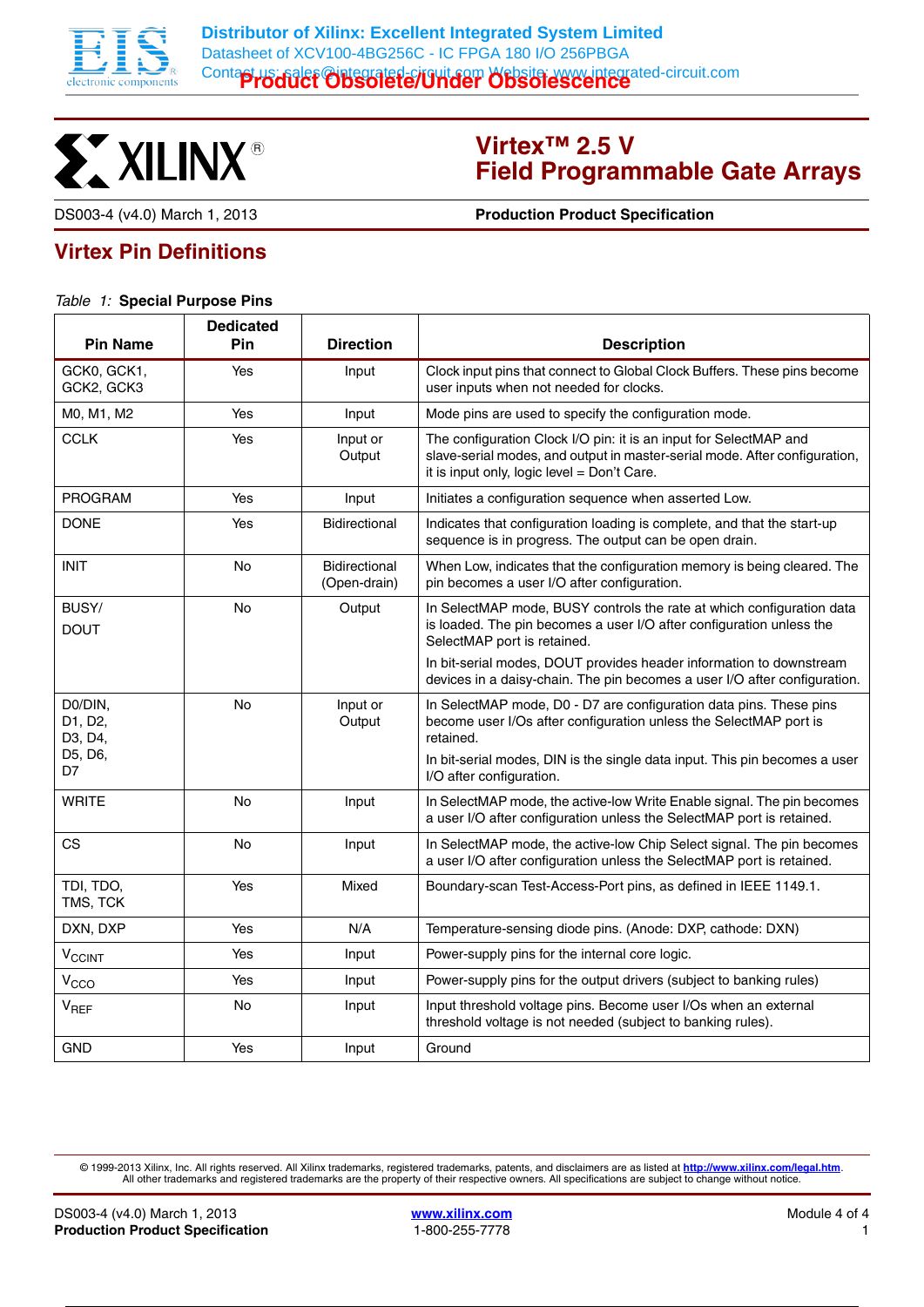

# **Virtex Pinout Information**

# **Pinout Tables**

See **www.xilinx.com** for updates or additional pinout information. For convenience, Table 2, Table 3 and Table 4 list the locations of special-purpose and power-supply pins. Pins not listed are either user I/Os or not connected, depending on the device/package combination. See the Pinout Diagrams starting on page 17 for any pins not listed for a particular part/package combination.

| <b>Pin Name</b>          | <b>Device</b> | There I move rapids (while some and are rapidly of<br><b>CS144</b> | <b>TQ144</b>                       | <b>PQ/HQ240</b>                                             |
|--------------------------|---------------|--------------------------------------------------------------------|------------------------------------|-------------------------------------------------------------|
| GCK0                     | All           | K7                                                                 | 90                                 | 92                                                          |
| GCK1                     | All           | M7                                                                 | 93                                 | 89                                                          |
| GCK <sub>2</sub>         | All           | A7                                                                 | 19                                 | 210                                                         |
| GCK3                     | All           | A <sub>6</sub>                                                     | 16                                 | 213                                                         |
| <b>MO</b>                | All           | M1                                                                 | 110                                | 60                                                          |
| M <sub>1</sub>           | All           | L2                                                                 | 112                                | 58                                                          |
| M <sub>2</sub>           | All           | N <sub>2</sub>                                                     | 108                                | 62                                                          |
| CCLK                     | All           | <b>B13</b>                                                         | 38                                 | 179                                                         |
| PROGRAM                  | All           | L12                                                                | 72                                 | 122                                                         |
| <b>DONE</b>              | All           | M12                                                                | 74                                 | 120                                                         |
| <b>INIT</b>              | All           | L13                                                                | 71                                 | 123                                                         |
| <b>BUSY/DOUT</b>         | All           | C11                                                                | 39                                 | 178                                                         |
| D0/DIN                   | All           | C12                                                                | 40                                 | 177                                                         |
| D <sub>1</sub>           | All           | E10                                                                | 45                                 | 167                                                         |
| D <sub>2</sub>           | All           | E12                                                                | 47                                 | 163                                                         |
| D <sub>3</sub>           | All           | F11                                                                | 51                                 | 156                                                         |
| D <sub>4</sub>           | All           | H <sub>12</sub>                                                    | 59                                 | 145                                                         |
| D <sub>5</sub>           | All           | J13                                                                | 63                                 | 138                                                         |
| D <sub>6</sub>           | All           | J11                                                                | 65                                 | 134                                                         |
| D7                       | All           | K10                                                                | 70                                 | 124                                                         |
| <b>WRITE</b>             | All           | C10                                                                | 32                                 | 185                                                         |
| CS                       | All           | D <sub>10</sub>                                                    | 33                                 | 184                                                         |
| TDI                      | All           | A11                                                                | 34                                 | 183                                                         |
| <b>TDO</b>               | All           | A12                                                                | 36                                 | 181                                                         |
| <b>TMS</b>               | All           | <b>B1</b>                                                          | 143                                | $\overline{2}$                                              |
| <b>TCK</b>               | All           | C <sub>3</sub>                                                     | $\overline{2}$                     | 239                                                         |
| <b>V<sub>CCINT</sub></b> | All           | A9, B6, C5, G3,<br>G12, M5, M9, N6                                 | 10, 15, 25, 57, 84, 94,<br>99, 126 | 16, 32, 43, 77, 88, 104,<br>137, 148, 164, 198,<br>214, 225 |

#### *Table 2:* **Virtex Pinout Tables (Chip-Scale and QFP Packages)**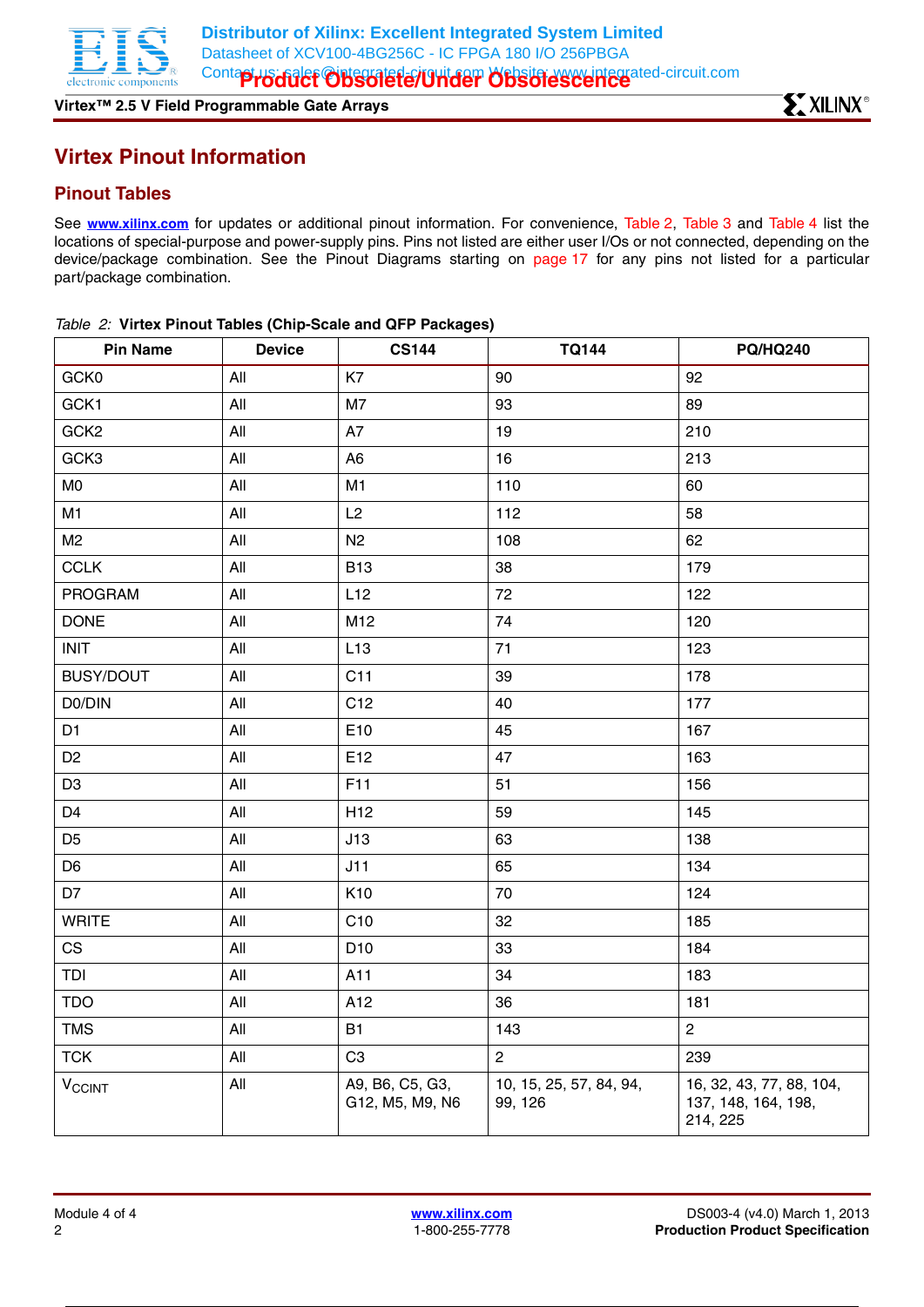

#### *Table 2:* **Virtex Pinout Tables (Chip-Scale and QFP Packages)** *(Continued)*

| <b>Pin Name</b>                                                                                                                      | <b>Device</b> | <b>CS144</b>                                                     | <b>TQ144</b>                                                           | <b>PQ/HQ240</b>                                                                         |
|--------------------------------------------------------------------------------------------------------------------------------------|---------------|------------------------------------------------------------------|------------------------------------------------------------------------|-----------------------------------------------------------------------------------------|
| V <sub>CCO</sub>                                                                                                                     | All           | Banks 0 and 1:<br>A2, A13, D7<br>Banks 2 and 3:<br>B12, G11, M13 | No I/O Banks in this<br>package:<br>1, 17, 37, 55, 73, 92,<br>109, 128 | No I/O Banks in this<br>package:<br>15, 30, 44, 61, 76, 90,<br>105, 121, 136, 150, 165, |
|                                                                                                                                      |               | Banks 4 and 5:<br>N1, N7, N13                                    |                                                                        | 180, 197, 212, 226, 240                                                                 |
|                                                                                                                                      |               | Banks 6 and 7:<br>B2, G2, M2                                     |                                                                        |                                                                                         |
| $V_{RFE}$ Bank 0                                                                                                                     | <b>XCV50</b>  | C4, D6                                                           | 5, 13                                                                  | 218, 232                                                                                |
| $(V_{BFF}$ pins are listed                                                                                                           | XCV100/150    | $ + B4$                                                          | $ + 7$                                                                 | $ + 229$                                                                                |
| incrementally. Connect<br>all pins listed for both                                                                                   | XCV200/300    | N/A                                                              | N/A                                                                    | $ + 236$                                                                                |
| the required device                                                                                                                  | <b>XCV400</b> | N/A                                                              | N/A                                                                    | $ + 215$                                                                                |
| and all smaller devices<br>listed in the same                                                                                        | <b>XCV600</b> | N/A                                                              | N/A                                                                    | $ + 230$                                                                                |
| package.)<br>Within each bank, if<br>input reference voltage<br>is not required, all<br>V <sub>REF</sub> pins are general<br>$I/O$ . | <b>XCV800</b> | N/A                                                              | N/A                                                                    | $ + 222$                                                                                |
| V <sub>REF</sub> , Bank 1                                                                                                            | <b>XCV50</b>  | A10, B8                                                          | 22, 30                                                                 | 191, 205                                                                                |
| (V <sub>REF</sub> pins are listed                                                                                                    | XCV100/150    | $ + D9$                                                          | $ + 28$                                                                | $ + 194$                                                                                |
| incrementally. Connect<br>all pins listed for both                                                                                   | XCV200/300    | N/A                                                              | N/A                                                                    | $ + 187$                                                                                |
| the required device                                                                                                                  | <b>XCV400</b> | N/A                                                              | N/A                                                                    | $ + 208$                                                                                |
| and all smaller devices<br>listed in the same                                                                                        | <b>XCV600</b> | N/A                                                              | N/A                                                                    | $ + 193$                                                                                |
| package.)<br>Within each bank, if<br>input reference voltage<br>is not required, all<br>$V_{\text{REF}}$ pins are general<br>I/U.    | <b>XCV800</b> | N/A                                                              | N/A                                                                    | $ + 201$                                                                                |
| V <sub>REF</sub> , Bank 2                                                                                                            | <b>XCV50</b>  | D11, F10                                                         | 42, 50                                                                 | 157, 171                                                                                |
| $(V_{RFF}$ pins are listed<br>incrementally. Connect                                                                                 | XCV100/150    | $ + D13$                                                         | $ + 44$                                                                | $ + 168$                                                                                |
| all pins listed for both                                                                                                             | XCV200/300    | N/A                                                              | N/A                                                                    | $ + 175$                                                                                |
| the required device<br>and all smaller devices                                                                                       | <b>XCV400</b> | N/A                                                              | N/A                                                                    | $ + 154$                                                                                |
| listed in the same                                                                                                                   | <b>XCV600</b> | N/A                                                              | N/A                                                                    | $ + 169$                                                                                |
| package.)<br>Within each bank, if<br>input reference voltage<br>is not required, all<br>$V_{\text{BFF}}$ pins are general<br>$I/O$ . | <b>XCV800</b> | N/A                                                              | N/A                                                                    | $ + 161$                                                                                |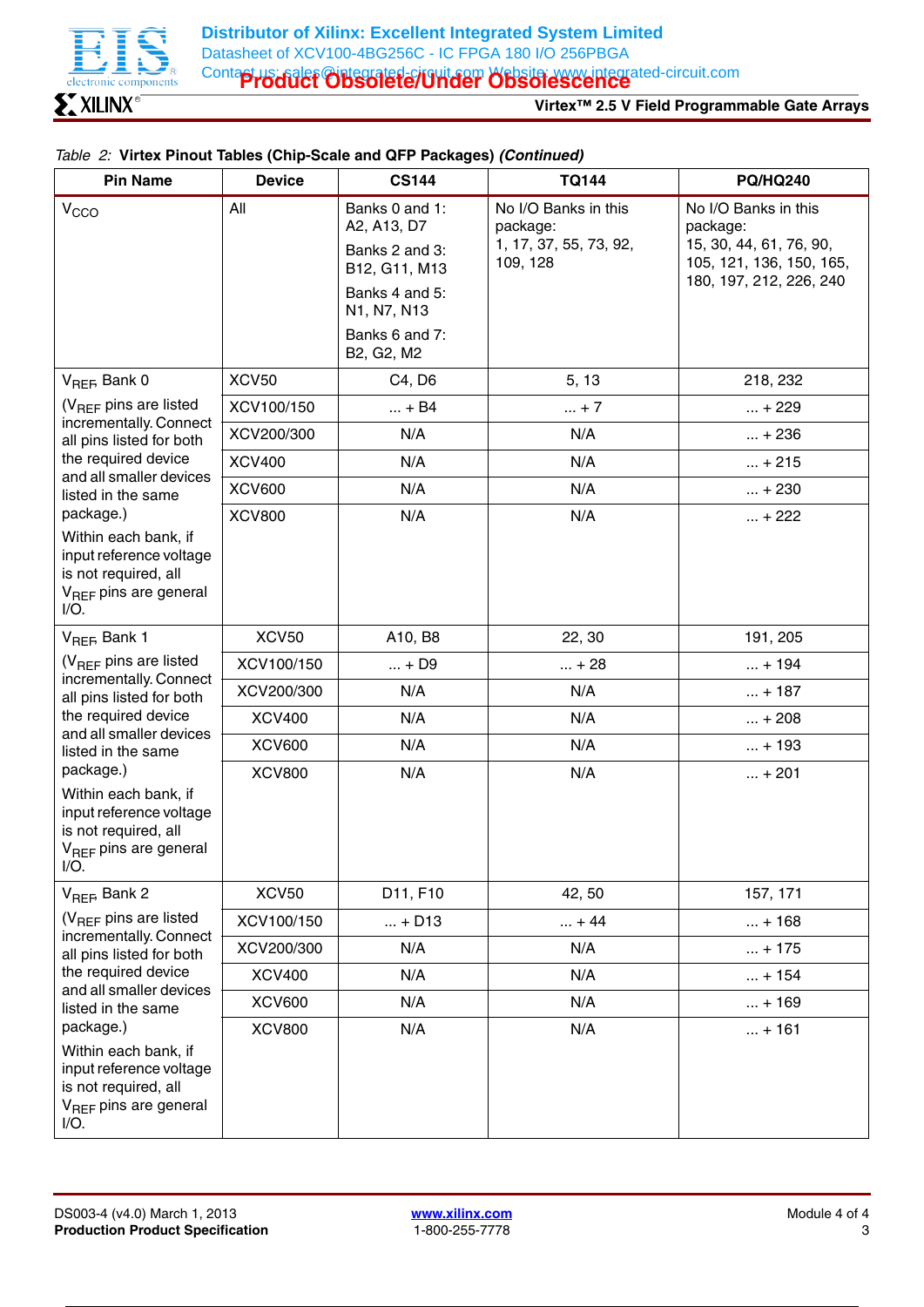

# Virtex<sup>™</sup> 2.5 V Field Programmable Gate Arrays **Research Control of Arrays** Research Control Control of Arrays Research Research Research Research Research Research Research Research Research Research Research Research Re

#### *Table 2:* **Virtex Pinout Tables (Chip-Scale and QFP Packages)** *(Continued)*

| <b>Pin Name</b>                                                                                                                   | <b>Device</b> | <b>CS144</b> | <b>TQ144</b> | <b>PQ/HQ240</b>    |
|-----------------------------------------------------------------------------------------------------------------------------------|---------------|--------------|--------------|--------------------|
| V <sub>REF</sub> , Bank 3                                                                                                         | <b>XCV50</b>  | H11, K12     | 60, 68       | 130, 144           |
| $(V_{RFF}$ pins are listed                                                                                                        | XCV100/150    | $ + J10$     | $ + 66$      | $ + 133$           |
| incrementally. Connect<br>all pins listed for both                                                                                | XCV200/300    | N/A          | N/A          | $ + 126$           |
| the required device                                                                                                               | <b>XCV400</b> | N/A          | N/A          | $ + 147$           |
| and all smaller devices<br>listed in the same                                                                                     | <b>XCV600</b> | N/A          | N/A          | + 132              |
| package.)<br>Within each bank, if<br>input reference voltage<br>is not required, all<br>$V_{BFF}$ pins are general<br>$I/O$ .     | <b>XCV800</b> | N/A          | N/A          | $ + 140$           |
| V <sub>REF</sub> , Bank 4                                                                                                         | <b>XCV50</b>  | L8, L10      | 79, 87       | 97, 111            |
| (V <sub>REF</sub> pins are listed                                                                                                 | XCV100/150    | $ + N10$     | $ + 81$      | $ + 108$           |
| incrementally. Connect<br>all pins listed for both                                                                                | XCV200/300    | N/A          | N/A          | $ + 115$           |
| the required device<br>and all smaller devices                                                                                    | <b>XCV400</b> | N/A          | N/A          | $ + 94$            |
| listed in the same                                                                                                                | <b>XCV600</b> | N/A          | N/A          | $ + 109$           |
| package.)<br>Within each bank, if<br>input reference voltage<br>is not required, all<br>V <sub>REF</sub> pins are general<br>I/O. | <b>XCV800</b> | N/A          | N/A          | $ + 101$           |
| V <sub>REF</sub> , Bank 5                                                                                                         | <b>XCV50</b>  | L4, L6       | 96, 104      | 70, 84             |
| (V <sub>REF</sub> pins are listed                                                                                                 | XCV100/150    | $ + N4$      | $ + 102$     | $ + 73$            |
| incrementally. Connect<br>all pins listed for both                                                                                | XCV200/300    | N/A          | N/A          | $\ldots$ + 66 $\,$ |
| the required device                                                                                                               | <b>XCV400</b> | N/A          | N/A          | $ + 87$            |
| and all smaller devices<br>listed in the same                                                                                     | <b>XCV600</b> | N/A          | N/A          | $ + 72$            |
| package.)                                                                                                                         | <b>XCV800</b> | N/A          | N/A          | $ + 80$            |
| Within each bank, if<br>input reference voltage<br>is not required, all<br>V <sub>REF</sub> pins are general<br>I/O.              |               |              |              |                    |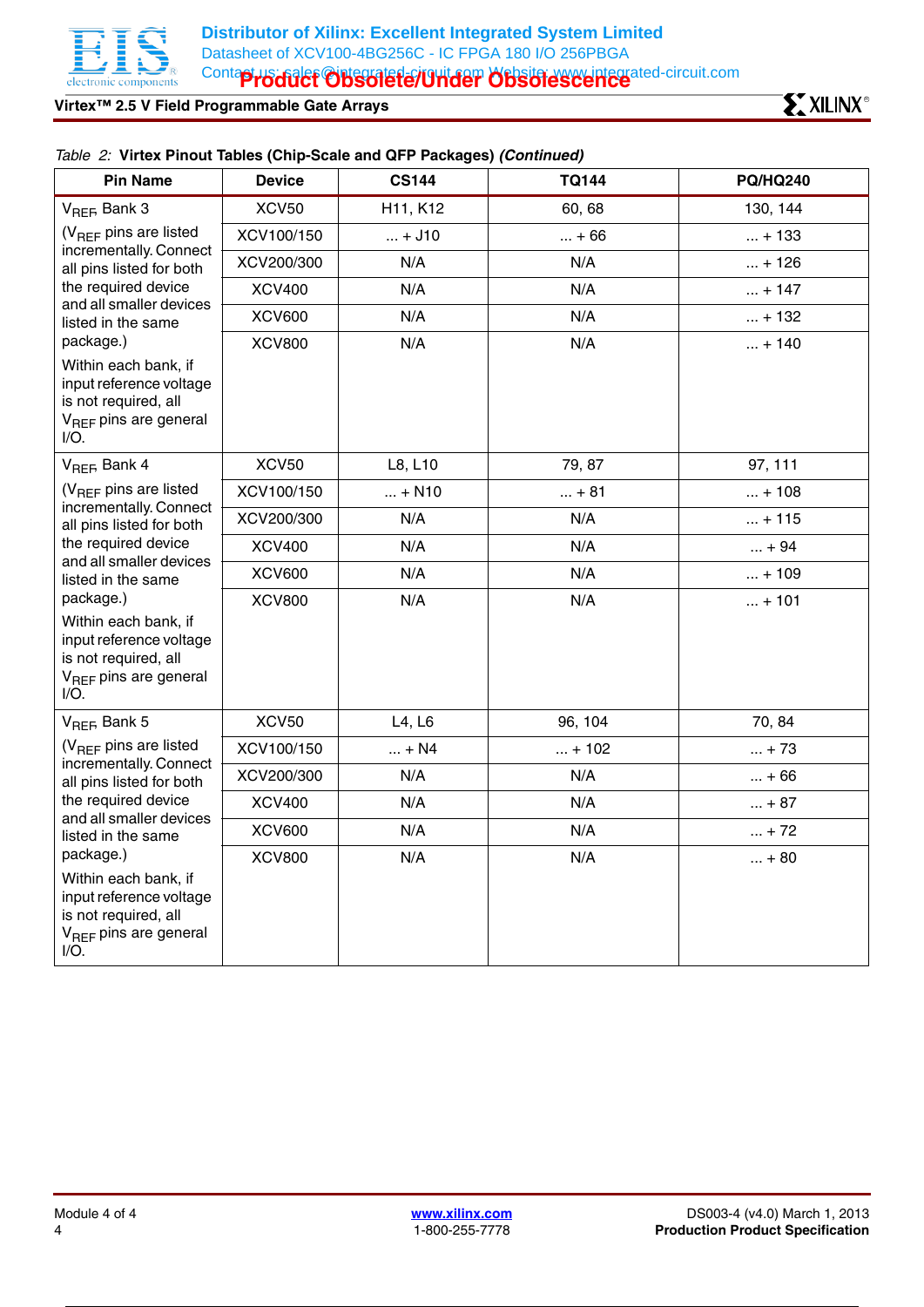

| <b>Pin Name</b>                                                                                                  | <b>Device</b> | <b>CS144</b>                                                                 | <b>TQ144</b>                                                               | <b>PQ/HQ240</b>                                                                                                                                               |
|------------------------------------------------------------------------------------------------------------------|---------------|------------------------------------------------------------------------------|----------------------------------------------------------------------------|---------------------------------------------------------------------------------------------------------------------------------------------------------------|
| $V_{REF}$ Bank 6                                                                                                 | XCV50         | H <sub>2</sub> , K <sub>1</sub>                                              | 116, 123                                                                   | 36, 50                                                                                                                                                        |
| $(V_{BFE}$ pins are listed                                                                                       | XCV100/150    | $ + J3$                                                                      | $ + 118$                                                                   | $ + 47$                                                                                                                                                       |
| incrementally. Connect<br>all pins listed for both                                                               | XCV200/300    | N/A                                                                          | N/A                                                                        | $ + 54$                                                                                                                                                       |
| the required device                                                                                              | <b>XCV400</b> | N/A                                                                          | N/A                                                                        | $ + 33$                                                                                                                                                       |
| and all smaller devices<br>listed in the same                                                                    | <b>XCV600</b> | N/A                                                                          | N/A                                                                        | $ + 48$                                                                                                                                                       |
| package.)                                                                                                        | <b>XCV800</b> | N/A                                                                          | N/A                                                                        | $ + 40$                                                                                                                                                       |
| Within each bank, if<br>input reference voltage<br>is not required, all<br>$V_{BFF}$ pins are general<br>$I/O$ . |               |                                                                              |                                                                            |                                                                                                                                                               |
| V <sub>REF</sub> , Bank 7                                                                                        | <b>XCV50</b>  | D4, E1                                                                       | 133, 140                                                                   | 9, 23                                                                                                                                                         |
| $(V_{BFF}$ pins are listed                                                                                       | XCV100/150    | $ + D2$                                                                      | $ + 138$                                                                   | $ + 12$                                                                                                                                                       |
| incrementally. Connect<br>all pins listed for both                                                               | XCV200/300    | N/A                                                                          | N/A                                                                        | $ + 5$                                                                                                                                                        |
| the required device                                                                                              | <b>XCV400</b> | N/A                                                                          | N/A                                                                        | $ + 26$                                                                                                                                                       |
| and all smaller devices<br>listed in the same                                                                    | <b>XCV600</b> | N/A                                                                          | N/A                                                                        | $ + 11$                                                                                                                                                       |
| package.)                                                                                                        | <b>XCV800</b> | N/A                                                                          | N/A                                                                        | $ + 19$                                                                                                                                                       |
| Within each bank, if<br>input reference voltage<br>is not required, all<br>$V_{BFF}$ pins are general<br>$l/O.$  |               |                                                                              |                                                                            |                                                                                                                                                               |
| <b>GND</b>                                                                                                       | All           | A1, B9, B11, C7,<br>D5, E4, E11, F1,<br>G10, J1, J12, L3,<br>L5, L7, L9, N12 | 9, 18, 26, 35, 46, 54, 64,<br>75, 83, 91, 100, 111, 120,<br>129, 136, 144, | 1, 8, 14, 22, 29, 37, 45, 51,<br>59, 69, 75, 83, 91, 98, 106,<br>112, 119, 129, 135, 143,<br>151, 158, 166, 172, 182,<br>190, 196, 204, 211, 219,<br>227, 233 |

### *Table 2:* **Virtex Pinout Tables (Chip-Scale and QFP Packages)** *(Continued)*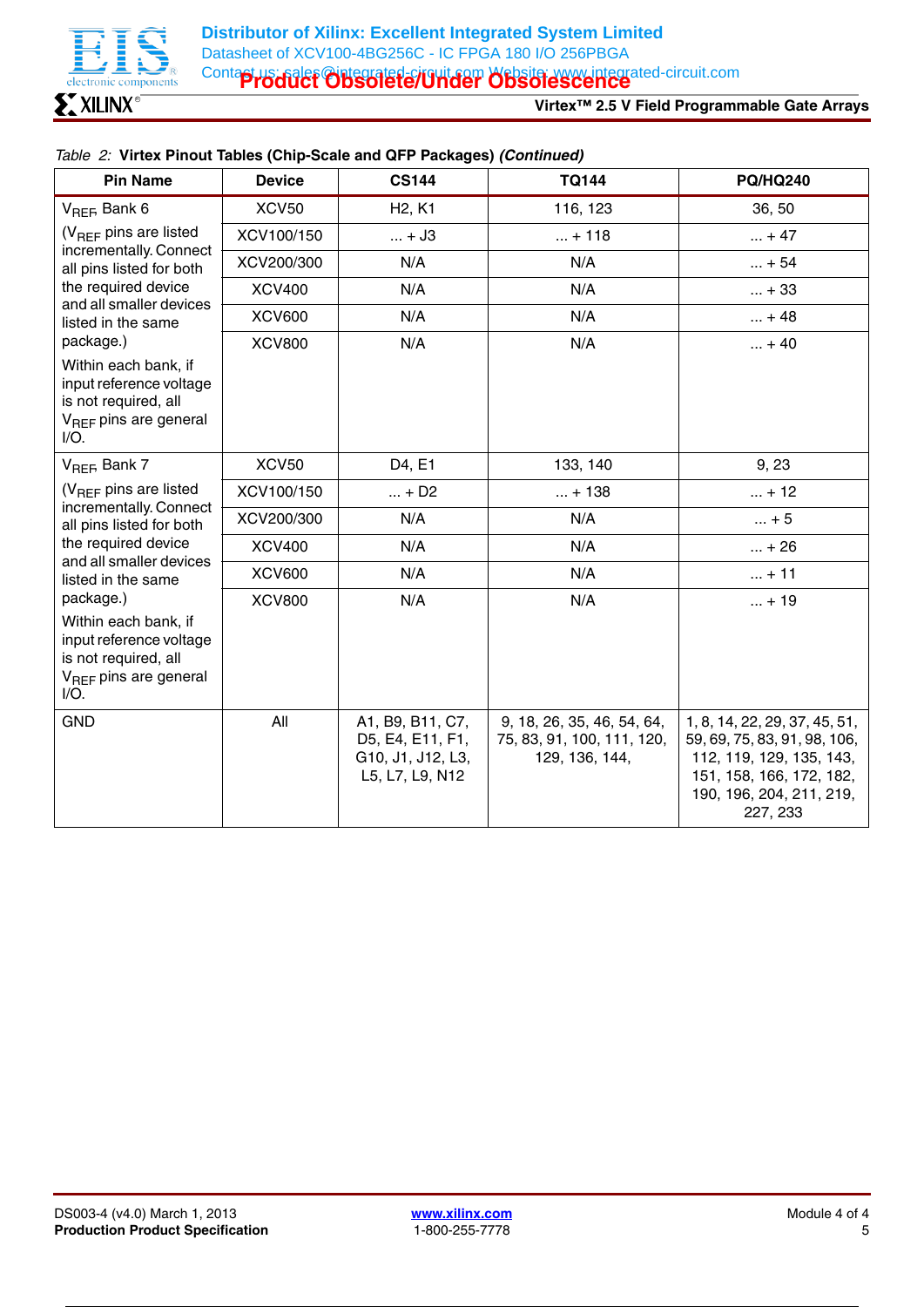

Virtex<sup>™</sup> 2.5 V Field Programmable Gate Arrays **Research Control of Arrays** Research Control Control of Arrays Research Research Research Research Research Research Research Research Research Research Research Research Re

#### *Table 3:* **Virtex Pinout Tables (BGA)**

| <b>Pin Name</b>  | <b>Device</b> | <b>BG256</b>    | <b>BG352</b>     | <b>BG432</b>    | <b>BG560</b>     |
|------------------|---------------|-----------------|------------------|-----------------|------------------|
| GCK0             | All           | Y11             | AE13             | AL16            | AL <sub>17</sub> |
| GCK1             | All           | Y10             | AF14             | AK16            | AJ17             |
| GCK <sub>2</sub> | All           | A10             | <b>B14</b>       | A16             | D <sub>17</sub>  |
| GCK3             | All           | <b>B10</b>      | D <sub>14</sub>  | D <sub>17</sub> | A17              |
| <b>MO</b>        | All           | Y1              | AD <sub>24</sub> | AH28            | AJ29             |
| M1               | All           | U <sub>3</sub>  | AB23             | AH29            | AK30             |
| M <sub>2</sub>   | All           | W <sub>2</sub>  | AC <sub>23</sub> | AJ28            | AN32             |
| <b>CCLK</b>      | All           | <b>B19</b>      | C <sub>3</sub>   | D <sub>4</sub>  | C <sub>4</sub>   |
| PROGRAM          | All           | Y20             | AC4              | AH <sub>3</sub> | AM1              |
| <b>DONE</b>      | All           | W19             | AD <sub>3</sub>  | AH4             | AJ <sub>5</sub>  |
| <b>INIT</b>      | All           | U18             | AD <sub>2</sub>  | AJ <sub>2</sub> | AH <sub>5</sub>  |
| <b>BUSY/DOUT</b> | All           | D <sub>18</sub> | E <sub>4</sub>   | D <sub>3</sub>  | D <sub>4</sub>   |
| D0/DIN           | All           | C <sub>19</sub> | D <sub>3</sub>   | C <sub>2</sub>  | E <sub>4</sub>   |
| D <sub>1</sub>   | All           | E20             | G <sub>1</sub>   | K4              | K <sub>3</sub>   |
| D <sub>2</sub>   | All           | G19             | J3               | K <sub>2</sub>  | L4               |
| D <sub>3</sub>   | All           | J19             | M <sub>3</sub>   | P <sub>4</sub>  | P <sub>3</sub>   |
| D <sub>4</sub>   | All           | M19             | R <sub>3</sub>   | V <sub>4</sub>  | W4               |
| D <sub>5</sub>   | All           | P <sub>19</sub> | U <sub>4</sub>   | AB1             | AB <sub>5</sub>  |
| D <sub>6</sub>   | All           | T <sub>20</sub> | V <sub>3</sub>   | AB <sub>3</sub> | AC4              |
| D7               | All           | V19             | AC <sub>3</sub>  | AG4             | AJ4              |
| <b>WRITE</b>     | All           | A19             | D <sub>5</sub>   | <b>B4</b>       | D <sub>6</sub>   |
| <b>CS</b>        | All           | <b>B18</b>      | C <sub>4</sub>   | D <sub>5</sub>  | A2               |
| TDI              | All           | C <sub>17</sub> | B <sub>3</sub>   | B <sub>3</sub>  | D <sub>5</sub>   |
| <b>TDO</b>       | All           | A20             | D <sub>4</sub>   | C <sub>4</sub>  | E <sub>6</sub>   |
| <b>TMS</b>       | All           | D <sub>3</sub>  | D <sub>23</sub>  | D <sub>29</sub> | <b>B33</b>       |
| <b>TCK</b>       | All           | A1              | C <sub>24</sub>  | D <sub>28</sub> | E <sub>29</sub>  |
| <b>DXN</b>       | All           | W <sub>3</sub>  | AD <sub>23</sub> | <b>AH27</b>     | <b>AK29</b>      |
| <b>DXP</b>       | All           | V <sub>4</sub>  | AE24             | <b>AK29</b>     | AJ28             |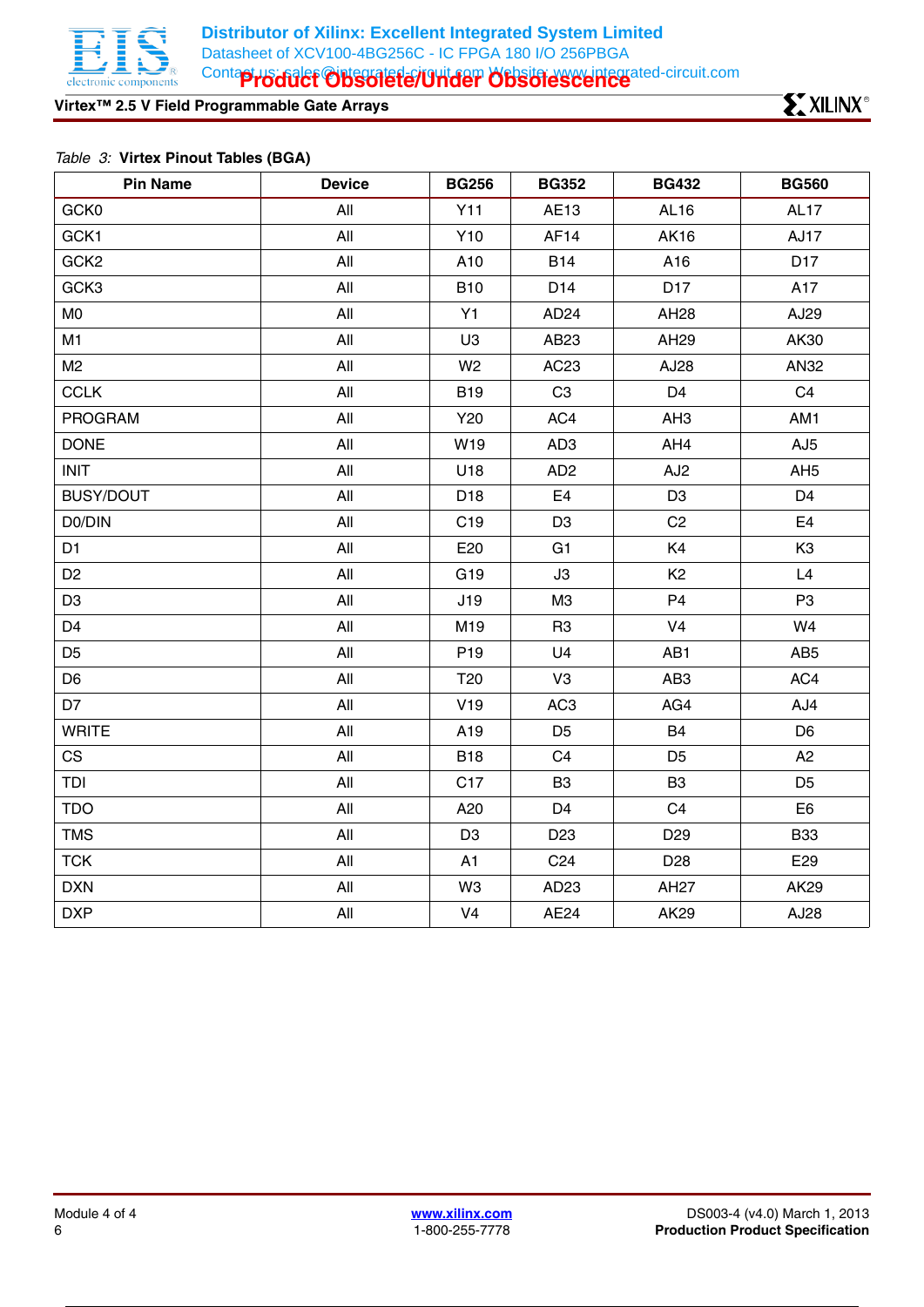

#### *Table 3:* **Virtex Pinout Tables (BGA)** *(Continued)*

| <b>Pin Name</b>                                                                                                                                                                                                                                                                                                                                                                                                                                                                                                                                                                                                                                                                                                                                                                                                                                                                                                                                                                                                                                                | <b>Device</b>       | <b>BG256</b>                                                                                                             | <b>BG352</b>                                                                                                                                                   | <b>BG432</b>                                                                                                                                                                      | <b>BG560</b>                                                                                                                                                                                                                            |
|----------------------------------------------------------------------------------------------------------------------------------------------------------------------------------------------------------------------------------------------------------------------------------------------------------------------------------------------------------------------------------------------------------------------------------------------------------------------------------------------------------------------------------------------------------------------------------------------------------------------------------------------------------------------------------------------------------------------------------------------------------------------------------------------------------------------------------------------------------------------------------------------------------------------------------------------------------------------------------------------------------------------------------------------------------------|---------------------|--------------------------------------------------------------------------------------------------------------------------|----------------------------------------------------------------------------------------------------------------------------------------------------------------|-----------------------------------------------------------------------------------------------------------------------------------------------------------------------------------|-----------------------------------------------------------------------------------------------------------------------------------------------------------------------------------------------------------------------------------------|
| <b>V<sub>CCINT</sub></b><br>Notes:<br>• Superset includes all pins,<br>including the ones in bold<br>type. Subset excludes pins in<br>bold type.<br>• In BG352, for XCV300 all the<br>$V_{\text{CCINT}}$ pins in the superset<br>must be connected. For<br>XCV150/200, V <sub>CCINT</sub> pins in<br>the subset must be<br>connected, and pins in bold<br>type can be left unconnected<br>(these unconnected pins<br>cannot be used as user I/O.)<br>• In BG432, for<br>XCV400/600/800 all V <sub>CCINT</sub><br>pins in the superset must be<br>connected. For XCV300,<br>$V_{\text{CCINT}}$ pins in the subset<br>must be connected, and pins<br>in <b>bold</b> type can be left<br>unconnected (these<br>unconnected pins cannot be<br>used as user I/O.)<br>• In BG560, for XCV800/1000<br>all V <sub>CCINT</sub> pins in the<br>superset must be connected.<br>For XCV400/600, V <sub>CCINT</sub><br>pins in the subset must be<br>connected, and pins in bold<br>type can be left unconnected<br>(these unconnected pins<br>cannot be used as user I/O.) | XCV50/100           | C10, D6,<br>D <sub>15</sub> , F <sub>4</sub> ,<br>F17, L3,<br>L <sub>18</sub> , R <sub>4</sub> ,<br>R17, U6,<br>U15, V10 | N/A                                                                                                                                                            | N/A                                                                                                                                                                               | N/A                                                                                                                                                                                                                                     |
|                                                                                                                                                                                                                                                                                                                                                                                                                                                                                                                                                                                                                                                                                                                                                                                                                                                                                                                                                                                                                                                                | XCV150/200/300      | Same as<br>above                                                                                                         | A20, C14,<br>D10, J24,<br>K4, P2, P25,<br>V24, W2,<br>AC10, AE14,<br>AE19,<br>B16, D12,<br>L1, L25,<br>R <sub>23</sub> , T <sub>1</sub> ,<br><b>AF11, AF16</b> | A10, A17, B23,<br>C14, C19, K3,<br>K29, N2, N29,<br>T1, T29, W2,<br>W31, AB2,<br>AB30, AJ10,<br>AJ16, AK13,<br>AK19, AK22,<br>B26, C7, F1,<br>F30, AE29, AF1,<br><b>AH8, AH24</b> | N/A                                                                                                                                                                                                                                     |
|                                                                                                                                                                                                                                                                                                                                                                                                                                                                                                                                                                                                                                                                                                                                                                                                                                                                                                                                                                                                                                                                | XCV400/600/800/1000 | N/A                                                                                                                      | N/A                                                                                                                                                            | Same as above                                                                                                                                                                     | A21, B14, B18,<br>B28, C24, E9,<br>E12, F2, H30,<br>J1, K32, N1,<br>N33, U5, U30,<br>Y2, Y31, AD2,<br>AD32, AG3,<br>AG31, AK8,<br>AK11, AK17,<br>AK20, AL14,<br>AL27, AN25,<br>B12, C22, M3,<br>N29, AB2,<br>AB32, AJ13,<br><b>AL22</b> |
| V <sub>CCO</sub> , Bank 0                                                                                                                                                                                                                                                                                                                                                                                                                                                                                                                                                                                                                                                                                                                                                                                                                                                                                                                                                                                                                                      | All                 | D7, D8                                                                                                                   | A17, B25,<br>D <sub>19</sub>                                                                                                                                   | A21, C29, D21                                                                                                                                                                     | A22, A26, A30,<br>B19, B32                                                                                                                                                                                                              |
| V <sub>CCO</sub> , Bank 1                                                                                                                                                                                                                                                                                                                                                                                                                                                                                                                                                                                                                                                                                                                                                                                                                                                                                                                                                                                                                                      | All                 | D13, D14                                                                                                                 | A10, D7,<br>D <sub>13</sub>                                                                                                                                    | A1, A11, D11                                                                                                                                                                      | A10, A16, B13,<br>C <sub>3</sub> , E <sub>5</sub>                                                                                                                                                                                       |
| V <sub>CCO</sub> , Bank 2                                                                                                                                                                                                                                                                                                                                                                                                                                                                                                                                                                                                                                                                                                                                                                                                                                                                                                                                                                                                                                      | All                 | G17, H17                                                                                                                 | B2, H4, K1                                                                                                                                                     | C3, L1, L4                                                                                                                                                                        | B2, D1, H1, M1,<br>R2                                                                                                                                                                                                                   |
| V <sub>CCO</sub> , Bank 3                                                                                                                                                                                                                                                                                                                                                                                                                                                                                                                                                                                                                                                                                                                                                                                                                                                                                                                                                                                                                                      | All                 | N17, P17                                                                                                                 | P4, U1, Y4                                                                                                                                                     | AA1, AA4, AJ3                                                                                                                                                                     | V1, AA2, AD1,<br>AK1, AL2                                                                                                                                                                                                               |
| V <sub>CCO</sub> , Bank 4                                                                                                                                                                                                                                                                                                                                                                                                                                                                                                                                                                                                                                                                                                                                                                                                                                                                                                                                                                                                                                      | All                 | U13, U14                                                                                                                 | AC8, AE2,<br>AF10                                                                                                                                              | AH11, AL1,<br><b>AL11</b>                                                                                                                                                         | AM2, AM15,<br>AN4, AN8, AN12                                                                                                                                                                                                            |
| V <sub>CCO</sub> , Bank 5                                                                                                                                                                                                                                                                                                                                                                                                                                                                                                                                                                                                                                                                                                                                                                                                                                                                                                                                                                                                                                      | All                 | U7, U8                                                                                                                   | AC14, AC20,<br>AF17                                                                                                                                            | AH21, AJ29,<br>AL21                                                                                                                                                               | AL31, AM21,<br>AN18, AN24,<br>AN30                                                                                                                                                                                                      |
| V <sub>CCO</sub> , Bank 6                                                                                                                                                                                                                                                                                                                                                                                                                                                                                                                                                                                                                                                                                                                                                                                                                                                                                                                                                                                                                                      | All                 | N4, P4                                                                                                                   | U26, W23,<br>AE25                                                                                                                                              | AA28, AA31,<br>AL31                                                                                                                                                               | W32, AB33,<br>AF33, AK33,<br>AM32                                                                                                                                                                                                       |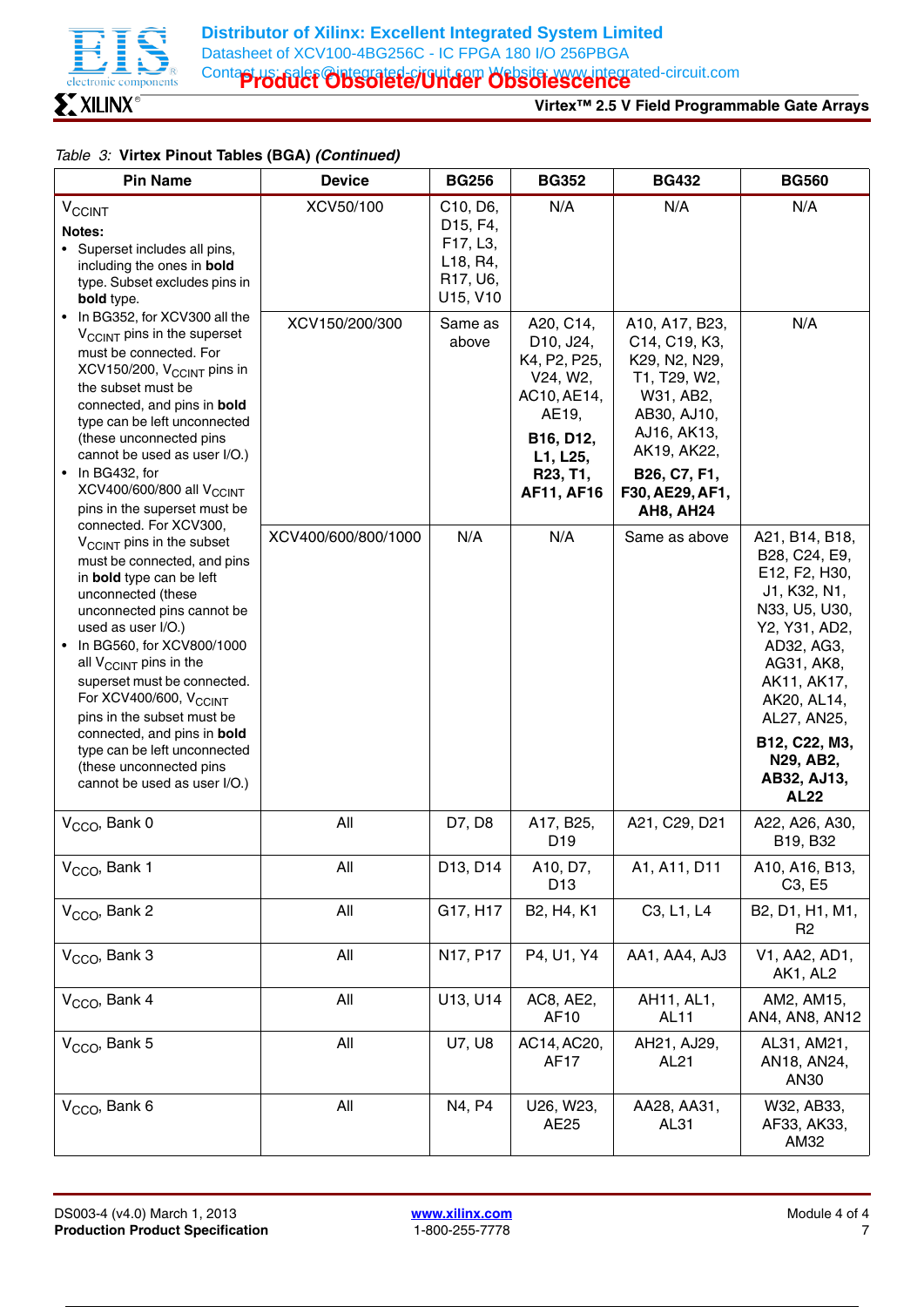

Virtex<sup>™</sup> 2.5 V Field Programmable Gate Arrays **Research Control of Arrays** Research Control Control of Arrays Research Research Research Research Research Research Research Research Research Research Research Research Re

# *Table 3:* **Virtex Pinout Tables (BGA)** *(Continued)*

| <b>Pin Name</b>                                                                      | <b>Device</b>  | <b>BG256</b> | <b>BG352</b>                 | <b>BG432</b>                      | <b>BG560</b>               |
|--------------------------------------------------------------------------------------|----------------|--------------|------------------------------|-----------------------------------|----------------------------|
| V <sub>CCO</sub> , Bank 7                                                            | All            | G4, H4       | G23, K26,<br>N <sub>23</sub> | A31, L28, L31                     | C32, D33, K33,<br>N32, T33 |
| $V_{REF}$ Bank 0                                                                     | <b>XCV50</b>   | A8, B4       | N/A                          | N/A                               | N/A                        |
| (VREF pins are listed<br>incrementally. Connect all                                  | XCV100/150     | $ + A4$      | A16, C19,<br>C <sub>21</sub> | N/A                               | N/A                        |
| pins listed for both the<br>required device and all<br>smaller devices listed in the | XCV200/300     | $ + A2$      | $ + D21$                     | B19, D22, D24,<br>D <sub>26</sub> | N/A                        |
| same package.)                                                                       | <b>XCV400</b>  | N/A          | N/A                          | $ + C18$                          | A19, D20,                  |
| Within each bank, if input                                                           |                |              |                              |                                   | D26, E23, E27              |
| reference voltage is not<br>required, all V <sub>REF</sub> pins are                  | <b>XCV600</b>  | N/A          | N/A                          | $ + C24$                          | $ + E24$                   |
| general I/O.                                                                         | <b>XCV800</b>  | N/A          | N/A                          | $ + B21$                          | $ + E21$                   |
|                                                                                      | <b>XCV1000</b> | N/A          | N/A                          | N/A                               | $ + D29$                   |
| V <sub>REF</sub> , Bank 1                                                            | <b>XCV50</b>   | A17, B12     | N/A                          | N/A                               | N/A                        |
| (VREF pins are listed                                                                | XCV100/150     | $ + B15$     | B6, C9,                      | N/A                               | N/A                        |
| incrementally. Connect all<br>pins listed for both the                               |                |              | C12                          |                                   |                            |
| required device and all                                                              | XCV200/300     | $ + B17$     | $ + D6$                      | A13, B7,                          | N/A                        |
| smaller devices listed in the                                                        |                |              |                              | C6, C10                           |                            |
| same package.)<br>Within each bank, if input                                         | <b>XCV400</b>  | N/A          | N/A                          | $ + B15$                          | A6, D7,                    |
| reference voltage is not                                                             |                |              |                              |                                   | D11, D16, E15              |
| required, all V <sub>REF</sub> pins are                                              | <b>XCV600</b>  | N/A          | N/A                          | $ + D10$                          | $ + D10$                   |
| general I/O.                                                                         | <b>XCV800</b>  | N/A          | N/A                          | $ + B12$                          | $ + D13$                   |
|                                                                                      | <b>XCV1000</b> | N/A          | N/A                          | N/A                               | $ + E7$                    |
| $V_{\text{REF}}$ Bank 2                                                              | <b>XCV50</b>   | C20, J18     | N/A                          | N/A                               | N/A                        |
| (V <sub>REF</sub> pins are listed                                                    | XCV100/150     | $ + F19$     | E2, H <sub>2</sub> ,         | N/A                               | N/A                        |
| incrementally. Connect all<br>pins listed for both the                               |                |              | M4                           |                                   |                            |
| required device and all                                                              | XCV200/300     | $ + G18$     | $ + D2$                      | E2, G3,                           | N/A                        |
| smaller devices listed in the                                                        |                |              |                              | J2, N1                            |                            |
| same package.)                                                                       | <b>XCV400</b>  | N/A          | N/A                          | $ + R3$                           | G5, H4,                    |
| Within each bank, if input<br>reference voltage is not                               |                |              |                              |                                   | L5, P4, R1                 |
| required, all V <sub>REF</sub> pins are                                              | <b>XCV600</b>  | N/A          | N/A                          | $ + H1$                           | $ + K5$                    |
| general I/O.                                                                         | <b>XCV800</b>  | N/A          | N/A                          | $\ldots$ + M3                     | $ + N5$                    |
|                                                                                      | <b>XCV1000</b> | N/A          | N/A                          | N/A                               | $ + B3$                    |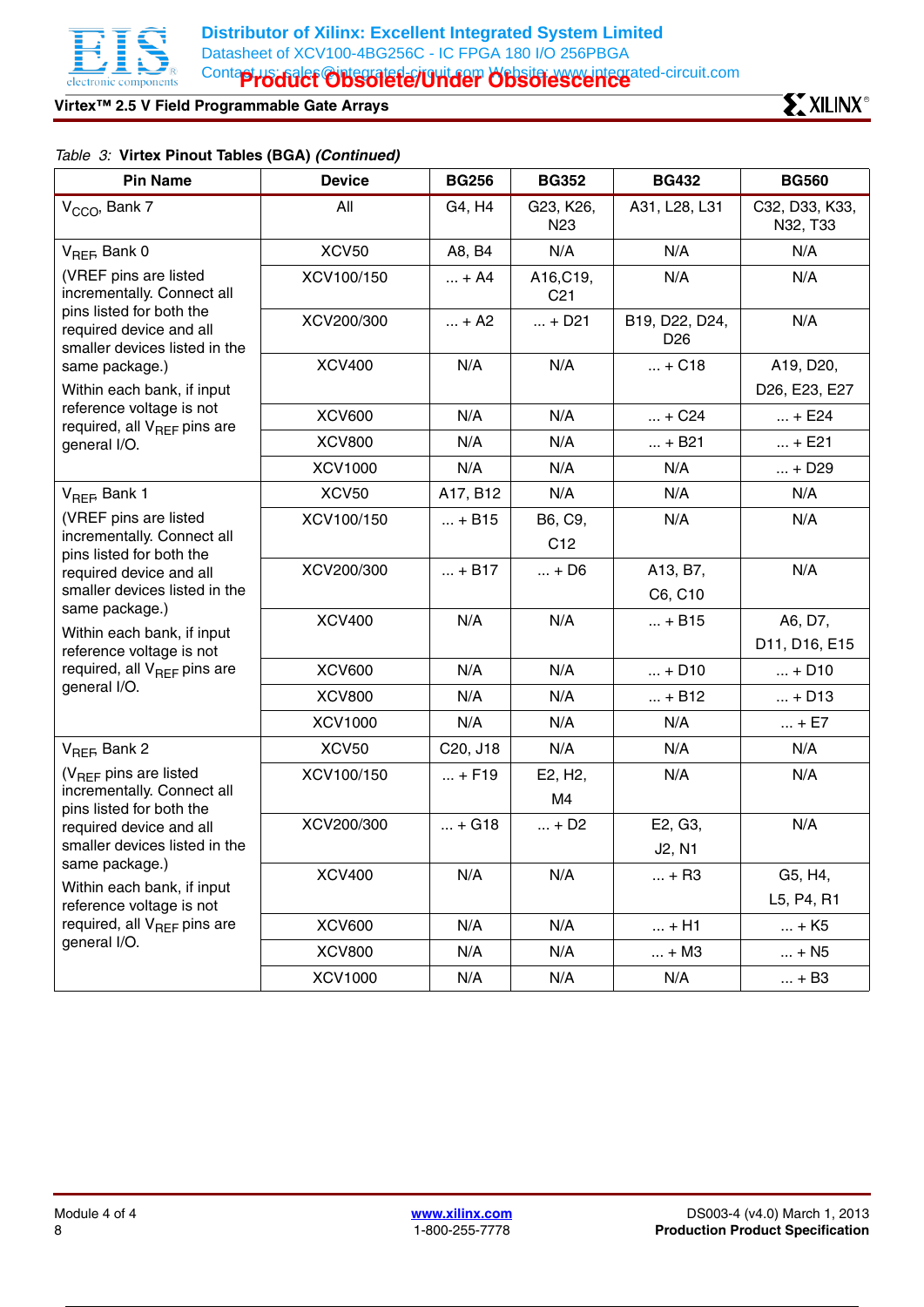

#### *Table 3:* **Virtex Pinout Tables (BGA)** *(Continued)*

| <b>Pin Name</b>                                                                      | <b>Device</b>  | <b>BG256</b>                    | <b>BG352</b>        | <b>BG432</b>              | <b>BG560</b>                       |  |
|--------------------------------------------------------------------------------------|----------------|---------------------------------|---------------------|---------------------------|------------------------------------|--|
| $V_{RFE}$ Bank 3                                                                     | <b>XCV50</b>   | M18, V20                        | N/A                 | N/A                       | N/A                                |  |
| $(V_{BFF}$ pins are listed                                                           | XCV100/150     | $ + R19$                        | R4, V4, Y3          | N/A                       | N/A                                |  |
| incrementally. Connect all<br>pins listed for both the<br>required device and all    | XCV200/300     | $ + P18$                        | $ + AC2$            | V2, AB4, AD4,<br>AF3      | N/A                                |  |
| smaller devices listed in the<br>same package.)                                      | <b>XCV400</b>  | N/A                             | N/A                 | $ + U2$                   | V4, W5,<br>AD3, AE5, AK2           |  |
| Within each bank, if input                                                           | <b>XCV600</b>  | N/A                             | N/A                 | $ + AC3$                  | $ + AF1$                           |  |
| reference voltage is not<br>required, all V <sub>REF</sub> pins are                  | <b>XCV800</b>  | N/A                             | N/A                 | $ + Y3$                   | $ + AA4$                           |  |
| general I/O.                                                                         | <b>XCV1000</b> | N/A                             | N/A                 | N/A                       | $ + AH4$                           |  |
| $V_{REF}$ Bank 4                                                                     | <b>XCV50</b>   | V12, Y18                        | N/A                 | N/A                       | N/A                                |  |
| $(V_{BFF}$ pins are listed<br>incrementally. Connect all                             | XCV100/150     | $ + W15$                        | AC12, AE5,<br>AE8,  | N/A                       | N/A                                |  |
| pins listed for both the<br>required device and all<br>smaller devices listed in the | XCV200/300     | $ + V14$                        | $ + AE4$            | AJ7, AL4, AL8,<br>AL13    | N/A                                |  |
| same package.)<br>Within each bank, if input<br>reference voltage is not             | <b>XCV400</b>  | N/A                             | N/A                 | $ + AK15$                 | AL7, AL10,<br>AL16, AM4,<br>AM14   |  |
| required, all V <sub>REF</sub> pins are                                              | <b>XCV600</b>  | N/A                             | N/A                 | $ + AK8$                  | $ + AL9$                           |  |
| general I/O.                                                                         | <b>XCV800</b>  | N/A                             | N/A                 | $ + AJ12$                 | $ + AK13$                          |  |
|                                                                                      | <b>XCV1000</b> | N/A                             | N/A                 | N/A                       | $ + AN3$                           |  |
| V <sub>REF</sub> , Bank 5                                                            | <b>XCV50</b>   | V9, Y3                          | N/A                 | N/A                       | N/A                                |  |
| $(V_{BFF}$ pins are listed<br>incrementally. Connect all<br>pins listed for both the | XCV100/150     | $ + W6$                         | AC15, AC18,<br>AD20 | N/A                       | N/A                                |  |
| required device and all<br>smaller devices listed in the                             | XCV200/300     | $ + V7$                         | $ + AE23$           | AJ18, AJ25,<br>AK23, AK27 | N/A                                |  |
| same package.)<br>Within each bank, if input<br>reference voltage is not             | <b>XCV400</b>  | N/A                             | N/A                 | $ +$ AJ17                 | AJ18, AJ25,<br>AL20, AL24,<br>AL29 |  |
| required, all V <sub>REF</sub> pins are<br>general I/O.                              | <b>XCV600</b>  | N/A                             | N/A                 | $ + AL24$                 | $ + AM26$                          |  |
|                                                                                      | <b>XCV800</b>  | N/A                             | N/A                 | + AH19                    | $ + AN23$                          |  |
|                                                                                      | <b>XCV1000</b> | N/A                             | N/A                 | N/A                       | $ + AK28$                          |  |
| $V_{REF}$ Bank 6                                                                     | <b>XCV50</b>   | M <sub>2</sub> , R <sub>3</sub> | N/A                 | N/A                       | N/A                                |  |
| (V <sub>REF</sub> pins are listed<br>incrementally. Connect all                      | XCV100/150     | $ + T1$                         | R24, Y26,<br>AA25,  | N/A                       | N/A                                |  |
| pins listed for both the<br>required device and all<br>smaller devices listed in the | XCV200/300     | $ + T3$                         | + AD26              | V28, AB28,<br>AE30, AF28  | N/A                                |  |
| same package.)<br>Within each bank, if input                                         | <b>XCV400</b>  | N/A                             | N/A                 | $ + U28$                  | V29, Y32, AD31,<br>AE29, AK32      |  |
| reference voltage is not                                                             | <b>XCV600</b>  | N/A                             | N/A                 | + AC28                    | $ + AE31$                          |  |
| required, all $V_{REF}$ pins are<br>general I/O.                                     | <b>XCV800</b>  | N/A                             | N/A                 | $ + Y30$                  | $ + AA30$                          |  |
|                                                                                      | <b>XCV1000</b> | N/A                             | N/A                 | N/A                       | $ + AH30$                          |  |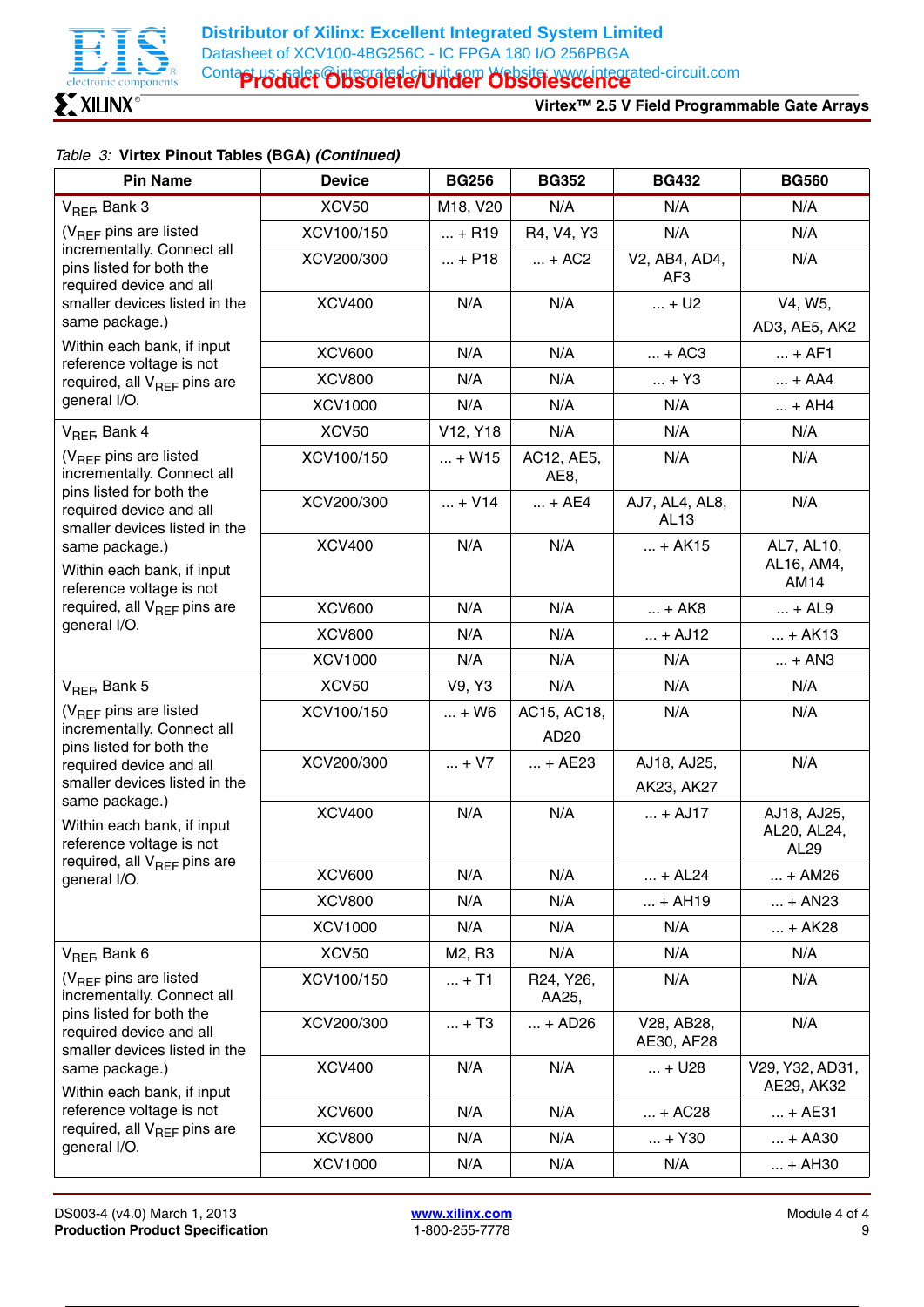

# *Table 3:* **Virtex Pinout Tables (BGA)** *(Continued)*

| <b>Pin Name</b>                                                                            | <b>Device</b>  | <b>BG256</b>                                                                                                                                                                                                                        | <b>BG352</b>                                                                                                                                                                                                                                               | <b>BG432</b>                                                                                                                                                                                                                                                                                 | <b>BG560</b>                                                                                                                                                                                                                                                                                                                                                                       |  |
|--------------------------------------------------------------------------------------------|----------------|-------------------------------------------------------------------------------------------------------------------------------------------------------------------------------------------------------------------------------------|------------------------------------------------------------------------------------------------------------------------------------------------------------------------------------------------------------------------------------------------------------|----------------------------------------------------------------------------------------------------------------------------------------------------------------------------------------------------------------------------------------------------------------------------------------------|------------------------------------------------------------------------------------------------------------------------------------------------------------------------------------------------------------------------------------------------------------------------------------------------------------------------------------------------------------------------------------|--|
| $V_{REF}$ Bank 7                                                                           | <b>XCV50</b>   | G3, H1                                                                                                                                                                                                                              | N/A                                                                                                                                                                                                                                                        | N/A                                                                                                                                                                                                                                                                                          | N/A                                                                                                                                                                                                                                                                                                                                                                                |  |
| $(V_{BFF}$ pins are listed                                                                 | XCV100/150     | $ + D1$                                                                                                                                                                                                                             | D26, G26,                                                                                                                                                                                                                                                  | N/A                                                                                                                                                                                                                                                                                          | N/A                                                                                                                                                                                                                                                                                                                                                                                |  |
| incrementally. Connect all<br>pins listed for both the                                     |                |                                                                                                                                                                                                                                     | L26                                                                                                                                                                                                                                                        |                                                                                                                                                                                                                                                                                              |                                                                                                                                                                                                                                                                                                                                                                                    |  |
| required device and all                                                                    | XCV200/300     | $ + B2$                                                                                                                                                                                                                             | $ + E24$                                                                                                                                                                                                                                                   | F28, F31,                                                                                                                                                                                                                                                                                    | N/A                                                                                                                                                                                                                                                                                                                                                                                |  |
| smaller devices listed in the<br>same package.)                                            |                |                                                                                                                                                                                                                                     |                                                                                                                                                                                                                                                            | J30, N30                                                                                                                                                                                                                                                                                     |                                                                                                                                                                                                                                                                                                                                                                                    |  |
| Within each bank, if input<br>reference voltage is not<br>required, all $V_{BFF}$ pins are | <b>XCV400</b>  | N/A                                                                                                                                                                                                                                 | N/A                                                                                                                                                                                                                                                        | $ + R31$                                                                                                                                                                                                                                                                                     | E31, G31, K31,<br>P31, T31                                                                                                                                                                                                                                                                                                                                                         |  |
| general I/O.                                                                               | <b>XCV600</b>  | N/A                                                                                                                                                                                                                                 | N/A                                                                                                                                                                                                                                                        | $ + J28$                                                                                                                                                                                                                                                                                     | $ + H32$                                                                                                                                                                                                                                                                                                                                                                           |  |
|                                                                                            | <b>XCV800</b>  | N/A                                                                                                                                                                                                                                 | N/A                                                                                                                                                                                                                                                        | + M28                                                                                                                                                                                                                                                                                        | $ + L33$                                                                                                                                                                                                                                                                                                                                                                           |  |
|                                                                                            | <b>XCV1000</b> | N/A                                                                                                                                                                                                                                 | N/A                                                                                                                                                                                                                                                        | N/A                                                                                                                                                                                                                                                                                          | $ + D31$                                                                                                                                                                                                                                                                                                                                                                           |  |
| <b>GND</b>                                                                                 | All            | C3, C18,<br>D4, D5,<br>D9, D10,<br>D11,<br>D <sub>12</sub> ,<br>D <sub>16</sub> ,<br>D17, E4,<br>E17, J4,<br>J17, K4,<br>K17, L4,<br>L17, M4,<br>M17, T4,<br>T17, U4,<br>U5, U9,<br>U10,<br>U11,<br>U12,<br>U16,<br>U17, V3,<br>V18 | A1, A2, A5,<br>A8, A14,<br>A19, A22,<br>A25, A26,<br>B1, B26, E1,<br>E26, H1,<br>H <sub>26</sub> , N <sub>1</sub> ,<br>P <sub>26</sub> , W <sub>1</sub> ,<br>W26, AB1,<br>AB26, AE1,<br>AE26, AF1,<br>AF2, AF5,<br>AF8, AF13,<br>AF19, AF22,<br>AF25, AF26 | A2, A3, A7, A9,<br>A14, A18, A23,<br>A25, A29, A30,<br>B1, B2, B30,<br>B31, C1, C31,<br>D16, G1, G31,<br>J1, J31, P1, P31,<br>T4, T28, V1,<br>V31, AC1, AC31,<br>AE1, AE31,<br>AH16, AJ1,<br>AJ31, AK1, AK2,<br>AK30, AK31,<br>AL2, AL3, AL7,<br>AL9 AL14, AL18<br>AL23, AL25,<br>AL29, AL30 | A1, A7, A12,<br>A14, A18, A20,<br>A24, A29, A32,<br>A33, B1, B6, B9,<br>B15, B23, B27,<br>B31, C2, E1,<br>F32, G2, G33,<br>J32, K1, L2,<br>M33, P1, P33,<br>R32, T1, V33,<br>W2, Y1, Y33,<br>AB1, AC32,<br>AD33, AE2,<br>AG1, AG32,<br>AH2, AJ33,<br>AL32, AM3,<br>AM7, AM11,<br>AM19, AM25,<br>AM28, AM33,<br>AN1, AN2, AN5,<br>AN10, AN14,<br>AN16, AN20,<br>AN22, AN27,<br>AN33 |  |
| GND <sup>(1)</sup>                                                                         | All            | J9, J10,<br>J11, J12,<br>K9, K10,<br>K11, K12,<br>L9, L10,<br>L11, L12,<br>M9, M10,<br>M11, M12                                                                                                                                     | N/A                                                                                                                                                                                                                                                        | N/A                                                                                                                                                                                                                                                                                          | N/A                                                                                                                                                                                                                                                                                                                                                                                |  |
| No Connect                                                                                 | All            | N/A                                                                                                                                                                                                                                 | N/A                                                                                                                                                                                                                                                        | N/A                                                                                                                                                                                                                                                                                          | C31, AC2, AK4,<br>AL <sub>3</sub>                                                                                                                                                                                                                                                                                                                                                  |  |

#### **Notes:**

1. 16 extra balls (grounded) at package center.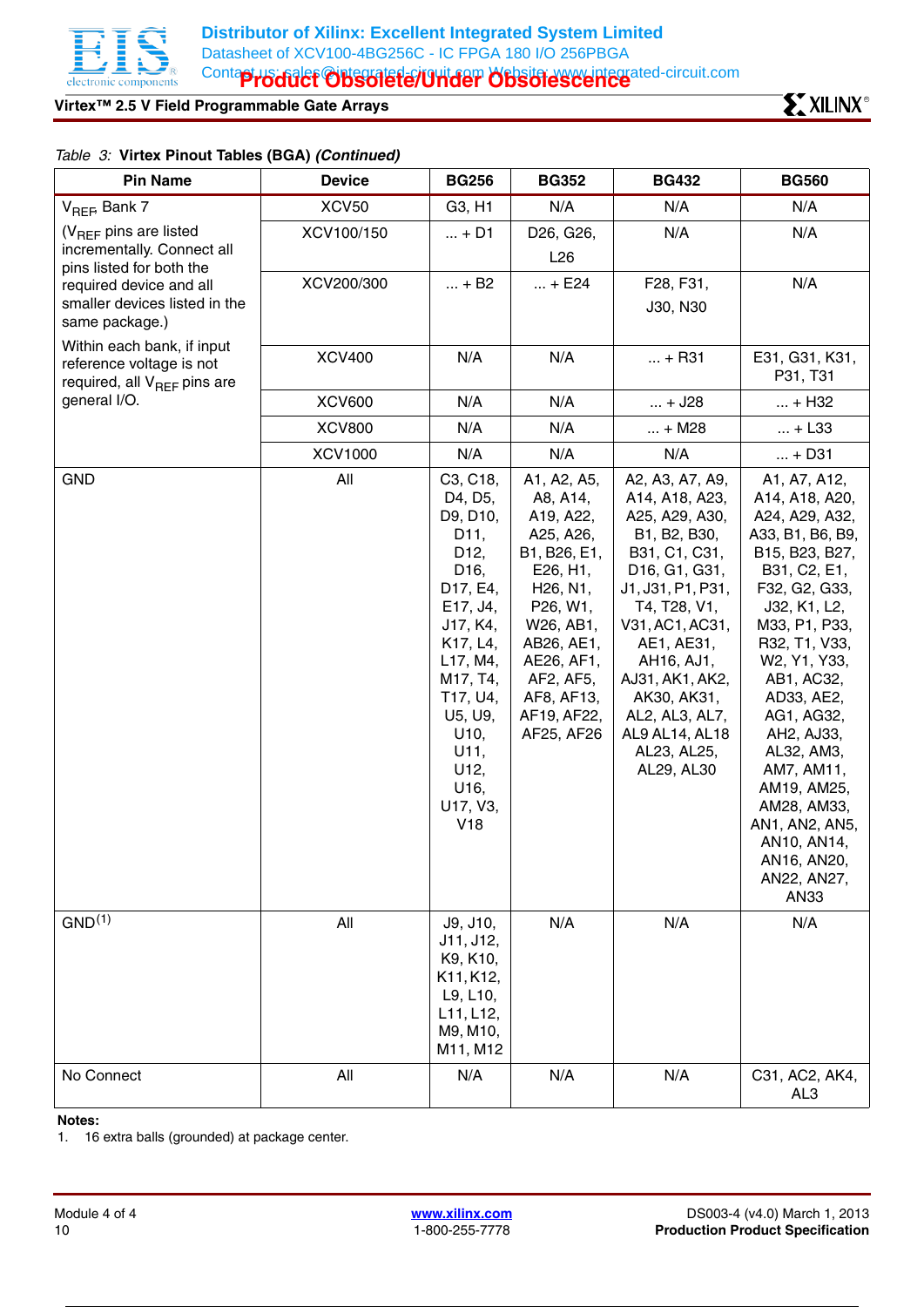

#### *Table 4:* **Virtex Pinout Tables (Fine-Pitch BGA)**

| <b>Pin Name</b>  | <b>Device</b> | <b>FG256</b>    | <b>FG456</b>    | <b>FG676</b>    | <b>FG680</b>    |
|------------------|---------------|-----------------|-----------------|-----------------|-----------------|
| GCK0             | All           | N <sub>8</sub>  | W12             | <b>AA14</b>     | AW19            |
| GCK1             | All           | R <sub>8</sub>  | Y11             | AB13            | <b>AU22</b>     |
| GCK <sub>2</sub> | All           | C <sub>9</sub>  | A11             | C <sub>13</sub> | D <sub>21</sub> |
| GCK3             | All           | B <sub>8</sub>  | C11             | E13             | A20             |
| <b>MO</b>        | All           | N <sub>3</sub>  | AB <sub>2</sub> | AD4             | AT37            |
| M1               | All           | P <sub>2</sub>  | U <sub>5</sub>  | W7              | <b>AU38</b>     |
| M2               | All           | R <sub>3</sub>  | Y4              | AB6             | AT35            |
| <b>CCLK</b>      | All           | D <sub>15</sub> | <b>B22</b>      | D <sub>24</sub> | E <sub>4</sub>  |
| <b>PROGRAM</b>   | All           | P <sub>15</sub> | W20             | AA22            | AT <sub>5</sub> |
| <b>DONE</b>      | All           | R <sub>14</sub> | Y19             | AB21            | AU <sub>5</sub> |
| <b>INIT</b>      | All           | N <sub>15</sub> | V19             | Y21             | AU <sub>2</sub> |
| <b>BUSY/DOUT</b> | All           | C15             | C <sub>21</sub> | E23             | E <sub>3</sub>  |
| D0/DIN           | All           | D <sub>14</sub> | D <sub>20</sub> | F <sub>22</sub> | C <sub>2</sub>  |
| D <sub>1</sub>   | All           | E16             | H <sub>22</sub> | K24             | P <sub>4</sub>  |
| D <sub>2</sub>   | All           | F <sub>15</sub> | H <sub>20</sub> | K <sub>22</sub> | P <sub>3</sub>  |
| D <sub>3</sub>   | All           | G16             | K20             | M22             | R <sub>1</sub>  |
| D <sub>4</sub>   | All           | J16             | N <sub>22</sub> | R <sub>24</sub> | AD <sub>3</sub> |
| D <sub>5</sub>   | All           | M16             | R <sub>21</sub> | U23             | AG <sub>2</sub> |
| D <sub>6</sub>   | All           | N <sub>16</sub> | T <sub>22</sub> | V24             | AH <sub>1</sub> |
| D7               | All           | N14             | Y21             | AB23            | AR4             |
| <b>WRITE</b>     | All           | C13             | A20             | C <sub>22</sub> | <b>B4</b>       |
| CS               | All           | <b>B13</b>      | C <sub>19</sub> | E21             | D <sub>5</sub>  |
| TDI              | All           | A15             | <b>B20</b>      | D <sub>22</sub> | B <sub>3</sub>  |
| <b>TDO</b>       | All           | <b>B14</b>      | A21             | C <sub>23</sub> | C <sub>4</sub>  |
| <b>TMS</b>       | All           | D <sub>3</sub>  | D <sub>3</sub>  | F <sub>5</sub>  | E36             |
| <b>TCK</b>       | All           | C <sub>4</sub>  | C <sub>4</sub>  | E <sub>6</sub>  | C36             |
| <b>DXN</b>       | All           | R <sub>4</sub>  | Y5              | AB7             | AV37            |
| <b>DXP</b>       | All           | P <sub>4</sub>  | V <sub>6</sub>  | Y8              | AU35            |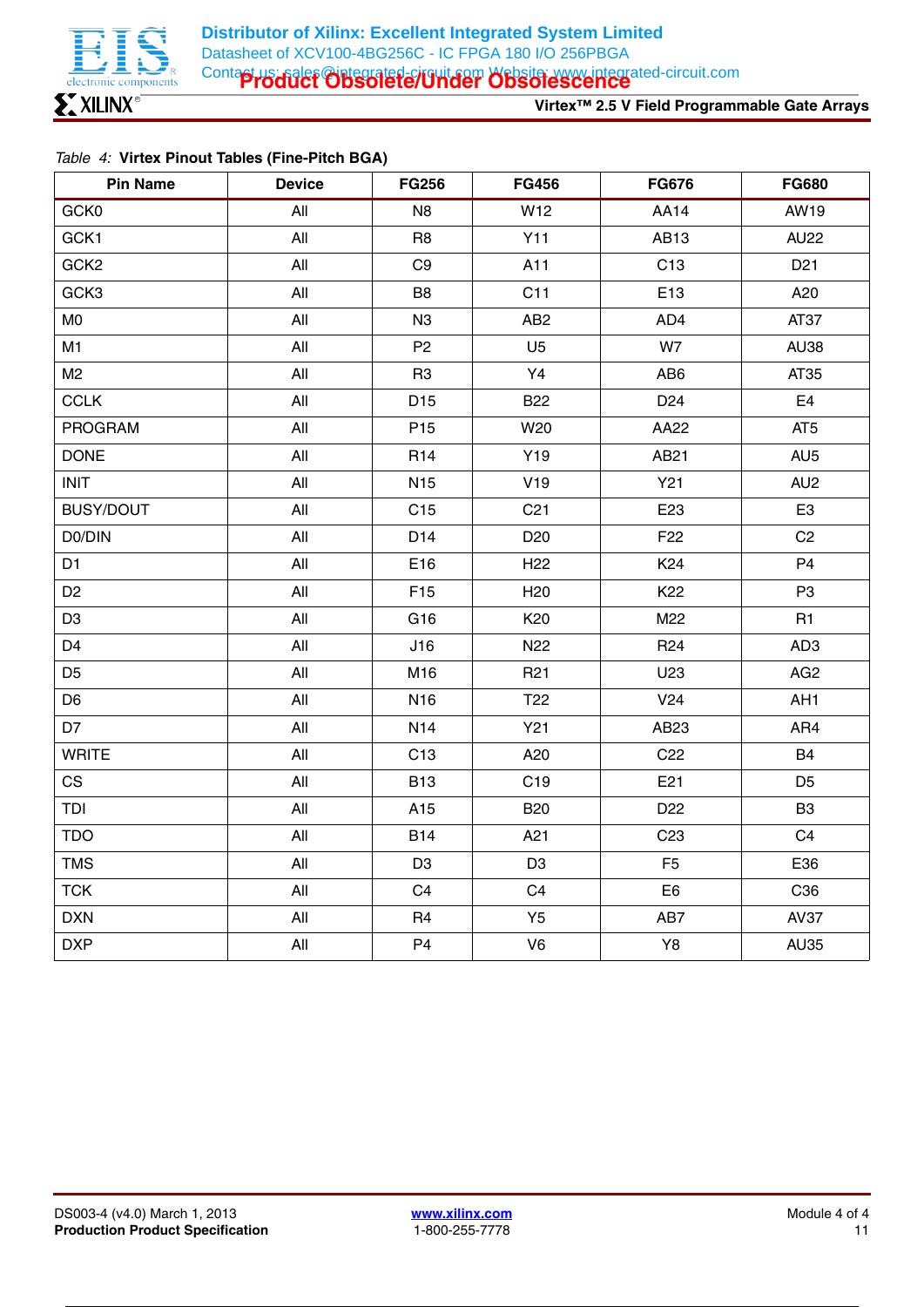

Virtex<sup>™</sup> 2.5 V Field Programmable Gate Arrays **Research Control of Arrays** Research Control Control of Arrays Research Research Research Research Research Research Research Research Research Research Research Research Re

| <b>Pin Name</b>                                                      | <b>Device</b>  | <b>FG256</b>                                                                                              | <b>FG456</b>                                                                                                                                         | <b>FG676</b>                                                                                                                                          | <b>FG680</b>                                                                                                                                                                                                                                  |  |
|----------------------------------------------------------------------|----------------|-----------------------------------------------------------------------------------------------------------|------------------------------------------------------------------------------------------------------------------------------------------------------|-------------------------------------------------------------------------------------------------------------------------------------------------------|-----------------------------------------------------------------------------------------------------------------------------------------------------------------------------------------------------------------------------------------------|--|
| All<br><b>V<sub>CCINT</sub></b>                                      |                | C3, C14, D4,<br>D <sub>13</sub> , E <sub>5</sub> ,<br>E12, M5,<br>M12, N4,<br>N13, P3,<br>P <sub>14</sub> | E5, E18, F6,<br>F17, G7, G8, G9,<br>G14, G15, G16,<br>H7, H16, J7,<br>J16, P7, P16,<br>R7, R16, T7, T8,<br>T9, T14, T15,<br>T16, U6, U17,<br>V5, V18 | G7, G20, H8, H19,<br>J9, J10, J11, J16,<br>J17, J18, K9, K18,<br>L9, L18, T9, T18,<br>U9, U18, V9, V10,<br>V11, V16, V17,<br>V18, W8, W19, Y7,<br>Y20 | AD5, AD35,<br>AE5, AE35, AL5,<br>AL35, AM5,<br>AM35, AR8,<br>AR9, AR15,<br>AR16, AR24,<br>AR25, AR31,<br>AR32, E8, E9,<br>E15, E16, E24,<br>E25, E31, E32,<br>H <sub>5</sub> , H <sub>35</sub> , J <sub>5</sub> ,<br>J35, R5, R35,<br>T5, T35 |  |
| $VCCO$ , Bank 0                                                      | All            | E8, F8                                                                                                    | F7, F8, F9, F10<br>G <sub>10</sub> , G <sub>11</sub>                                                                                                 | H9, H10, H11,<br>H <sub>12</sub> , J <sub>12</sub> , J <sub>13</sub>                                                                                  | E26, E27, E29,<br>E30, E33, E34                                                                                                                                                                                                               |  |
| V <sub>CCO</sub> , Bank 1                                            | All            | E9, F9                                                                                                    | F13, F14, F15,<br>F16, G12, G13                                                                                                                      | H15, H16, H17,<br>H18, J14, J15                                                                                                                       | E6, E7, E10,<br>E11, E13, E14                                                                                                                                                                                                                 |  |
| V <sub>CCO</sub> , Bank 2                                            | All            |                                                                                                           | G17, H17, J17,<br>K16, K17, L16                                                                                                                      | J19, K19, L19,<br>M18, M19, N18                                                                                                                       | F5, G5, K5, L5,<br>N <sub>5</sub> , P <sub>5</sub>                                                                                                                                                                                            |  |
| V <sub>CCO</sub> , Bank 3                                            | All            | J11, J12                                                                                                  | M16, N16, N17,<br>P17, R17, T17                                                                                                                      | P18, R18, R19,<br>T19, U19, V19                                                                                                                       | AF5, AG5, AN5,<br>AK5, AJ5, AP5                                                                                                                                                                                                               |  |
| V <sub>CCO</sub> , Bank 4                                            | All            | L9. M9                                                                                                    | T12, T13, U13,<br>U14, U15, U16,                                                                                                                     | V14, V15, W15,<br>W16, W17, W18                                                                                                                       | AR6, AR7,<br>AR10, AR11,<br>AR13, AR14                                                                                                                                                                                                        |  |
| V <sub>CCO</sub> , Bank 5                                            | All            |                                                                                                           | T10, T11, U7,<br>U8, U9, U10                                                                                                                         | V12, V13,<br>W9, W10, W11,<br>W <sub>12</sub>                                                                                                         | AR26, AR27,<br>AR29, AR30,<br>AR33, AR34                                                                                                                                                                                                      |  |
| V <sub>CCO</sub> , Bank 6                                            | All            | J5, J6<br>M7, N6, N7, P6,<br>R6, T6                                                                       |                                                                                                                                                      | P9, R8, R9, T8,<br>U8, V8                                                                                                                             | AF35, AG35,<br>AJ35, AK35,<br>AN35, AP35                                                                                                                                                                                                      |  |
| V <sub>CCO</sub> , Bank 7                                            | All            | H <sub>5</sub> , H <sub>6</sub>                                                                           | G6, H6, J6, K6,<br>K7, L7                                                                                                                            | J8, K8, L8, M8,<br>M9, N9                                                                                                                             | F35, G35, K35,<br>L35, N35, P35                                                                                                                                                                                                               |  |
| $V_{REF}$ Bank 0                                                     | <b>XCV50</b>   | B4, B7                                                                                                    | N/A                                                                                                                                                  | N/A                                                                                                                                                   | N/A                                                                                                                                                                                                                                           |  |
| (VREF pins are listed<br>incrementally. Connect                      | XCV100/150     | $ + C6$                                                                                                   | A9, C6, E8                                                                                                                                           | N/A                                                                                                                                                   | N/A                                                                                                                                                                                                                                           |  |
| all pins listed for both                                             | XCV200/300     | $ + A3$                                                                                                   | $ + B4$                                                                                                                                              | N/A                                                                                                                                                   | N/A                                                                                                                                                                                                                                           |  |
| the required device and<br>all smaller devices<br>listed in the same | <b>XCV400</b>  | N/A                                                                                                       | N/A                                                                                                                                                  | A12, C11, D6, E8,<br>G <sub>10</sub>                                                                                                                  |                                                                                                                                                                                                                                               |  |
| package.)<br>Within each bank, if                                    | <b>XCV600</b>  | N/A                                                                                                       | N/A                                                                                                                                                  | $ + B7$                                                                                                                                               | A33, B28, B30,<br>C23, C24, D33                                                                                                                                                                                                               |  |
| input reference voltage                                              | <b>XCV800</b>  | N/A                                                                                                       | N/A                                                                                                                                                  | $ + B10$                                                                                                                                              | $ + A26$                                                                                                                                                                                                                                      |  |
| is not required, all $V_{REF}$<br>pins are general I/O.              | <b>XCV1000</b> | N/A                                                                                                       | N/A                                                                                                                                                  | N/A                                                                                                                                                   | $ + D34$                                                                                                                                                                                                                                      |  |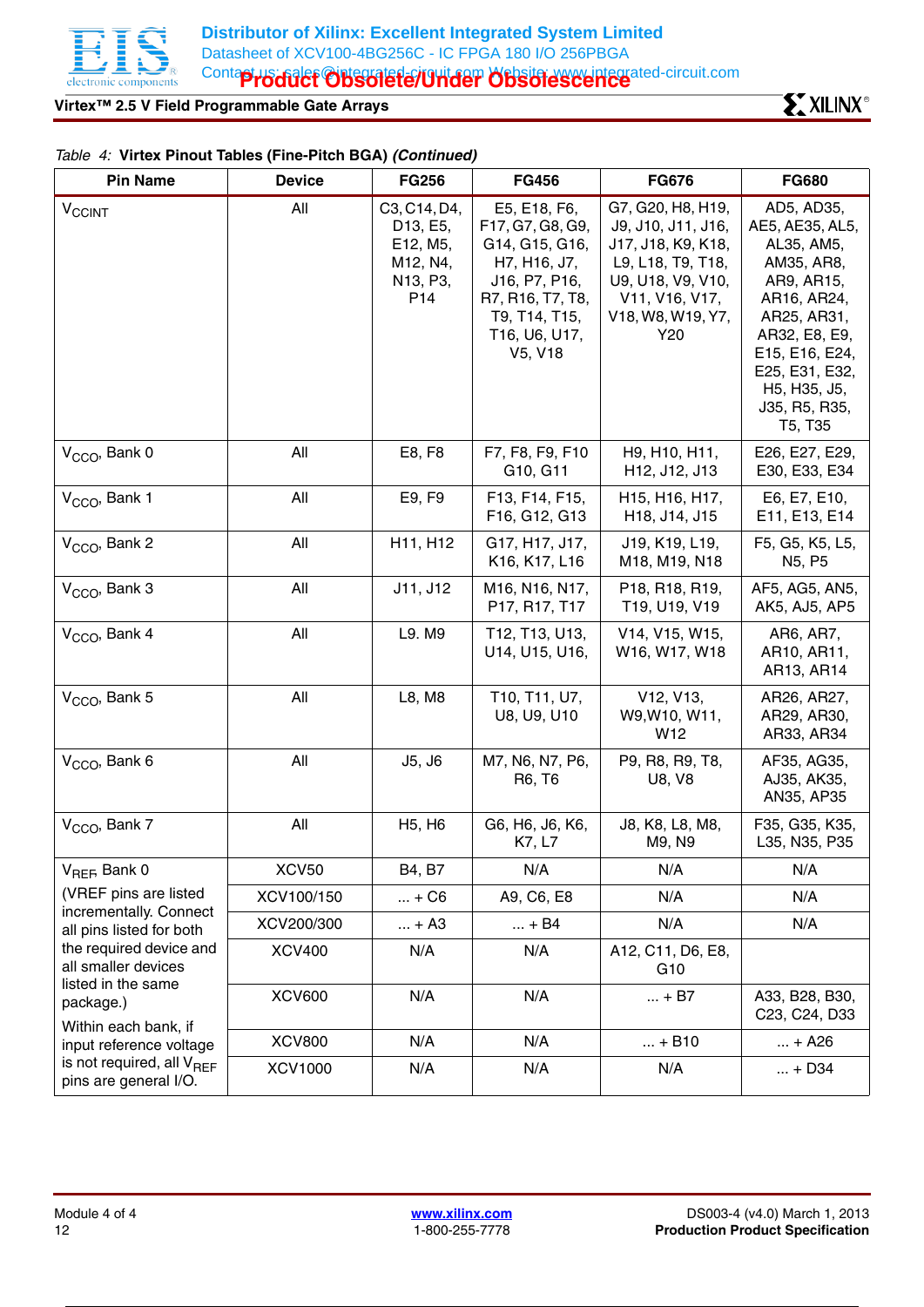

| <b>Pin Name</b>                                                      | <b>Device</b>  | <b>FG256</b> | <b>FG456</b>  | <b>FG676</b>               | <b>FG680</b>                   |
|----------------------------------------------------------------------|----------------|--------------|---------------|----------------------------|--------------------------------|
| V <sub>REF</sub> , Bank 1                                            | <b>XCV50</b>   | B9, C11      | N/A           | N/A                        | N/A                            |
| (VREF pins are listed                                                | XCV100/150     | $ + E11$     | A18, B13, E14 | N/A                        | N/A                            |
| incrementally. Connect<br>all pins listed for both                   | XCV200/300     | $ + A14$     | $ + A19$      | N/A                        | N/A                            |
| the required device and<br>all smaller devices<br>listed in the same | <b>XCV400</b>  | N/A          | N/A           | A14, C20, C21,<br>D15, G16 | N/A                            |
| package.)<br>Within each bank, if                                    | <b>XCV600</b>  | N/A          | N/A           | $ + B19$                   | B6, B8, B18,<br>D11, D13, D17  |
| input reference voltage                                              | <b>XCV800</b>  | N/A          | N/A           | $ + A17$                   | $ + B14$                       |
| is not required, all $V_{\text{BFF}}$<br>pins are general I/O.       | <b>XCV1000</b> | N/A          | N/A           | N/A                        | $ + B5$                        |
| V <sub>REF</sub> , Bank 2                                            | <b>XCV50</b>   | F13, H13     | N/A           | N/A                        | N/A                            |
| $(V_{RFF}$ pins are listed                                           | XCV100/150     | $ +$ F14     | F21, H18, K21 | N/A                        | N/A                            |
| incrementally. Connect<br>all pins listed for both                   | XCV200/300     | $ + E13$     | $ + D22$      | N/A                        | N/A                            |
| the required device and<br>all smaller devices                       | <b>XCV400</b>  | N/A          | N/A           | F24, H23, K20,<br>M23, M26 | N/A                            |
| listed in the same<br>package.)<br>Within each bank, if              | <b>XCV600</b>  | N/A          | N/A           | $ + G26$                   | G1, H4, J1, L2,<br>V5, W3      |
| input reference voltage                                              | <b>XCV800</b>  | N/A          | N/A           | $ + K25$                   | $ + N1$                        |
| is not required, all V <sub>REF</sub><br>pins are general I/O.       | <b>XCV1000</b> | N/A          | N/A           | N/A                        | $ + D2$                        |
| V <sub>REF</sub> , Bank 3                                            | <b>XCV50</b>   | K16, L14     | N/A           | N/A                        | N/A                            |
| $(V_{REF}$ pins are listed                                           | XCV100/150     | $ + L13$     | N21, R19, U21 | N/A                        | N/A                            |
| incrementally. Connect<br>all pins listed for both                   | XCV200/300     | $ + M13$     | $ + U20$      | N/A                        | N/A                            |
| the required device and<br>all smaller devices                       | <b>XCV400</b>  | N/A          | N/A           | R23, R25, U21,<br>W22, W23 | N/A                            |
| listed in the same<br>package.)<br>Within each bank, if              | <b>XCV600</b>  | N/A          | N/A           | $ + W26$                   | AC1, AJ2, AK3,<br>AL4, AR1, Y1 |
| input reference voltage                                              | <b>XCV800</b>  | N/A          | N/A           | $ + U25$                   | $ + AF3$                       |
| is not required, all V <sub>REF</sub><br>pins are general I/O.       | <b>XCV1000</b> | N/A          | N/A           | N/A                        | $ + AP4$                       |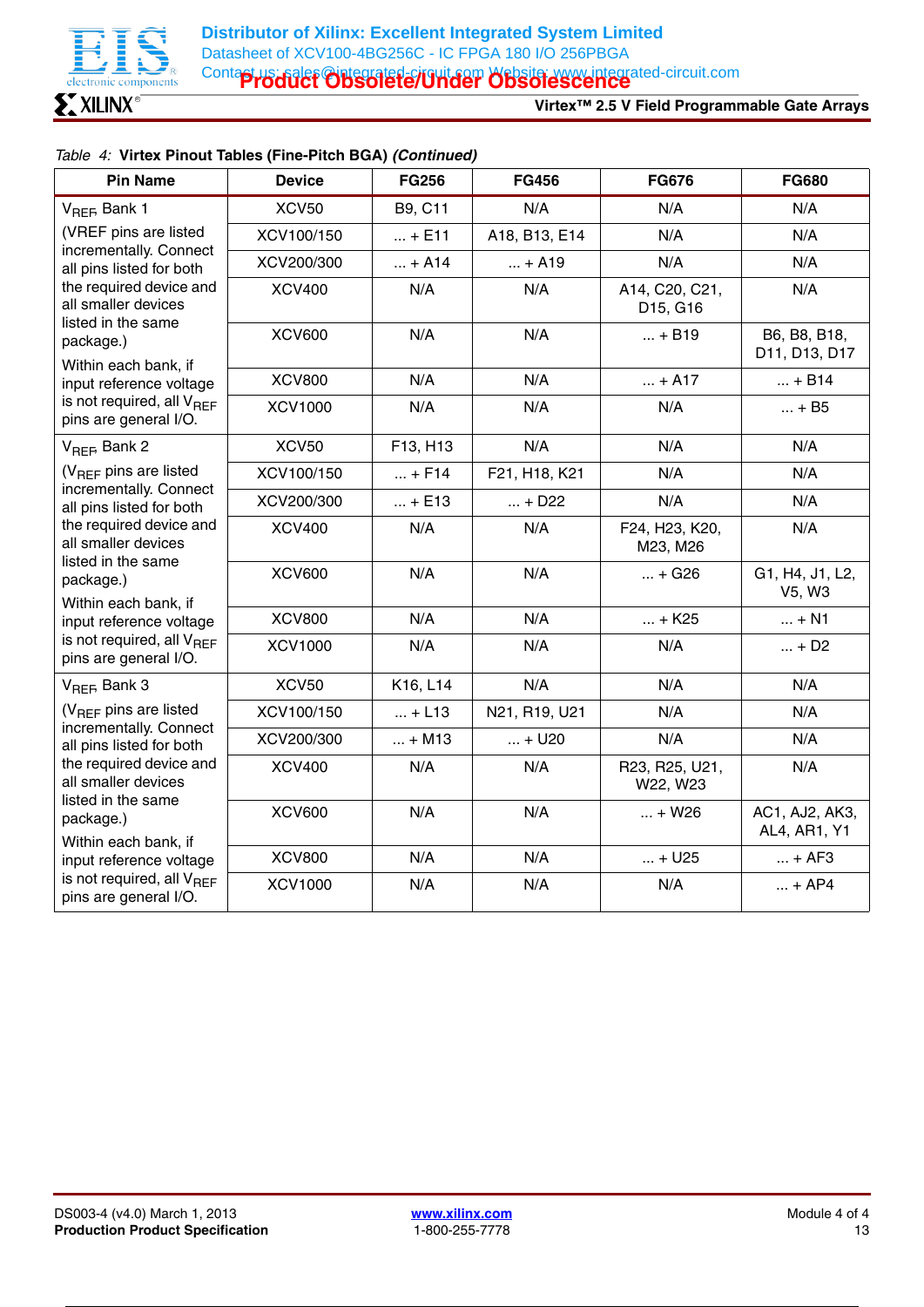

Virtex<sup>™</sup> 2.5 V Field Programmable Gate Arrays **Research Control of Arrays** Research Control Control of Arrays Research Research Research Research Research Research Research Research Research Research Research Research Re

| <b>Pin Name</b>                                                                                                   | <b>Device</b>  | <b>FG256</b> | <b>FG456</b>               | <b>FG676</b>                         | <b>FG680</b>                             |
|-------------------------------------------------------------------------------------------------------------------|----------------|--------------|----------------------------|--------------------------------------|------------------------------------------|
| V <sub>REF</sub> , Bank 4                                                                                         | <b>XCV50</b>   | P9, T12      | N/A                        | N/A                                  | N/A                                      |
| (V <sub>RFF</sub> pins are listed<br>incrementally. Connect                                                       | XCV100/150     | $ + T11$     | N/A<br>AA13, AB16,<br>AB19 |                                      | N/A                                      |
| all pins listed for both<br>the required device and                                                               | XCV200/300     | $ + R13$     | $ + AB20$                  | N/A                                  | N/A                                      |
| all smaller devices<br>listed in the same<br>package.)                                                            | <b>XCV400</b>  | N/A          | N/A                        | AC15, AD18,<br>AD21, AD22,<br>AF15   | N/A                                      |
| Within each bank, if<br>input reference voltage<br>is not required, all $V_{\text{RFF}}$<br>pins are general I/O. | <b>XCV600</b>  | N/A          | N/A                        |                                      | AT19, AU7,<br>AU17, AV8,<br>AV10, AW11   |
|                                                                                                                   | <b>XCV800</b>  | N/A          | N/A                        | $ + AF17$                            | $ + AV14$                                |
|                                                                                                                   | <b>XCV1000</b> | N/A          | N/A                        | N/A                                  | $ +$ AU6                                 |
| V <sub>REF</sub> , Bank 5                                                                                         | <b>XCV50</b>   | T4, P8       | N/A                        | N/A                                  | N/A                                      |
| (V <sub>REF</sub> pins are listed                                                                                 | XCV100/150     | $ + R5$      | W8, Y10, AA5               | N/A                                  | N/A                                      |
| incrementally. Connect<br>all pins listed for both                                                                | XCV200/300     | $ + T2$      | $ + Y6$                    | N/A                                  | N/A                                      |
| the required device and<br>all smaller devices                                                                    | <b>XCV400</b>  | N/A          | N/A                        | AA10, AB8, AB12,<br><b>AC7, AF12</b> | N/A                                      |
| listed in the same<br>package.)<br>Within each bank, if<br>input reference voltage                                | <b>XCV600</b>  | N/A          | N/A                        | $ + AF8$                             | AT27, AU29,<br>AU31, AV35,<br>AW21, AW23 |
| is not required, all V <sub>REF</sub>                                                                             | <b>XCV800</b>  | N/A          | N/A                        | $ + AE10$                            | $ + AT25$                                |
| pins are general I/O.                                                                                             | <b>XCV1000</b> | N/A          | N/A                        | N/A                                  | $ + AV36$                                |
| V <sub>REF</sub> , Bank 6                                                                                         | <b>XCV50</b>   | J3, N1       | N/A                        | N/A                                  | N/A                                      |
| (V <sub>REF</sub> pins are listed<br>incrementally. Connect                                                       | XCV100/150     | $ + M1$      | N2, R4, T3                 | N/A                                  | N/A                                      |
| all pins listed for both                                                                                          | XCV200/300     | $ + N2$      | $ + Y1$                    | N/A                                  | N/A                                      |
| the required device and<br>all smaller devices                                                                    | <b>XCV400</b>  | N/A          | N/A                        | AB3, R1, R4, U6,<br>V5               | N/A                                      |
| listed in the same<br>package.)<br>Within each bank, if<br>input reference voltage                                | <b>XCV600</b>  | N/A          | N/A                        | $ + Y1$                              | AB35, AD37,<br>AH39, AK39,<br>AM39, AN36 |
| is not required, all $V_{BFE}$                                                                                    | <b>XCV800</b>  | N/A          | N/A                        | $ + U2$                              | $ + AE39$                                |
| pins are general I/O.                                                                                             | <b>XCV1000</b> | N/A          | N/A                        | N/A                                  | $ + AT39$                                |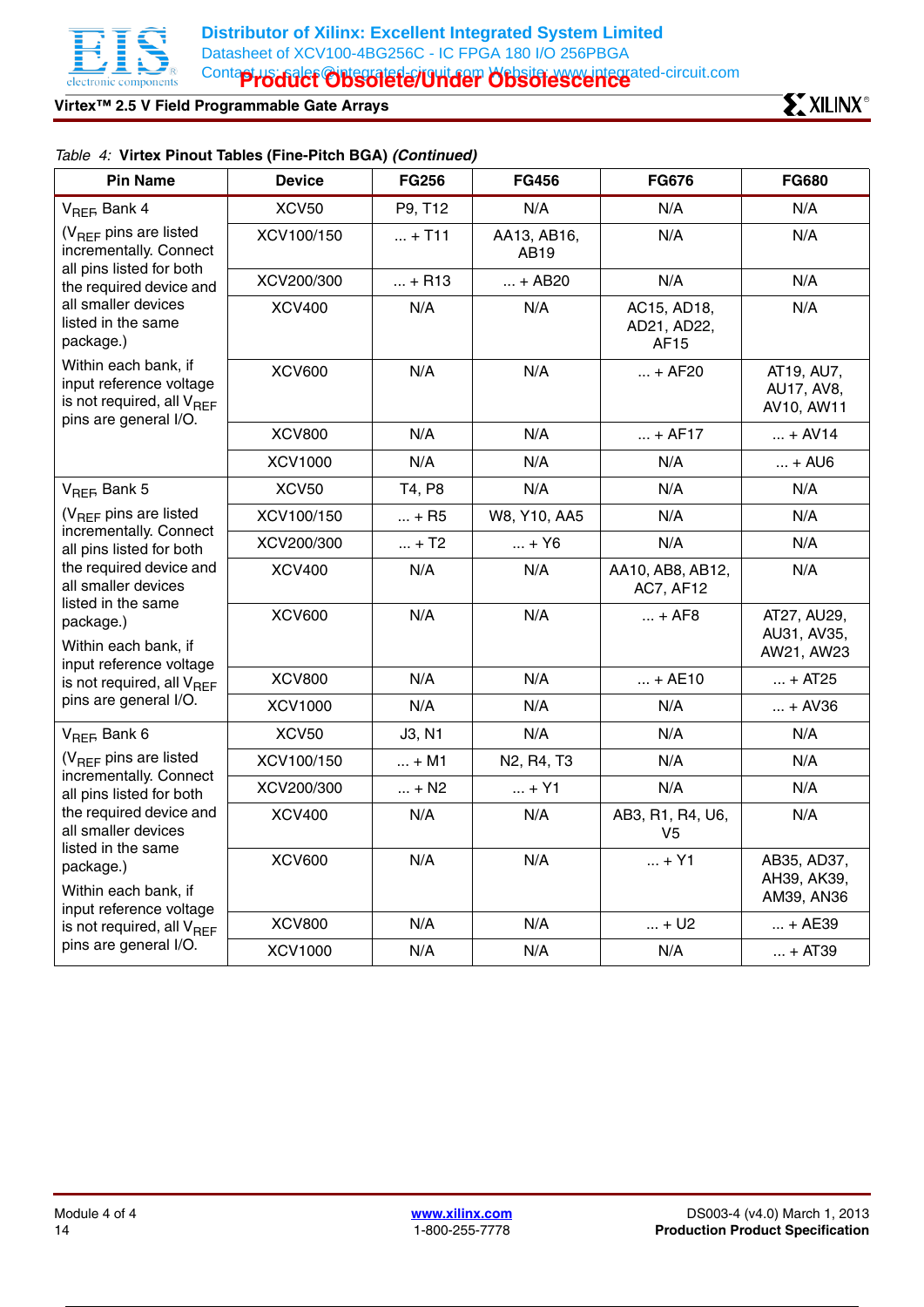

| <b>Pin Name</b>                                                | <b>Device</b>  | <b>FG256</b>                                                                                                                                                                                                                                                                                               | <b>FG456</b>                                                                                                                                                                                                                                                                           | <b>FG676</b>                                                                                                                                                                                                                                                                                                                                                                                                                                                                                                                                                                                                                                                         | <b>FG680</b>                                                                                                                                                                                                                                                                                                                                                                                                                                               |  |  |
|----------------------------------------------------------------|----------------|------------------------------------------------------------------------------------------------------------------------------------------------------------------------------------------------------------------------------------------------------------------------------------------------------------|----------------------------------------------------------------------------------------------------------------------------------------------------------------------------------------------------------------------------------------------------------------------------------------|----------------------------------------------------------------------------------------------------------------------------------------------------------------------------------------------------------------------------------------------------------------------------------------------------------------------------------------------------------------------------------------------------------------------------------------------------------------------------------------------------------------------------------------------------------------------------------------------------------------------------------------------------------------------|------------------------------------------------------------------------------------------------------------------------------------------------------------------------------------------------------------------------------------------------------------------------------------------------------------------------------------------------------------------------------------------------------------------------------------------------------------|--|--|
| V <sub>REF</sub> , Bank 7                                      | <b>XCV50</b>   | C1, H3                                                                                                                                                                                                                                                                                                     | N/A                                                                                                                                                                                                                                                                                    | N/A                                                                                                                                                                                                                                                                                                                                                                                                                                                                                                                                                                                                                                                                  | N/A                                                                                                                                                                                                                                                                                                                                                                                                                                                        |  |  |
| $(V_{BFF}$ pins are listed                                     | XCV100/150     | $ + D1$                                                                                                                                                                                                                                                                                                    | E2, H4, K3                                                                                                                                                                                                                                                                             | N/A                                                                                                                                                                                                                                                                                                                                                                                                                                                                                                                                                                                                                                                                  | N/A                                                                                                                                                                                                                                                                                                                                                                                                                                                        |  |  |
| incrementally. Connect<br>all pins listed for both             | XCV200/300     | $ + B1$                                                                                                                                                                                                                                                                                                    | $ + D2$                                                                                                                                                                                                                                                                                | N/A                                                                                                                                                                                                                                                                                                                                                                                                                                                                                                                                                                                                                                                                  | N/A                                                                                                                                                                                                                                                                                                                                                                                                                                                        |  |  |
| the required device and<br>all smaller devices                 | <b>XCV400</b>  | N/A                                                                                                                                                                                                                                                                                                        | N/A                                                                                                                                                                                                                                                                                    | F4, G4, K6, M2,<br>M5                                                                                                                                                                                                                                                                                                                                                                                                                                                                                                                                                                                                                                                | N/A                                                                                                                                                                                                                                                                                                                                                                                                                                                        |  |  |
| listed in the same<br>package.)                                | <b>XCV600</b>  | N/A                                                                                                                                                                                                                                                                                                        | N/A                                                                                                                                                                                                                                                                                    | $ + H1$                                                                                                                                                                                                                                                                                                                                                                                                                                                                                                                                                                                                                                                              | E38, G38, L36,<br>N36, U36, U38                                                                                                                                                                                                                                                                                                                                                                                                                            |  |  |
| Within each bank, if<br>input reference voltage                | <b>XCV800</b>  | N/A                                                                                                                                                                                                                                                                                                        | N/A                                                                                                                                                                                                                                                                                    | $ + K1$                                                                                                                                                                                                                                                                                                                                                                                                                                                                                                                                                                                                                                                              | $ + N38$                                                                                                                                                                                                                                                                                                                                                                                                                                                   |  |  |
| is not required, all $V_{\text{RFF}}$<br>pins are general I/O. | <b>XCV1000</b> | N/A                                                                                                                                                                                                                                                                                                        | N/A                                                                                                                                                                                                                                                                                    | N/A                                                                                                                                                                                                                                                                                                                                                                                                                                                                                                                                                                                                                                                                  | $ + F36$                                                                                                                                                                                                                                                                                                                                                                                                                                                   |  |  |
| <b>GND</b>                                                     | All            | A1, A16, B2,<br>B15, F6, F7,<br>F <sub>10</sub> , F <sub>11</sub> ,<br>G6, G7, G8,<br>G9, G10,<br>G11, H7,<br>H8, H9, H10,<br>J7, J8, J9,<br>J10, K6, K7,<br>K8, K9, K10,<br>K11, L6, L7,<br>L <sub>10</sub> , L <sub>11</sub> ,<br>R <sub>2</sub> , R <sub>15</sub> , T <sub>1</sub> ,<br>T <sub>16</sub> | A1, A22, B2,<br>B21, C3, C20,<br>J9, J10, J11,<br>J12, J13, J14,<br>K9, K10, K11,<br>K12, K13, K14,<br>L9, L10, L11,<br>L12, L13, L14,<br>M9, M10, M11,<br>M12, M13, M14,<br>N9, N10, N11,<br>N12, N13, N14,<br>P9, P10, P11,<br>P12, P13, P14,<br>Y3, Y20, AA2,<br>AA21, AB1,<br>AB22 | A1, A26, B2, B9,<br>B14, B18, B25,<br>C3, C24, D4, D23,<br>E5, E22, J2, J25,<br>K10, K11, K12,<br>K13, K14, K15,<br>K16, K17, L10,<br>L11, L12, L13,<br>L14, L15, L16,<br>L17, M10, M11,<br>M12, M13, M14,<br>M15, M16, M17,<br>N2, N10, N11,<br>N12, N13, N14,<br>N <sub>15</sub> , N <sub>16</sub> , N <sub>17</sub> ,<br>P10, P11, P12,<br>P13, P14, P15,<br>P16, P17, P25,<br>R10, R11, R12,<br>R13, R14, R15,<br>R <sub>16</sub> , R <sub>17</sub> , T <sub>10</sub> ,<br>T11, T12, T13,<br>T14, T15, T16,<br>T17, U10, U11,<br>U12, U13, U14,<br>U15, U16, U17,<br>V2, V25, AB5,<br>AB22, AC4, AC23,<br>AD3, AD24, AE2,<br>AE9, AE13, AE18,<br>AE25, AF1, AF26 | A1, A2, A3, A37,<br>A38, A39, AA5,<br>AA35, AH4,<br>AH5, AH35,<br>AH36, AR5,<br>AR12, AR19,<br>AR20, AR21,<br>AR28, AR35,<br>AT4, AT12, AT20,<br>AT28, AT36,<br>AU1, AU3, AU20,<br>AU37, AU39,<br>AV1, AV2, AV38,<br>AV39, AW1,<br>AW2, AW3,<br>AW37, AW38,<br>AW39, B1, B2,<br>B38, B39, C1,<br>C3, C20, C37,<br>C39, D4, D12,<br>D20, D28, D36,<br>E5, E12, E19,<br>E20, E21, E28,<br>E35, M4, M5,<br>M35, M36, W5,<br>W35, Y3, Y4, Y5,<br>Y35, Y36, Y37 |  |  |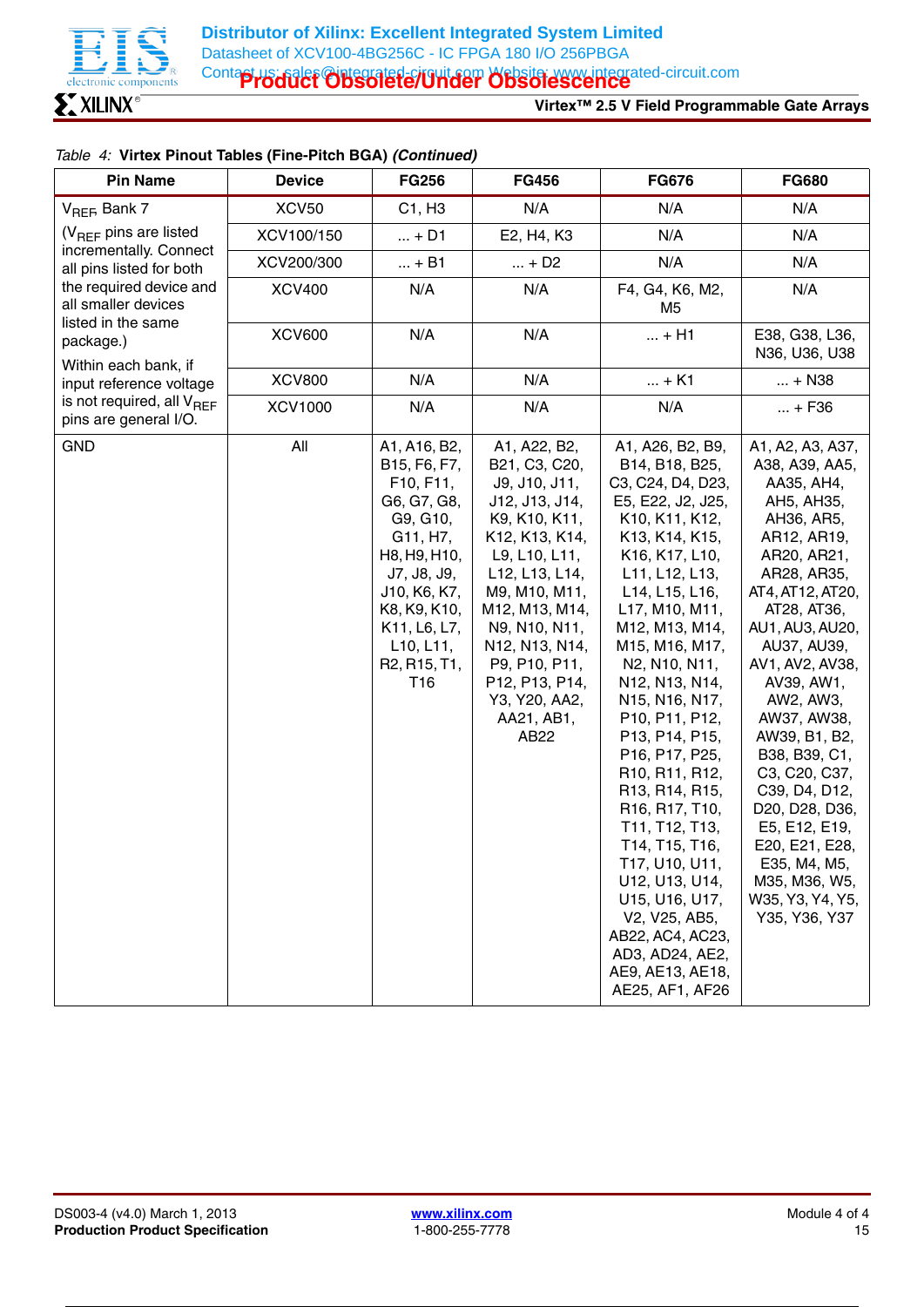

# Virtex<sup>™</sup> 2.5 V Field Programmable Gate Arrays **Research Control of Arrays** Research Control Control of Arrays Research Research Research Research Research Research Research Research Research Research Research Research Re

| <b>Pin Name</b>                                                                                                                                                                             | <b>Device</b> | <b>FG256</b> | <b>FG456</b>                                                                                                                                                           | <b>FG676</b>                                                                                                                                                                                                                                                                                       |     |
|---------------------------------------------------------------------------------------------------------------------------------------------------------------------------------------------|---------------|--------------|------------------------------------------------------------------------------------------------------------------------------------------------------------------------|----------------------------------------------------------------------------------------------------------------------------------------------------------------------------------------------------------------------------------------------------------------------------------------------------|-----|
| No Connect<br>(No-connect pins are<br>listed incrementally. All<br>pins listed for both the<br>required device and all<br>larger devices listed in<br>the same package are<br>no connects.) | <b>XCV800</b> | N/A          | N/A                                                                                                                                                                    | A2, A3, A15, A25,<br>B1, B6, B11, B16,<br>B21, B24, B26,<br>C1, C2, C25, C26,<br>F2, F6, F21, F25,<br>L2, L25, N25, P2,<br>T2, T25, AA2,<br>AA6, AA21, AA25,<br>AD1, AD2, AD25,<br>AE1, AE3, AE6,<br>AE11, AE14,<br>AE16, AE21,<br>AE24, AE26, AF2,<br>AF24, AF25                                  | N/A |
|                                                                                                                                                                                             | <b>XCV600</b> | N/A          | N/A                                                                                                                                                                    | same as above                                                                                                                                                                                                                                                                                      | N/A |
|                                                                                                                                                                                             | <b>XCV400</b> | N/A          | N/A                                                                                                                                                                    | $ + A9, A10, A13,$<br>A16, A24, AC1,<br>AC25, AE12,<br>AE15, AF3, AF10,<br>AF11, AF13,<br>AF14, AF16,<br>AF18, AF23, B4,<br>B12, B13, B15,<br>B17, D1, D25,<br>H <sub>26</sub> , J <sub>1</sub> , K <sub>26</sub> , L <sub>1</sub> ,<br>M1, M25, N1, N26,<br>P1, P26, R2, R26,<br>T1, T26, U26, V1 | N/A |
|                                                                                                                                                                                             | <b>XCV300</b> | N/A          | D4, D19, W4,<br>W19                                                                                                                                                    | N/A                                                                                                                                                                                                                                                                                                | N/A |
|                                                                                                                                                                                             | <b>XCV200</b> | N/A          | $ + A2, A6, A12,$<br>B11, B16, C2,<br>D1, D18, E17,<br>E19, G2, G22,<br>L2, L19, M2,<br>M21, R3, R20,<br>U3, U18, Y22,<br>AA1, AA3, AA11,<br>AA16, AB7,<br>AB12, AB21, | N/A                                                                                                                                                                                                                                                                                                | N/A |
|                                                                                                                                                                                             | <b>XCV150</b> | N/A          | $ + A13, A14,$<br>C8, C9, E13,<br>F11, H21, J1, J4,<br>K2, K18, K19,<br>M17, N1, P1, P5,<br>P22, R22, W13,<br>W15, AA9,<br>AA10, AB8,<br>AB14                          | N/A                                                                                                                                                                                                                                                                                                | N/A |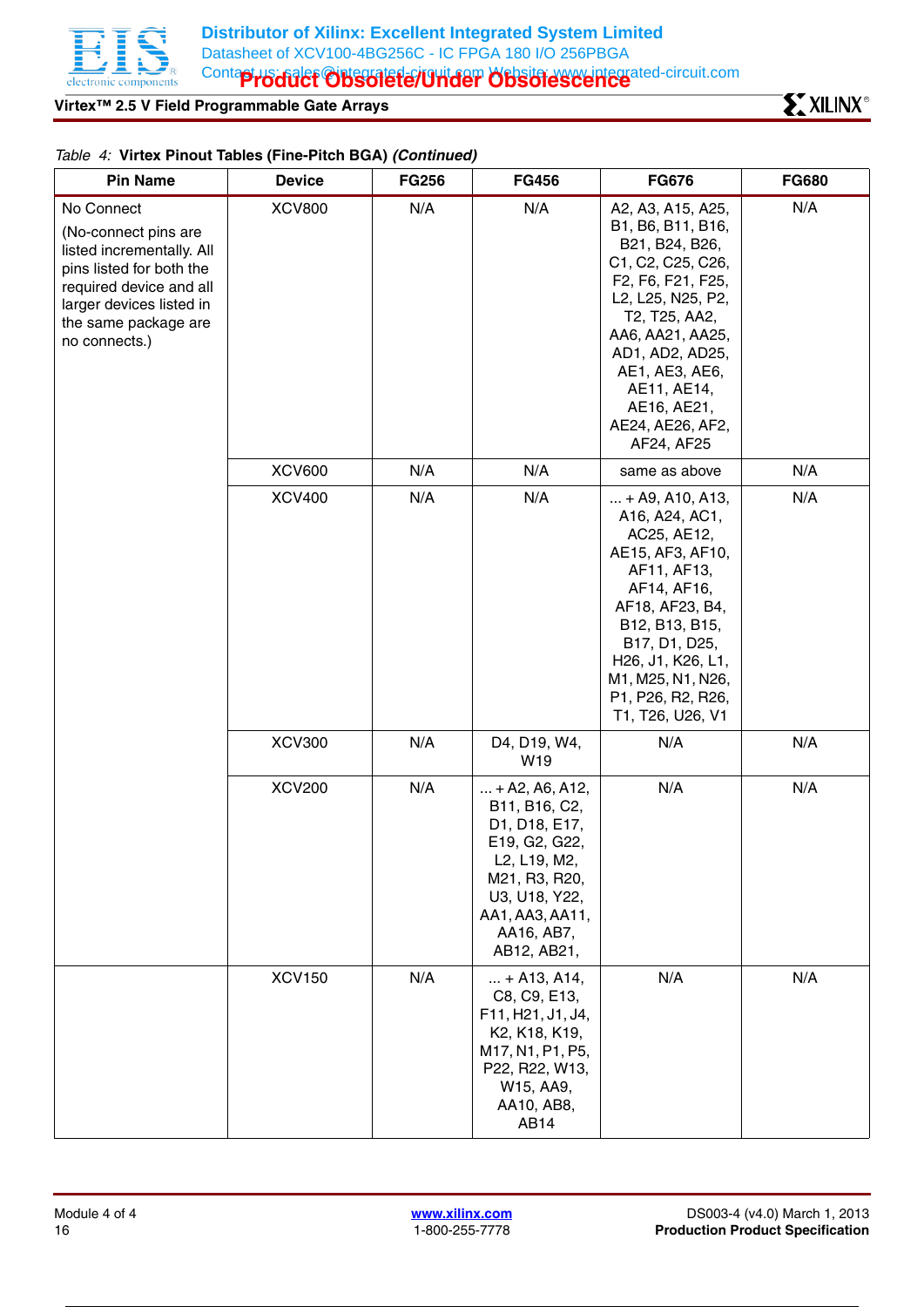

**Virtex™ 2.5 V Field Programmable Gate Arrays** <sup>R</sup>

# **Pinout Diagrams**

The following diagrams, **CS144 Pin Function Diagram**, page 17 through **FG680 Pin Function Diagram**, page 27, illustrate the locations of special-purpose pins on Virtex FPGAs. Table 5 lists the symbols used in these diagrams. The diagrams also show I/O-bank boundaries.

#### *Table 5:* **Pinout Diagram Symbols**

| Symbol                  | <b>Pin Function</b>                                                   |
|-------------------------|-----------------------------------------------------------------------|
| $\ast$                  | General I/O                                                           |
| 尜                       | Device-dependent general I/O, n/c on<br>smaller devices               |
| v                       | $\rm v_{\rm CCINT}$                                                   |
| V                       | Device-dependent V <sub>CCINT</sub> , n/c on smaller<br>devices       |
| ∩                       | V <sub>CCO</sub>                                                      |
| R                       | $\mathsf{V}_{\mathsf{REF}}$                                           |
| r                       | Device-dependent V <sub>RFF</sub> , remains I/O on<br>smaller devices |
| G                       | Ground                                                                |
| $\varnothing$ , 1, 2, 3 | Global Clocks                                                         |

| Symbol                                                          | <b>Pin Function</b>                |
|-----------------------------------------------------------------|------------------------------------|
| $①$ , $④$ , $②$                                                 | M0, M1, M2                         |
| $\mathbb{0}, \mathbb{0}, \mathbb{2},$<br>(3, 4, 5, 6, 6)<br>(7) | D0/DIN, D1, D2, D3, D4, D5, D6, D7 |
| R                                                               | DOUT/BUSY                          |
| D                                                               | <b>DONE</b>                        |
| P                                                               | <b>PROGRAM</b>                     |
|                                                                 | <b>INIT</b>                        |
| K                                                               | <b>CCLK</b>                        |
| w                                                               | <b>WRITE</b>                       |
| S                                                               | $\overline{\text{CS}}$             |
| т                                                               | Boundary-scan Test Access Port     |
| $\div$                                                          | Temperature diode, anode           |
|                                                                 | Temperature diode, cathode         |
| n                                                               | No connect                         |

#### *Table 5:* **Pinout Diagram Symbols** *(Continued)*

# **CS144 Pin Function Diagram**



*Figure 1:* **CS144 Pin Function Diagram**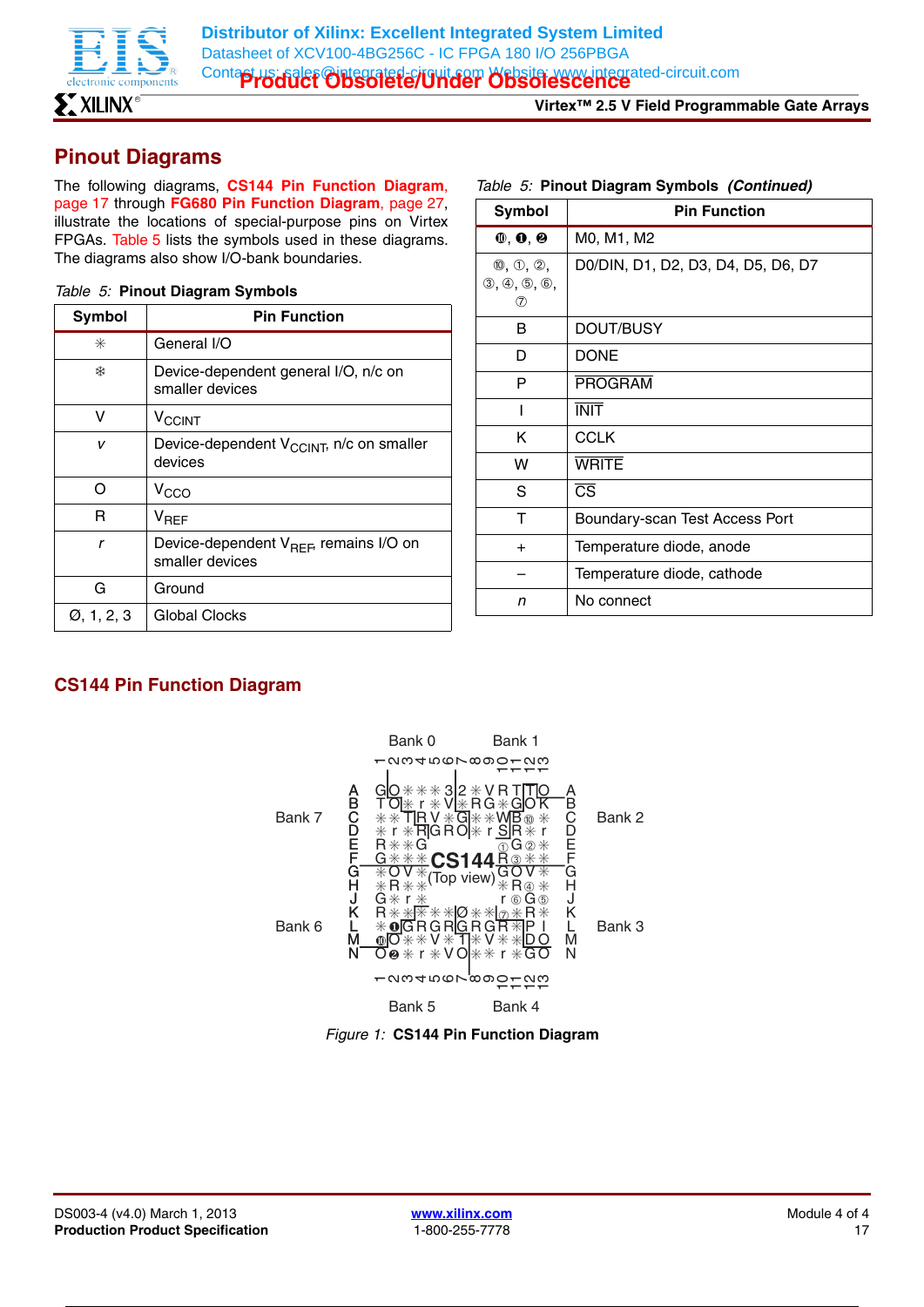

# **TQ144 Pin Function Diagram**



*Figure 2:* **TQ144 Pin Function Diagram**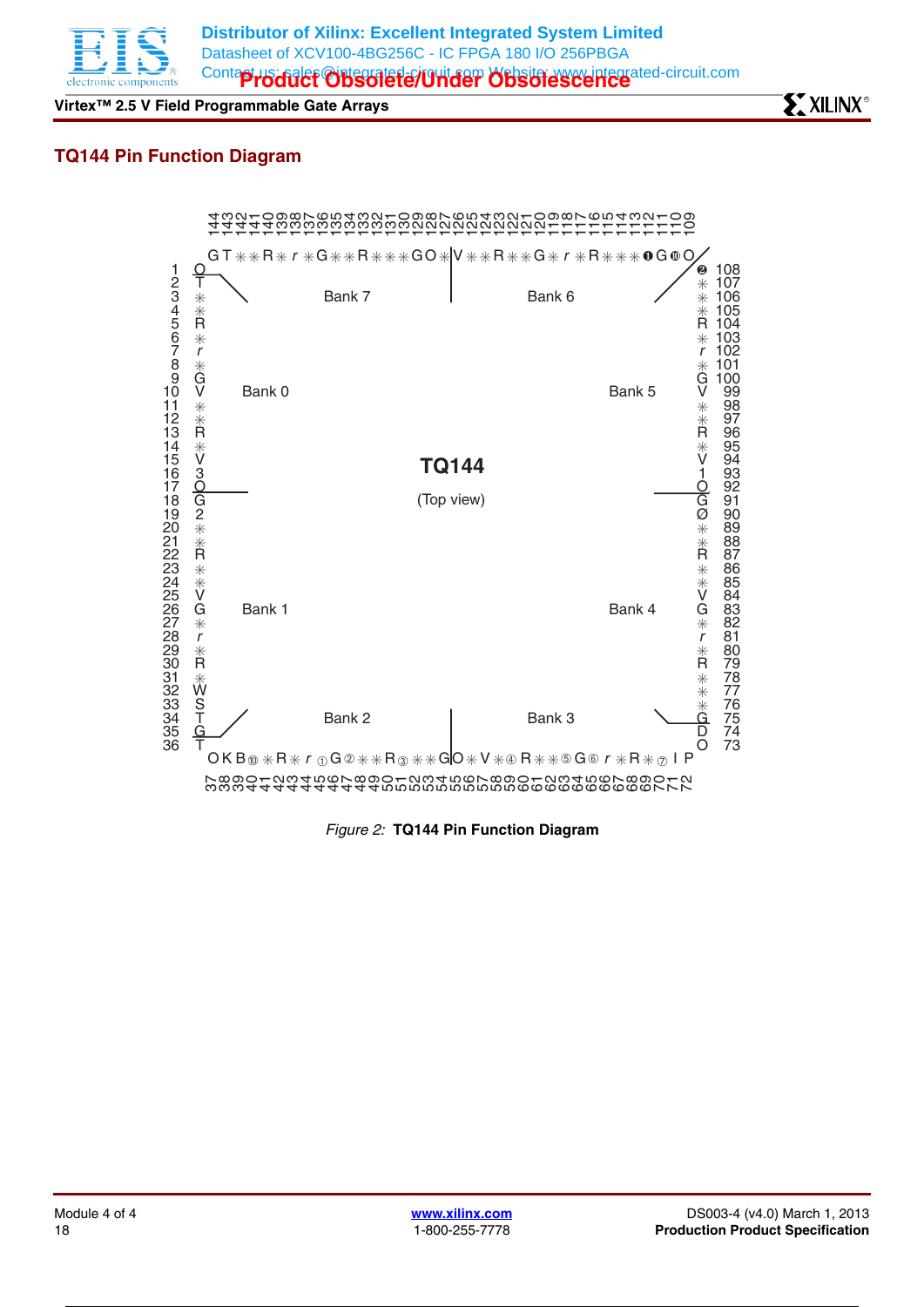

# **PQ240/HQ240 Pin Function Diagram**



*Figure 3:* **PQ240/HQ240 Pin Function Diagram**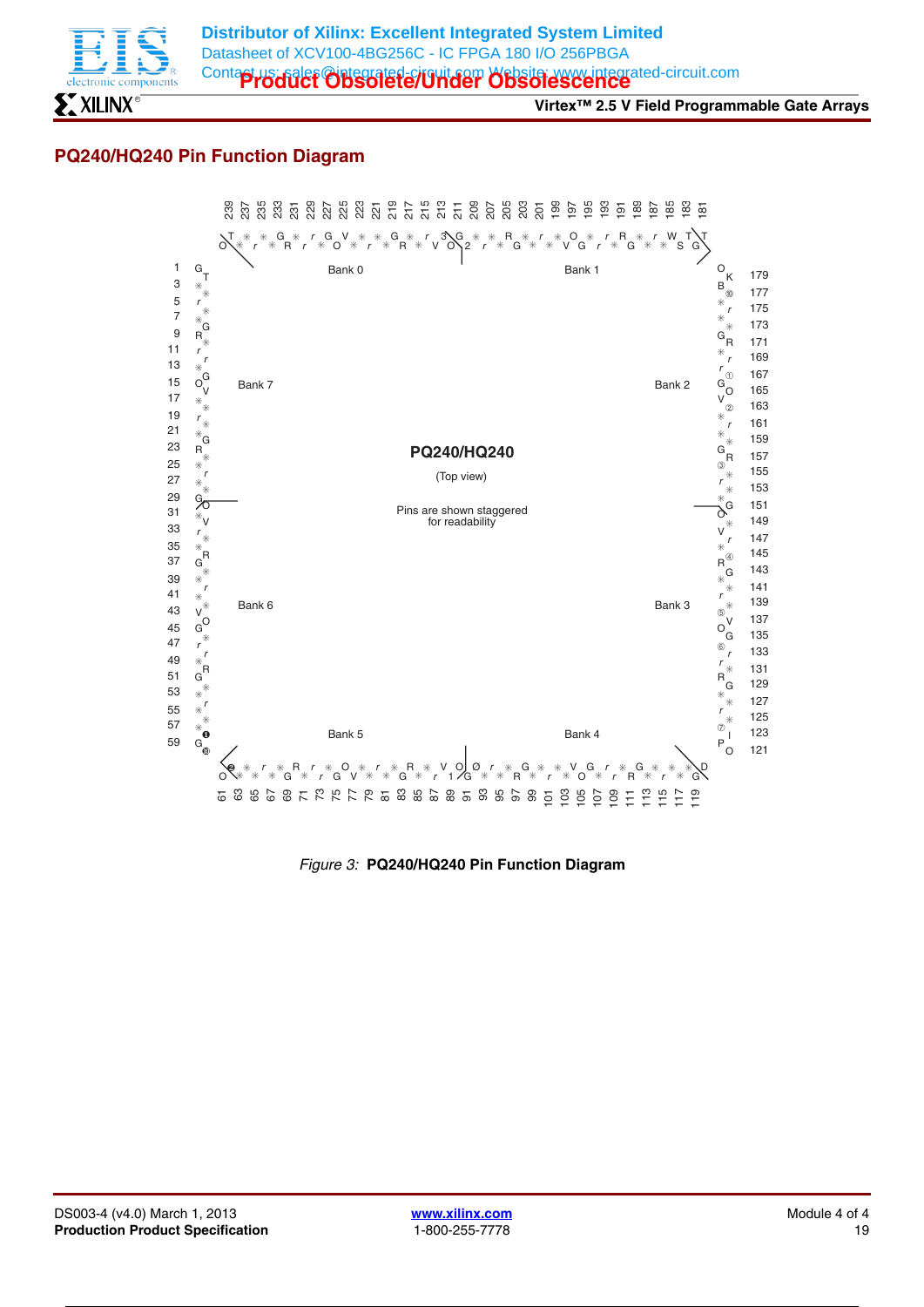

# **BG256 Pin Function Diagram**

- 2010 - 2020 - 2020 - 2020 - 2030 - 2030 - 2030 - 2030 - 20

B C D E F G H J K L M N P R T U V W Y A **\* ● -** \* \* ┏ \* \* \* \* <mark>\*</mark> \* \* \* \* ┏ \* \* \* <mark>D</mark> \* <mark>☀ <u>\*</u> G + \* \*r \* R V</mark> \* R \* r \* \* \* G ② R \* R \* \* \* \* \* 1 | Ø \* \* \* \* \* \* \* R \* | P *r r* ✳ ✳✳✳ ✳ ✳✳✳✳✳✳ ✳ T R 2 R WT ❶ ✳✳ ✳✳ GGVOOGGGGOOVGG I ➂ ✳ G R ➃ ✳ ➄ *r* ✳  $\circledast$  \* R \* \* \* \* \* \* B C D E F G H J K L M N P R T U V W Y A - 2 3 4 5 6 7 8 9 7 8 9 7 8 9 7 8 9 9 7 8 9 9 0 1 Bank 0 | Bank 1 Bank 5 Bank 3 Bank 4 O Bank 6 Bank 3 O  $R$   $*$   $*$  O Bank 7 Bank 2 O  $*$   $*$   $*$ R O **BG256** Or 2 (Top View) O O ✳ *r* ✳ ✳✳✳✳✳ ✳ ✳✳ ✳ *r* ✳ R R SK 3 *r* ✳✳ ✳✳✳✳✳✳ ✳✳✳✳✳✳ V G T G ➉ R ✳ ✳✳ TGGVOOGGGGOOVGGB *r*  $***<sub>6</sub>$ ✳✳✳  $* * R O$  $R$   $*$   $*$   $O$ ✳✳✳  $*$  \* \* G  $*\overline{*}$  $* R * G$ ✳✳✳ ✳✳✳  $* * R V$ ✳ *r r*  $G \setminus$  Bank 0 | Bank 1  $\angle$  G  $\ast \ast \circ$ ✳ ✳ *r r* ✳ ✳✳✳  $G V * *$ 0  $* * *$ ✳ ✳ *r*  $G \times$  Bank 5 Bank 4  $G$   $*$   $*$  ©  $\vee$   $\qquad$   $\vee$   $\vee$ G GGGG <u>G</u> GGGG <u>G</u> VG GGGG GV  $R * G$  GGGG GR RV / | \ V

DS003\_18\_100300

*Figure 4:* **BG256 Pin Function Diagram**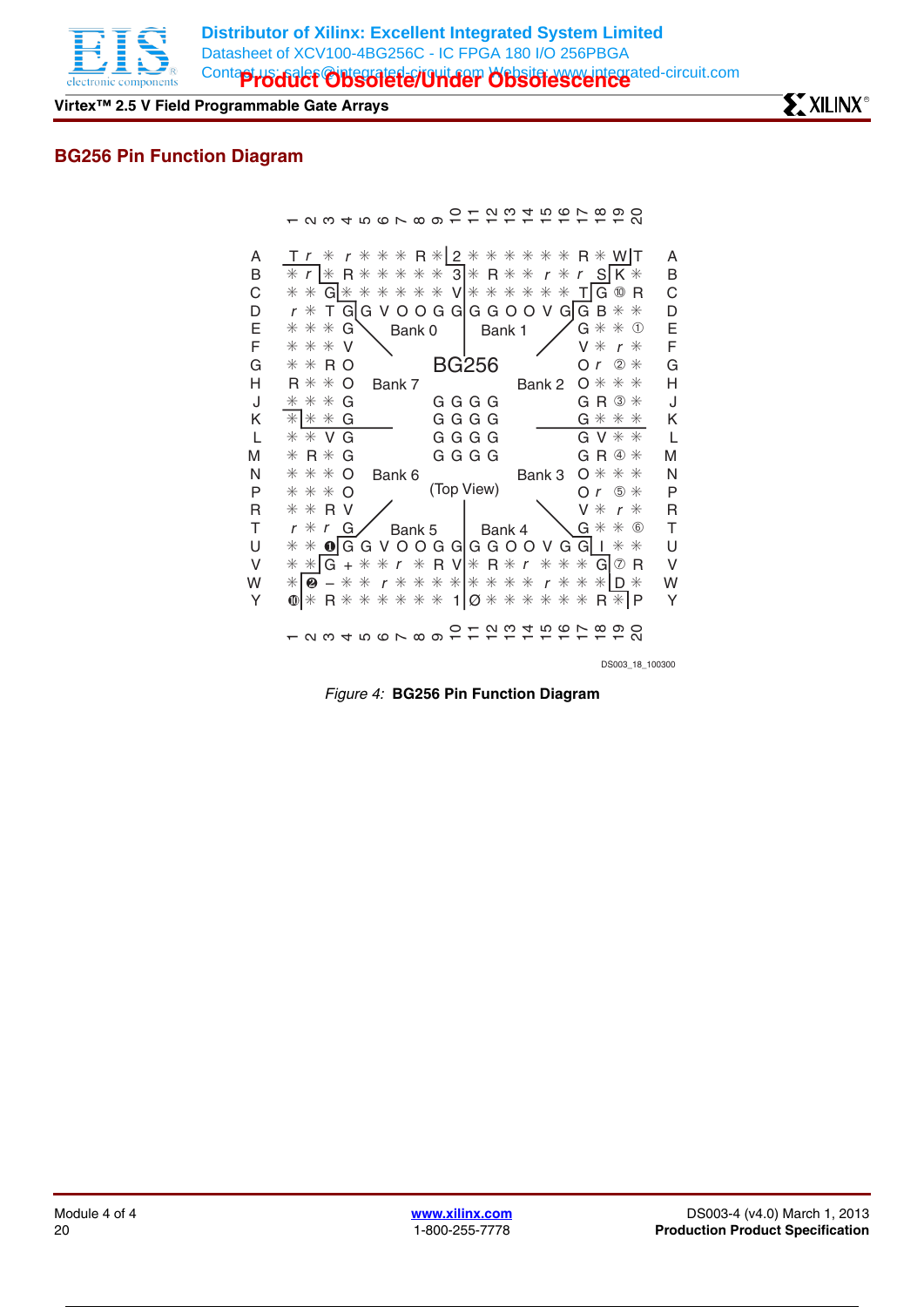

## **BG352 Pin Function Diagram**

G A G G ✳ ✳ G ✳ ✳ G ✳ O ✳ ✳ ✳ G ✳ R O ✳ G V ✳ G ✳ ✳ G 12345678910 11 12 13 14 15 16 17 18 19 20 21 22 23 24 25 26 B  $\overline{C}$ D E F G H J K L M N P R T U V W Y AA AB AC AD AE AF G O T ✳ ✳ R ✳ ✳ ✳ ✳ ✳ ✳ ✳ 2 V ✳ ✳ ✳ ✳ ✳ ✳ ✳ ✳ O G ✳ \* \* <mark>K | S</mark> \* \* \* \* R \* \* R \* <mark>V</mark> \* \* \* \* R \* R \* <u>R \* \* T \* \*</u> ✳ *r* T *r* O ✳ ✳ V ✳ V O 3 ✳ ✳ ✳ ✳ O ✳ *r* ✳ T ✳ ✳ R ➉ W ✳ *r* ➆ P ✳ ✳ ✳ O ✳ V ✳ R ✳ O R ✳ ✳ R ✳ O ✳ ✳ ❷ ✳ ✳ ✳  $\frac{1}{2}$  $\frac{1}{2}$  $\frac{1}{2}$   $\frac{1}{2}$   $\frac{1}{2}$   $\frac{1}{2}$   $\frac{1}{2}$   $\frac{1}{2}$   $\frac{1}{2}$   $\frac{1}{2}$   $\frac{1}{2}$   $\frac{1}{2}$   $\frac{1}{2}$   $\frac{1}{2}$   $\frac{1}{2}$   $\frac{1}{2}$   $\frac{1}{2}$   $\frac{1}{2}$   $\frac{1}{2}$   $\frac{1}{2}$   $\frac{1}{2}$   $\frac{1}{2}$ G O ✳ *r* R ✳ ✳ R ✳ ✳ ✳ ✳ Ø V ✳ ✳ ✳ ✳ V ✳ ✳ ✳ *r* + O G  $\overline{\mathsf{G}}$   $\mathsf{G}$   $\ast$   $\ast$   $\mathsf{G}$   $\ast$   $\ast$   $\mathsf{G}$   $\ast$   $\ast$   $\mathsf{G}$   $\ast$   $\ast$   $\mathsf{G}$   $\ast$   $\ast$   $\mathsf{G}$   $\ast$   $\ast$   $\overline{\mathsf{G}}$   $\ast$   $\ast$   $\overline{\mathsf{G}}$   $\mathsf{G}$ ✳ *r* ✳ G  $\ast$ O ✳ ✳ R  $* * * G$ ✳ V ✳ ✳ ✳ ✳ ✳ O  $* * v R$ ✳ ✳ ✳ ✳  $Q$   $*$   $*$   $\overline{\ast}$  $*$   $*$  V G V R ✳ ✳  $* *$  $* * * 0$  $*$  V  $*$   $*$  $O$   $*$   $*$   $G$  $* * * R$ ✳ ✳ R ✳  $\bullet$   $*$   $*$  G AB  $G R * B$ ✳ ✳ ✳ ✳ ➀ ✳ ✳ ✳  $G R * O$ ✳ ✳ ➁ ✳  $Q$   $*$   $*$   $V$ V ✳ ✳ ✳  $* * ③ R$  $G$   $*$   $*$   $*$  $*V*O$  $* * @ R$ V ✳ ✳ ✳  $O * * 9$  $* * ⑤ R$  $GV * *$ ✳ ✳ R O ✳ ✳ ✳ ✳  $G$   $*$   $*$   $*$  $\mathbf{0}$   $*$  r B  $\mathcal{C}$ D E F G H J K L M N P R T  $\cup$ V W Y AA AC AD AE  $G$ <sup> $G$ </sup> AF A 1 2 3 4 5 6 7 8 9 10 11 12 13 14 15 16 17 18 19 20 21 22 23 24 25 26 Bank 1 Bank 0 Bank 4 Bank 6 Bank 5 Bank 3 Bank 2 Bank 7 BG352 (Top View) ✳

DS003\_19\_100600

*Figure 5:* **BG352 Pin Function Diagram**

| DS003-4 (v4.0) March 1, 2013            |
|-----------------------------------------|
| <b>Production Product Specification</b> |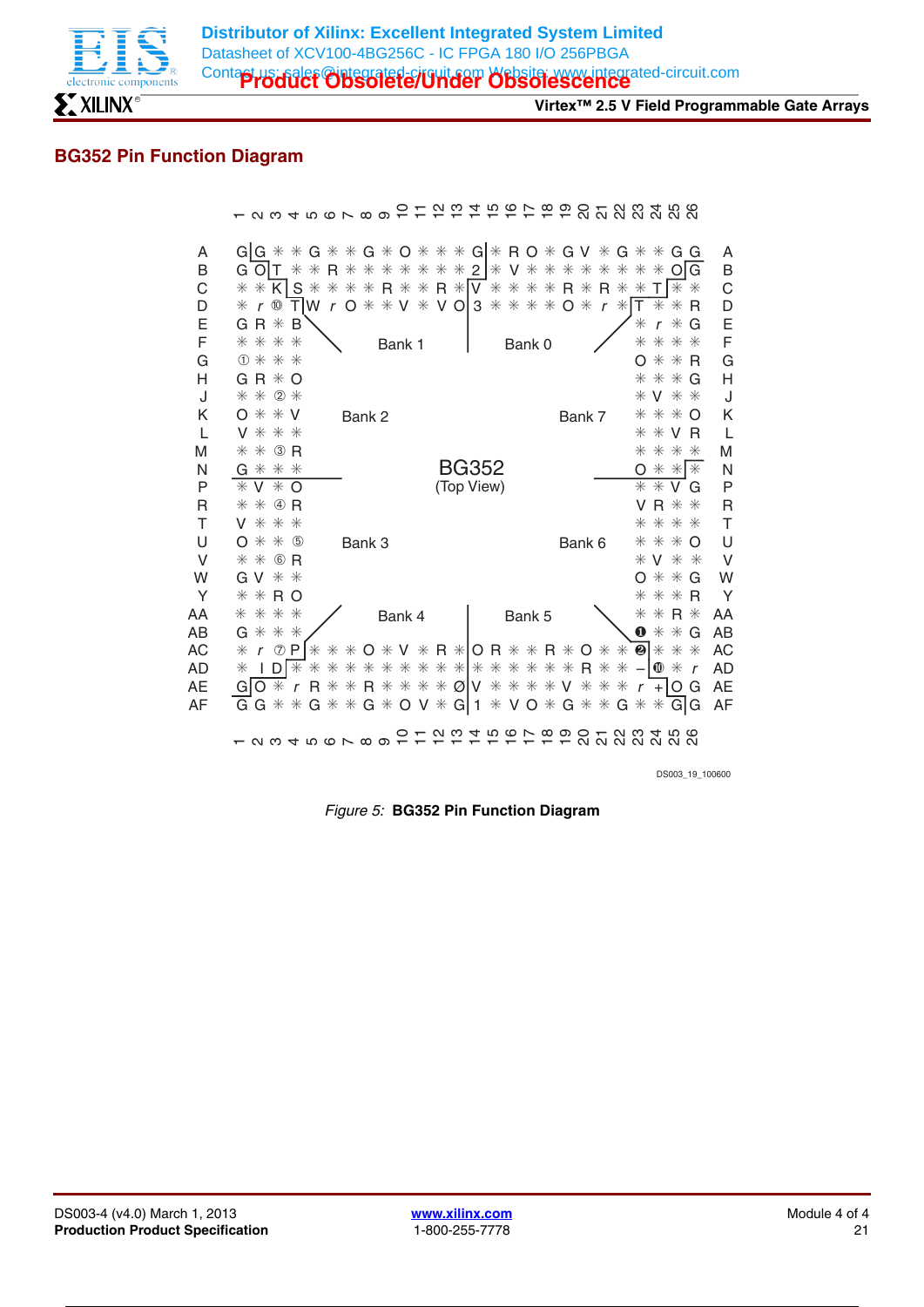

1 2 3 4 5 6 7 8 9 10 11 12 13 14 15 16 17 18 19 20 21 22 23 24 25 26 27 28 29 30 31

Virtex<sup>™</sup> 2.5 V Field Programmable Gate Arrays **Research Control of Arrays** XILINX<sup>®</sup>

# **BG432 Pin Function Diagram**

| A<br>B<br>C<br>D<br>Ε<br>F<br>G<br>Н<br>J<br>K | O G G $*$ $*$<br>G GIT W $*$<br>$^{\circledR}$<br>Т<br>$\ast$<br>G<br>$\circ$<br>B<br>$S *$<br>$**$<br>Κ<br>$R * *$<br>$*$<br>V * * *<br>$G * R *$<br>$r$ $*$ $*$ $*$<br>$R * *$<br>G<br>$*$ 2 V ① | $\ast$<br>$\ast$<br>R V | $G * G V O * R G * 2 V G * * O * G * G * * * * G G O$<br>$R$ $*$ $*$ $*$ $*$ $r$<br>$* * R *$<br>* * * r O * * * * G 3 * * * O R *<br>Bank 1 | $*$ | $*$ | * * r * * * R * r *<br>$V$ * * * $r$ V * * * |  | V<br>$\ast$<br>Bank 0 | $\ast$<br>$\mathbf{r}$ | $*$ V $*$<br>$\ast$<br>$*$<br>$R * R *$ | $*$<br>$*$<br>$*$<br>R<br>$\ast$<br>$\ast$<br>r | $*$<br>$\ast$<br>$\Omega$<br>$\ast$<br>$*$<br>$\ast$<br>$*$<br>$*$<br>* * *<br>$*$ R G<br><b>V</b> * * | GIG<br>G<br>$\ast$<br>$\ast$<br>V <sub>R</sub><br>$*G$ | Α<br>B<br>C<br>D<br>E<br>F<br>G<br>Η<br>J |
|------------------------------------------------|----------------------------------------------------------------------------------------------------------------------------------------------------------------------------------------------------|-------------------------|----------------------------------------------------------------------------------------------------------------------------------------------|-----|-----|----------------------------------------------|--|-----------------------|------------------------|-----------------------------------------|-------------------------------------------------|--------------------------------------------------------------------------------------------------------|--------------------------------------------------------|-------------------------------------------|
| L                                              | $0 * * 0$                                                                                                                                                                                          | Bank 2                  |                                                                                                                                              |     |     |                                              |  |                       | Bank 7                 |                                         | ⋇<br>O                                          | $*$ $*$ O                                                                                              |                                                        | Κ<br>L                                    |
| M                                              | $**$<br>一米<br>$\mathbf{r}$                                                                                                                                                                         |                         |                                                                                                                                              |     |     |                                              |  |                       |                        |                                         | r                                               | $\ast$                                                                                                 | $**$                                                   | M                                         |
| N                                              | <b>RV * *</b>                                                                                                                                                                                      |                         |                                                                                                                                              |     |     |                                              |  |                       |                        |                                         | $\ast$                                          | $V R$ $*$                                                                                              |                                                        | N                                         |
| P                                              | $G$ $*$ $*$ $\circledcirc$                                                                                                                                                                         |                         |                                                                                                                                              |     |     |                                              |  |                       |                        |                                         |                                                 | $* * * G$                                                                                              |                                                        | P                                         |
| R                                              | $* * r *$                                                                                                                                                                                          |                         |                                                                                                                                              |     |     | BG432                                        |  |                       |                        |                                         |                                                 | $* * * r$                                                                                              |                                                        | R                                         |
| T                                              | $* $ + G<br>V                                                                                                                                                                                      |                         |                                                                                                                                              |     |     | (Top View)                                   |  |                       |                        |                                         | G                                               | V                                                                                                      | $*$ $*$                                                | T                                         |
| U                                              | $r * *$<br>$*$                                                                                                                                                                                     |                         |                                                                                                                                              |     |     |                                              |  |                       |                        |                                         | r                                               | $*$<br>$*$                                                                                             | $\ast$                                                 | U                                         |
| V                                              | $G R$ $*$<br>4                                                                                                                                                                                     |                         |                                                                                                                                              |     |     |                                              |  |                       |                        |                                         | R.                                              | $* * G$                                                                                                |                                                        | V                                         |
| W                                              | $*$ V $*$ $*$                                                                                                                                                                                      |                         |                                                                                                                                              |     |     |                                              |  |                       |                        |                                         |                                                 | * * * V                                                                                                |                                                        | W                                         |
| Y                                              | $**$<br>$r *$                                                                                                                                                                                      |                         |                                                                                                                                              |     |     |                                              |  |                       |                        |                                         |                                                 | $* * r *$                                                                                              |                                                        | Υ                                         |
| AA<br>AB                                       | $0 * * 0$<br>5 V 6 R                                                                                                                                                                               |                         |                                                                                                                                              |     |     |                                              |  |                       |                        |                                         | O<br>R                                          | $*$ $*$ O<br>$*$ V $*$                                                                                 |                                                        | AA<br>AB                                  |
| <b>AC</b>                                      | G *<br>$*$<br>$\mathbf{r}$                                                                                                                                                                         | Bank 3                  |                                                                                                                                              |     |     |                                              |  |                       | Bank 6                 |                                         | r                                               | $\ast$                                                                                                 | $*G$                                                   | AC                                        |
| <b>AD</b>                                      | $* * * R$                                                                                                                                                                                          |                         |                                                                                                                                              |     |     |                                              |  |                       |                        |                                         | ⋇                                               | * * *                                                                                                  |                                                        | AD                                        |
| AE                                             | $G$ $*$ $*$ $*$                                                                                                                                                                                    |                         |                                                                                                                                              |     |     |                                              |  |                       |                        |                                         | ⋇                                               | V                                                                                                      | R G                                                    | AE                                        |
| AF                                             | $V * R *$                                                                                                                                                                                          |                         | Bank 4                                                                                                                                       |     |     |                                              |  | Bank 5                |                        |                                         | R.                                              | $* * *$                                                                                                |                                                        | AF                                        |
| AG                                             | * * * 0                                                                                                                                                                                            |                         |                                                                                                                                              |     |     |                                              |  |                       |                        |                                         | $\ast$                                          | $**$ $*$                                                                                               |                                                        | AG                                        |
| AH                                             | $**$<br>P<br>D                                                                                                                                                                                     | $\ast$<br>$\ast$        | V * * O * * * * H G * * r * O * *                                                                                                            |     |     |                                              |  |                       | -V                     | $\ast$<br>⋇                             |                                                 | $\mathbf{0} \bullet \ast$                                                                              | ⋇                                                      | AH                                        |
| AJ                                             | $*$<br>O<br>∦<br>G                                                                                                                                                                                 | $\ast$                  | R * * V * r * * *  V r R * * * * * * R * *                                                                                                   |     |     |                                              |  |                       |                        |                                         | ❷                                               | $O$   $*$                                                                                              | G                                                      | AJ                                        |
| AK                                             | $G$ $*$<br>$\ast$<br>$\ast$<br>G                                                                                                                                                                   | $\ast$<br>$\ast$        | r * * * * V *                                                                                                                                |     |     | r   1 * * V * * V R * * *                    |  |                       |                        |                                         | $R * +$                                         |                                                                                                        | GIG                                                    | AK                                        |
| AL                                             | $\ast$<br>G G<br>R.<br>O                                                                                                                                                                           | $\ast$                  | $G R G * O * R G *$                                                                                                                          |     |     | $\emptyset$ $*$ G $*$ $*$ O $*$ G r G $*$    |  |                       |                        |                                         | $\ast$<br>$\ast$                                | G                                                                                                      | GIO                                                    | AL                                        |
|                                                | $Q \cup Q \cup Q \cup Q \cup Q$                                                                                                                                                                    |                         |                                                                                                                                              |     |     |                                              |  | $\sim$                |                        |                                         |                                                 |                                                                                                        |                                                        |                                           |

DS003\_21\_100300

*Figure 6:* **BG432 Pin Function Diagram**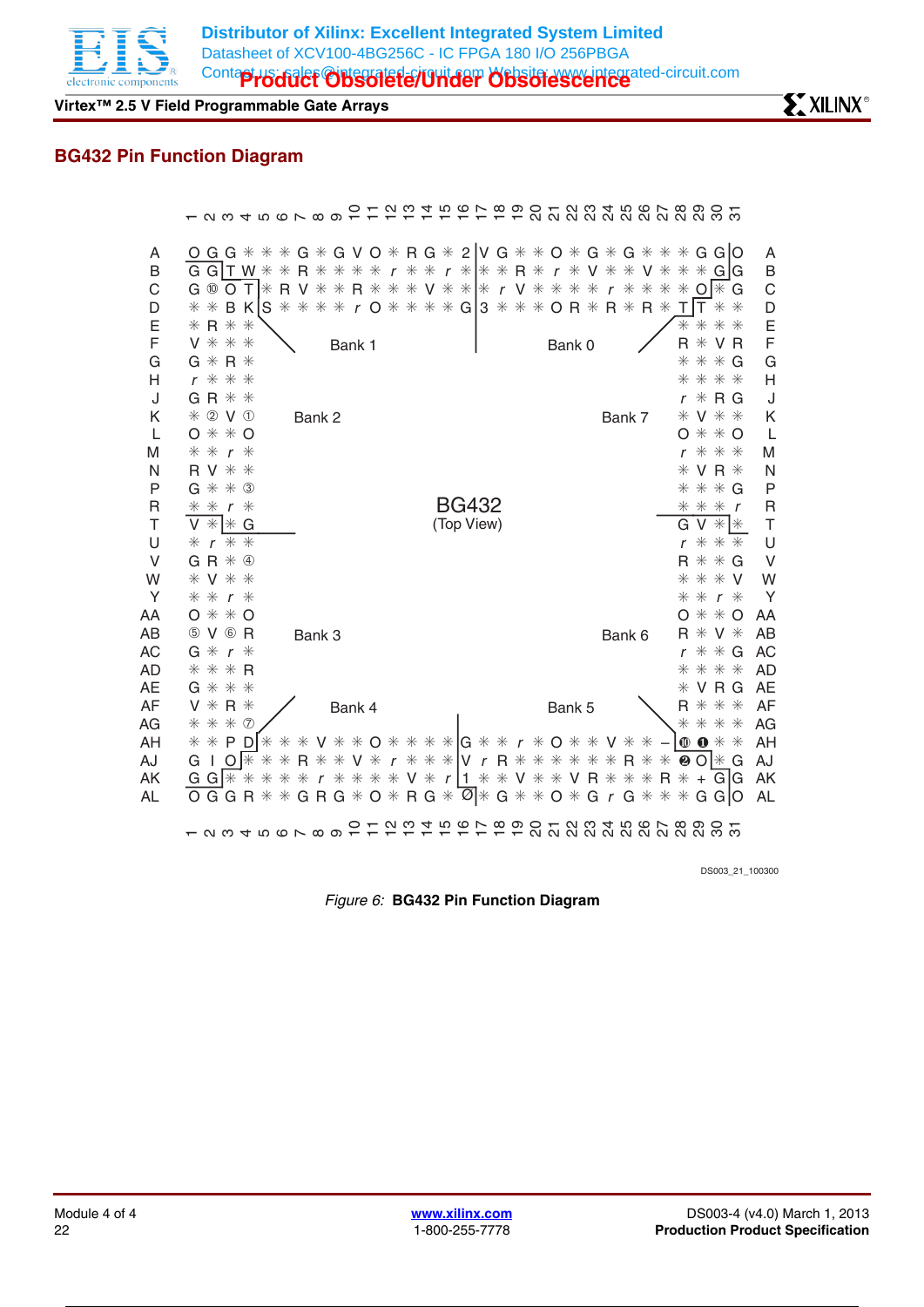

# **BG560 Pin Function Diagram**

 $\overline{1}$ 

- 2 2 3 2 3 2 3 2 3 2 3 2 3 2 3 3 4 5 6 7 8 9 9 5 7 8 9 9 7 8 9 7 l.

| Α         | G  <u>S *</u> * * R G * * O * G * G * O <u>  3</u> G R G V O * G * O * * G O * G <u>G</u> |                                           |           |                                     |                              |              |                                          |  |                  |        |         |                        |         |                                                      |         | Α                       |
|-----------|-------------------------------------------------------------------------------------------|-------------------------------------------|-----------|-------------------------------------|------------------------------|--------------|------------------------------------------|--|------------------|--------|---------|------------------------|---------|------------------------------------------------------|---------|-------------------------|
| B         | $*$ G $*$<br>G O $r$ $\mid$ $\ast$                                                        |                                           |           | * G * * V O V G * * V O * * * G *   |                              |              |                                          |  | $*$              | $\ast$ | G V     |                        |         | $* * G$ OIT                                          |         | $\sf B$                 |
| С         |                                                                                           |                                           |           |                                     |                              |              |                                          |  | $*$              |        | * * *   |                        |         | $* * nIO *$                                          |         | $\mathsf C$             |
| D         | $0$ $*$ $*$ BIT W R $*$ $*$                                                               |                                           |           | r R * r * * R 2 * * R * * * *       |                              |              |                                          |  | $*$              | $R *$  |         | $\ast$<br>$\mathbf{r}$ | $*$     | $\ast$<br>$\mathbf{r}$                               | $\circ$ | D                       |
| Ε         | ®lOlT<br>$G * *$                                                                          | r                                         |           | * V * * V * * R * * * * * r * R r * |                              |              |                                          |  |                  |        | $* R *$ |                        | $\ast$  | $\ast$<br>R.                                         | $\ast$  | E                       |
| F         | * V * * *                                                                                 |                                           | Bank 1    |                                     |                              |              |                                          |  | Bank 0           |        |         | $\ast$                 | $\ast$  | $\ast$<br>$G *$                                      |         | F                       |
| G         | $*G**R$                                                                                   |                                           |           |                                     |                              |              |                                          |  |                  |        |         | ⋇                      | $\ast$  | $R * G$                                              |         | G                       |
| н         | $0**R*$                                                                                   |                                           |           |                                     |                              |              |                                          |  |                  |        |         |                        |         | $*$ V $*$ $r$ $*$                                    |         | Η                       |
| J         | V * * * *                                                                                 |                                           |           |                                     |                              |              |                                          |  |                  |        |         |                        |         | $* * * G *$                                          |         | J                       |
| Κ         | $G * 0 * r$                                                                               | Bank 2                                    |           |                                     |                              |              |                                          |  |                  |        | Bank 7  |                        |         | $* * R V$                                            | $\circ$ | Κ                       |
| L         | $*G*QR$                                                                                   |                                           |           |                                     |                              |              |                                          |  |                  |        |         |                        |         | $****r$                                              |         | L                       |
| Μ         | $O*V**$                                                                                   |                                           |           |                                     |                              |              |                                          |  |                  |        |         |                        |         | * * * * G                                            |         | M                       |
| N         | $V$ * * * r                                                                               |                                           |           |                                     |                              |              |                                          |  |                  |        |         |                        |         | $V$ $*$ $*$ O V                                      |         | N                       |
| P         | $G * ③ R *$                                                                               |                                           |           |                                     |                              |              |                                          |  |                  |        |         |                        |         | $* * R * G$                                          |         | $\mathsf{P}$            |
| R         | R O $*$ $*$ $*$                                                                           |                                           |           |                                     |                              | <b>BG560</b> |                                          |  |                  |        |         |                        |         | * * * G *                                            |         | $\overline{\mathsf{R}}$ |
| т         | $G$ $*$ $*$ $*$ $*$                                                                       |                                           |           |                                     |                              | (Top View)   |                                          |  |                  |        |         |                        |         | * * R * O                                            |         | T                       |
| U         | $* *   *   * V$                                                                           |                                           |           |                                     |                              |              |                                          |  |                  |        |         | $\ast$                 | $V$ $*$ | $* *$                                                |         | U                       |
| V         | $0$ $*$ $*$ $R$ $*$                                                                       |                                           |           |                                     |                              |              |                                          |  |                  |        |         |                        |         | $R$ $*$ $*$ $*$ $G$                                  |         | V                       |
| W         | $*$ G $*$<br>$\circledcirc$ R                                                             |                                           |           |                                     |                              |              |                                          |  |                  |        |         |                        |         | $* * * o *$                                          |         | W                       |
| Y         | $G V * * * *$                                                                             |                                           |           |                                     |                              |              |                                          |  |                  |        |         |                        |         | $*$ $*$ $V$ R G                                      |         | Υ                       |
| AA        | $*$ O $*$ r $*$                                                                           |                                           |           |                                     |                              |              |                                          |  |                  |        |         |                        |         | $*$ $r$ $*$ $*$ $*$ AA                               |         |                         |
| AB        | $G V * *$<br>$\circledS$                                                                  |                                           |           |                                     |                              |              |                                          |  |                  |        |         |                        |         | * * * V O AB                                         |         |                         |
| <b>AC</b> | $* n * 6 *$                                                                               | Bank 3                                    |           |                                     |                              |              |                                          |  |                  |        | Bank 6  |                        |         | $* * * G * AC$                                       |         |                         |
| AD        | $O V R$ $*$ $*$                                                                           |                                           |           |                                     |                              |              |                                          |  |                  |        |         |                        |         | $*$ $*$ R V G AD                                     |         |                         |
| AE        | $*G**R$                                                                                   |                                           |           |                                     |                              |              |                                          |  |                  |        |         |                        | $R *$   | $r$ $*$ $*$ AE                                       |         |                         |
| AF        | $r$ * * * *                                                                               |                                           |           |                                     |                              |              |                                          |  |                  |        |         | $\ast$                 |         | $* * * o$ AF                                         |         |                         |
| AG        | $G * V * *$                                                                               |                                           | Bank 4    |                                     |                              |              |                                          |  | Bank 5           |        |         |                        | $* * v$ |                                                      |         | $G * AG$                |
| AH        | $*$ G $*$<br>$\mathbf{r}$                                                                 |                                           |           |                                     |                              |              |                                          |  |                  |        |         | ⋇                      |         | $r$ * * * AH                                         |         |                         |
| AJ        | $* * * ⑦$<br>'⋇<br>D                                                                      | * * * * * * V * * * 1 R * * * * * *       |           |                                     |                              |              |                                          |  | R                | $\ast$ | $\ast$  |                        |         | $\left  \bm{0} \ast \ast \ast \mathsf{G} \right $ AJ |         |                         |
| ΑK        | O R $*$ ln<br>$\ast$<br>$\ast$                                                            | $\ast$<br>V                               | $* * V *$ |                                     | r * * * <u>V</u> * * V * * * |              |                                          |  | $\ast$<br>$\ast$ | $\ast$ | $\ast$  |                        |         | $\mathbf{0} * \mathbf{R}$ O AK                       |         |                         |
| AL        | $*$ Oln $*$ $*$<br>$*$                                                                    | $R * r R * * r V * R Q   * * R * V * R *$ |           |                                     |                              |              |                                          |  |                  | * V    |         | $\ast$                 |         | $R * O G * AL$                                       |         |                         |
| AM        | POGR * * G * * * G * * R O * *   * G * O * * * G r * G * * * O G AM                       |                                           |           |                                     |                              |              |                                          |  |                  |        |         |                        |         |                                                      |         |                         |
| AN        | GGrOG**O*G*O*G*G*G* O*G*GrOV*G**O*@ GAN                                                   |                                           |           |                                     |                              |              |                                          |  |                  |        |         |                        |         |                                                      |         |                         |
|           |                                                                                           |                                           |           |                                     | ro o L                       |              |                                          |  |                  |        |         |                        |         |                                                      |         |                         |
|           | $ \alpha$ $\alpha$ $+$ $\alpha$ $\alpha$ $\alpha$ $\alpha$ $-$                            |                                           |           |                                     |                              |              | <u>ํ ฅ ฅ ฅ ฅ ฅ ฅ ฅ ฅ ฅ ฅ ฅ ฅ ฅ ฅ ฅ ฅ</u> |  |                  |        |         |                        |         |                                                      |         |                         |
|           |                                                                                           |                                           |           |                                     |                              |              |                                          |  |                  |        |         |                        |         |                                                      |         |                         |

DS003\_22\_100300

*Figure 7:* **BG560 Pin Function Diagram**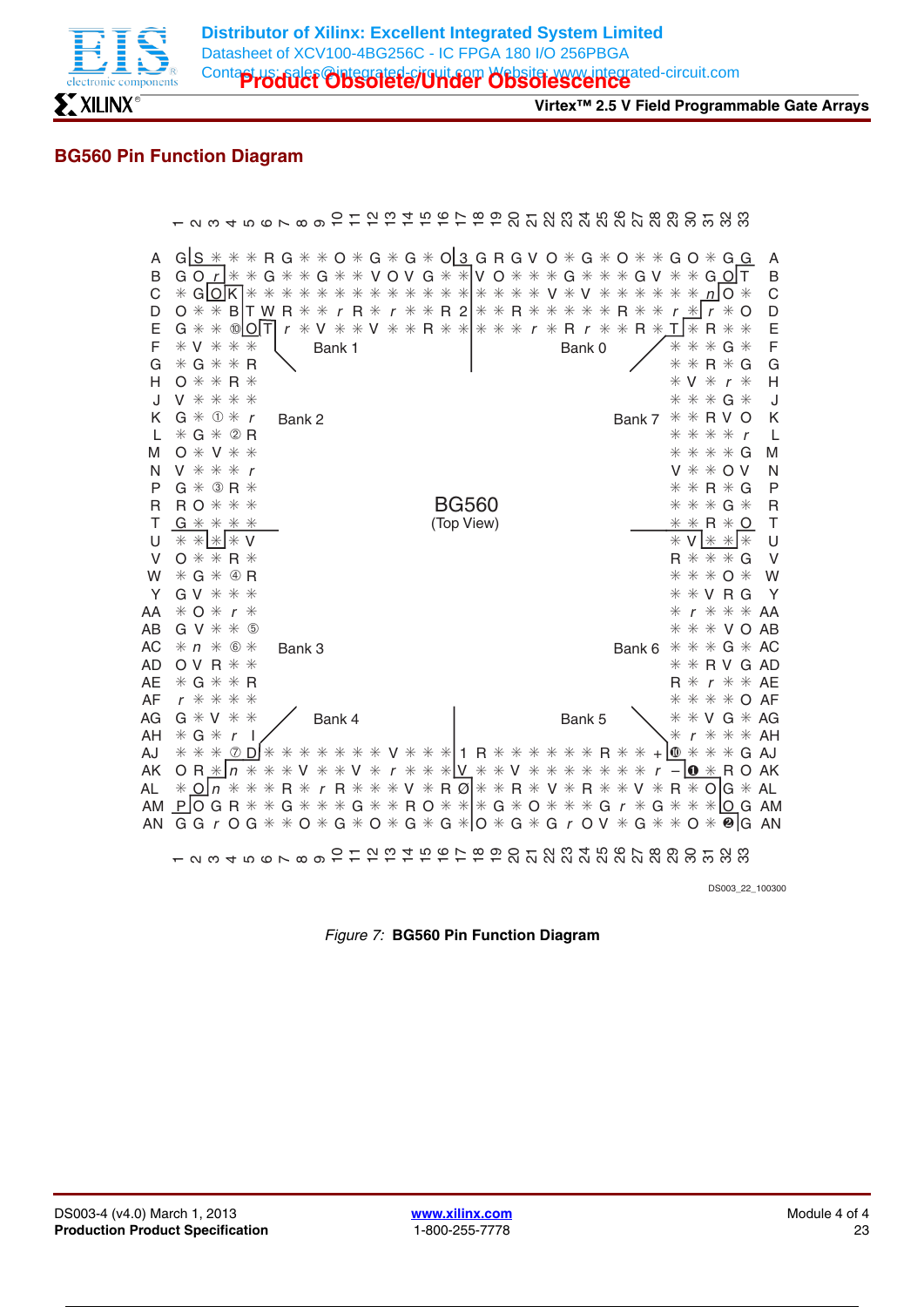

Virtex<sup>™</sup> 2.5 V Field Programmable Gate Arrays **Research Control of Arrays** XILINX<sup>®</sup>

# **FG256 Pin Function Diagram**





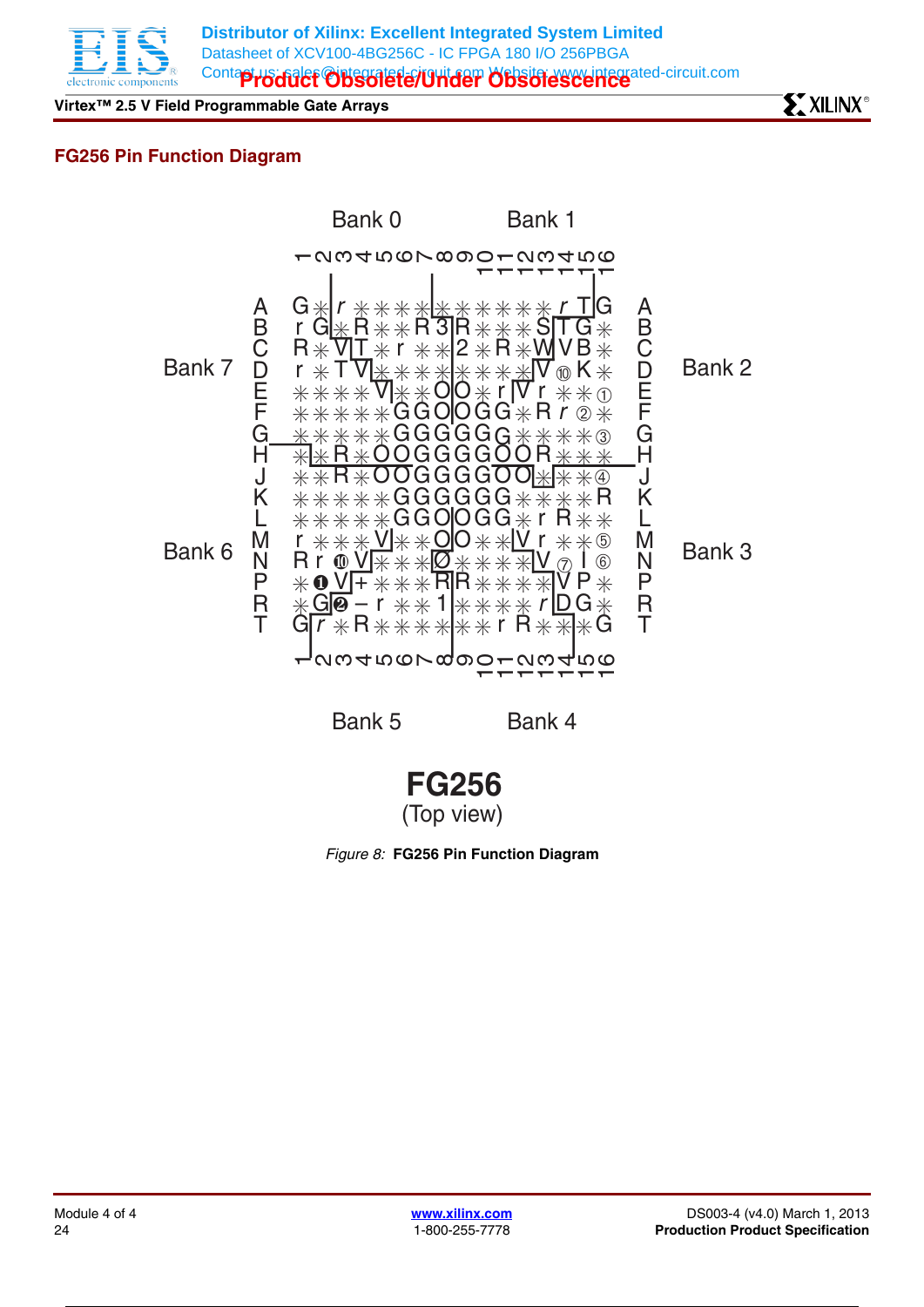

# **FG456 Pin Function Diagram**



Bank 5

Bank 4

**FG456** (Top view)

### *Figure 9:* **FG456 Pin Function Diagram**

#### **Notes:**

Packages FG456 and FG676 are layout compatible.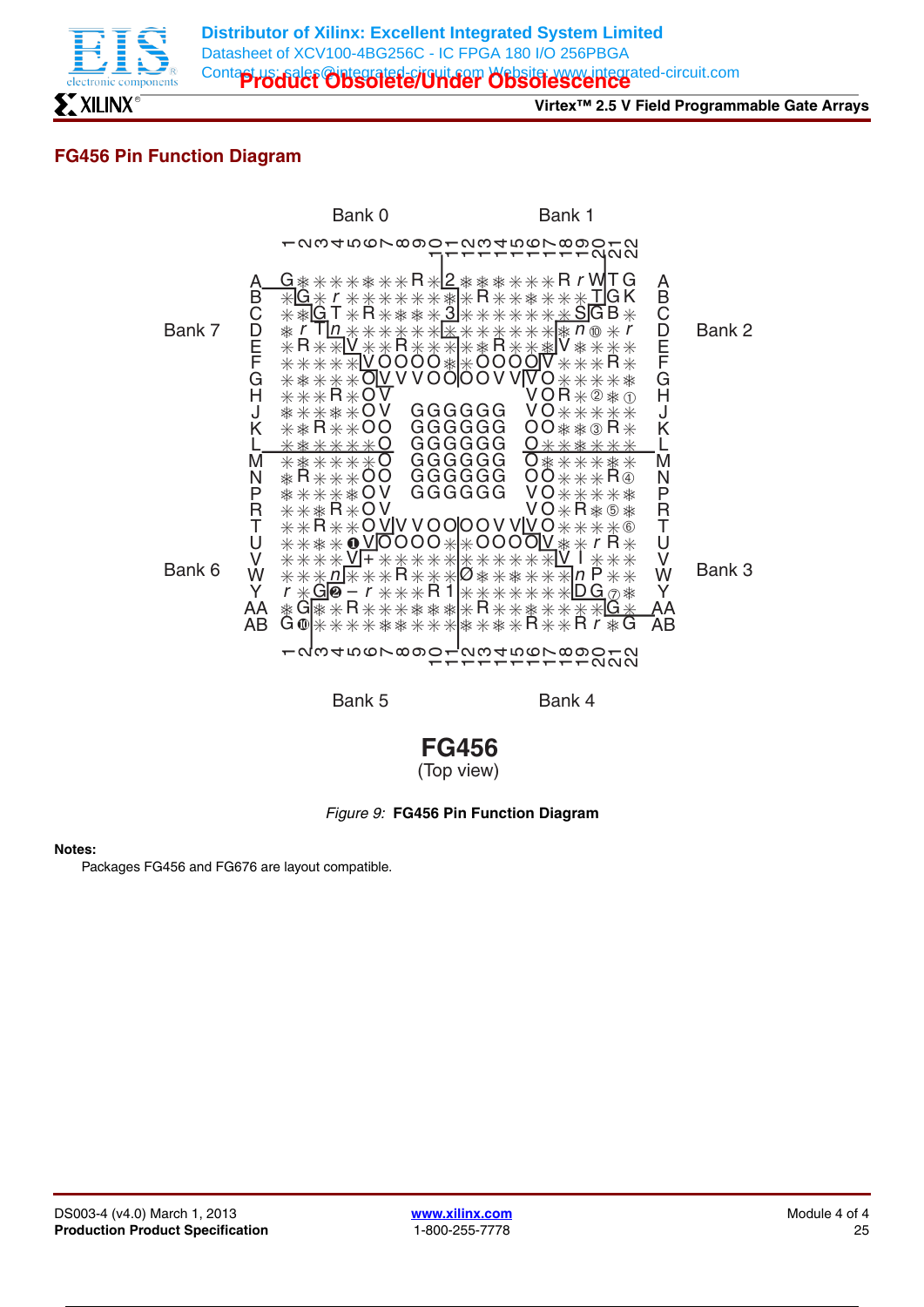

Virtex<sup>™</sup> 2.5 V Field Programmable Gate Arrays **Research Control of Arrays** XILINX<sup>®</sup>

# **FG676 Pin Function Diagram**

|        |           | Bank 0 |                    |              |              |        |                                                |              | Bank 1   |        |             |              |               |                |                |                 |               |              |                |              |        |        |                |                 |              |                 |              |              |        |
|--------|-----------|--------|--------------------|--------------|--------------|--------|------------------------------------------------|--------------|----------|--------|-------------|--------------|---------------|----------------|----------------|-----------------|---------------|--------------|----------------|--------------|--------|--------|----------------|-----------------|--------------|-----------------|--------------|--------------|--------|
|        |           |        |                    |              |              | မာ     | $\circ$ $\sim$ $\circ$ $\circ$ $\circ$ $\circ$ |              |          |        |             |              |               |                |                |                 |               |              |                |              | ಼ ನ    | 21     | $\mathbf{z}$   | ສ               | $\mathbb{Z}$ | <b>25</b><br>26 |              |              |        |
|        | Α         | G      | n                  | n            | ⋇            | Ж      | ⋇                                              | ⋇            | ⋇        | ₩      | *           | $\ast$       | RI            | ₩              | R              | n               | *             | r            | $\ast$         | ⋇            | ⋇      | $\ast$ | $\ast$         | ⋇               | * 1          | n               | G            | Α            |        |
|        | в         |        | n I G              | $\ast$       | ₩            | ⋇      | n                                              | r            | ⋇        | G      | r           | n            |               |                |                | *               | n             | ₩            | G              | r            | ⋇      | n      | $\ast$         |                 | $*$ n G n    |                 |              | в            |        |
|        | C         | n      | n                  | G            | $\ast$       | ⋇      | ⋇                                              | ⋇            | ⋇        | $\ast$ | $\ast$      |              | $R$ $*$       | $\overline{2}$ | $\ast$         | $\ast$          | $\ast$        | $\ast$       | $\ast$         | $\ast$       | R      | R      | W              | т               | G            | n               | n            | C            |        |
|        | D         | *      | $*$                | $*$          | G            | $\ast$ | R                                              | ⋇            | ⋇        | $\ast$ | $\ast$      | $\ast$       | $*$           | $*1$           | $\ast$         | R               | $\ast$        | $\ast$       | $\ast$         | $\ast$       | $\ast$ | $\ast$ | т              | G               | K            | *               | $\ast$       | D            |        |
|        | Е         | $\ast$ | $^*\!\!$           | $\ast$       | $*$          | G      | т                                              | ⋇            | R        | $\ast$ | $\ast$      | $\ast$       | $*$           | 3              | $\ast$         | $\ast$          | $\ast$        | $\ast$       | $\ast$         | $\ast$       | $\ast$ | sl     | G              | в               | ⋇            | $\ast$          | $\ast$       | Е            |        |
| Bank 7 | F         | $\ast$ | n                  | $\ast$       | R            | т      | n                                              | $\ast$       | ⋇        | $\ast$ | $\ast$      | $\ast$       | $*$           | $*$            | $\ast$         | $\ast$          | $\ast$        | $\ast$       | $\ast$         | $\ast$       | $*$    | n      | $^{\circledR}$ | $\ast$          | R            | n               | $\ast$       | F            | Bank 2 |
|        | G         | $\ast$ | $\ast$             | $\ast$       | R            | $\ast$ | $\ast$                                         | v            | $\ast$   | $\ast$ | R           | $\ast$       | $\ast$        | $*$            | $\ast$         | $\ast$          | R             | $\ast$       | $\ast$         | $\ast$       | v      | $\ast$ | ⋇              | ⋇               | ⋇            | ⋇               | r            | G            |        |
|        | н         | r      | $\ast$             | $\ast$       | $\ast$       | $\ast$ | $^{\ast}$                                      | $\ast$       | v        | Ο      | Ο           | Ο            | $\circ$       |                | $*$ $*$        | $\mathbf{o}$    | $\circ$       | $\mathbf{o}$ | $\overline{O}$ | V            | $\ast$ | $\ast$ | $\ast$         | R               | ⋇            | $\ast$          | *            | н            |        |
|        | J         | *      | G                  | $\ast$       | ⋇            | ⋇      | ⋇                                              |              | О        |        |             | v            | O             | οI             | $\circ$        | O               | v             | v            |                | n            | ⋇      | $\ast$ | ⋇              | ⋇               | ⋇            | G               | ⋇            | J            |        |
|        | κ         | r      | $\ast$             | ⋇            | ⋇            | ⋇      | R                                              |              | O        |        | G           | G            | G             | G              | G              | G               | G             | G            |                | Ο            | R      | $\ast$ | 2              | ⋇               | (1)          |                 | *            | ĸ            |        |
|        | L         | 尜      | n                  | $\ast$       | ⋇            | ⋇      | Ж                                              | ⋇            | O        |        | G           | G            | G             | G              | G              | G               | G             | G            | v              | ი            | ⋇      | $\ast$ | $\ast$         | $\ast$          | ⋇            | n               | $\ast$       | L            |        |
|        | М         | *      | R                  | ⋇            | ⋇            | R      | $\ast$                                         | $\ast$       | O        | O      | G           | G            | G             | G              | G              | G               | G             | G            | O              | O            | ⋇      | $\ast$ | (3)            | R               | $\ast$       | *               | R            | M            |        |
|        | N         | *      | G                  | $\ast$       | $\ast$       | $\ast$ | $\ast$                                         | $\ast$       | $\ast$   | O      | G           | G            | G             | G G            |                | G               | G             | G O          |                | $\ast$       | $\ast$ | $\ast$ | $\ast$         | $\ast$          | $\ast$       | n               | ₩            | N            |        |
|        | P         | 尜      | n                  | $\ast$       | ⋇            | $\ast$ | $^*\!\!$                                       | $\ast$       | $\ast$   | Ο      | G           | G            | G             | G G            |                | G               | G             | G            | $\circ$        | $\ast$       | $\ast$ | $\ast$ | $\ast$         | $\ast$          | $\ast$       | G               | 柒            | P            |        |
|        | R         | R      | *                  | ⋇            | R            | ⋇      | ⋇                                              | ⋇            | Ο        | Ο      | G           | G            | G             | G              | G              | G               | G             | G            | Ω              | Ο            | ⋇      | $\ast$ | $\ast$         | R               | (4)          | R               | ₩            | $\mathsf{R}$ |        |
|        | T         | 楽      | n                  | $\ast$       | ⋇            | ⋇      | $\ast$                                         | $\ast$       | О        |        | G           | G            | G             | G              | G              | G               | G             | G            | v              | O            | $\ast$ | $\ast$ | $\ast$         | $\ast$          | $\ast$       | n               | *            | T            |        |
|        | U         | ⋇      | r                  | $\ast$       | ⋇            | $\ast$ | R                                              | $\ast$       | O        | v      | G           | G            |               |                |                | G G G G G G V O |               |              |                |              | $*$    | R      | $\ast$         | $\circledS$     | $\ast$       | $\mathbf{r}$    | ❄            | U            |        |
|        | v         | ₩      | G                  | $\ast$       | ⋇            | R      | $\ast$                                         | $\ast$       | O        | v      | v           | v            | $\mathbf{o}$  | ol             | 0 <sub>o</sub> |                 | <b>V</b>      | V            | <b>V</b>       | $\mathbf{o}$ | $\ast$ | $\ast$ | $\ast$         | $\ast$          | $^{\circ}$   | G               | $\ast$       | ٧            |        |
| Bank 6 | w         | $\ast$ | $\ast$             | $\ast$       | ⋇            | ⋇      | ⋇                                              | $\bf o$      | V        | O      | O           | $\mathbf{o}$ |               | $\bullet$ $*$  | $\ast$         | O               | $\mathbf{o}$  | $\mathbf{o}$ | $\circ$        | ۷I           | $\ast$ | $\ast$ | R              | R               | $\ast$       | ⋇               | r            | W            | Bank 3 |
|        | Y         | r      | $\ast$             | $\ast$       | $\ast$       | $\ast$ | $\ast$                                         | $\mathsf{V}$ | $^{+}$   | $\ast$ | $\ast$      | $\ast$       | $\ast$        | $\ast$         | $\ast$         | $\ast$          | $\ast$        | $\ast$       | $\ast$         | $\ast$       | v      | -1     | $\ast$         | ⋇               | ⋇            | $\ast$          | $\ast$       | Y            |        |
|        | AA        | ⋇      | n                  | $\ast$       | ⋇            | $\ast$ | n.                                             | $\ast$       | $\ast$   | $*$    | R           | $\ast$       | $\ast$        | $*$            | 0              | $\ast$          | $\ast$        | $\ast$       | $\ast$         | $\ast$       | $*$    |        | nIP            | $\ast$          | $\ast$       | n               | $\ast$       | AA           |        |
|        | AB        | $\ast$ | $*$                | $\mathsf{R}$ | $\ast$       | G      | ❷                                              |              | R        | $\ast$ | $*$         | $*$          | R             | $\mathbf{1}$   | $\ast$         | $\ast$          | $\ast$        | $\ast$       | $\ast$         | $\ast$       | $\ast$ | D      |                | $G   \oslash$   | $\ast$       | $\ast$          | ⋇            | AB           |        |
|        | <b>AC</b> | *      | $\ast$             | $\ast$       | G            | $\ast$ | ⋇                                              | R            | ⋇        | ⋇      | ⋇           | $\ast$       | $\ast$        | $\ast$         | $\ast$         | R               | $\ast$        | $\ast$       | $\ast$         | ⋇            | ⋇      | ⋇      | $\ast$         | $GI*$           |              | ₩               | $\ast$       | <b>AC</b>    |        |
|        | <b>AD</b> | n      | n l                | G            | $\mathbf{C}$ | $\ast$ | $\ast$                                         | $\ast$       | ⋇        | $\ast$ | $\ast$      | $\ast$       | $\ast$        | $*$            | $\ast$         | $\ast$          | $*$           | $\ast$       | R              | $\ast$       | $\ast$ | R      | R              | $\ast$          | G            | n               | $\ast$       | <b>AD</b>    |        |
|        | <b>AE</b> | n I    | G                  | n            | ⋇            | $\ast$ | n                                              | $\ast$       | ⋇        | G      | r           | n            | *             | G              | n              | *               | n             | $\ast$       | G              | $\ast$       | $\ast$ | n      | $\ast$         | $\ast$          | n            | G               | $\mathsf{n}$ | AE           |        |
|        | AF        |        | Gn                 | 尜            | ⋇            | $\ast$ | ⋇                                              | ⋇            | r        | $*$    | *           | *            | R             | ※              | *              | R               | *             | r            | *              | ⋇            | r      | $\ast$ | $\ast$         | *               | n            |                 | n G          | <b>AF</b>    |        |
|        |           |        | $ \sim$ $\sim$ $-$ |              |              | ပ      |                                                | ∽ ہ          | $\infty$ | ග      | $\tilde{=}$ |              | $\frac{2}{3}$ | చ              |                | င္              | $\frac{6}{5}$ | 7            | $\frac{8}{1}$  | <u>ု</u>     |        |        |                | <b>25233458</b> |              |                 |              |              |        |
|        |           |        |                    |              |              |        | Bank 5                                         |              |          |        |             |              |               |                |                |                 |               |              |                | Bank 4       |        |        |                |                 |              |                 |              |              |        |
|        |           |        |                    |              |              |        |                                                |              |          |        |             |              |               | <b>FG676</b>   |                |                 |               |              |                |              |        |        |                |                 |              |                 |              |              |        |
|        |           |        |                    |              |              |        |                                                |              |          |        |             |              |               | (Top view)     |                |                 |               |              |                |              |        |        |                |                 |              |                 |              | fg676a       |        |
|        |           |        |                    |              |              |        |                                                |              |          |        |             |              |               |                |                |                 |               |              |                |              |        |        |                |                 |              |                 |              |              |        |

### *Figure 10:* **FG676 Pin Function Diagram**

#### **Notes:**

Packages FG456 and FG676 are layout compatible.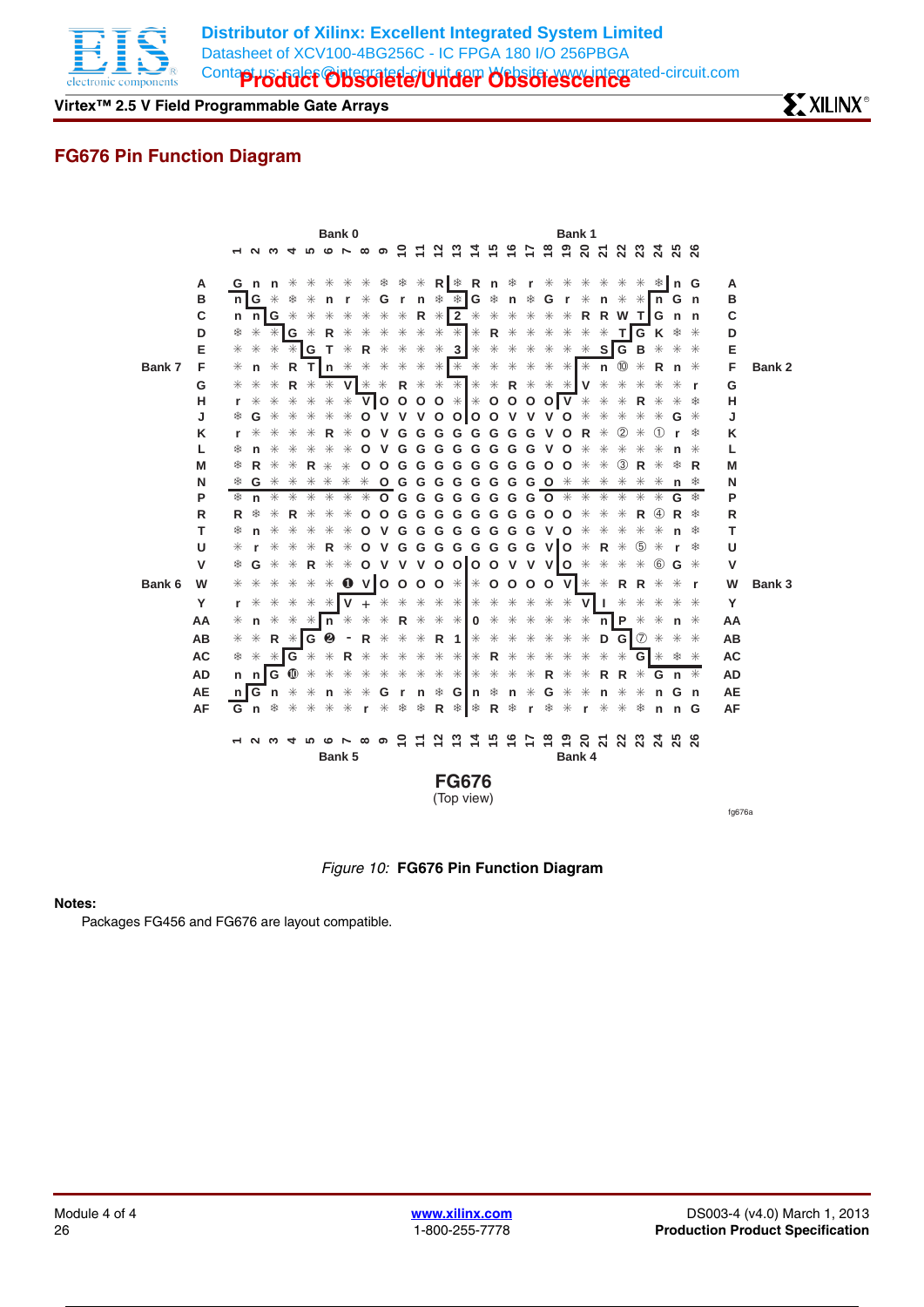

## **FG680 Pin Function Diagram**



*Figure 11:* **FG680 Pin Function Diagram**